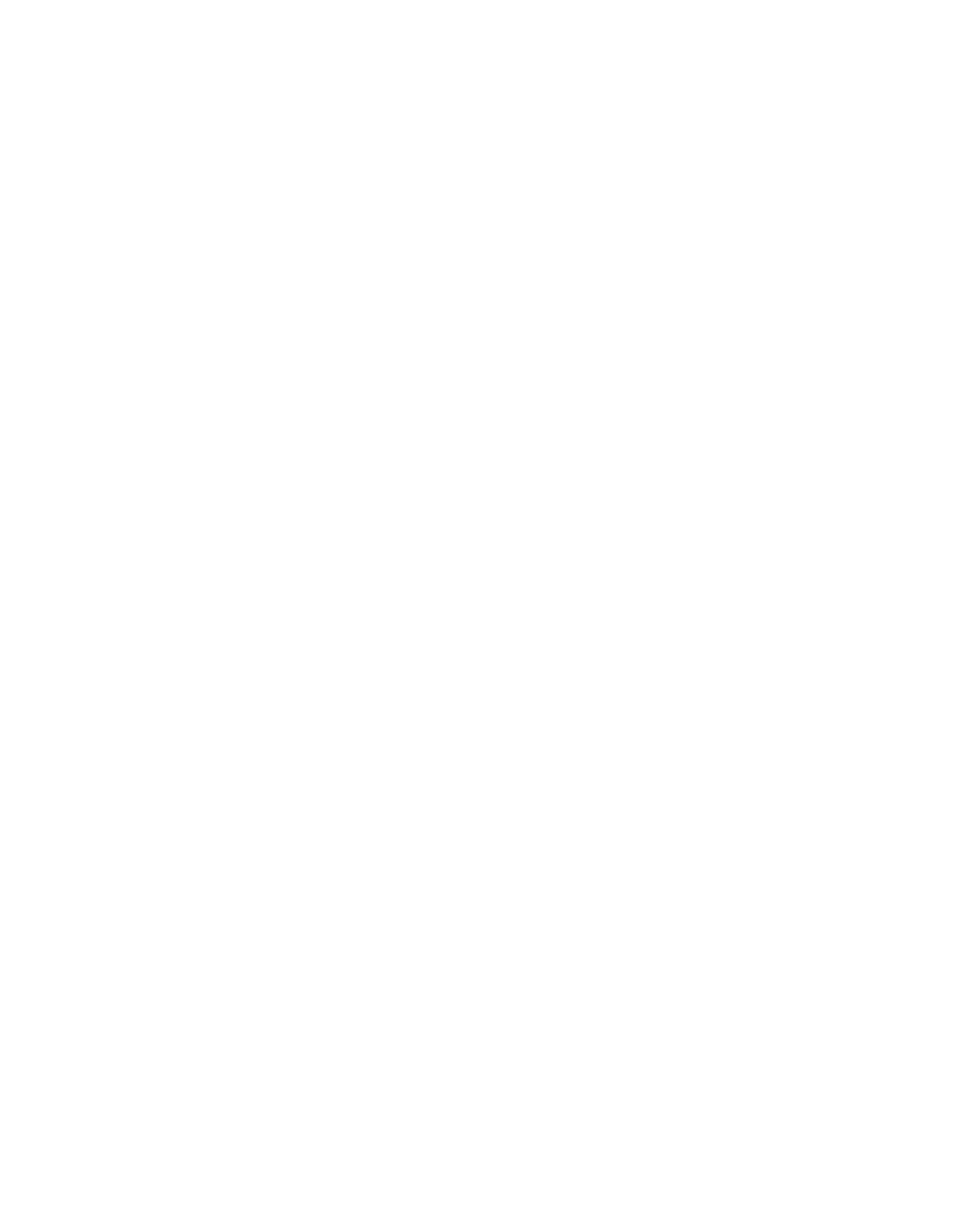# **Legal Disclaimer**

| $\mathbf{1}$ | RosettaNet <sup>™</sup> , its members, officers, directors, employees, or agents shall |
|--------------|----------------------------------------------------------------------------------------|
| $\mathbf{2}$ | not be liable for any injury, loss, damages, financial or otherwise, arising           |
| 3            | from, related to, or caused by the use of this document or the                         |
| 4            | specifications herein, as well as associated guidelines and schemas. The               |
| 5            | use of said specifications shall constitute your express consent to the                |
| 6            | foregoing exculpation.                                                                 |

# **Copyright**

| - 8 | ©2001 RosettaNet. All rights reserved. No part of this publication may be   |
|-----|-----------------------------------------------------------------------------|
| - 9 | reproduced, stored in a retrieval system, or transmitted, in any form or by |
| 10  | any means, electronic, mechanical, photocopying, recording, or otherwise,   |
| 11  | without the prior written permission of the publisher. Printed in the       |
| 12  | <b>United States of America.</b>                                            |

# **Trademarks**

| 14 | RosettaNet, Partner Interface Process, PIP and the RosettaNet logo are        |
|----|-------------------------------------------------------------------------------|
| 15 | trademarks or registered trademarks of "RosettaNet," a non-profit             |
| 16 | organization. All other product names and company logos mentioned             |
| 17 | herein are the trademarks of their respective owners. In the best effort, all |
| 18 | terms mentioned in this document that are known to be trademarks or           |
| 19 | registered trademarks have been appropriately recognized in the first         |
| 20 | occurrence of the term.                                                       |

# **Additional Disclaimers**

| 22 | Inclusion of Document Type Definitions (DTDs) and Element descriptions       |
|----|------------------------------------------------------------------------------|
| 23 | in this document are for ease of comprehension. While every effort has       |
| 24 | been made to ensure that what appears in this document matches the           |
| 25 | separately published DTD files (*.dtd) and Message Guideline                 |
| 26 | specifications associated with this document, in the event of discrepancies, |
| 27 | the DTD file or Message guideline specification is to be used.               |
| 28 | Use of examples throughout this document is intended to illustrate the       |
| 29 | concepts or rules being discussed. They must not be treated as               |
| 30 | specifications themselves.                                                   |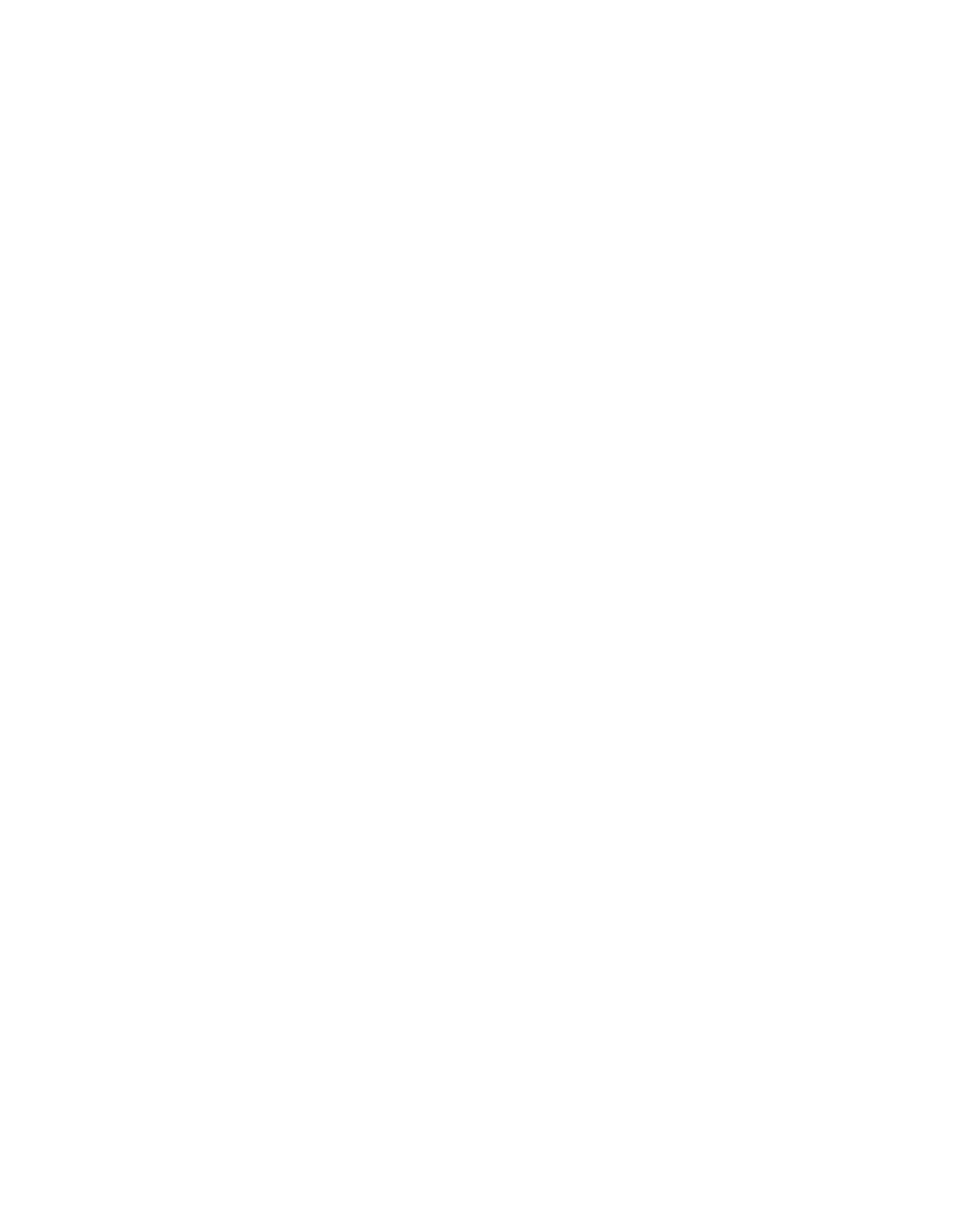# **Contents**

| <b>Preface</b> |     |       | хi         |                                                      |
|----------------|-----|-------|------------|------------------------------------------------------|
| 1              |     |       |            |                                                      |
|                | 1.1 |       |            |                                                      |
|                |     | 1.1.1 |            |                                                      |
|                |     | 1.1.2 |            |                                                      |
|                | 1.2 |       |            |                                                      |
|                |     | 1.2.1 |            |                                                      |
|                |     |       |            |                                                      |
|                |     | 1.2.2 |            |                                                      |
|                |     |       |            |                                                      |
|                |     | 1.2.3 |            |                                                      |
|                |     | 1.2.4 |            |                                                      |
|                |     |       | 1, 2, 4, 1 |                                                      |
|                |     |       | 1.2.4.2    |                                                      |
|                |     |       | 1, 2, 4, 3 |                                                      |
|                |     | 1.2.5 |            |                                                      |
|                |     |       | 1.2.5.1    |                                                      |
|                |     |       | 1.2.5.2    | Third-Party (Non-RosettaNet) Service Content 10      |
|                |     |       | 1.2.5.3    | Routing RosettaNet Business Messages through Hubs 11 |
|                |     | 1.2.6 |            |                                                      |
|                |     | 1.2.7 |            |                                                      |
|                |     | 1.2.8 |            | Authentication, Authorization and Non-Repudiation12  |
|                |     |       |            |                                                      |
|                |     |       | 1.2.8.2    |                                                      |
|                |     |       | 1.2.8.3    |                                                      |
| $\mathbf{2}$   |     |       |            |                                                      |
|                | 2.1 |       |            |                                                      |
|                |     | 2.1.1 |            |                                                      |
|                |     | 2.1.2 |            |                                                      |
|                |     |       |            |                                                      |
|                |     |       |            |                                                      |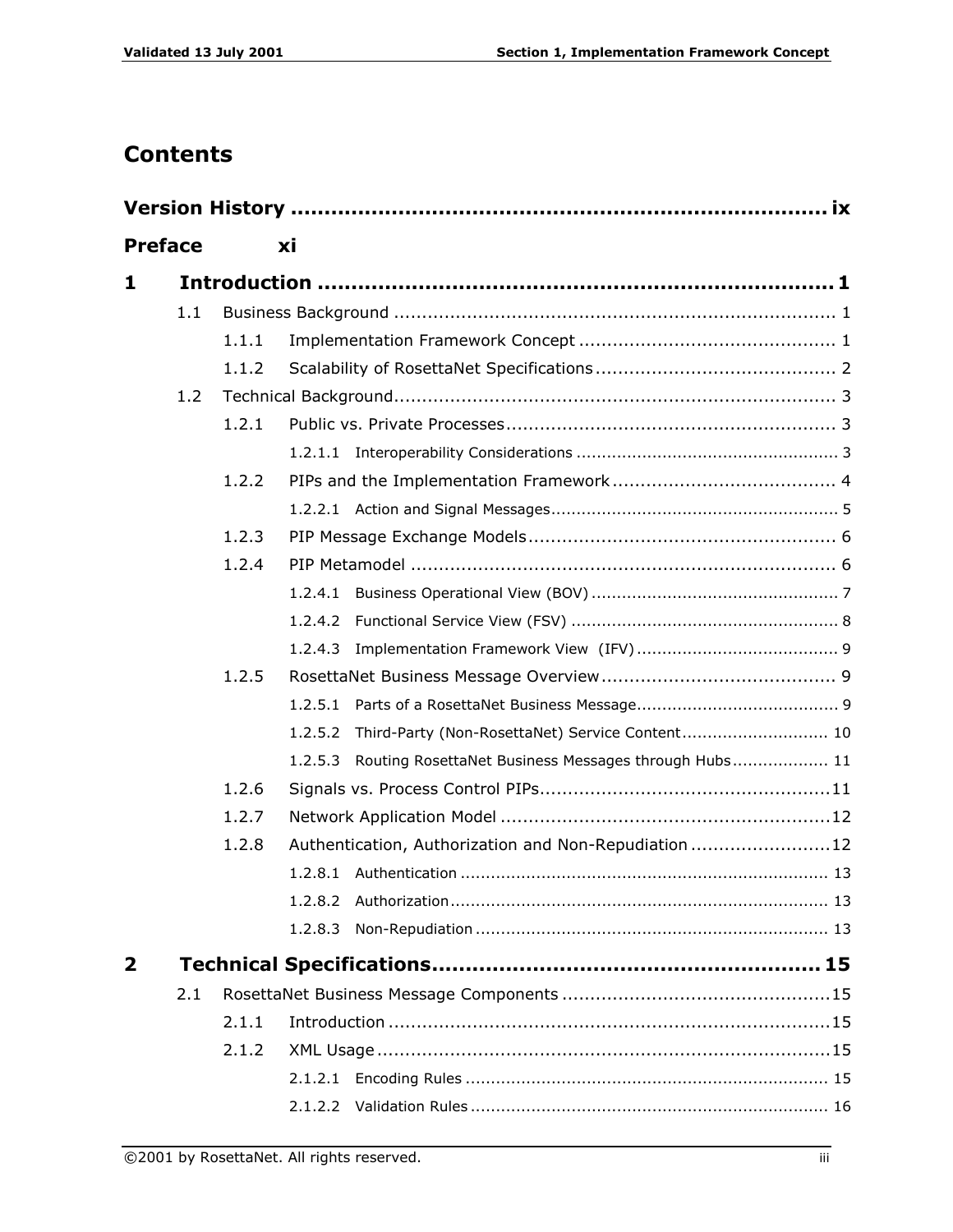|     |       | 2.1.2.4 | DTD Naming, Pathname Specification and Versioning  17      |
|-----|-------|---------|------------------------------------------------------------|
|     |       | 2.1.2.5 |                                                            |
|     | 2.1.3 |         |                                                            |
|     |       |         |                                                            |
|     |       | 2.1.3.2 |                                                            |
|     |       |         |                                                            |
|     | 2.1.4 |         |                                                            |
|     |       |         |                                                            |
|     |       | 2.1.4.2 |                                                            |
|     |       | 2.1.4.3 | Referring to Attachments from within Service Content  32   |
|     |       | 2.1.4.4 | Shipping Non-RosettaNet Service Content in the Payload  33 |
| 2.2 |       |         | Security Provisions and Trading Partner Authentication 34  |
|     | 2.2.1 |         |                                                            |
|     | 2.2.2 |         |                                                            |
| 2.3 |       |         | RosettaNet Business Message Packaging and Unpackaging 38   |
|     | 2.3.1 |         |                                                            |
|     | 2.3.2 |         |                                                            |
|     | 2.3.3 |         |                                                            |
|     | 2.3.4 |         | Unpackaging the RosettaNet Business Message 52             |
|     |       |         |                                                            |
|     | 2.3.5 |         |                                                            |
| 2.4 |       |         |                                                            |
|     | 2.4.1 |         |                                                            |
|     | 2.4.2 |         |                                                            |
|     |       | 2.4.2.1 |                                                            |
|     |       | 2.4.2.2 |                                                            |
|     |       | 2.4.2.3 | Processing Inbound Synchronous HTTP Posts 63               |
|     |       | 2.4.2.4 | HTTP Synchronous Exchanges & the Message Sender  65        |
|     |       | 2.4.2.5 |                                                            |
|     |       | 2.4.2.6 | Debug Header as an Extension-Header in HTTP  65            |
|     |       | 2.4.2.7 |                                                            |
|     | 2.4.3 |         |                                                            |
|     |       | 2.4.3.1 |                                                            |
|     |       | 2.4.3.2 |                                                            |
|     |       | 2.4.3.3 |                                                            |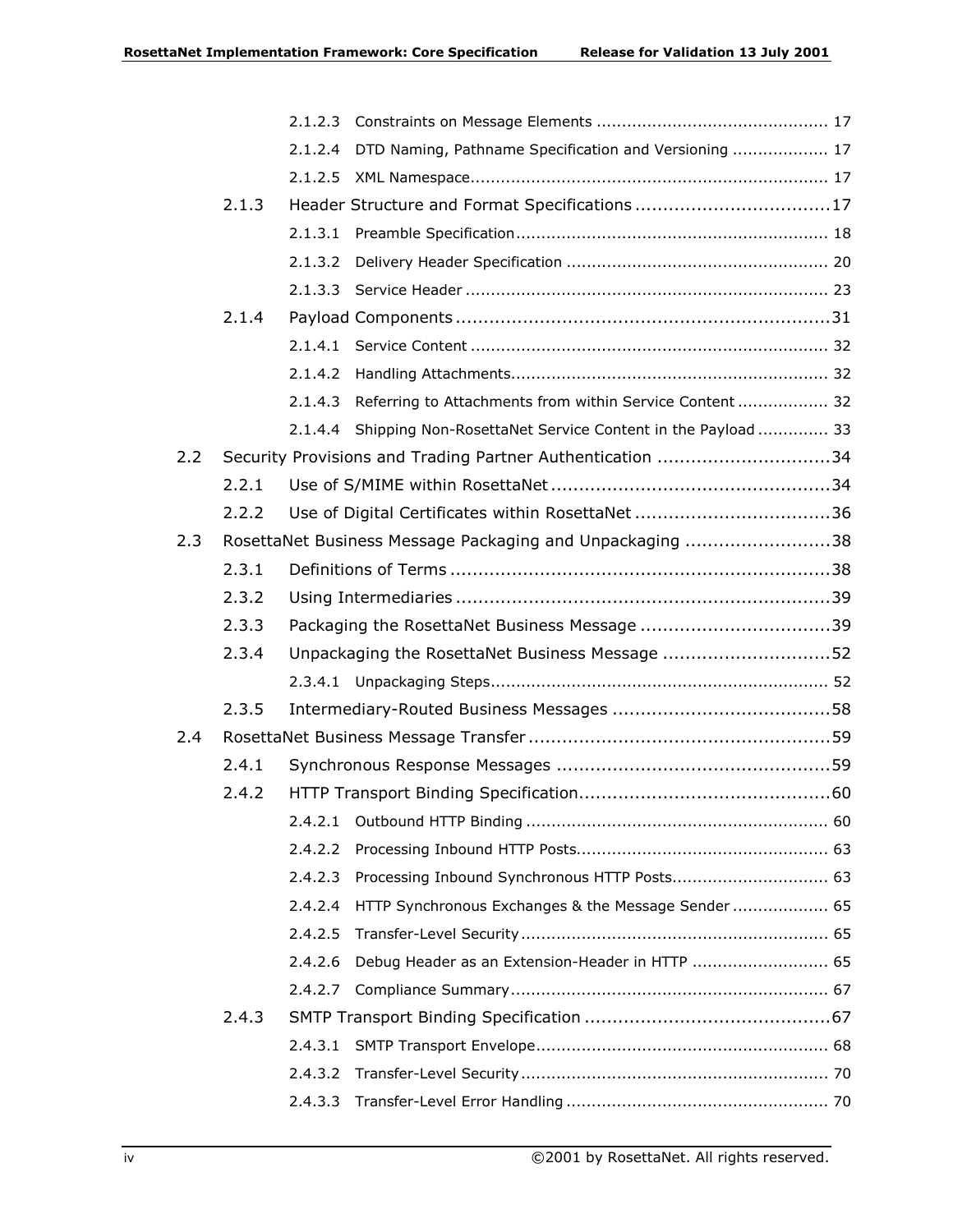|                   |       | 2.4.3.4                                                           |  |
|-------------------|-------|-------------------------------------------------------------------|--|
|                   |       |                                                                   |  |
|                   | 2.4.4 | Transfer Protocol Independence and Other Transfer Mechanisms 72   |  |
|                   | 2.4.5 | General Guideline for Debug Mode for Other Transport Protocols 72 |  |
| 2.5               |       |                                                                   |  |
|                   | 2.5.1 |                                                                   |  |
|                   |       |                                                                   |  |
|                   |       |                                                                   |  |
|                   | 2.5.2 |                                                                   |  |
|                   |       |                                                                   |  |
| 2.6               |       |                                                                   |  |
|                   | 2.6.1 | Asynchronous Single-Action (Simplest) Activity 76                 |  |
|                   | 2.6.2 |                                                                   |  |
|                   | 2.6.3 |                                                                   |  |
|                   | 2.6.4 |                                                                   |  |
|                   |       |                                                                   |  |
|                   |       | 2.6.4.2 Other Failure Conditions and Notification of Failure 80   |  |
|                   | 2.6.5 |                                                                   |  |
|                   | 2.6.6 |                                                                   |  |
|                   | 2.6.7 | Receipt Acknowledgment and General Exception Error Codes 82       |  |
|                   | 2.6.8 |                                                                   |  |
|                   |       |                                                                   |  |
|                   |       | 2.6.8.2                                                           |  |
|                   |       | 2.6.8.3                                                           |  |
| Appendix A        |       | Key Differences between RNIF 1.1 & RNIF 2.0 92                    |  |
| Appendix B        |       | Required PIP Metamodel Changes  94                                |  |
| <b>Appendix C</b> |       |                                                                   |  |
| <b>Appendix D</b> |       | Importance of Transfer Independence 100                           |  |
| Appendix E        |       |                                                                   |  |
| Appendix F        |       |                                                                   |  |
| <b>Appendix G</b> |       |                                                                   |  |
| Appendix H        |       |                                                                   |  |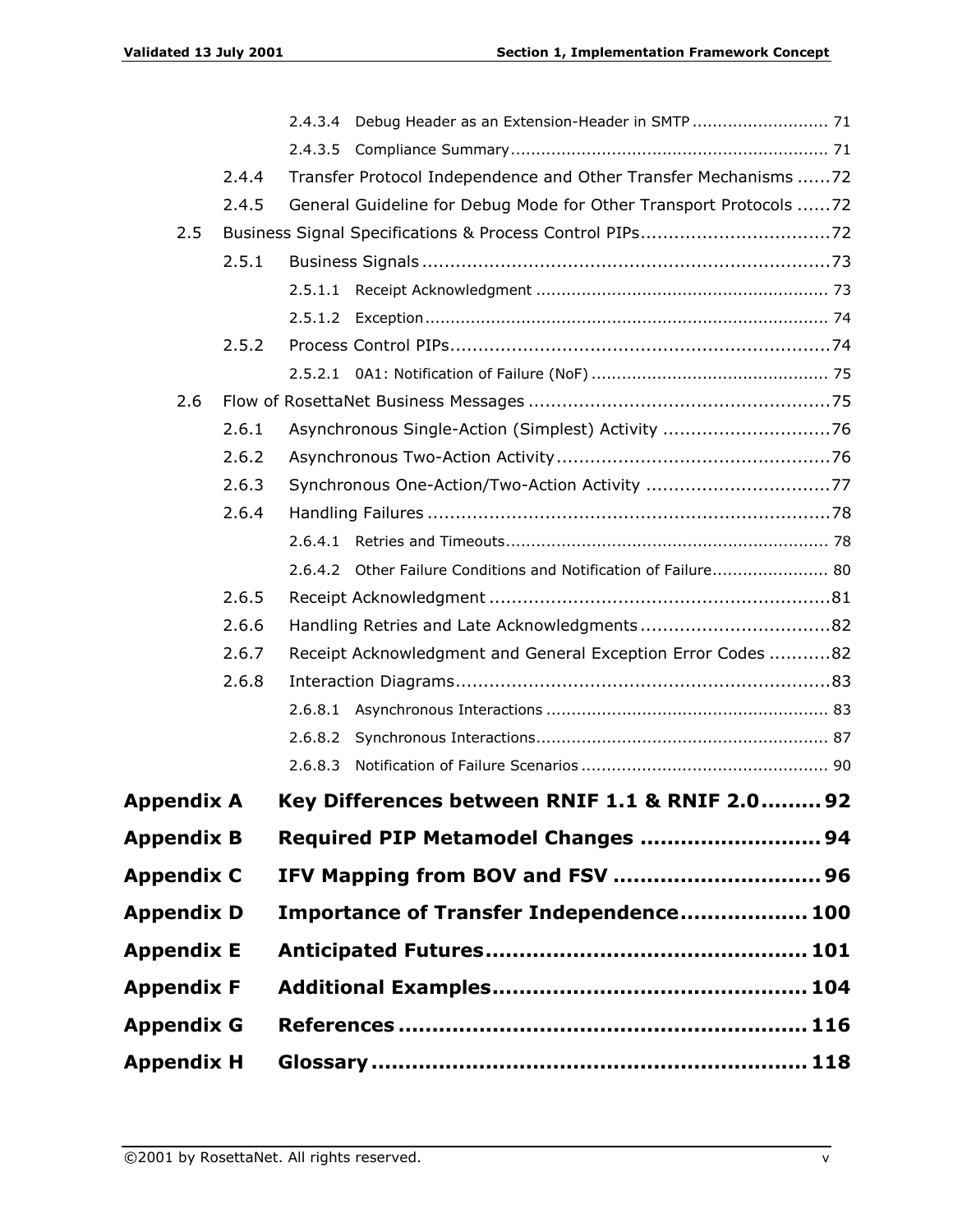# **Figures**

| Figure 1.  |                                                                                     |  |
|------------|-------------------------------------------------------------------------------------|--|
| Figure 2.  |                                                                                     |  |
| Figure 3.  |                                                                                     |  |
| Figure 4.  |                                                                                     |  |
| Figure 5.  |                                                                                     |  |
| Figure 6.  |                                                                                     |  |
| Figure 7.  |                                                                                     |  |
| Figure 8.  | Packaging RosettaNet Business Message without Encryption 42                         |  |
| Figure 9.  |                                                                                     |  |
| Figure 10. |                                                                                     |  |
| Figure 11. | Packaging RosettaNet Message with Encrypted Payload Container  46                   |  |
| Figure 12. |                                                                                     |  |
| Figure 13. |                                                                                     |  |
| Figure 14. |                                                                                     |  |
| Figure 15. |                                                                                     |  |
| Figure 16. | Signing the Encrypted RosettaNet Business Message (Payload Encrypted) 50            |  |
| Figure 17. | Signing the Encrypted RosettaNet Business Message (Payload Container Encrypted)  50 |  |
| Figure 18. |                                                                                     |  |
| Figure 19. |                                                                                     |  |
| Figure 20. |                                                                                     |  |
| Figure 21. |                                                                                     |  |
| Figure 22. |                                                                                     |  |
| Figure 23. |                                                                                     |  |

# **Tables**

| Table 2. |  |
|----------|--|
| Table 3. |  |
| Table 4. |  |
| Table 5. |  |
| Table 6. |  |
| Table 7. |  |
| Table 8. |  |
|          |  |
|          |  |

# **Examples**

| Example 10. |  |
|-------------|--|
| Example 11. |  |
| Example 12. |  |
|             |  |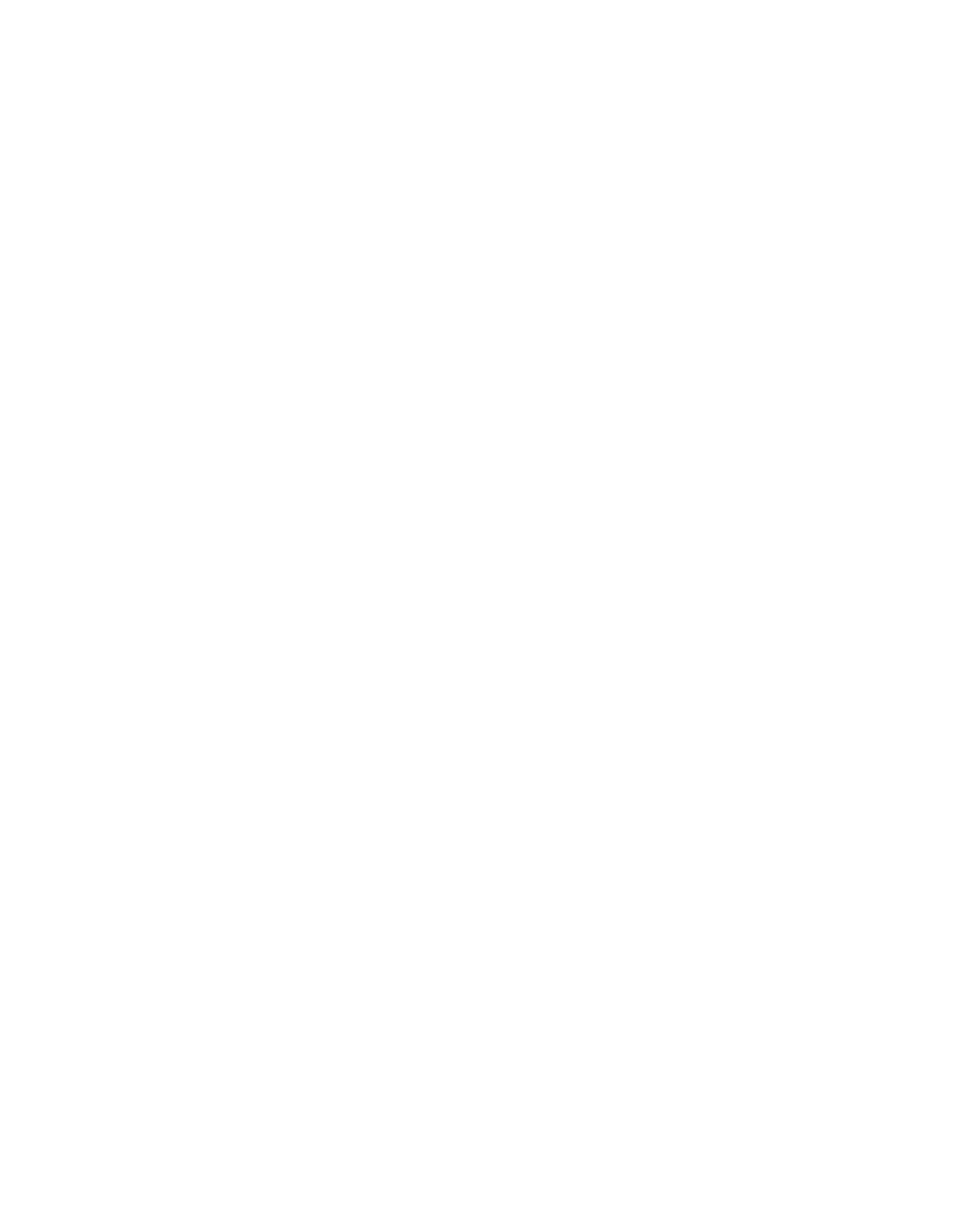# **Version History**

| Version 01.00      | 8 June 1999      | Release.                                  |
|--------------------|------------------|-------------------------------------------|
| Version 01.00.01   | 8 July 1999      | Release.                                  |
| Version $01.01.00$ | 30 December 1999 | Release.                                  |
| Release 02.00.00   | 3 January 2001   | Release for Validation.                   |
| Release 02.00.00A  | 25 April 2001    | Validation Update (Limited Distribution). |
| Release 02.00.00B  | 07 May 2001      | Validation Update (Limited Distribution). |
| Release 02,00,00C  | 25 June 2001     | Validation Update (Limited Distribution). |
| Validated 02.00.00 | 13 July 2001     | Validated Specification.                  |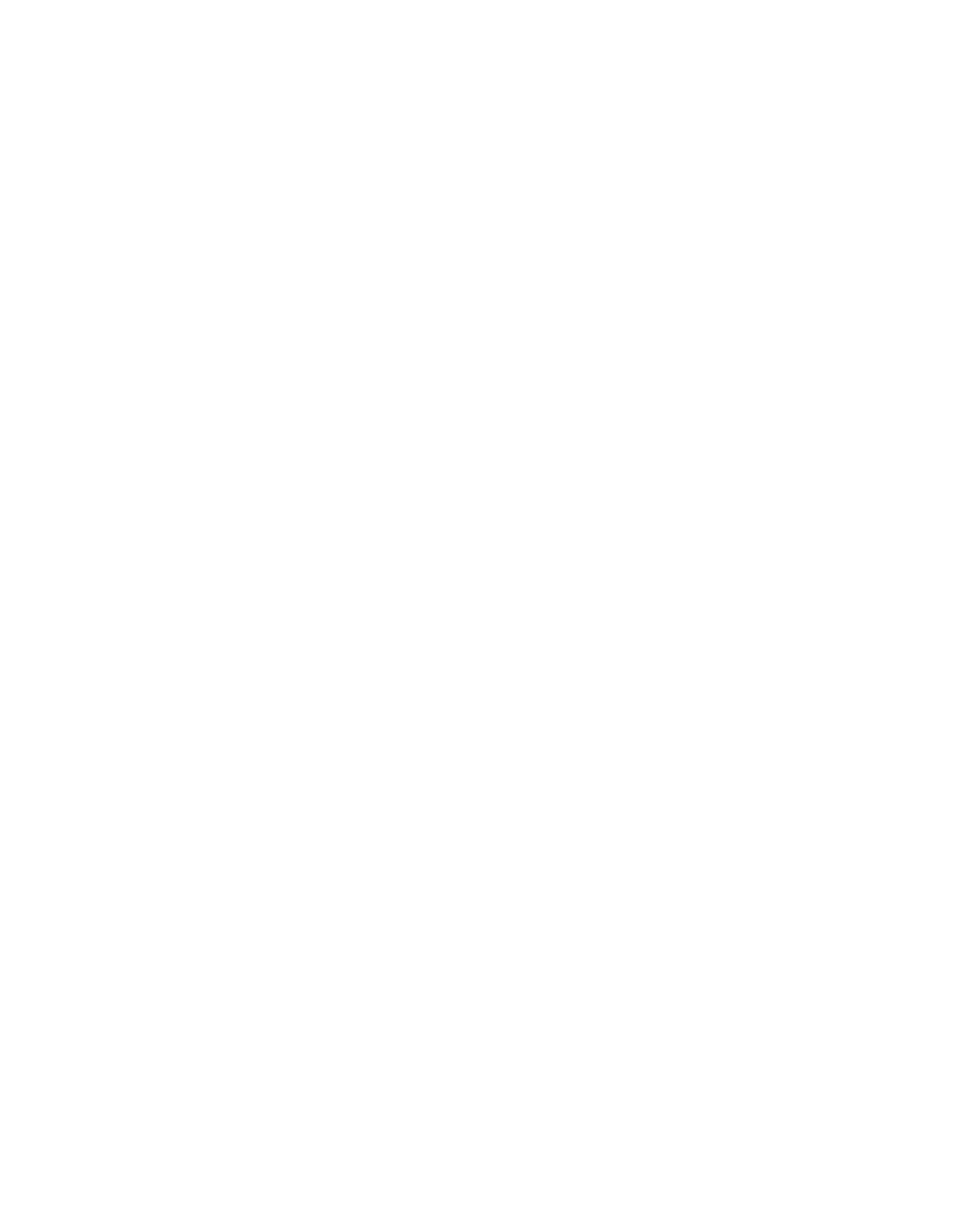## **Preface**

## **Purpose of the Document**

This document is designed to assist e-business system implementers and solution providers who wish to create or implement interoperable software application components that cooperatively execute RosettaNet PIPs. The document does this by specifying the exchange protocol that enables participating supply chain members to implement RosettaNet PIPs.

The result of these specifications should be to enable two RosettaNet objectives:

- Streamline Execution: RosettaNet needs to facilitate the rapid development of Partner Interface Processes (PIPs).
- Accelerate Adoption: RosettaNet needs to facilitate the rapid development of e-business applications that execute RosettaNet-compliant PIPs.

## **Intended Audience**

- 1. The primary audience for this document is software engineers who will be developing RosettaNet-compliant networked software applications that can interoperate with RosettaNet-compliant networked software applications developed by other companies. These applications will cooperatively execute RosettaNet e-business PIPs.
- 2. The secondary audience is system architects, including:
	- a. Those within implementing companies who must integrate their architectures with RosettaNet architectures and applications; and
	- b. Those who volunteer to participate in RosettaNet projects to create additional RosettaNet e-business specifications.

## **Prerequisites**

RosettaNet assumes that the audience will be familiar with or have knowledge of the following:

- General Internet protocols,
- MIME and S/MIME,
- Digital signatures and the Secure Socket Layer (SSL),
- Extensible Markup Language (XML),
- BNF grammar specification syntax,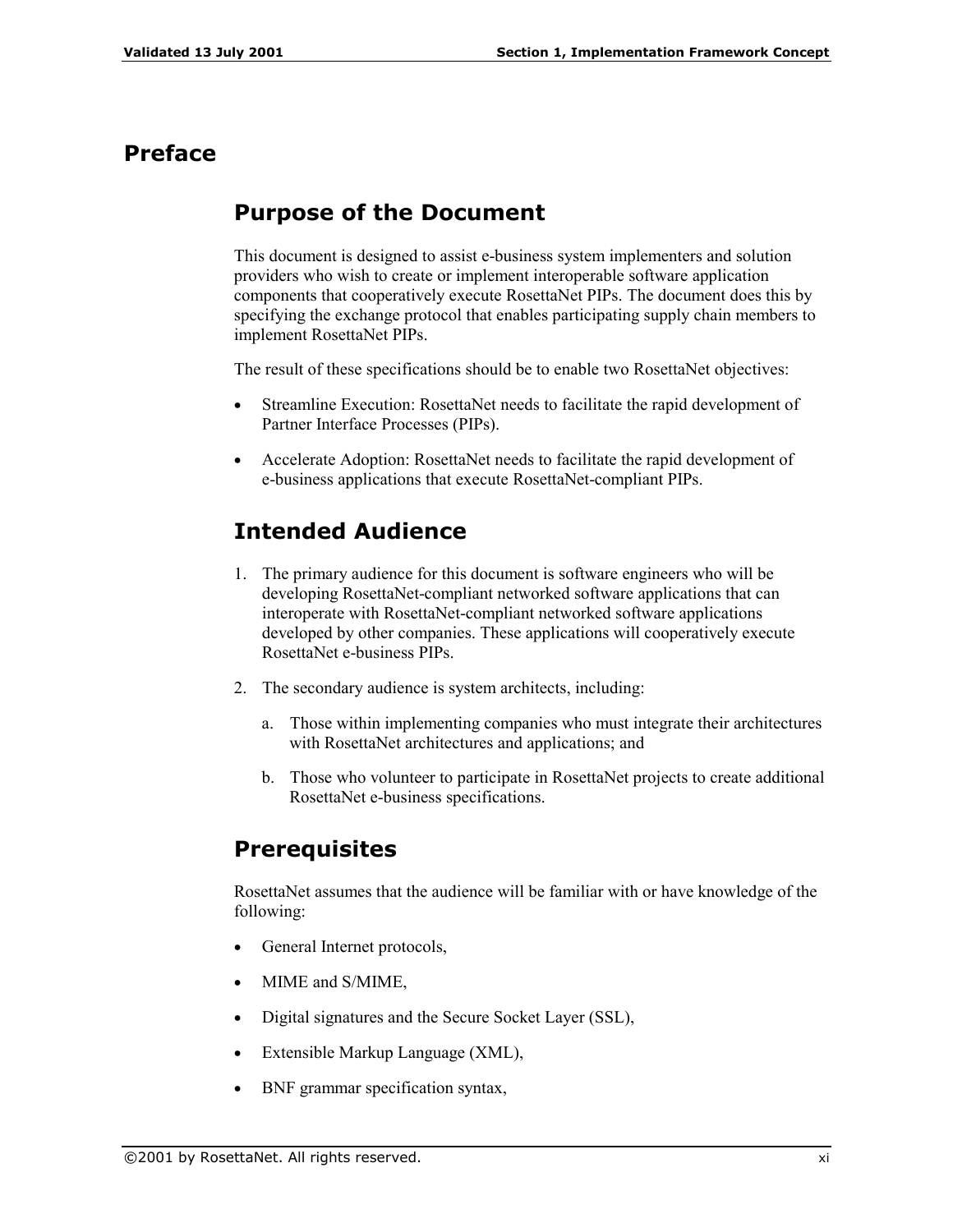• All the external references listed in "References."

## **Scope of the Document**

The focus of this document is specification of the core of the RosettaNet Implementation Framework; that is, packaging, routing, and transferring of RosettaNet business messages (including security aspects), as well as specification of business signal messages used in the execution of RosettaNet Partner Interface Processes or PIPs.

While it provides sufficient business and technical background to understand the context for the implementation framework, the actual specification of the implementation framework core is the focus of this document.

This document does **not** provide either user documentation or a detailed architectural treatise. This document subsumes previous versions, including Technical Advisories that pertained to previous versions.

## **Structure of This Document**

This document is an implementation specification for the RosettaNet networked application architecture. It contains the following sections:

- Section 1, "Introduction" has two parts:
	- "Business Background" introduces new business concepts that provided requirements or otherwise influenced the development of this version of the implementation framework.
	- "Technical Background" introduces new technical concepts that influenced the development of this version of the implementation framework.
- Section 2, "Technical Specifications" has six parts:
	- "RosettaNet Business Message Components" enables the implementer to understand what is needed to populate the various parts of the RosettaNet Business Message.
	- "Security Provisions and Trading Partner Authentication" specifies the use of S/MIME and establishes norms for use of digital signatures.
	- "RosettaNet Business Message Packaging and Unpackaging" specifies how the implementer assembles the defined message components and how the recipient extracts those components.
	- ìRosettaNet Business Message Transferî specifies transport or transfer protocols for RosettaNet Business Message exchange, and specifies which are mandatory and which are optional; additionally, it provides debug header specifications for use in certain situations.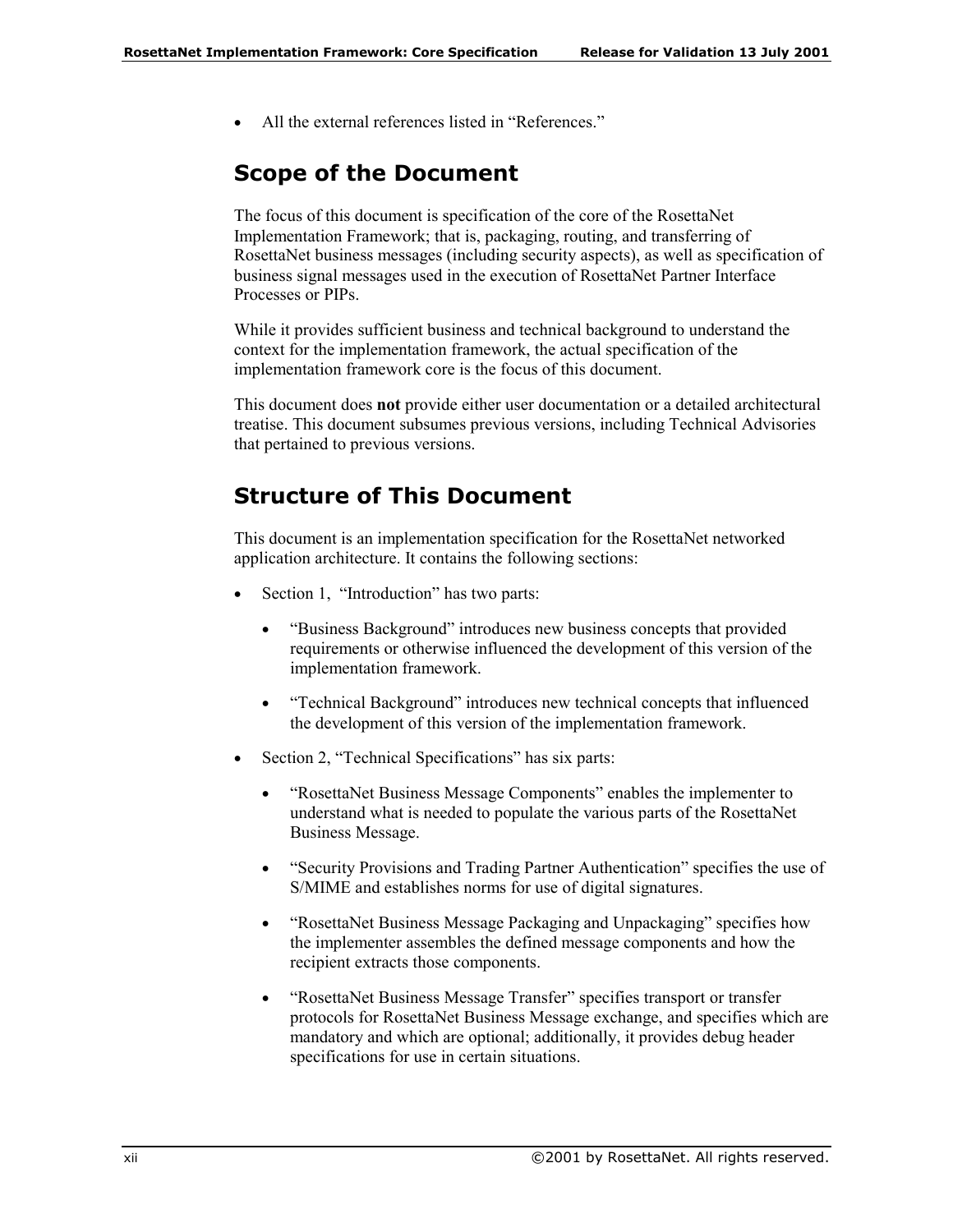- "Business Signal Specifications  $&$  Process Control PIPs" identifies and specifies current business signals, as well as PIPs that are used in controlling the process of PIP business exchanges.
- "Flow of RosettaNet Business Messages" specifies the role of business action messages and business signals in the choreography of a PIP.
- There are several appendices:
	- Appendix A, "Key Differences between RNIF 1.1  $\&$  RNIF 2.0" outlines features that are either new in RNIF 2.0 or that have been substantially changed from RNIF 1.1.
	- Appendix B, "Required PIP Metamodel Changes" identifies the changes that are expected to the existing PIP metamodel in order to take full advantage of features added in RNIF 2.0.
	- Appendix C, "IFV Mapping from BOV and FSV" serves to remove "boilerplate" material from the individual PIP specifications and place it in the RNIF.
	- Appendix D, "Importance of Transfer Independence" supports the rationale for transport independence via several example scenarios.
	- Appendix E, "Anticipated Futures" describes some promising technologies that may be useful in future versions of the RNIF.
	- Appendix  $F$ , "Additional Examples" offers more extensive examples of PIP exchanges via the RNIF than are present in the specification sections.
	- Appendix G, "References" presents both RosettaNet and other documents that are cited in this document.
	- Appendix H, "Glossary" gives definitions for key words used in this document.

## **Use of Normative Specifications**

The RosettaNet Implementation Framework specification incorporates by reference certain normative standards or specifications from non-RosettaNet sources. These documents are referenced in the text and are listed in the "References" appendix of this document.

This document does not restate material from the referenced document unless this document is changing a part of the referenced document. The reader is expected to refer to the relevant original source document for the text of referred specifications.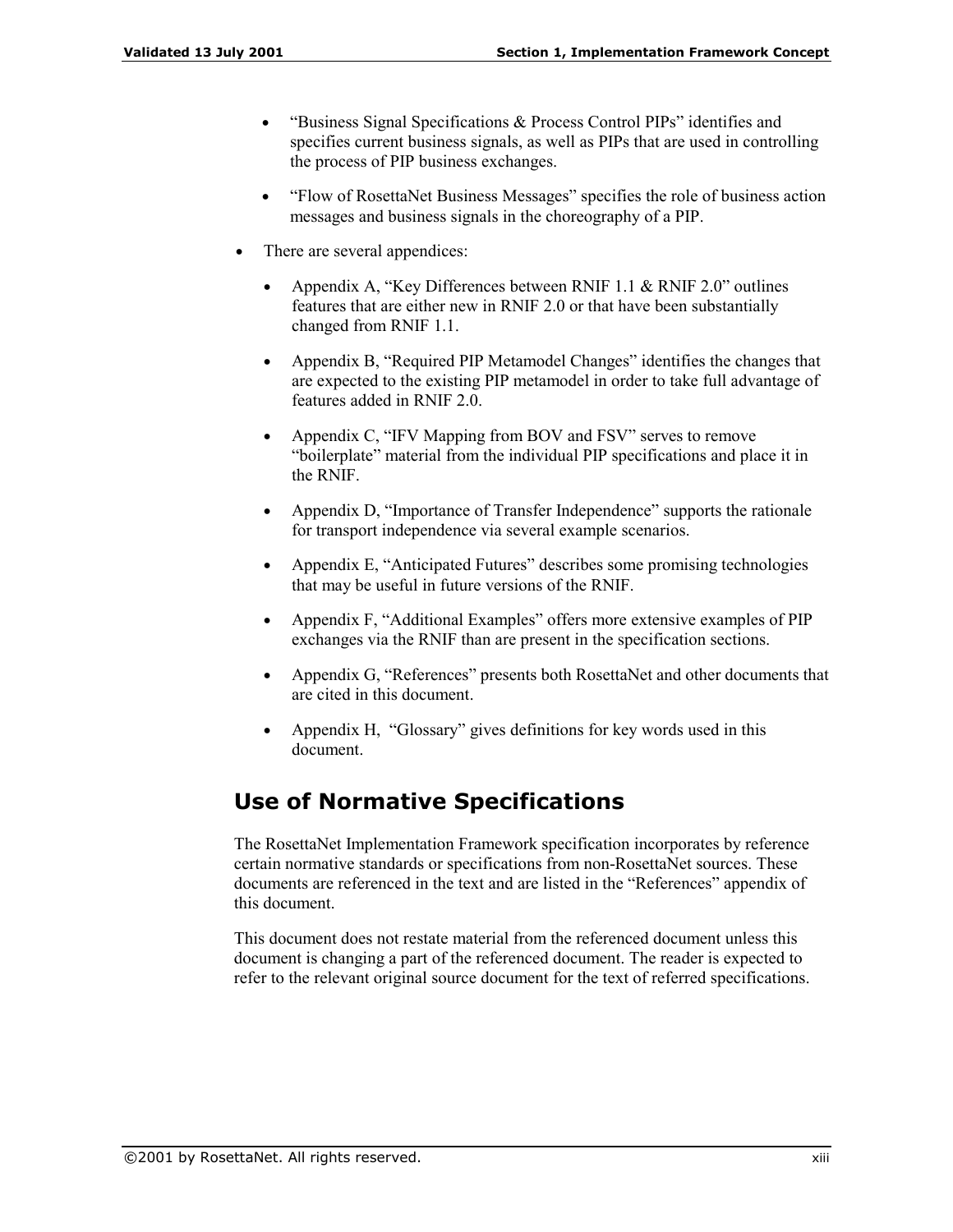## **Style Conventions**

This specification uses a number of conventions to convey specific meanings. These fall into three categories: typographical conventions, language conventions, and graphical conventions. They are identified below.

#### **Typographical Conventions**

The use of a monospaced font indicates presentation of a code fragment.

Within the monospaced font, the use of *italics* indicates that the text so presented is text to be replaced by the user or the system, depending upon the context of the code fragment.

**Note:** In sections 2.3 ("RosettaNet Business Message Packaging and Unpackaging") and 2.4 ("RosettaNet Business Message Transfer"), the MIME convention of using angle brackets ( $\sim$ ) within the monospaced font to enclose text that is to be replaced has been followed. In these sections, no XML code (which uses angle brackets differently) is presented.

#### **Language Conventions**

This specification adopts the conventions expressed in the Internet Engineering Task Force's (IETF) Request for Comments (RFC) 2119 "Key Words for Use in RFCs to Indicate Requirement Levels." The key words "MUST," "MUST NOT," "REQUIRED," "SHALL," "SHALL NOT," "SHOULD," "SHOULD NOT,"  $"RECOMMENDED," "MAY," and "OPTIONAL" in section 2 of this document are$ to be interpreted as described in RFC 2119.

#### **Formatting Conventions**

Examples are used throughout the document to enhance understanding. Therefore, they are formatted for readability. This may mean that lines breaks and extra white spaces have been used in some examples.

#### **Graphical Conventions**

Figures that show the message components, as well as the packaging and unpackaging of those components, use various line types to indicate whether something is a concrete component (thin black outline) or a logical component (thick grey line). If a component or packaging method is optional, the line is broken instead of solid.

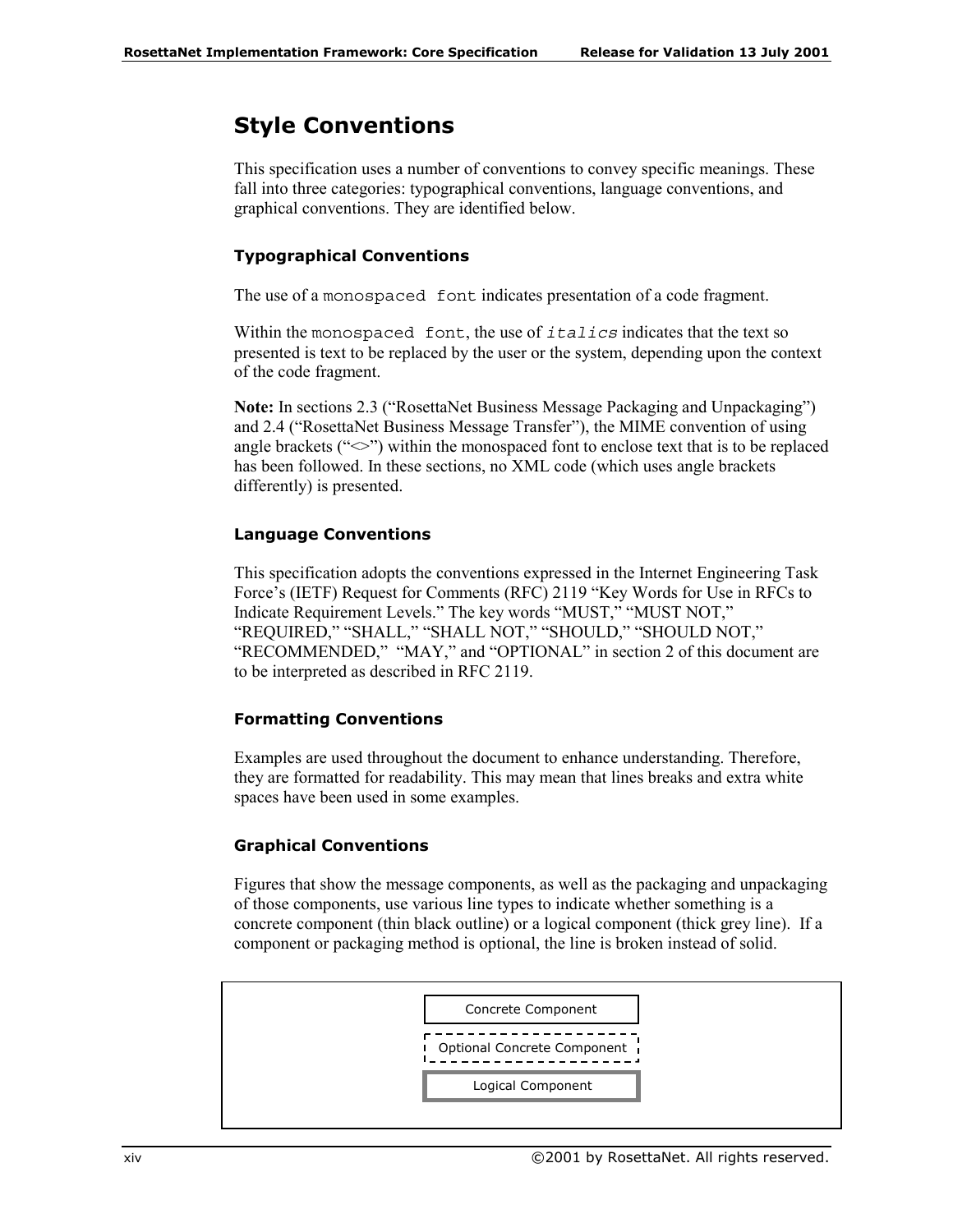## **Backward Compatibility**

The following are statements on backward compatibility between RNIF 1.1 and RNIF 2.0:

1. RNIF 2.0 is *not* backward compatible with RNIF 1.1. That is, RNIF 2.0 is not simply a compatible superset of RNIF 1.1. Software solutions that implement *only* RNIF 2.0 WILL NOT be interoperable with software solutions that implement *only* RNIF 1.1 and vice versa.

If a software solution that implements only RNIF 2.0 receives an RNIF 1.1 message, then the solution is not expected to do anything with that message. It MAY simply choose to ignore that message.

Subsequent releases of RNIF 2.x will be backward compatible with previous releases of RNIF 2.x. That is, RNIF 2.1 will be backward compatible with RNIF 2.0, as will RNIF 2.2, 2.3, etc.

- 2. All PIPs published *prior* to the publication of RNIF 2.0 MUST work with RNIF 1.1 and SHOULD work with RNIF 2.x.
- 3. PIPs published *after* the publication of RNIF 2.0 MUST work with RNIF 2.x and MAY work with RNIF 1.1.
- 4. RosettaNet will issue a separate communication regarding its "retirement" policy for obsolete releases.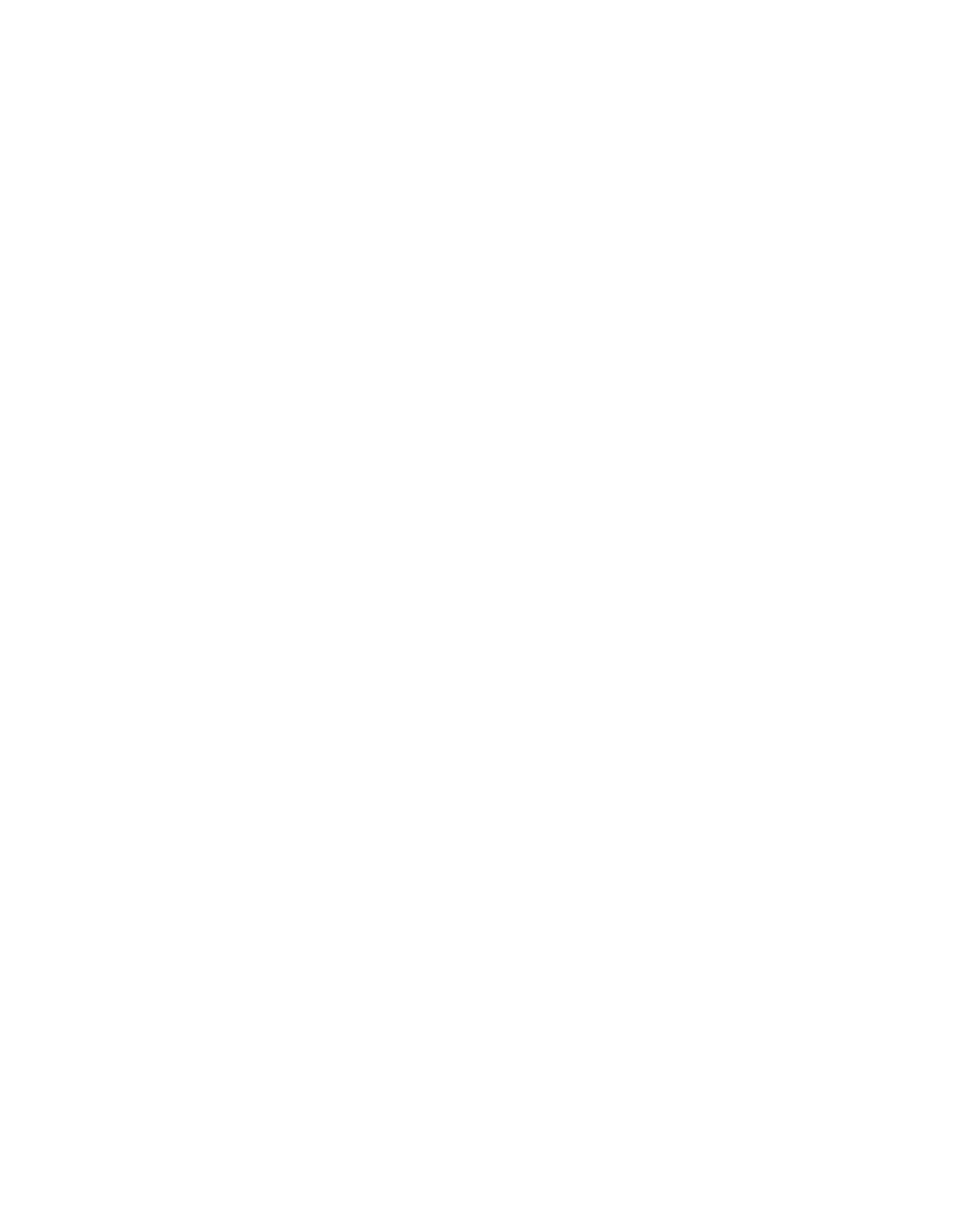## **1 Introduction**

RosettaNet's mission is to facilitate electronic exchange of standard business documents between trading partners, adhering to the Partner Interface Processes (PIPs) specified and standardized by RosettaNet. Fundamental to this are the RosettaNet Implementation Framework (RNIF), the PIP specifications, and the business and technical dictionaries. This document supplies the specification for the RosettaNet Implementation Framework; separate documents provide PIP and dictionary specifications.

This introductory section provides both business and technical background information that is intended to help the reader make full use of the actual specifications contained in section 2 of this document.

## **1.1 Business Background**

Since the publication of version 1 (and its revisions) of the RosettaNet Implementation Framework (RNIF), changes have occurred both in the way that RosettaNet sees the structure of the framework and in the e-business environment in which RosettaNet members find themselves. This section touches upon those changes and gives the business rationale for certain changes that have been made to the RNIF specifications. See also the "Technical Background" sub-section for additional influences on these specifications.

#### **1.1.1 Implementation Framework Concept**

In previous versions of the implementation framework specifications, the subject matter has been limited to specifying the format and elements of the common parts of PIP messages (e.g., headers); and the packaging, routing, and transport of all PIP messages and business signals. It has also included security to a limited extent.

RosettaNet has since realized that this is only a portion of a useful framework that members would need to create robust implementations. Some additional elements of a robust framework would include Trading Partner Agreements and directories or registries.

This document, therefore, covers only a portion of the total RosettaNet Implementation Framework  $-$  although it is a very large and important part. Figure 1 shows the relationship of the Implementation Framework and its constituent parts to the rest of the RosettaNet specifications in a trading partner implementation.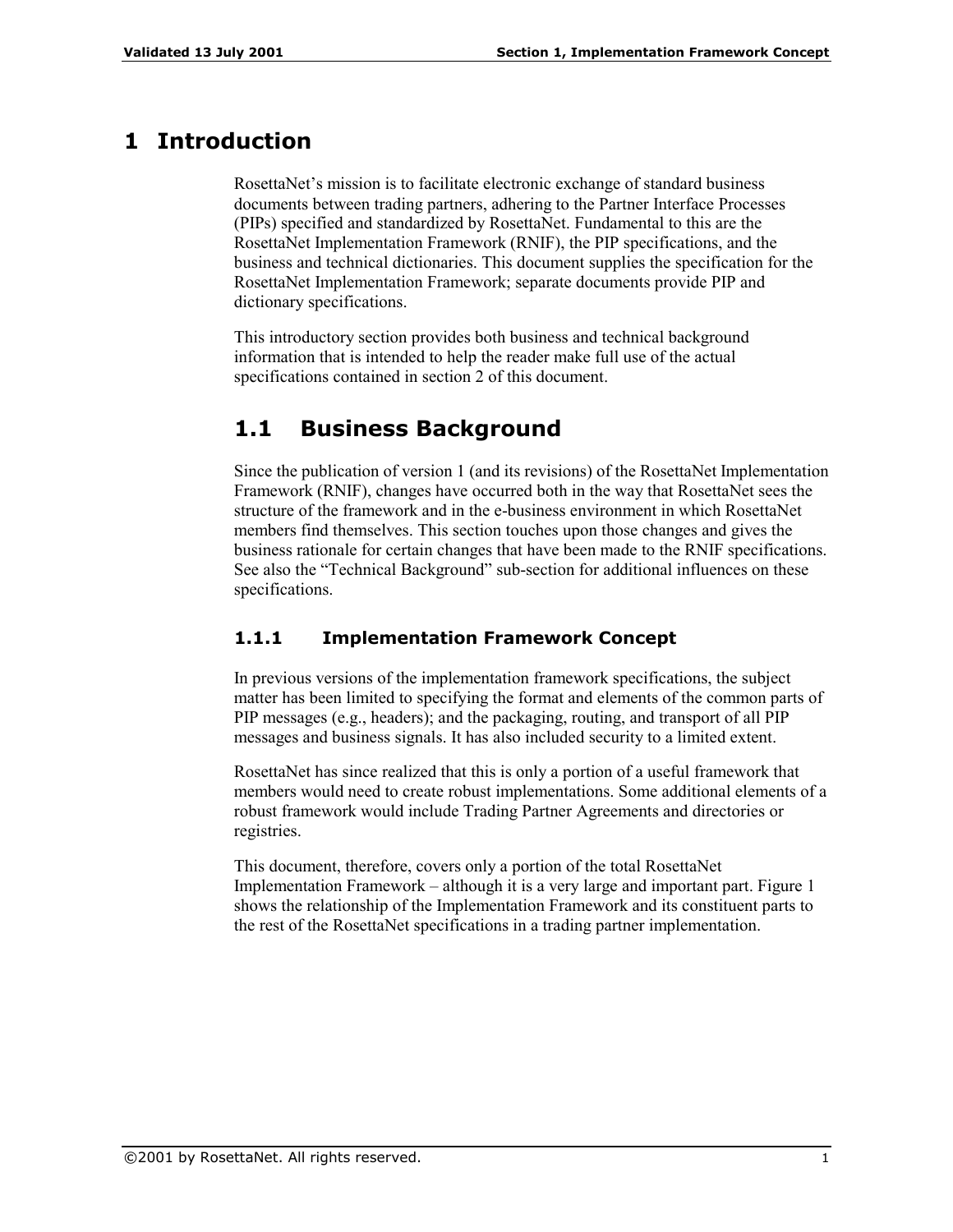

**Figure 1. RosettaNet Specifications in a Trading Partner Implementation** 

#### **1.1.2 Scalability of RosettaNet Specifications**

As RosettaNet specifications are increasingly implemented within trading partners<sup>'</sup> enterprises, the issue of scalability (for increasing volumes) and applicability to related e-business transactions that are not directly addressed by current RosettaNet supply-chain-specific PIPs arises.

Similarly, solution partners face the challenge of creating and maintaining products that must support multiple approaches and sets of specifications to e-business within many supply chains.

Therefore, RosettaNet has recognized the need for increasing members' ability to interoperate across supply chains and achieve greater proliferation of e-business processes. The approach to achieving this is to search for, foster, and participate in those industry initiatives that are designed to support a wider set of businesses. This is particularly true in the implementation framework arena.

For this version of the RosettaNet Implementation Framework, which is designed to support members' current implementation needs, particular attention has been paid to using existing well-tested industry standards wherever possible. Where there is no such existing standard, due recognition of the directions being taken by emerging cross-industry initiatives has informed the decisions reflected in this document.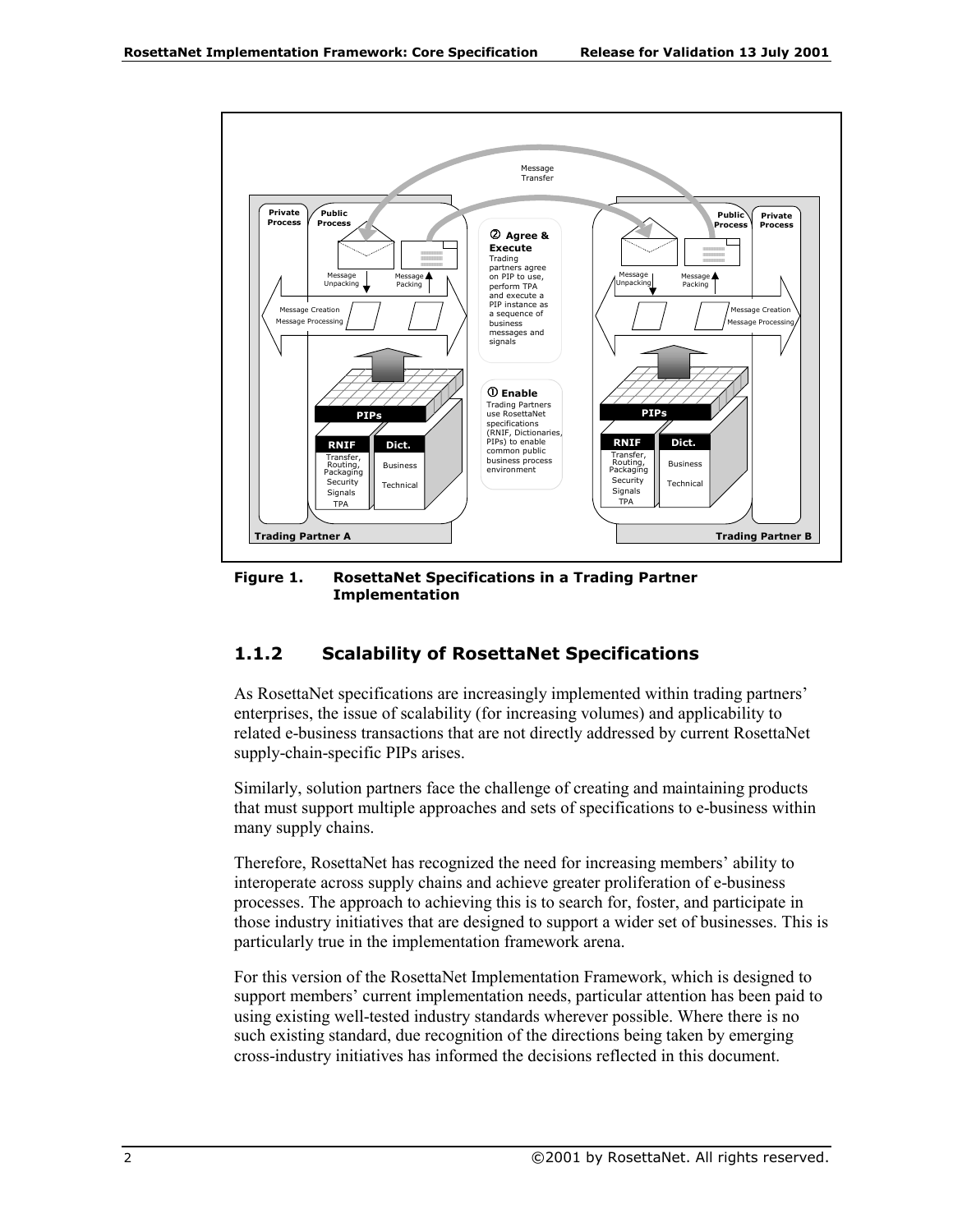The intent has been to pave the way for RosettaNet ultimately to converge with or adopt a broader framework, and therefore for members to gain the benefit of a more broadly applicable implementation.

# **1.2 Technical Background**

This section introduces several key technical concepts and assumptions that pertain to all the RosettaNet specifications and are necessary to make effective use of the specification part of this document. See also the "Glossary" in this document.

#### **1.2.1 Public vs. Private Processes**

An organization's business processes can be divided into two broad categories. The business processes that are internal to the organization are called "private processes," while the business processes that involve interactions with trading partners are known as "public processes."

The public processes are business processes through which partners conduct e-business. Within the context of RosettaNet, these are the partner interface processes that are visible between trading partners. Public processes implement the RosettaNet PIP specifications to exchange standard business documents over standard Internet transfer protocols, as specified by the RosettaNet Implementation Framework.

Within trading partner enterprises, private processes interface with public processes and with back-end business systems as needed to facilitate e-business exchanges between trading partner organizations.



**Figure 2. Private vs. Public Processes** 

#### **1.2.1.1 Interoperability Considerations**

For public processes to be interoperable, the information format and the sequence of message exchanges as executed by the public processes must conform to RosettaNet specifications. However, organizations may wish or need to implement new private processes or modify existing private processes (that mesh the back-end systems to the public processes) for this purpose.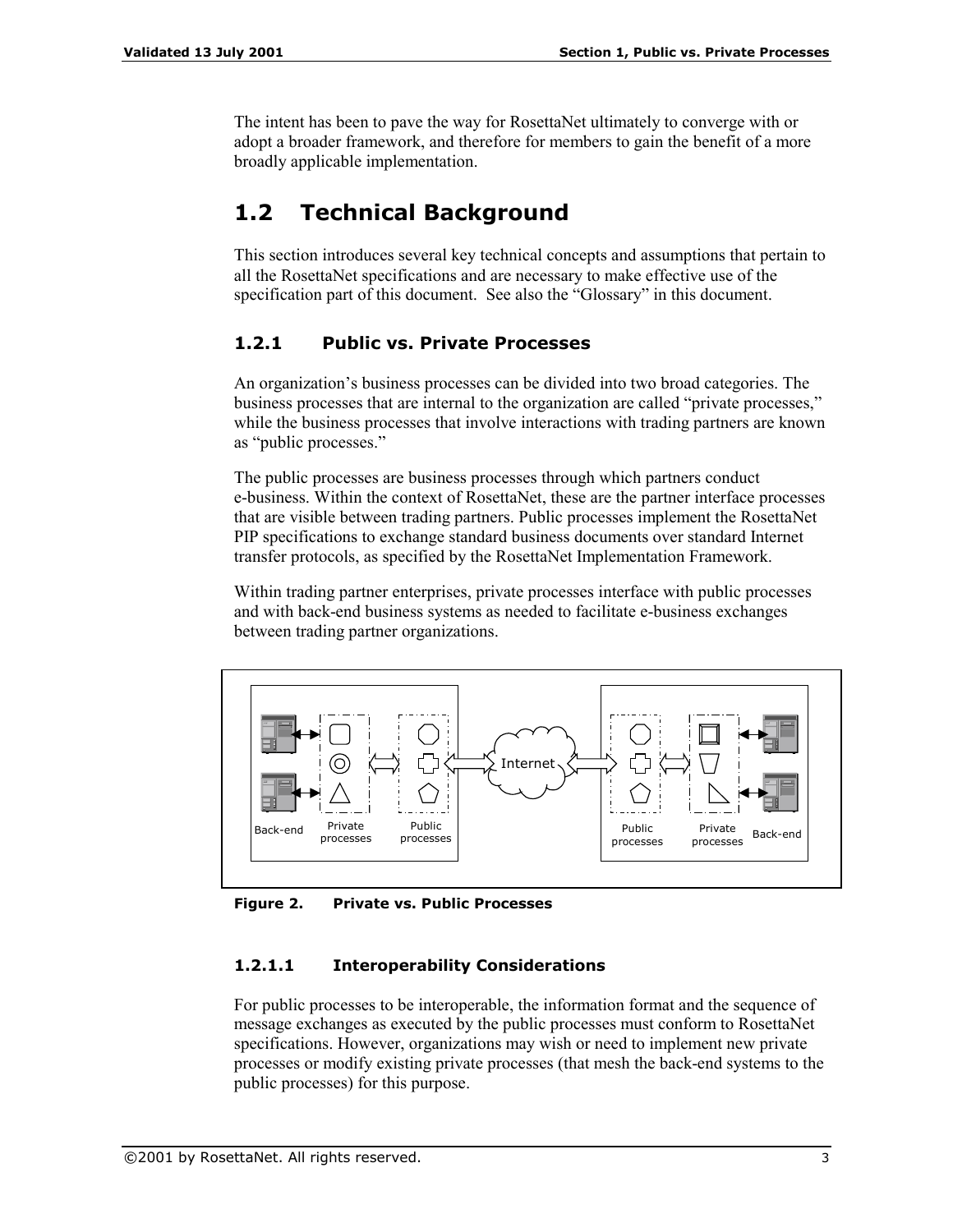#### **1.2.2 PIPs and the Implementation Framework**

A major part of RosettaNet's standardization effort is alignment of business processes between trading partners in a given supply chain (such as the IT Products and Electronic Component supply chains). RosettaNet specifies these as Partner Interface Process (PIP) specifications.

RosettaNet divides the entire e-business supply chain domain for which PIPs are specified into broad classifications called "clusters." Each cluster is further subdivided into two or more "segments." Each segment comprises several PIPs. PIPs contain one or more Activities, and Activities in turn specify Actions. An example of this relationship follows:

- CLUSTER 3: Order Management
	- Segment A: Quote and Order Entry
		- PIP 3A4: Manage Purchase Order
			- Activity: Create Purchase Order
				- Action: Purchase Order Request
	- Segment B: Transportation and Distribution
	- Segment C: Returns and Finance
	- Segment D: Product Configuration

Each PIP in a segment represents a well-defined business process subset, and is named with the cluster, segment, and sequence number of the PIP in the segment. For example the Manage Purchase Order PIP is fourth in sequence in Segment A (Quote and Order Entry) of the Cluster 3 (Order Management). Hence the Manage Purchase Order PIP is identified by the name PIP3A4.

PIPs include specification of partner business roles (Buyer, Seller etc.); business activities involved between the roles; and type, content, and sequence of business documents exchanged by the role-interactions while performing these activities. They also specify the time, security, authentication, and performance constraints of these interactions. Structure and content of the business documents exchanged is specified through XML Document Type Definitions (DTDs) and associated Message Guidelines.

Trading partners that participate in the PIP exchange business documents that conform to the DTDs and Message Guidelines in the subject PIP specification, using network protocols that are specified and supported by the RosettaNet Implementation Framework.

Figure 3 is an example PIP interaction diagram that shows the business roles, messages, and their sequence of exchange in the PIP.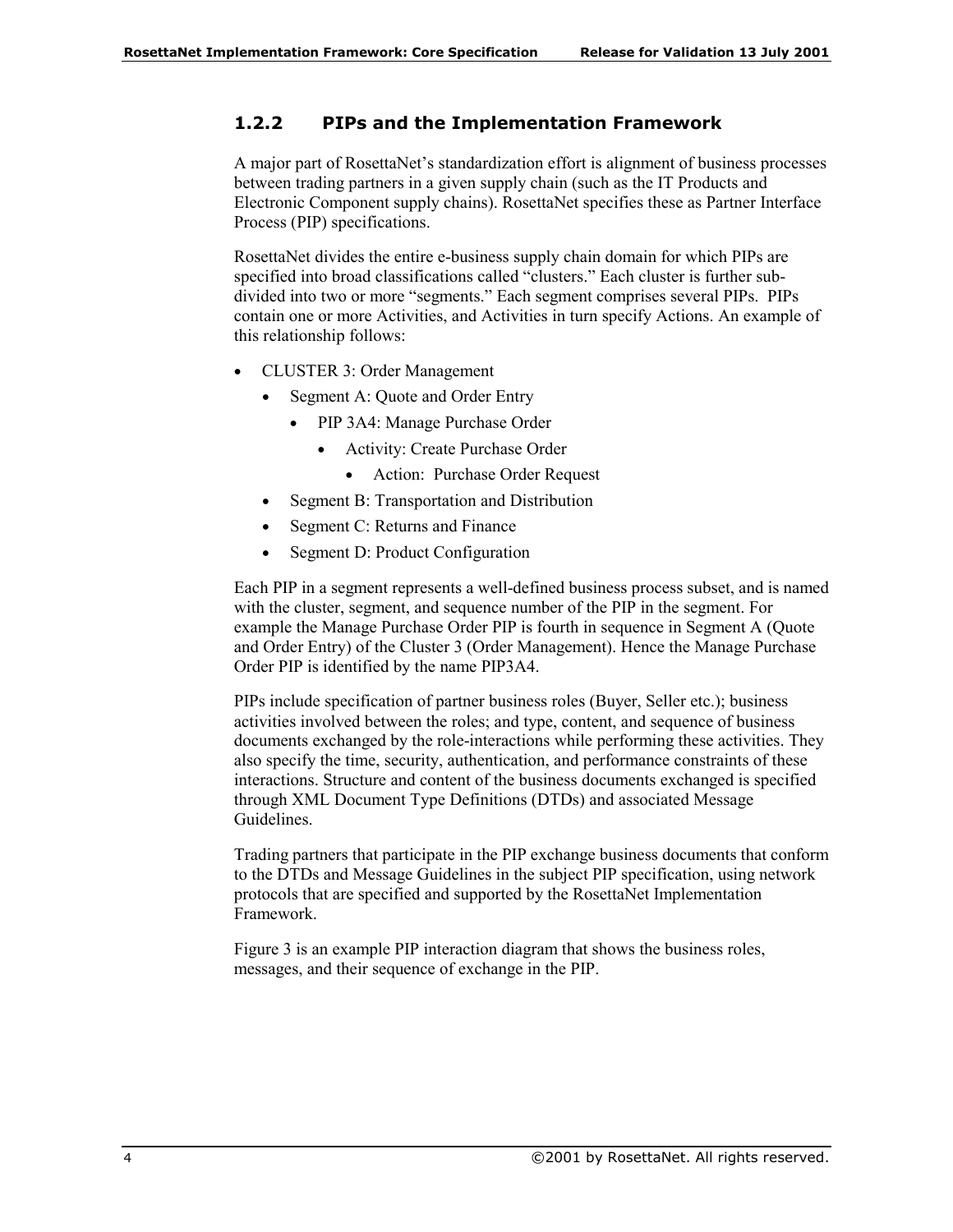

**Figure 3. Sample PIP Interaction Diagram** 

#### **1.2.2.1 Action and Signal Messages**

The messages involved in a PIP business document exchange can be classified into two broad categories – "business action" messages and a "business signal" message.

Business actions are messages with content that is of a business nature, such as a Purchase Order or a Request For Quote. The DTDs and the associated Message Guidelines for business actions are specified as part of the corresponding PIP specification.

Business signals are positive and negative acknowledgment messages that are sent in response to business actions. Business signals are specified by and are part of the RosettaNet Implementation Framework. RNIF 2.0 contains one positive and one negative business signal.

**Note:** Only business actions are acknowledged. Business signals are never acknowledged.

#### **POSITIVE SIGNALS**

*Receipt-Acknowledgment*: This message is a positive acknowledgment of receipt of a Business Action message. Sent when an action message is received by the trading partner and is found to be a structurally and syntactically valid RosettaNet business action message. This message is sent only if it is required by the PIP and it is almost always required.

**Note**: In RNIF 2.0, RosettaNet eliminated the Acceptance Acknowledgment Signal, which had not been used in any of the PIPs.

The PIP specification that specifies the business actions also specifies which business signals are required. In section 2.6, RNIF provides detailed guidelines for PIP developers regarding when a specific kind of signal should be sent.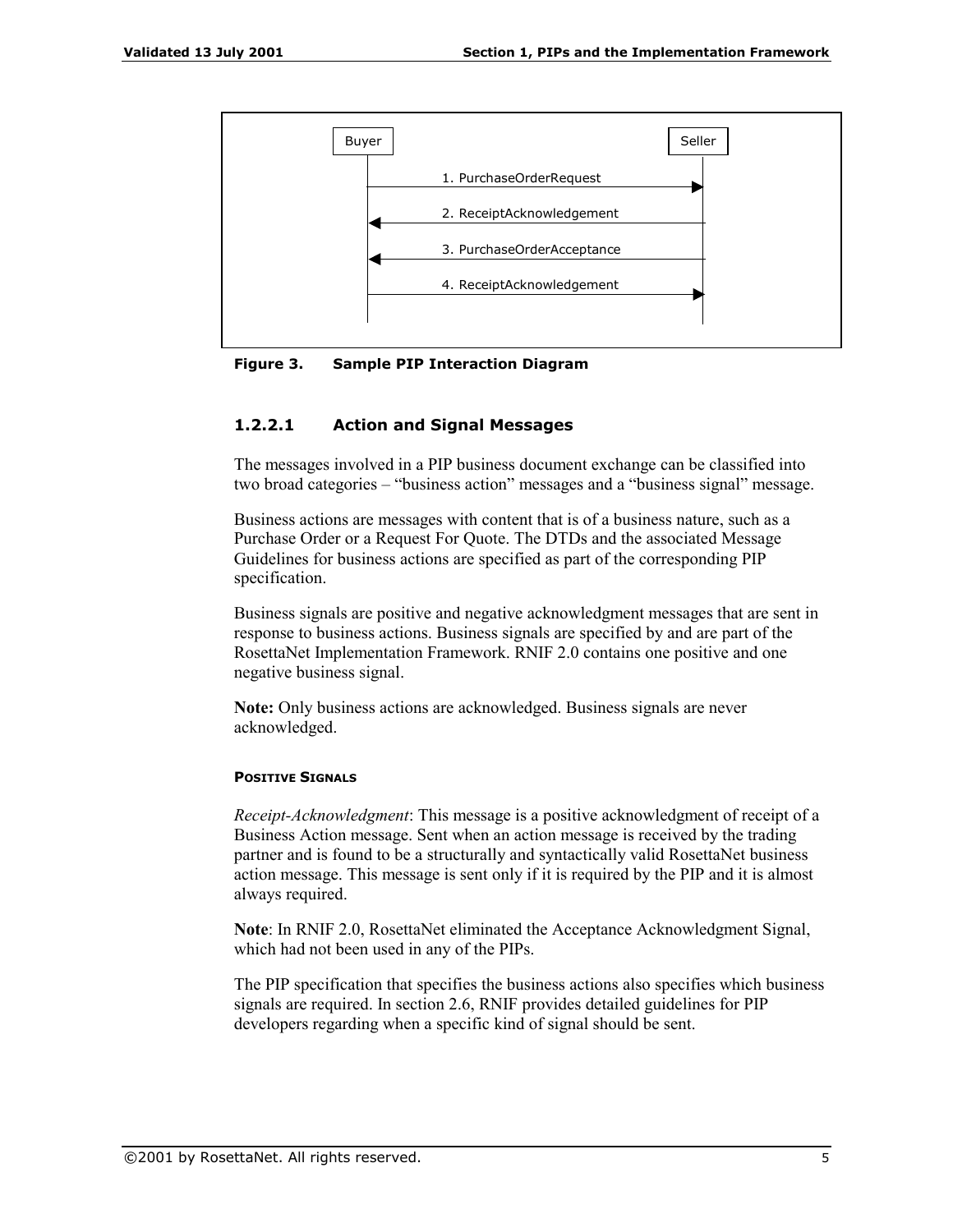#### **NEGATIVE SIGNALS**

*Exception*: This business signal is a negative acknowledgment message that is sent to indicate an error. (See also the Notification of Failure PIP in section 2.5.)

In RNIF 2.0, there is only one exception message (versus three in RNIF 1.1). In RNIF 2.0, individual exceptions have been converted to exception types within the same exception signal. This change allows for faster implementation of additional or changed types. The following "exception types" are equivalent to the separate exceptions that were used in RNIF 1.1.

- *Receipt-Acknowledgment-Exception*: This is a negative acknowledgment of receipt of a business action message. It is sent when a message is received by the trading partner and is found to be a structurally or syntactically invalid RosettaNet business action message.
- *General-Exception*: This is a negative acknowledgment message that is sent to indicate an error other than the above. For example, in RNIF 1.1 this signal was sent when an error was detected during sequence validation or while performing the requested action. (See also the Notification of Failure PIP in section 2.5.)

RosettaNet recommends that authentication or authorization failures should not be responded to with exception messages. This is to minimize the risk of security attacks. See section 2.3.4 for further details.

#### **1.2.3 PIP Message Exchange Models**

Current PIP specifications are based on a Peer-to-Peer business message exchange model, between the RosettaNet networked applications (and hence the trading partners). That is, RosettaNet messages are exchanged between two trading partners directly. This peer-to-peer mode of message exchange relies on prior knowledge of the peer network entity identities and their addresses, which should be exchanged by the trading partners in advance. In RNIF 2.0, RosettaNet is introducing a mechanism to facilitate exchange of these messages through a third-party routing entity such as a hub (a.k.a. intermediary). However this mechanism is still based on the peer-to-peer message exchange model as far as the PIP is concerned. That is, the business entities involved in the exchange are still two: the originator and the final recipient, with the Hub simply facilitating the routing and delivery of the messages. RosettaNet is investigating other message exchange models for potential future use by PIP specifications. These include: Broadcast to all trading partners together; Publish and Subscribe mode of message exchanges between trading partners; and Multicast to a select subset of the trading partners.

#### **1.2.4 PIP Metamodel**

A PIP specification includes three major parts. These are the Business Operational View (BOV), the Functional Service View (FSV), and the Implementation Framework View (IFV).

Each PIP performs one or more discrete business activities, as specified in the PIP blueprints by the business community. These activities are identified in the BOV of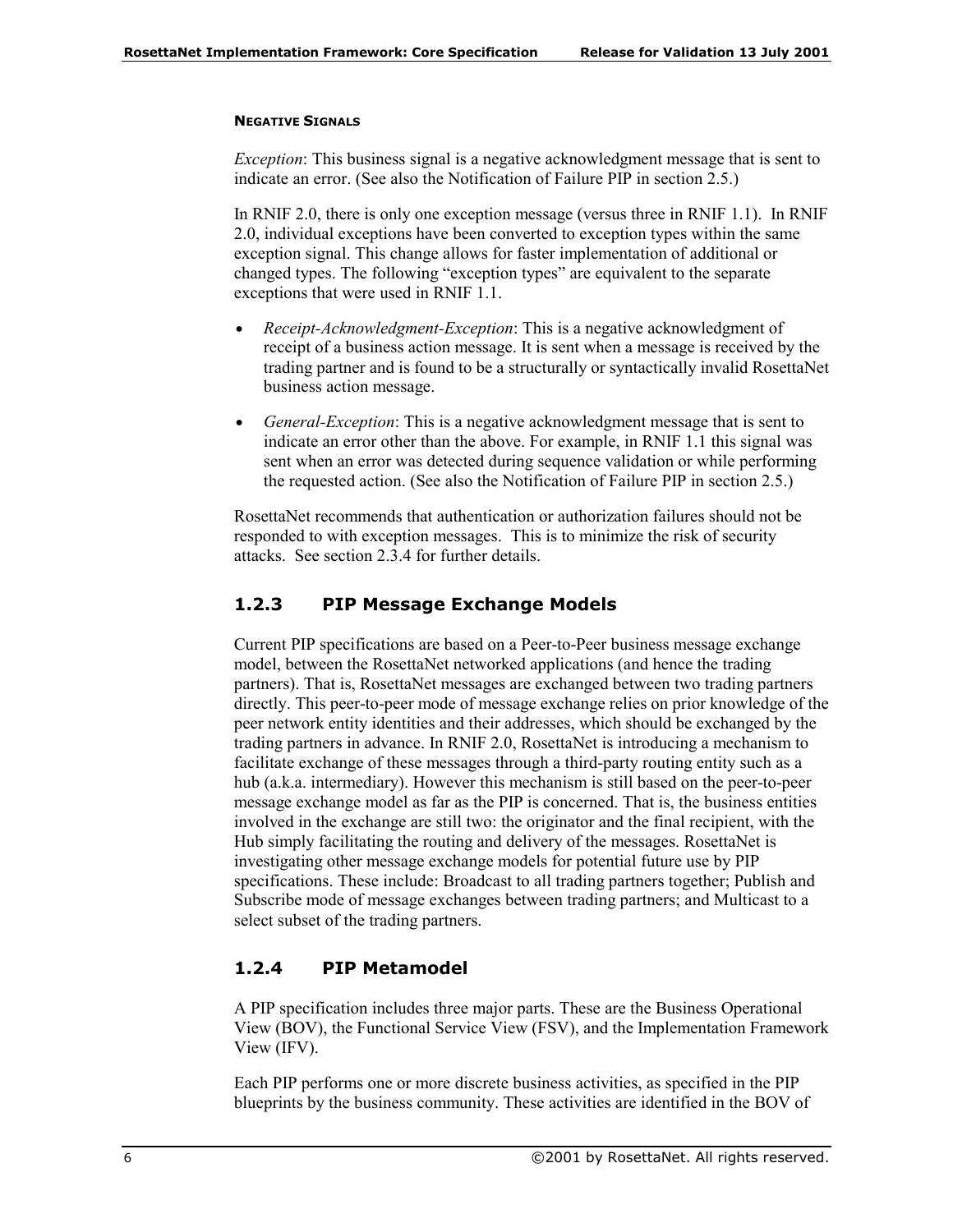the PIP specification as described below. For example, the BOV of PIP 3A4 shows three separate business activities: Create Purchase Order, Change Purchase Order, and Cancel Purchase Order.

Each activity in the BOV translates into Business Actions and Signals that are exchanged between network components as specified in the FSV part of the PIP specification as described below. The IFV specifies the format (XML) and the corresponding guidelines for the actions and is further described below.

#### **1.2.4.1 Business Operational View (BOV)**

The Business Operational View (BOV) of a PIP specification captures the semantics of business entities and the flow of business information between Roles involved in the exchange as they perform business activities. The content of the BOV section of a PIP specification is based on the PIP Blueprint document created for RosettaNet's business community.

Figure 4 is an example BOV flow diagram (using PIP 2A3, "Query Marketing Information").



Figure 4. Sample BOV Flow (Using "Query Marketing Information" PIP)

The diagram shows that the PIP involves the exchange of business information between "Buyer" and "Seller" Roles. The specific activity involved in the PIP is ìQuery Marketing Informationî and it is a ìQueryResponseActivityî type of activity. The flow also shows that "Query Marketing Information" activity involves the flow of the "Marketing Information Query" business action from the "Buyer" to the "Seller" and a subsequent flow of the "Marketing Information Response" business action from the "Seller" to the "Buyer". The <<Secure Flow>> stereotype in the boxes containing the business actions implies that the business action MUST be transported from sender to recipient in a secure way.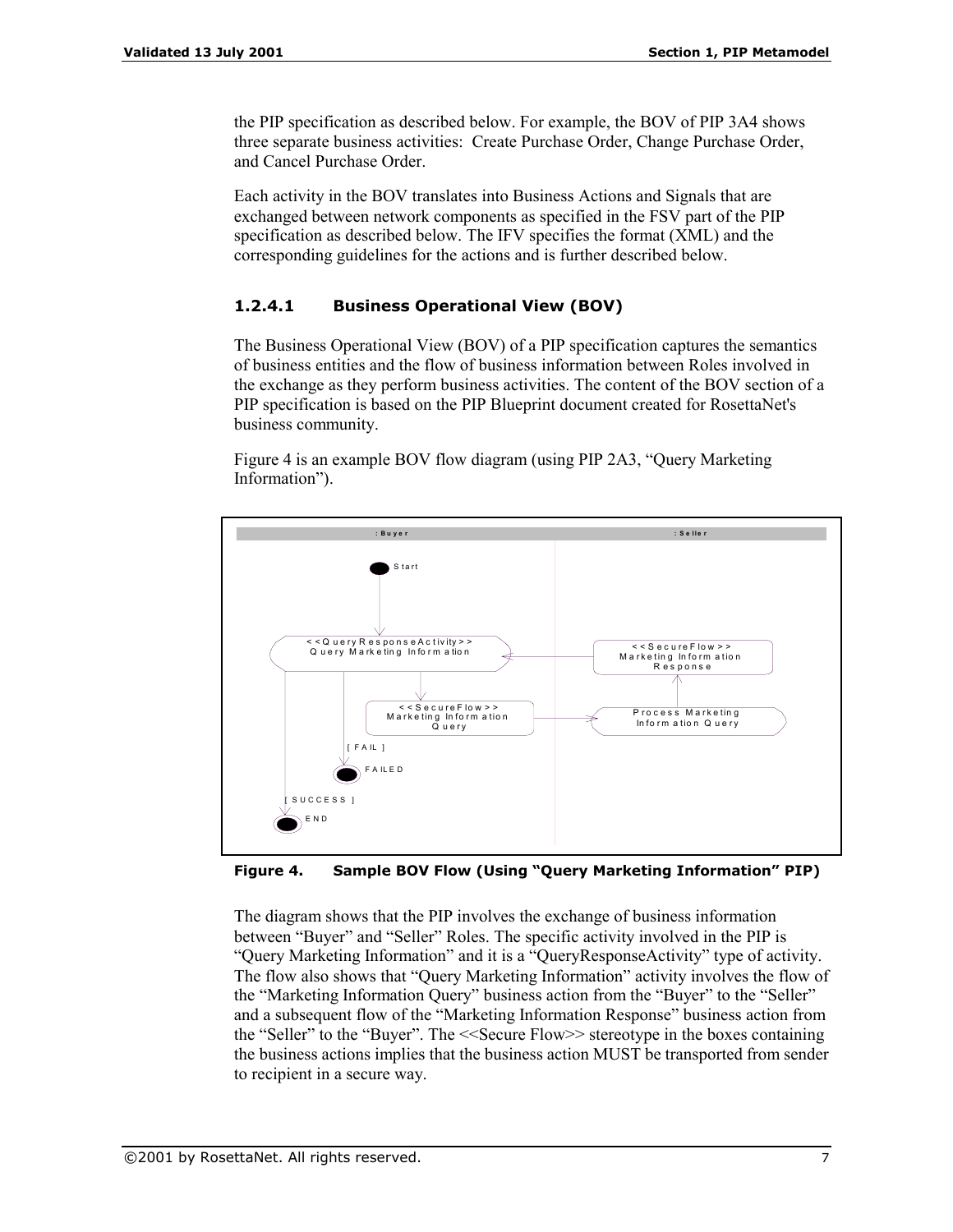The BOV part of the PIP specification also contains the description and type of the Business Roles involved in the BOV flow. A role type can be one of Organizational, Employee, or Functional. When two trading partners execute a business process within the RosettaNet framework, each partner performs a role. As the name implies the "Organizational" role is for playing the role of an "organization" such as an enterprise, a company, or a factory to cite few examples. The "Employee" role is used in business interactions that are performed by employees of an organization. The ìFunctionalî role is for the cases when the interaction can be performed by either an employee or an organization.

The Business Activity Control section of the BOV contains business activity performance control specifications. For each activity in the PIP, this section specifies whether a "Receipt Acknowledgment" is required; if so, it also specifies whether it should be a non-repudiable acknowledgment and the time within which the acknowledgment should be sent. This section also contains other specifications, such as whether "Authorization is Required" to perform the activity.

Refer to the PIP specification for complete details of the BOV part of that PIP specification.

#### **1.2.4.2 Functional Service View (FSV)**

The Functional Service View (FSV) part of a PIP specification is derived from the BOV and specifies the network component design and the interactions between the network components as they execute the PIP. The network components specified in this section of the PIP are also known as the RosettaNet "services."

**Note:** In RNIF 2.0 onwards, the "agent" network component and related interaction dialogs have been removed from the Functional Service View part of the PIP specifications. See Appendix C of this document for details.



**Figure 5. Sample FSV Network Component Dialog**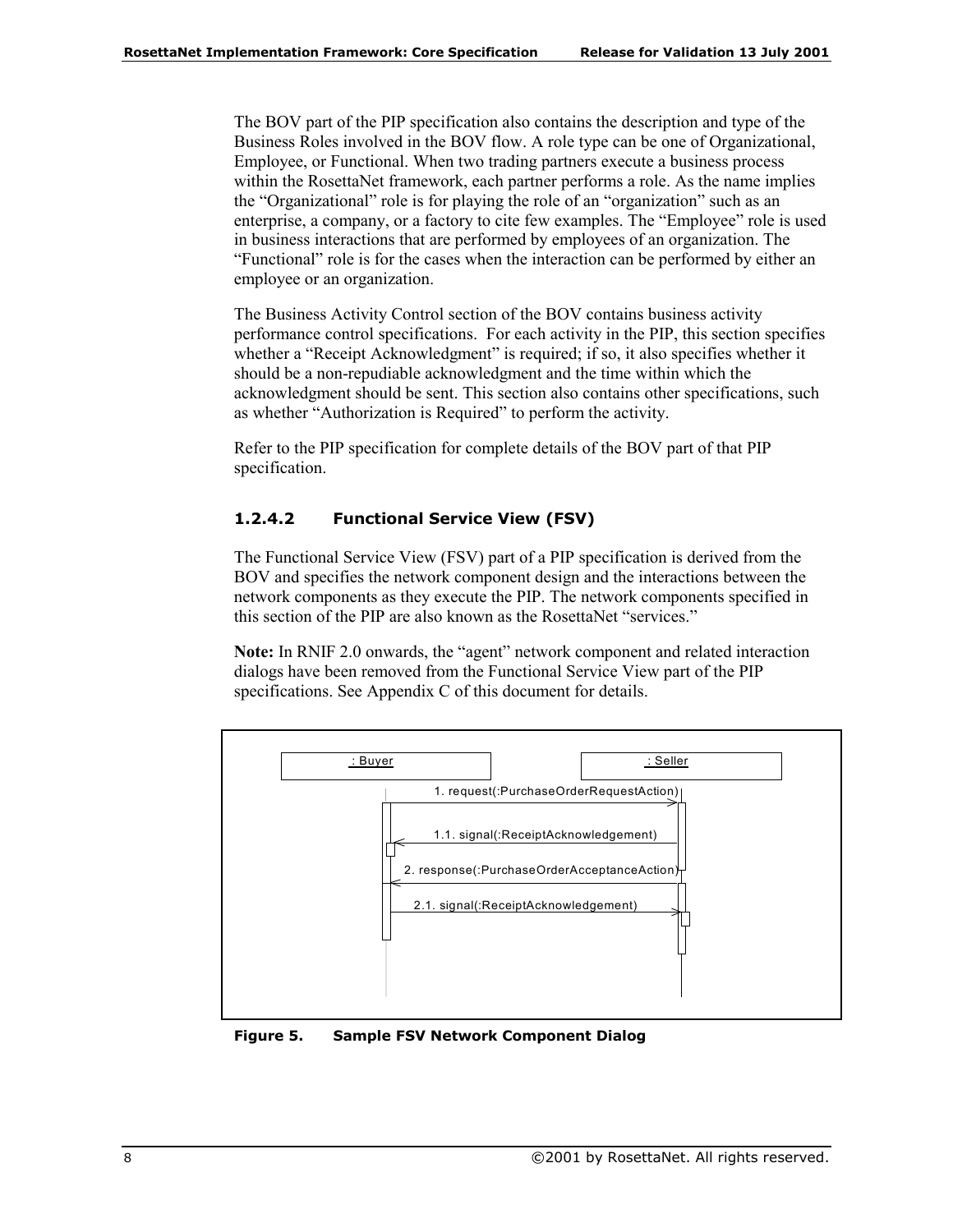Figure 5 identifies "Buyer" and "Seller" as two RosettaNet services (network components). It also depicts the interactions between them, namely, the "request" and ìresponseî actions and the corresponding Receipt-Acknowledgment signals.

The FSV also defines the message exchange controls for each of the actions and signals involved in the dialog. For actions, this includes specification of time within which an Acknowledgment of Receipt signal should be sent; time within which a response to the action should be sent (if applicable); whether authorization is required to perform the action; and whether a secure transport should be used to transmit the action to the recipient.

Refer to the PIP specification for complete details of the FSV part of that PIP specification.

#### **1.2.4.3 Implementation Framework View (IFV)**

The Implementation Framework View (IFV) specifies the action message formats and communication requirements between network components as supported by the RosettaNet Implementation Framework. The communication requirements include specifications on the requirement for secure transport protocols such as SSL and digital signatures. For message formats, RosettaNet distributes XML DTDs and Message Guidelines for the action messages that are exchanged when the PIP is executed.

The RNIF 2.0-compliant PIP specifications include the BOV and FSV specifications and the XML Message Guidelines part of the IFV. However, other aspects of IFV such as the communications requirements between peer network components are no longer specified in the PIP specification, as these aspects can be derived from the BOV and FSV parts of the PIP specification in a well-defined and consistent fashion. Refer to Appendix C in this document for a description of how the BOV and FSV sections of a PIP specification can be mapped to such Implementation Framework View (IFV) aspects.

#### **1.2.5 RosettaNet Business Message Overview**

This section introduces the complete RosettaNet Business Message, as well as other parts of a completely packaged business message.

#### **1.2.5.1 Parts of a RosettaNet Business Message**

The individual business documents involved in a PIP (i.e., action and signal messages) are exchanged in a container that packs together other related entities such as headers, attachments and digital signatures. This container with its constituent parts is the basic unit of exchange between two RosettaNet end-points, and is known as a "RosettaNet" Business Message." Section 2 of this document gives the complete specification of the RosettaNet Business Message format and the corresponding packaging and unpackaging aspects. Below is an introduction to the basic structure and components of the RosettaNet Business Message.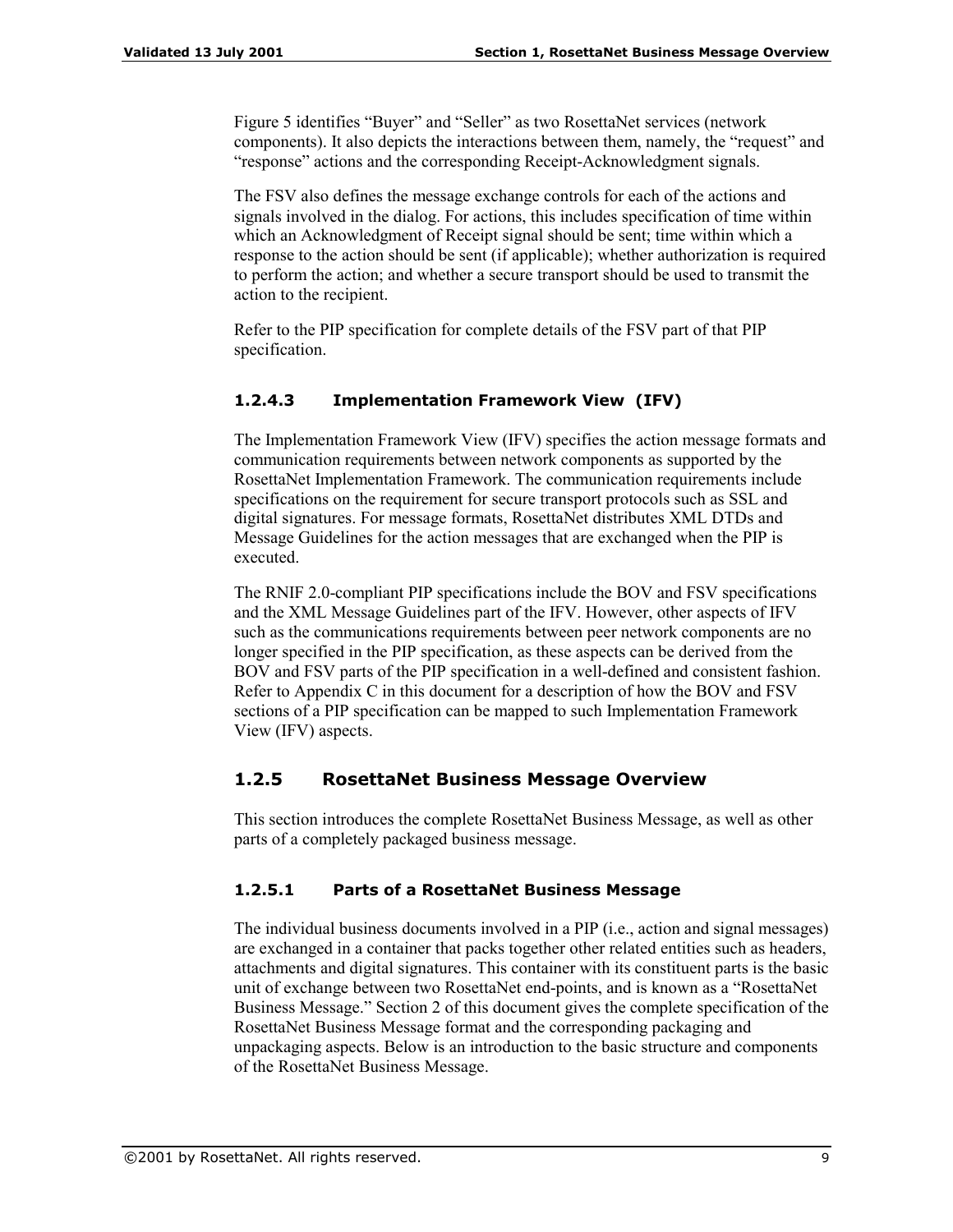

**Figure 6. Parts of a RosettaNet Business Message** 

A RosettaNet Business Message always contains a Preamble header, a Delivery Header, a Service Header, and a Service Content. Service Content comprises an action message or a signal message. If Service Content is an action message, one or more attachments may be included. As shown, the headers and Service Content are packaged together using a MIME multipart/related construct. (This is similar to the RNIF 1.1 packaging scheme.) A RosettaNet Business Message can optionally be digitally signed. In RNIF 1.1, the RosettaNet Object (RNO) format was used for this purpose. However RNIF 2.0 does away with the RNO format and uses the standard S/MIME mechanism in its place. Refer to section 2 for details on the use of S/MIME for digital signatures and also for complete details of the Preamble and Service Header and their constituent elements.

#### **1.2.5.2 Third-Party (Non-RosettaNet) Service Content**

As described above, the Service Content contains either an action message or a signal message. A signal message must always be a RosettaNet-defined signal message instance. However, for action messages, RNIF 2.0 provides the option of shipping business action messages in a third-party defined format. The RNIF 2.0 Service Header now includes additional fields that facilitate this. For example, the header now includes fields that identify the "standard body" and the "version" of the specification to which the action message conforms.

Only action messages (also known as "business content") can be of non-RosettaNet origin. These messages must still be exchanged in a RosettaNet-defined PIP and must be sanctioned by RosettaNet by explicit identification of the sanctioned third-party action messages, in the PIP specification. Additionally, trading partners need to agree in advance to exchange third-party business content (for example, through a Trading Partner Agreement). This agreement would include the PIP payload binding information (i.e., which third-party business content would be used as a replacement for a particular action message in a PIP).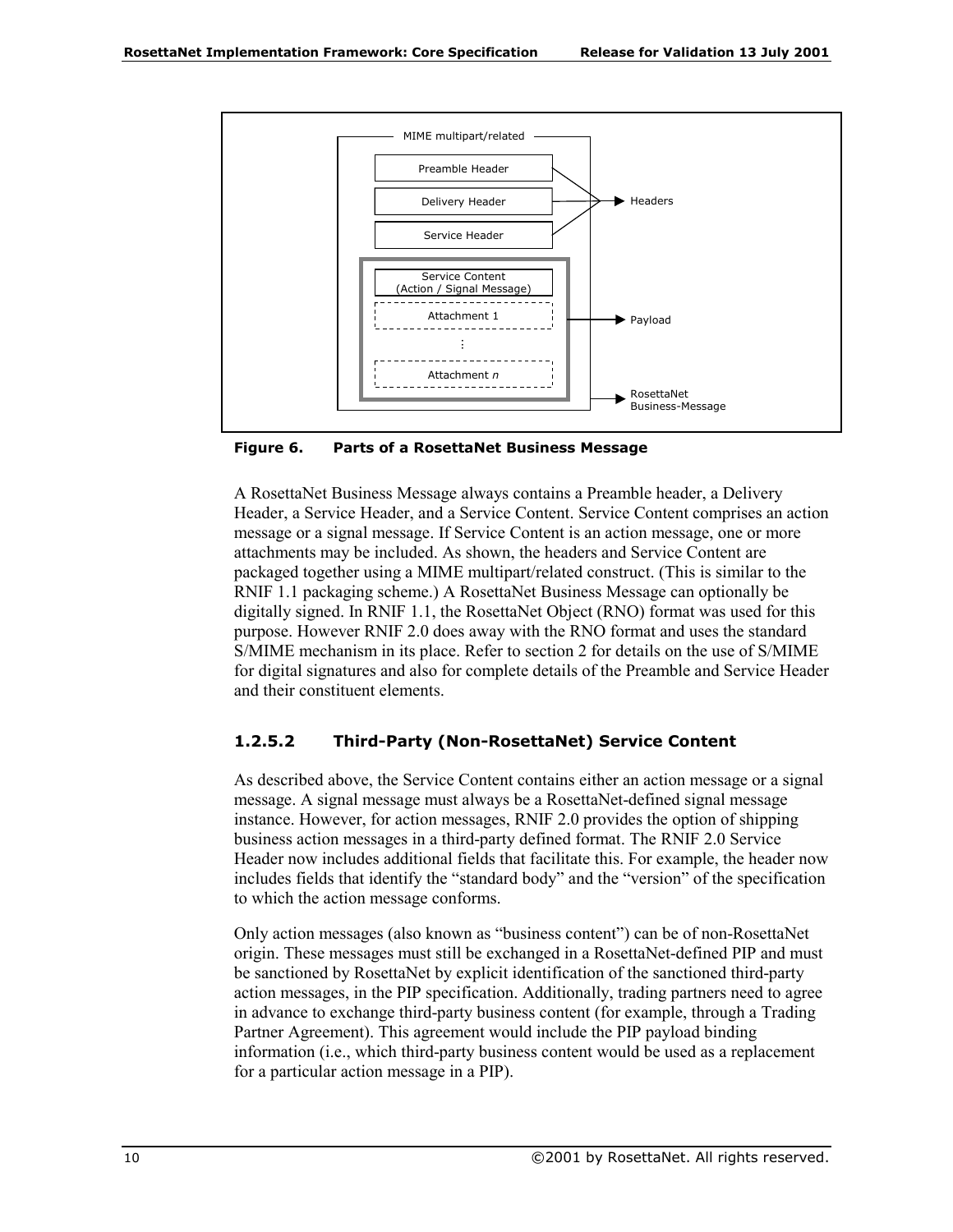If this feature is not made available in a solution, the solution will not be deemed noncompliant. Similarly, a receiving trading partner MAY not wish to use this feature. This is also acceptable.

Refer to section 2 and to Appendix C for complete details.

#### **1.2.5.3 Routing RosettaNet Business Messages through Hubs**

In this version of RNIF, trading partners have the option of exchanging business messages directly with each other or through intermediary third-party routers (such as hubs).

To facilitate routing messages through hubs, RNIF 2.0 introduces a new type of header called the Delivery Header. The Delivery Header contains elements for the sending and receiving trading partner identities, the date and time stamp of the message, and a globally unique tracking ID. An instance of the Delivery Header is always present in a RosettaNet Business message and MUST be added by the initiator of the message.

All parties involved in routing the message from its originating point to the (eventual) destination, including any intermediaries if involved, use the information in the Delivery Header.

In RNIF 2.0, parts of the RosettaNet Business Message can be encrypted, including the Service Content and Service Header parts. In order for third-party hubs that may not have access to the encrypted Service Header to be able to route the message, the delivery-related elements are now part of the Delivery Header, which is never encrypted.

The tracking ID element of the Delivery Header and the message creation date and time stamp element help all parties involved in the message path to track the message in a globally unique fashion.

The Delivery Header also contains elements for specification of other requirements, such as whether a secure transport must be used to transmit the message between the nodes.

Note all headers namely, Preamble, Delivery and Service Headers, are always present in the message with only one instance of each (see Figure 6). Specifically, there is always one instance of the Delivery Header, as it is created by the originator/sender of the message and stays unaltered (along with all other components of the message) as it is routed and delivered to the final recipient.

For more details on the Delivery Header please refer to section 2 of this specification.

#### **1.2.6 Signals vs. Process Control PIPs**

Signals are used between two peers to communicate certain "events" within a PIP instance, such as "receipt and successful validation of a message" (Receipt Acknowledgment), "receipt of an out of sequence message" (Exception with a type of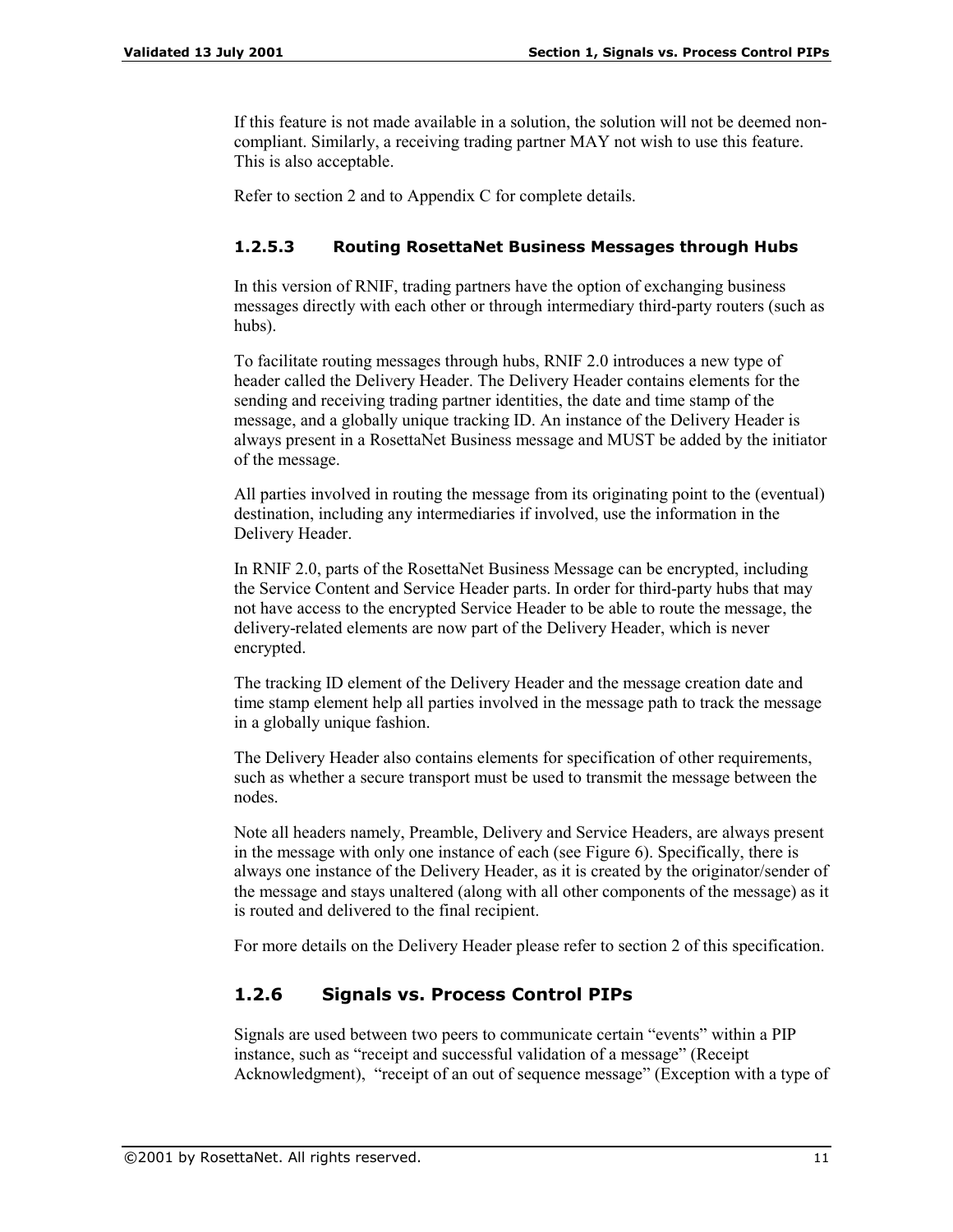"General Exception"), or "receipt of a message that has invalid grammar" (Exception with a type of "Receipt Acknowledgment Exception").

Process Control PIPs, on the other hand, are used to communicate process states outside of the context of the current process instance. An example is the 0A1 ìNotification of Failureî PIP. A new instance of the 0A1 process is started when exceptions happen under a specific condition (namely, when the process is in "execution" state at one partner's system and may have possibly reached a "completed" state in the other partner's system) during the execution of any other process.

#### **1.2.7 Network Application Model**

The RNIF specifies the transfer and security level protocols to be used and the format of the RosettaNet business messages that are exchanged by the networked applications. The following diagram captures the RosettaNet networked application protocol stack when exchanging RosettaNet business messages.



**Figure 7. Network Application Model** 

#### **1.2.8 Authentication, Authorization and Non-Repudiation**

This section explains the concepts of "authentication," "authorization," and "nonrepudiation" within the context of RNIF 2.0.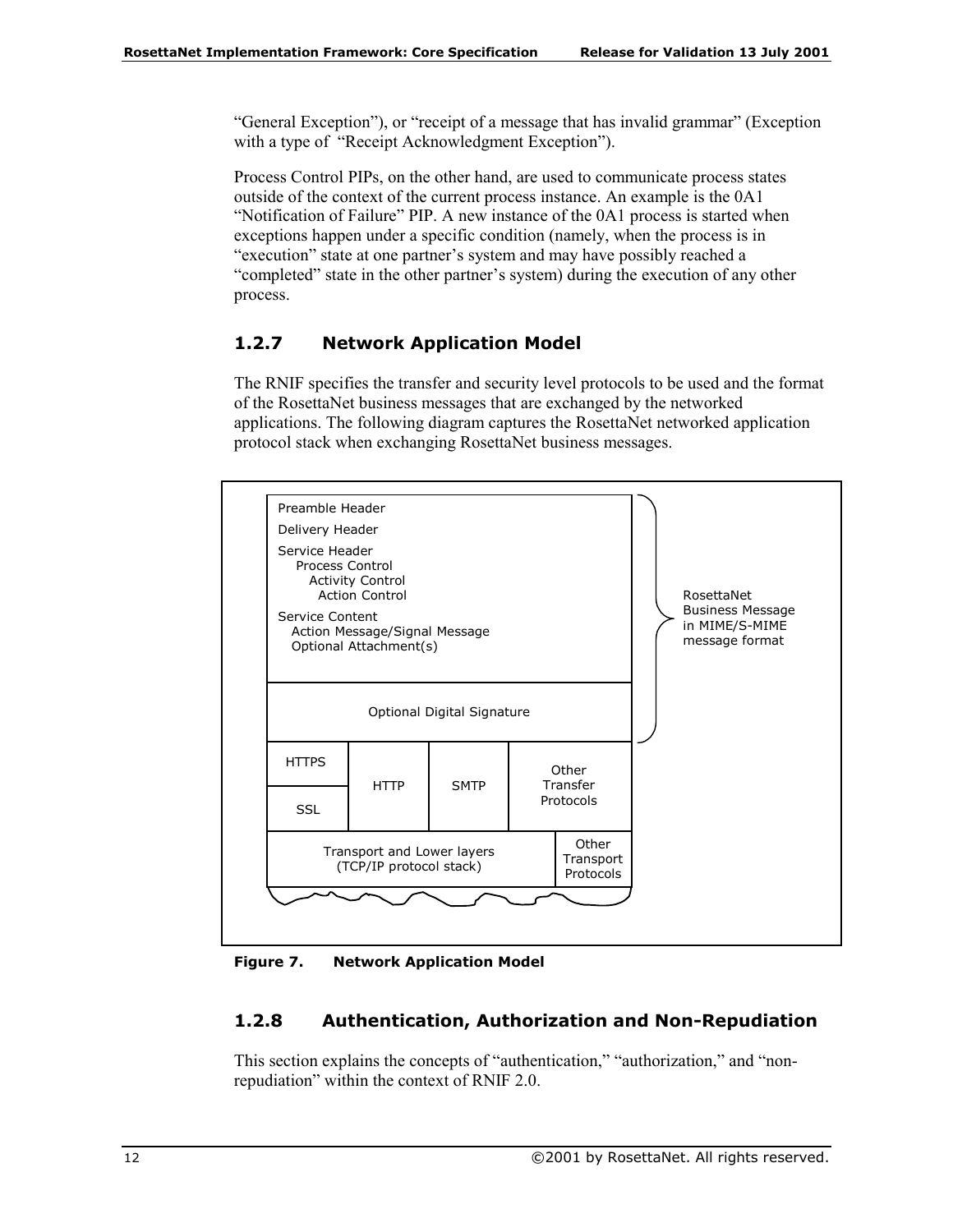#### **1.2.8.1 Authentication**

Authentication within the context of RNIF 2.0 is the act of making sure that the sender of a RosettaNet Business Message is who the sender claims to be. This is accomplished by requiring the sender of the message to digitally sign the message. In RNIF 2.0, a RosettaNet Business Message is digitally signed following the S/MIME IETF (RFC 2311) specification. See section 2.2 for further details.

The PIP specifications specify whether the messages exchanged must be digitally signed. If so, then the sending partner is required to digitally sign the messages sent to its partner. The receiving partner authenticates the message sender by following the standard S/MIME and PKCS mechanisms to verify the digital signatures. See section 2.2 for more details.

#### **1.2.8.2 Authorization**

Authorization is the act of making sure that the sender of a message is permitted or authorized to send the subject message to the receiving partner. The requirement on Authorization of message exchanges in PIP is specified in the corresponding PIP specification. The trading partners must establish agreement between themselves in advance, by identifying the PIPs they would execute between themselves and the Digital Certificates that would be used to sign the messages exchanged. Each message exchanged must also be digitally signed using the S/MIME mechanism as described earlier.

Authorization is typically a two-step process. The first step is making sure that the sending partner (as identified in the Delivery and Service Headers) is authorized to send the subject message (PIP). The second step is making sure that the sending partner's organization, as identified by the digital signature on the message, is authorized to send the subject message.

See section 2.2 for further details.

#### **1.2.8.3 Non-Repudiation**

Non-Repudiation is the mechanism for making sure that an originating trading partner can not deny having originated and sent a message (called "Non-Repudiation of Origin and Content") and that a receiving trading partner cannot deny having received a message sent by its partner (called "Non-Repudiation of Receipt"). Non-repudiation requirements are explicitly called out in PIP specifications.

#### **NON-REPUDIATION OF ORIGIN AND CONTENT**

For the purpose of Non-Repudiation of Origin and Content, the originating partner of a RosettaNet Business Message must digitally sign the message following the S/MIME mechanism as described earlier.

The partner receiving the RosettaNet Business Message must store the message in original form for a mutually agreed period of time (typically three to seven years).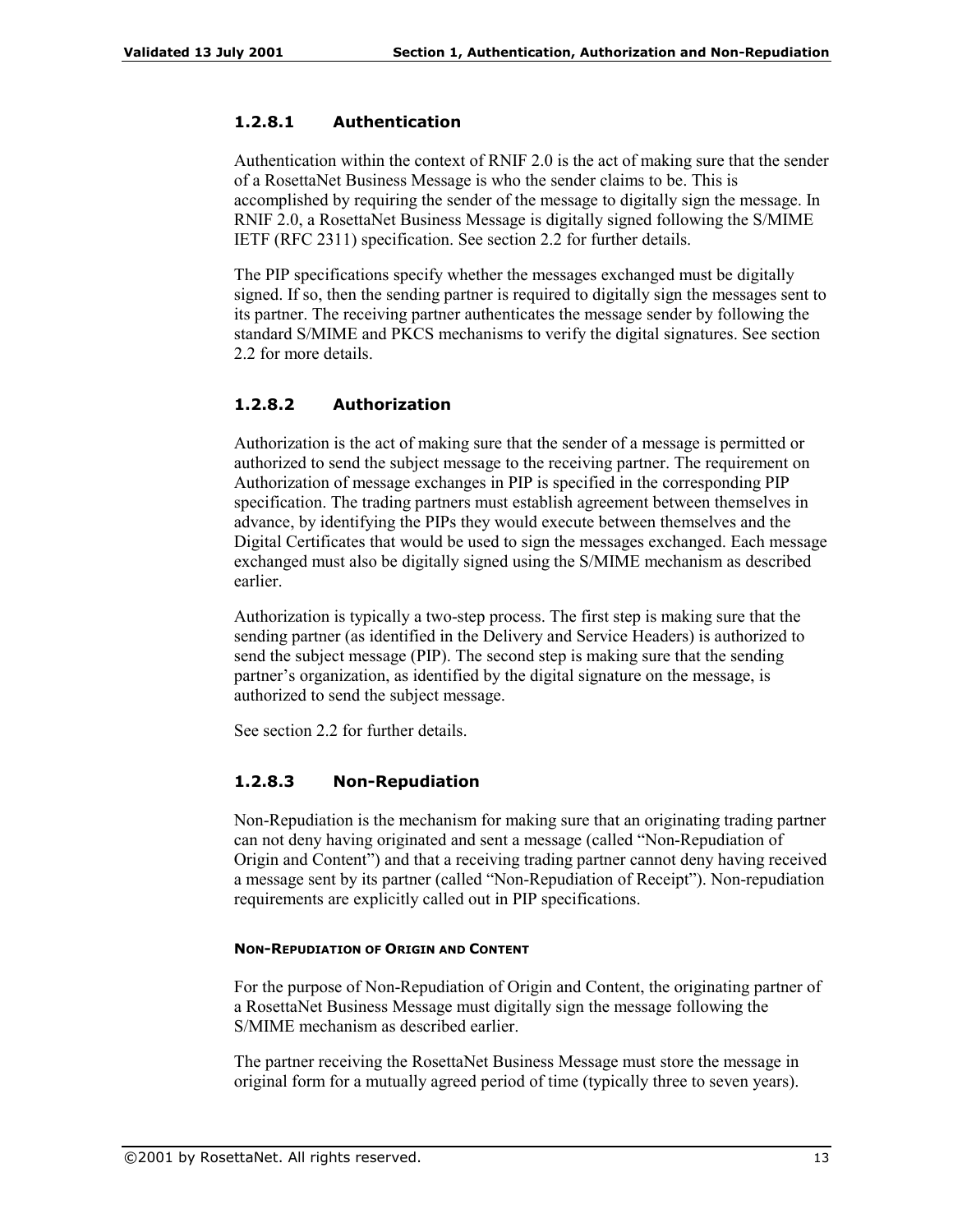This prevents an initiating partner from later denying that they originated contents of a Business Document.

#### **NON-REPUDIATION OF RECEIPT**

For the purpose of Non-Repudiation of Receipt, a signed Receipt-Acknowledgment signal must be sent for the received RosettaNet Business Message. The Acknowledgment message must be digitally signed and must also include an MD5 or SHA-1 digest of the message being acknowledged. Additionally the partner receiving the acknowledgment must store the receipt and original message in their original form for a mutually agreed period of time (typically three to seven years). This prevents a responding partner from later denying that they received a Business Document.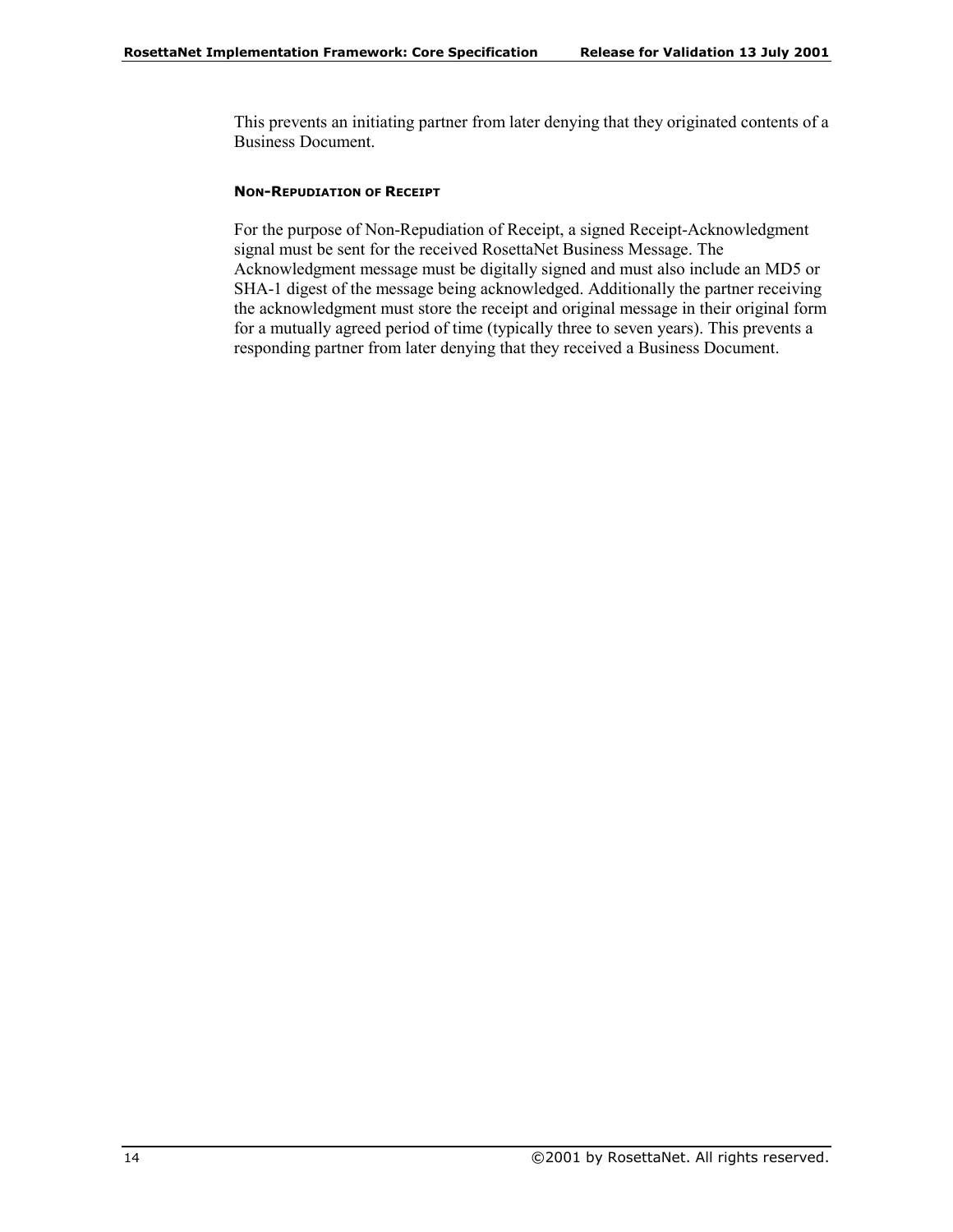# **2 Technical Specifications**

This section contains the actual specifications approved by RosettaNet for constructing and exchanging RosettaNet Business Messages. It begins with the specifications for the various components of a RosettaNet Business Message, proceeds to the packaging (and unpackaging) of such messages, and then specifies the various transfer mechanisms for exchanging those messages. It also contains specifications for security, for process control PIPs, and for RosettaNet business signals. Additionally, a section on message flow is included.

# **2.1 RosettaNet Business Message Components**

This section enables the implementer to understand what is needed to populate the various parts of the RosettaNet Business Message. For simplicity, this section also includes specifications for special headers needed to route the RosettaNet Business Message for trading partners using an intermediary service provider (e.g., a hub).

#### **2.1.1 Introduction**

A RosettaNet Business Message consists of various components as shown in Figure 6. Excepting attachments (if any), all the components in the RosettaNet Business Message are XML documents.

This section provides the syntax, semantics, and descriptions for the various business message components, such as the various headers used to transmit a RosettaNet action message or a RosettaNet business signal. Compliant implementations MUST adhere to these syntactic and semantic rules in order to ensure interoperability.

This section only describes the XML headers for action or signal messages. It does not include the MIME headers used for packaging or the transfer headers used with a particular transfer protocol. Refer to those appropriate sections (2.3 and 2.4) for information regarding the MIME headers and the transfer headers.

#### **2.1.2 XML Usage**

Since the core of the RosettaNet Business Message is in XML, it is important to clarify the usage of XML in the context of encoding and element validation.

#### **2.1.2.1 Encoding Rules**

For XML documents, RosettaNet permits both UTF-8 and UTF-16 encoding schemes. Senders MAY choose either encoding based on the content of the XML document. The receivers MUST be able to handle both encoding schemes. Subject to the constraints of the chosen transfer protocol, the XML parts MAY be MIME contenttransfer encoded. See RFC 2376 and W3C's XML specification for details.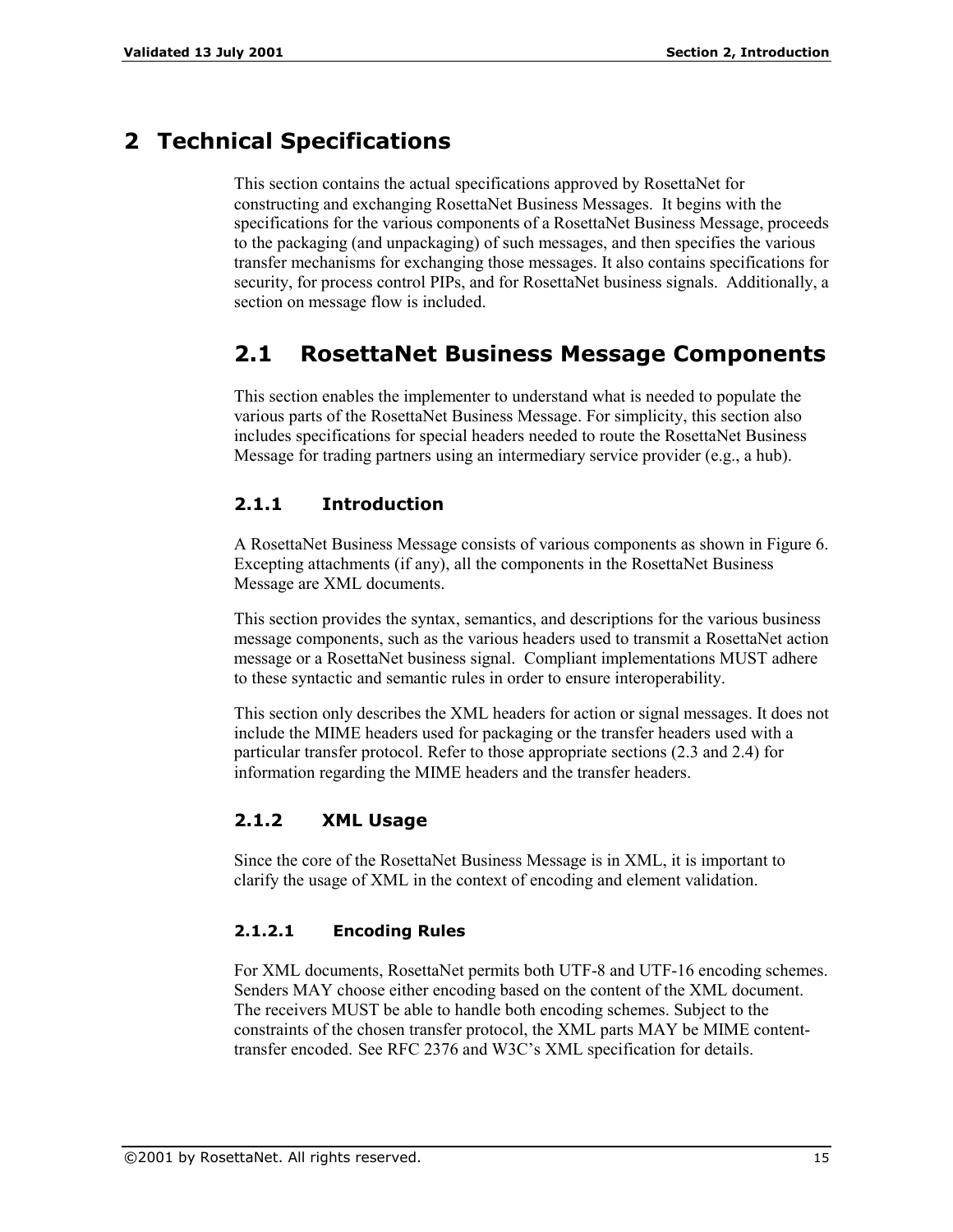#### **2.1.2.2 Validation Rules**

All elements MUST be validated against the DTD for the document type that contains it, based on standard DTD grammar validation rules.

The following is the minimum level of validation that is required on each of the XML body parts, namely, the Preamble, the Delivery Header, the Service Header, and the Service Content.

- 1. The XML document MUST be compliant with its corresponding DTD.
- 2. Where an element's data type and/or length is specified in the corresponding RosettaNet Message Guideline, the element MUST be validated against these specifications.
- 3. Where an element's allowed list of values is specified in the Entity Instance list in the corresponding RosettaNet Message Guideline, the element MUST be validated against these specifications.
- 4. Where the cardinality specification of an element in the Message Guideline is different from the corresponding specification in the DTD, the specification in the Message Guideline is more accurate and MUST be adhered to.
- 5. Where the sequence or naming of an element in the Message Guideline is different from the corresponding specification in the DTD, the specification in the DTD is more accurate and MUST be adhered to.
- 6. Where a dictionary is present and the PIP requires Dictionary Validation, the Service Content MUST be validated against the dictionary as a part of action performance.
- 7. If a message does not follow one or more of the above rules, then it MUST be deemed invalid.

For elements with validation rules specified in the form of a list of valid or allowed values, all these values are case sensitive (where not specified otherwise). Also, these elements are to be treated as "white space sensitive."

For example, if the allowed values are "Action" and "Signal" for an element or attribute, then "action", "signal", "SIGNAL", and "A c  $t$  I o n" are all examples of incorrect usage. The only allowed values are those that match an entry in the code list exactly for case, spacing, and punctuation.

As a further example, suppose there is an element called "ShipToCountry". If the element is specified with a cardinality of 1, and if the only allowed value is "United States of America" then the following is the only allowed XML instance of this element.

<ShipToCountry>United States of America</ShipToCountry>

The following are examples of incorrect usage:

```
<ShipToCountry>United States Of America</ShipToCountry>
<ShipToCountry> United States Of America </ShipToCountry>
<ShipToCountry>UnitedStatesOfAmerica</ShipToCountry>
```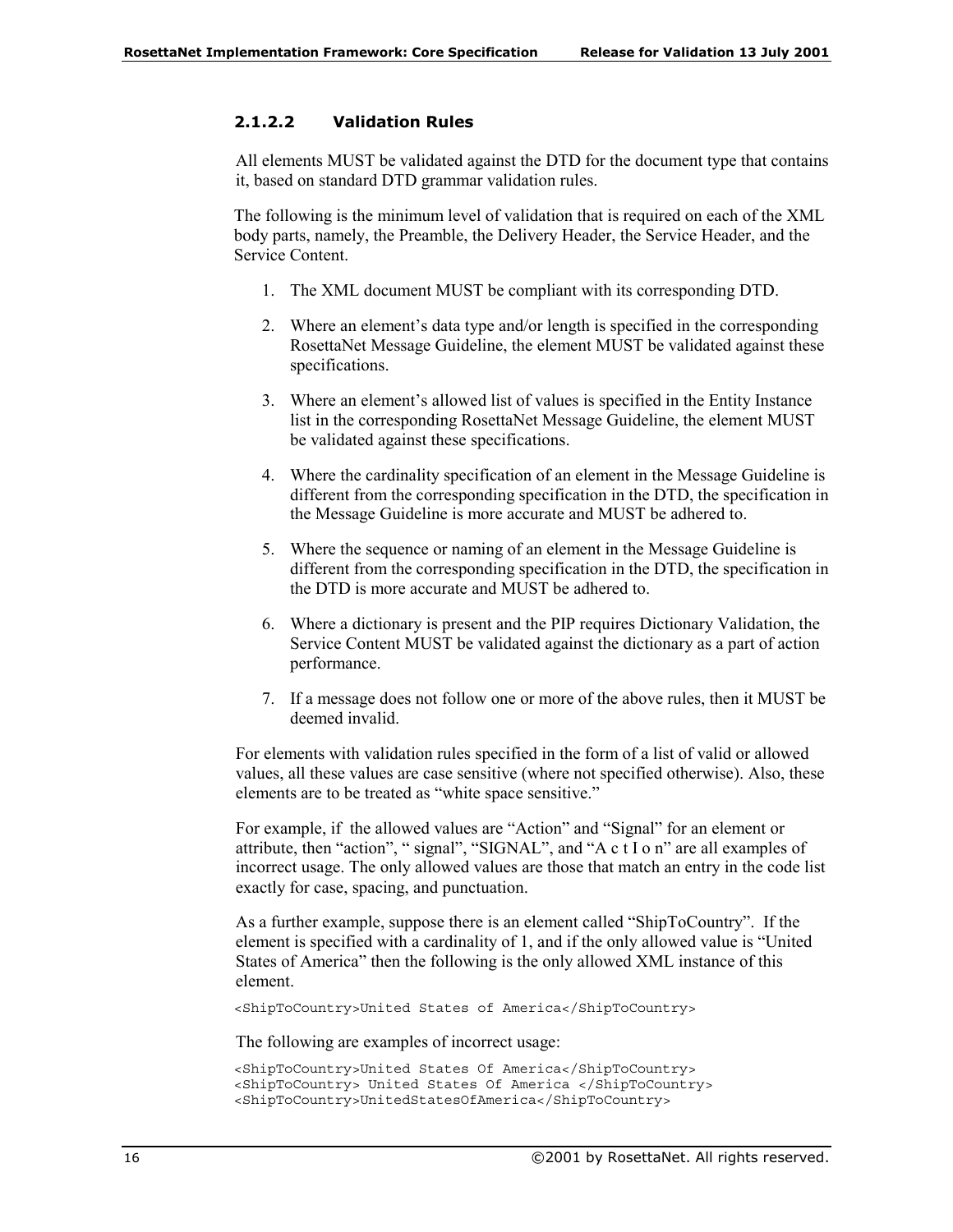#### **2.1.2.3 Constraints on Message Elements**

The following constraints on RosettaNet-defined message elements have been identified:

Instance identifiers

Constraint: length constrained to maximum of 255 characters

• Date/time elements

Elements that refer to date and time MUST follow the format for date and time as specified in the ISO 8601 specification. Specifically, RosettaNet has chosen the format: CCYYMMDDThhmmss.sssZ , where "CC" represents the century, "YY" the year, "MM" the month, and "DD" the day. The letter "T" is the date/time separator and "hh", "mm", and "ss.sss" represent hour, minute, and second respectively. The "Z" at the end of the date/time element indicates Coordinated Universal Time. All elements of this format MUST be present.

• Case sensitivity

All element names and element values are case-sensitive.

#### **2.1.2.4 DTD Naming, Pathname Specification and Versioning**

All XML documents which are based on specifications that include an associated Document Type Definition (DTD) MUST reference the DTD by specifying the doctype element. The name of the DTD file as published by RosettaNet MUST be specified, and MUST NOT be renamed differently. The doctype element MUST NOT specify any additional URL qualifiers that refer to a specific location where the DTD file exists. Recipients of RosettaNet XML messages are responsible for configuring their systems to find the appropriate DTD file.

**Example**: 2A5\_MS\_R01\_00\_TechInfoQuery.dtd

#### **2.1.2.5 XML Namespace**

A namespace attribute is present in all header and business signal DTD files: Preamble, Delivery Header, Service Header, Exception and Receipt Acknowledgment.

This is a default attribute with the value "http://www.rosettanet.org/RNIF/V02.00".

#### **2.1.3 Header Structure and Format Specifications**

This section describes the various headers that are sent along with a RosettaNet business action message or a RosettaNet business signal message. Each of these headers is an XML document, and each of them has a DTD.

The following are the various message headers: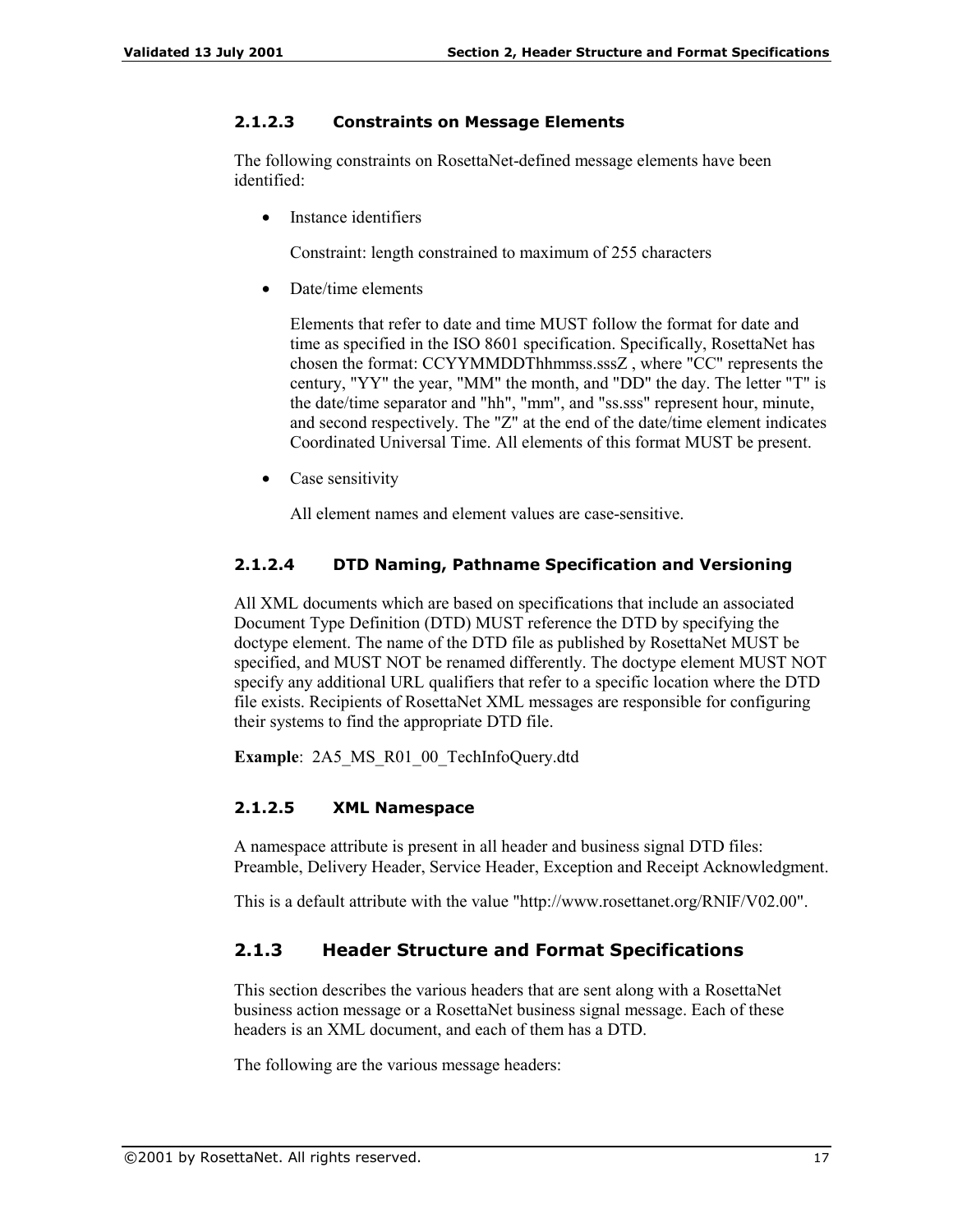- Preamble  $-$  This header identifies the standard with which this message structure is compliant.
- Delivery Header  $-$  This header identifies message sender and recipient and message instance information. This information is placed separately from the Service Header to allow access to the information by a Hub when the Service Header is encrypted.
- Service Header This header identifies the PIP, the PIP instance, the activity, and the action to which this message belongs.

The overall purpose of these headers is for the recipient to be able to:

- Identify the message as a RosettaNet Business Message;
- Identify the context of the message;
- Identify the sender for authentication and authorization.

#### **2.1.3.1 Preamble Specification**

The Preamble is used to identify the standard and the version of the standard with which the message structure is compliant. All RosettaNet messages MUST have a Preamble. The structure of the Preamble MUST follow the Preamble DTD.

The values of the elements in the Preamble are fixed by the sender of the first message in the Activity. All subsequent messages in the activity MUST NOT change the contents of the preamble.

#### **DOCUMENT TYPE DEFINITION**

```
<!ENTITY % common-attributes "id CDATA #IMPLIED" >
<!ELEMENT Preamble (
         standardName ,
         standardVersion ) >
<!ATTLIST Preamble xmlns CDATA #FIXED
         "http://www.rosettanet.org/RNIF/V02.00" >
<!ELEMENT standardName
          ( GlobalAdministeringAuthorityCode ) >
<!ELEMENT GlobalAdministeringAuthorityCode
          ( #PCDATA ) >
<!ELEMENT standardVersion
          ( VersionIdentifier ) >
<!ELEMENT VersionIdentifier
          ( #PCDATA ) >
```
#### **TREE STRUCTURE FROM MESSAGE GUIDELINE**

```
1 1 Preamble
2 1 |-- standardName.GlobalAdministeringAuthorityCode
3 1 |-- standardVersion.VersionIdentifier
```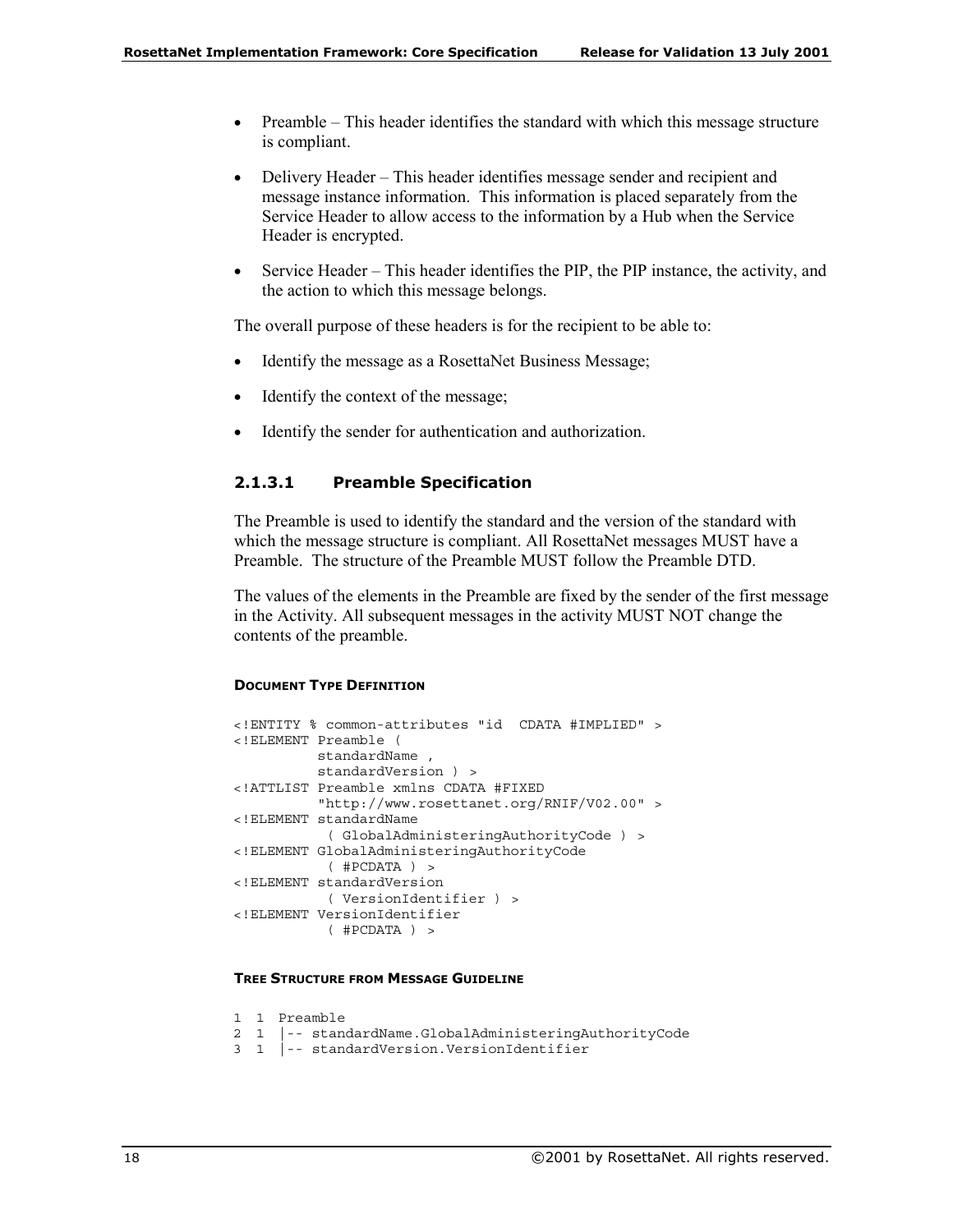### **ELEMENT DESCRIPTION**

Table 1 provides descriptions of the Preamble elements and special validation and processing rules where applicable. Note that the Element Names have one-to-one correspondence with the Element Tag Names, but are not exactly the same. The element names have been formatted for readability, and white spaces have been introduced. The official element descriptions appear in the separately published Message Guideline associated with the Preamble DTD.

### **Table 1. Preamble Elements**

**Note:** This table is provided to assist in understanding how this header works. For complete documentation on these elements, consult the Message Guideline itself.

| <b>Element</b>                                | <b>Description/Notes</b>                                                                  | <b>Special Validation and Processing</b><br><b>Rules</b>                                                                                                                                                       |
|-----------------------------------------------|-------------------------------------------------------------------------------------------|----------------------------------------------------------------------------------------------------------------------------------------------------------------------------------------------------------------|
| Global Administering<br><b>Authority Code</b> | Instance from set of codes identifying<br>administrating authority.                       |                                                                                                                                                                                                                |
| <b>Standard Name</b>                          | Identifies the name of the standard<br>with which this message structure is<br>compliant. | In the case of a RosettaNet-compliant<br>message, the only allowed value is<br>"RosettaNet".                                                                                                                   |
| <b>Standard Version</b>                       | Identifies the version number of the<br>standard.                                         | When the Standard Name is<br>"RosettaNet", the Standard Version<br>MUST carry the version number of the<br>RNIF specification. For a message<br>compliant with RNIF 02.00, this value<br>MUST be " $V02.00$ ". |

### **Example 1. Preamble Instance**

```
<?xml version="1.0" encoding="UTF-8"?>
<!DOCTYPE Preamble SYSTEM "Preamble_MS_V02_00.dtd">
<Preamble>
  <standardName>
     <GlobalAdministeringAuthorityCode>RosettaNet</GlobalAdministering
   AuthorityCode>
  </standardName>
  <standardVersion>
     <VersionIdentifier>V02.00</VersionIdentifier>
  </standardVersion>
</Preamble>
```
### **VERSIONING NOTES**

RNIF 2.0 invalidates the 1.1 version of the Preamble. The new version to use is version 2.0 of the Preamble, which follows the DTD structure cited in this section.

### **COMPLIANCE SUMMARY**

This summary is for convenience only and is not guaranteed to contain all compliance statements. For complete compliance knowledge, read the entire specification.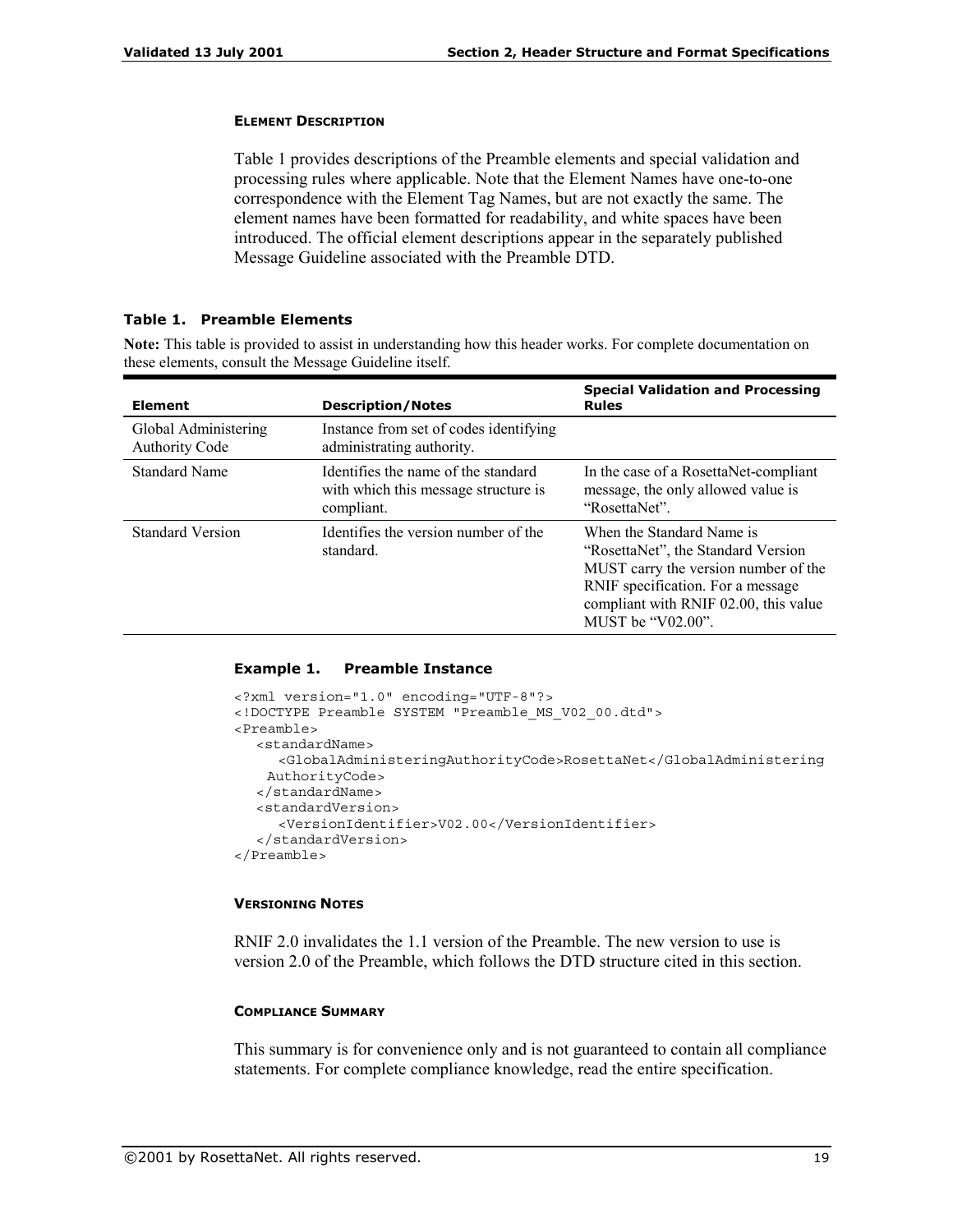A message that is compliant with RNIF 2.0 MUST have an XML document called Preamble. This document MUST have been packaged according to the packaging rules specified in section 2.3. The document MUST conform to the DTD cited above and MUST have values in conformance to the applicable Message Guideline.

### **2.1.3.2 Delivery Header Specification**

This header is added as a separate MIME part to specify route and message instance information. This information is placed separately from the Service Header to allow access to the information by a Hub when the Service Header is encrypted.

### **DOCUMENT TYPE DEFINITION**

```
<!ENTITY % common-attributes "id CDATA #IMPLIED" >
<!ELEMENT DeliveryHeader (
         isSecureTransportRequired ,
         messageDateTime ,
         messageReceiverIdentification ,
         messageSenderIdentification ,
         messageTrackingID ) >
<!ATTLIST DeliveryHeader xmlns CDATA #FIXED
          "http://www.rosettanet.org/RNIF/V02.00" >
<!ELEMENT isSecureTransportRequired ( AffirmationIndicator ) >
<!ELEMENT AffirmationIndicator ( #PCDATA ) >
<!ELEMENT messageDateTime ( DateTimeStamp ) >
<!ELEMENT DateTimeStamp ( #PCDATA ) >
<!ELEMENT messageReceiverIdentification ( PartnerIdentification ) >
<!ELEMENT PartnerIdentification
          ( domain? ,
         GlobalBusinessIdentifier ,
         locationID? ) >
<!ELEMENT domain ( FreeFormText ) >
<!ELEMENT FreeFormText ( #PCDATA ) >
<!ATTLIST FreeFormText xml:lang CDATA #IMPLIED >
<!ELEMENT GlobalBusinessIdentifier ( #PCDATA ) >
<!ELEMENT locationID ( Value ) >
<!ELEMENT messageSenderIdentification ( PartnerIdentification ) >
<!ELEMENT messageTrackingID ( InstanceIdentifier ) >
<!ELEMENT InstanceIdentifier ( #PCDATA ) >
<!ELEMENT Value ( #PCDATA ) >
```
#### **TREE STRUCTURE FROM MESSAGE GUIDELINE**

| $1\quad1$   | DeliveryHeader                                              |
|-------------|-------------------------------------------------------------|
| $2 \quad 1$ | -- isSecureTransportRequired.AffirmationIndicator           |
| $3\quad1$   | -- messageDateTime.DateTimeStamp                            |
| $4\quad1$   | -- messageReceiverIdentification.PartnerIdentification      |
|             | $5 \quad 01$   $\vert -1 \vert$ domain. Free Form Text      |
|             | 6 1     -- GlobalBusinessIdentifier                         |
|             | 7 $01$   $\vert -1$ location ID. Value                      |
|             | 8 1   -- messageSenderIdentification. PartnerIdentification |
|             | 9 $01$   $\vert -1$ domain. Free Form Text                  |
|             | 10 1     -- GlobalBusinessIdentifier                        |
|             | 11 $0 \ldots 1$   $\vert -1$ location ID. Value             |
|             | 12 1   -- messageTrackingID.InstanceIdentifier              |
|             |                                                             |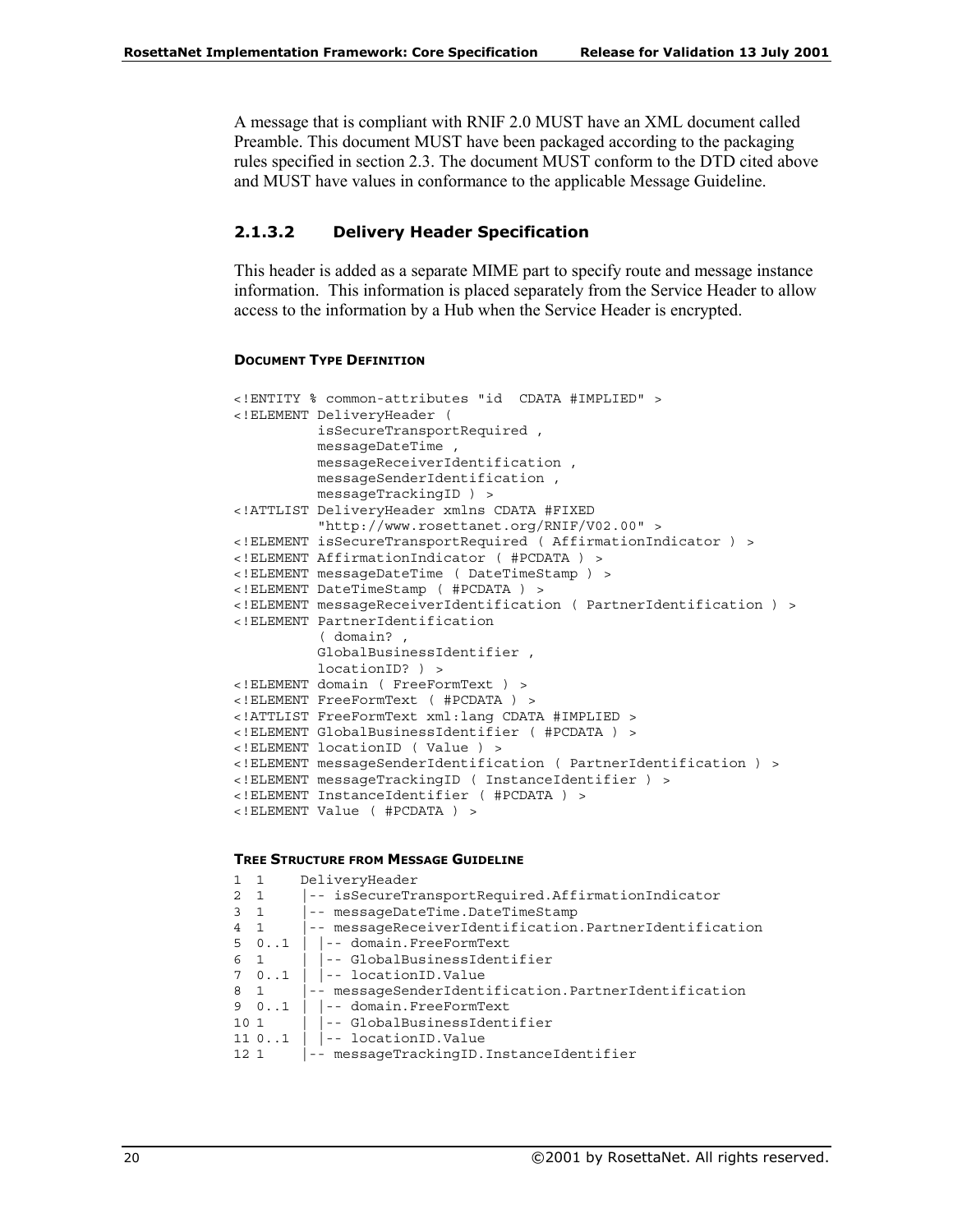### **ELEMENT DESCRIPTION**

Table 2 provides descriptions of the Delivery Header elements and special validation and processing rules where applicable. Note that the Element Names have one-to-one correspondence with the Element Tag Names, but are not exactly the same. The element names have been formatted for readability and white spaces have been introduced. (For example, the Element Name "Sent To" in the table corresponds to the element with the tag name "Sent $To$ ".) The official element descriptions appear in the separately published Message Guideline associated with the Delivery Header DTD.

### **Table 2. Delivery Header Elements**

**Note:** This table is provided to assist in understanding how this header works. For complete documentation on these elements, consult the Message Guideline itself.

| <b>Element Name</b>             | <b>Description/Notes</b>                                                                                                                                                                                                                                                                                                          | <b>Special Validation and</b><br><b>Processing Rules</b>                                                                 |
|---------------------------------|-----------------------------------------------------------------------------------------------------------------------------------------------------------------------------------------------------------------------------------------------------------------------------------------------------------------------------------|--------------------------------------------------------------------------------------------------------------------------|
| <b>Affirmation Indicator</b>    | Used to indicate "Yes" or "No"<br>statements.                                                                                                                                                                                                                                                                                     | Valid values are "Yes" or "No".                                                                                          |
| Date Time Stamp                 | Specifies an instance in time.                                                                                                                                                                                                                                                                                                    |                                                                                                                          |
| Domain                          | Identifies the area of applicability.<br>(In this case, identifies content of<br>the Partner ID, e.g., whether or not<br>is DUNS.                                                                                                                                                                                                 | For RNIF 2.0, the only allowed<br>value is "DUNS". If this optional<br>element is not present, the default is<br>"DUNS". |
| Free Form Text                  | Unformatted text.                                                                                                                                                                                                                                                                                                                 |                                                                                                                          |
| Global Business Identifier      | The DUNS number of the trading<br>partner.                                                                                                                                                                                                                                                                                        |                                                                                                                          |
| Instance Identifier             | A unique alphanumeric identifier<br>that represents a specific instance of<br>a business process, business<br>transaction, business action, or<br>business signal. The instance<br>identifier must be unique for a<br>particular instance of a business<br>process, business transaction,<br>business action and business signal. |                                                                                                                          |
| Is Secure Transport Required    | Affirmative value indicates that the<br>next hub must transmit this message<br>securely.                                                                                                                                                                                                                                          |                                                                                                                          |
| Location ID                     | Identifies a logical business location<br>associated with the trading partner.                                                                                                                                                                                                                                                    |                                                                                                                          |
| Message Date Time               | The date and time associated with<br>the creation of a message.                                                                                                                                                                                                                                                                   | The timestamp MUST be generated<br>as close to the time of first<br>attempted transport as possible.                     |
| Message Tracking ID             | Uniquely identifies the message for<br>tracking purposes.                                                                                                                                                                                                                                                                         | MUST be unique within the context<br>of the message sender.                                                              |
| Message Receiver Identification | Identity of party receiving message.                                                                                                                                                                                                                                                                                              |                                                                                                                          |
| Message Sender Identification   | Identity of party sending message.                                                                                                                                                                                                                                                                                                |                                                                                                                          |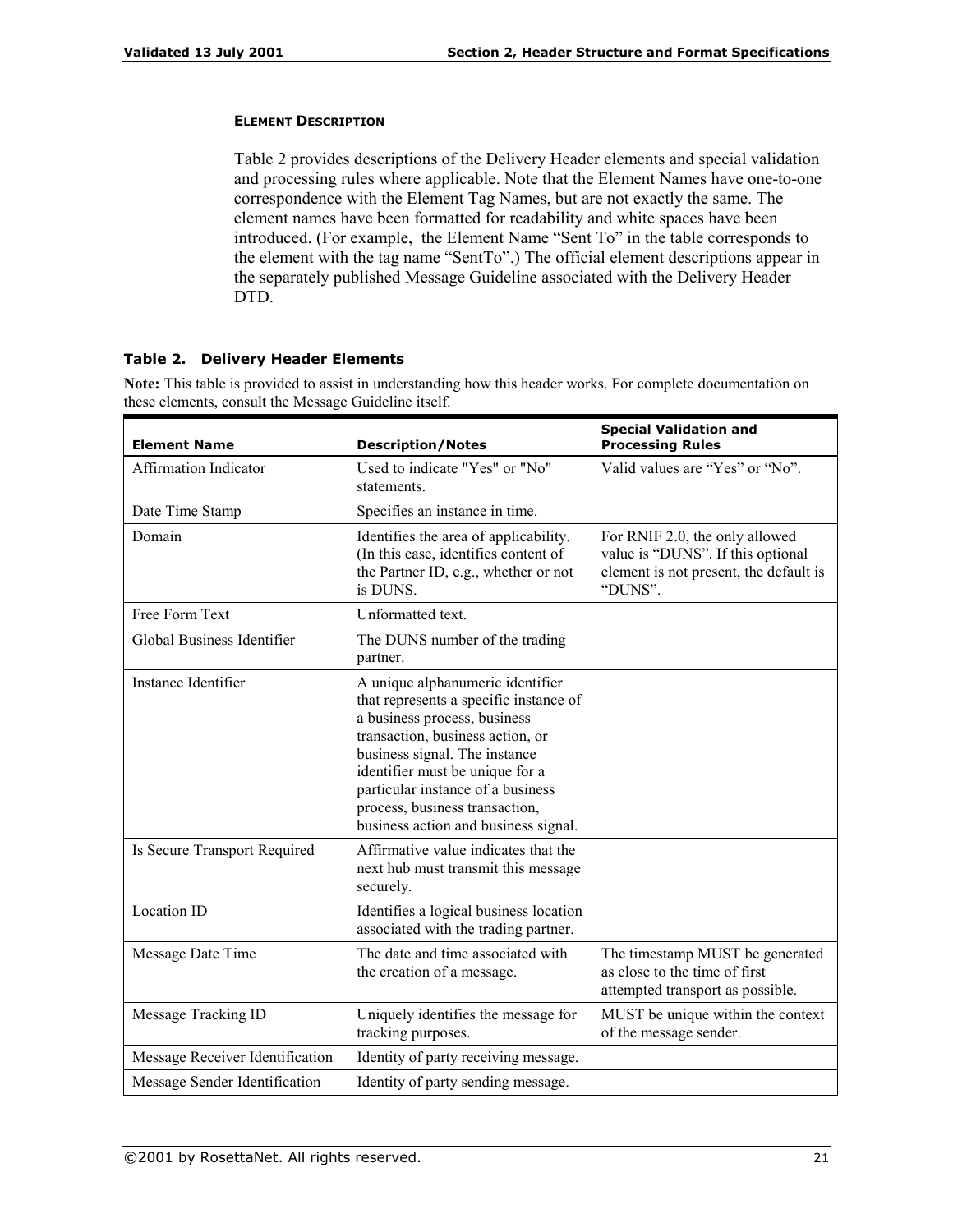| <b>Element Name</b>    | <b>Description/Notes</b>                                                                                                   | <b>Special Validation and</b><br><b>Processing Rules</b> |
|------------------------|----------------------------------------------------------------------------------------------------------------------------|----------------------------------------------------------|
| Partner Identification | Identifies a trading partner<br>associated with this message by<br>Global Business Identifier and<br>optional Location ID. |                                                          |
| Value                  | Identifies the locationID.                                                                                                 |                                                          |

### **Example 2. Delivery Header Instance**

```
<?xml version="1.0" encoding="UTF-8"?>
<!DOCTYPE DeliveryHeader SYSTEM "DeliveryHeader_MS_V02_00.dtd">
<DeliveryHeader>
<isSecureTransportRequired>
  <AffirmationIndicator>Yes</AffirmationIndicator>
</isSecureTransportRequired>
<messageDateTime>
  <DateTimeStamp>20001121T145200.000Z</DateTimeStamp>
</messageDateTime>
<messageReceiverIdentification>
  <PartnerIdentification>
     <domain>
        <FreeFormText>DUNS</FreeFormText>
     </domain>
     <GlobalBusinessIdentifier>123456789</GlobalBusinessIdentifier>
     <locationID>
       <Value>Santa Clara</Value>
     </locationID>
  </PartnerIdentification>
</messageReceiverIdentification>
<messageSenderIdentification>
  <PartnerIdentification>
     <GlobalBusinessIdentifier>555123456</GlobalBusinessIdentifier>
     <locationID>
        <Value>Hong Kong</Value>
     </locationID>
  </PartnerIdentification>
</messageSenderIdentification>
<messageTrackingID>
  <InstanceIdentifier>543543</InstanceIdentifier>
</messageTrackingID>
</DeliveryHeader>
```
# **VERSIONING NOTES**

This header is new in RNIF 2.0.

### **COMPLIANCE SUMMARY**

This summary is for convenience only and is not guaranteed to contain all compliance statements. For complete compliance knowledge, read the entire specification.

An instance of this header MUST be added to the message being routed by the initiating node.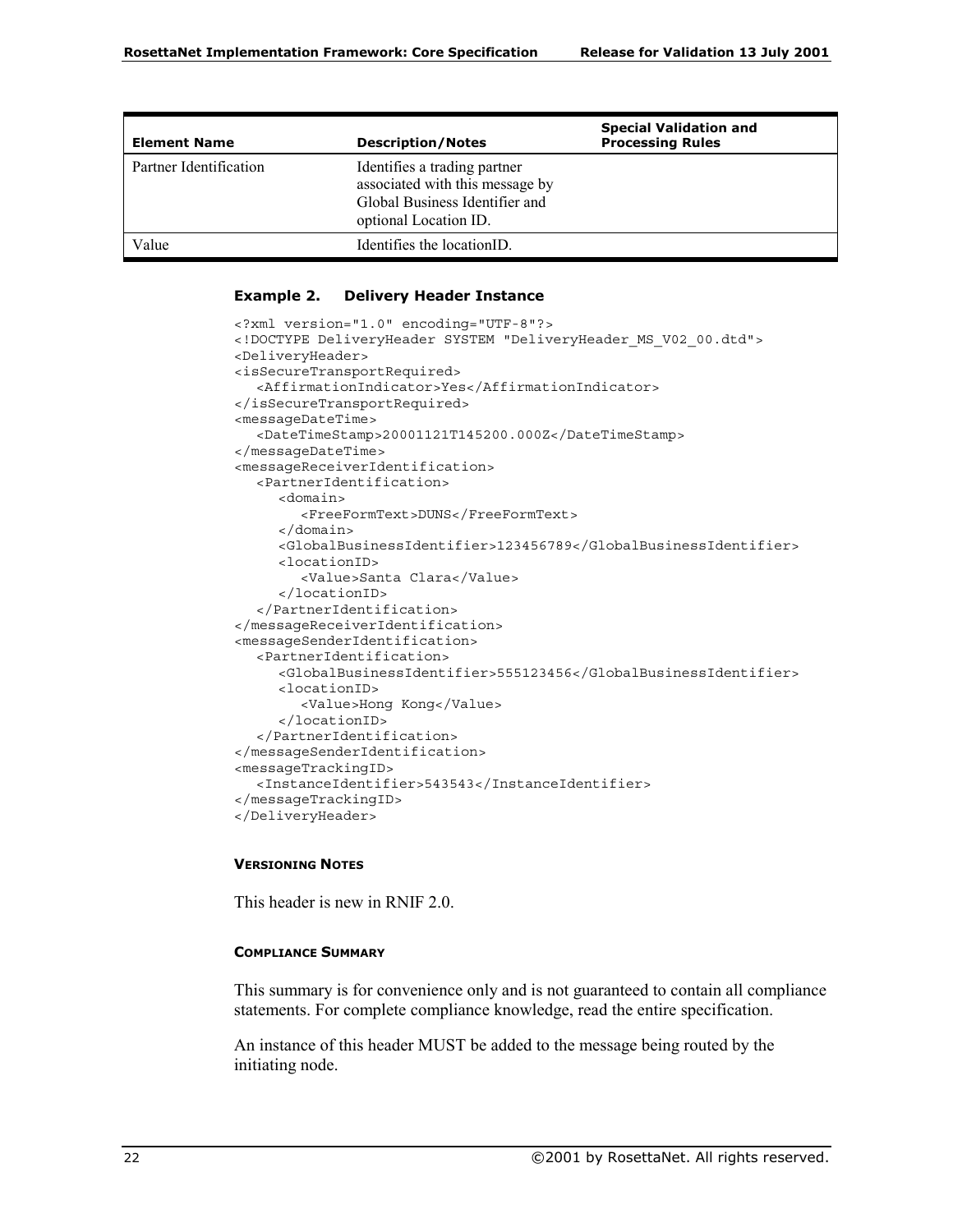The received message MUST NOT be modified in any form by the intermediary nodes.

### **2.1.3.3 Service Header**

The Service Header provides the process context for a message. It also provides information about whether the message is a Test message or a Production message, who the PIP initiator is, whether the initiator is a known or unknown partner, and Quality of Service negotiation information (which is currently unused).

#### **DOCUMENT TYPE DEFINITION**

```
<!ENTITY % common-attributes "id CDATA #IMPLIED" >
<!ELEMENT ServiceHeader ( ProcessControl ) >
<!ATTLIST ServiceHeader xmlns CDATA #FIXED
          "http://www.rosettanet.org/RNIF/V02.00" >
<!ELEMENT ProcessControl (
          ActivityControl ,
          GlobalUsageCode ,
          partnerDefinedPIPPayloadBindingId? ,
          pipCode ,
          pipInstanceId ,
          pipVersion ,
          QualityOfServiceSpecification?,
          ( KnownInitiatingPartner |
           UnknownInitiatingPartner ) ) >
<!ELEMENT ActivityControl (
         BusinessActivityIdentifier ,
          MessageControl ) >
<!ELEMENT BusinessActivityIdentifier ( #PCDATA ) >
<!ELEMENT MessageControl (
          fromRole ,
          fromService
          inReplyTo? ,
          Manifest ,
          toRole ,
          toService ) >
<!ELEMENT fromRole ( GlobalPartnerRoleClassificationCode ) >
<!ELEMENT GlobalPartnerRoleClassificationCode ( #PCDATA ) >
<!ELEMENT fromService ( GlobalBusinessServiceCode ) >
<!ELEMENT GlobalBusinessServiceCode ( #PCDATA ) >
<!ELEMENT inReplyTo ( ActionControl ) >
<!ELEMENT ActionControl (
          ActionIdentity ,
          messageTrackingID ) >
<!ELEMENT ActionIdentity (
         GlobalBusinessActionCode ,
         messageStandard? ,
         standardVersion? ) >
<!ELEMENT GlobalBusinessActionCode ( #PCDATA ) >
<!ELEMENT messageStandard ( FreeFormText ) >
<!ELEMENT FreeFormText ( #PCDATA ) >
<!ATTLIST FreeFormText xml:lang CDATA #IMPLIED >
<!ELEMENT standardVersion ( VersionIdentifier ) >
<!ELEMENT VersionIdentifier ( #PCDATA ) >
<!ELEMENT messageTrackingID ( InstanceIdentifier ) >
<!ELEMENT InstanceIdentifier ( #PCDATA ) >
<!ELEMENT Manifest (
          Attachment* ,
```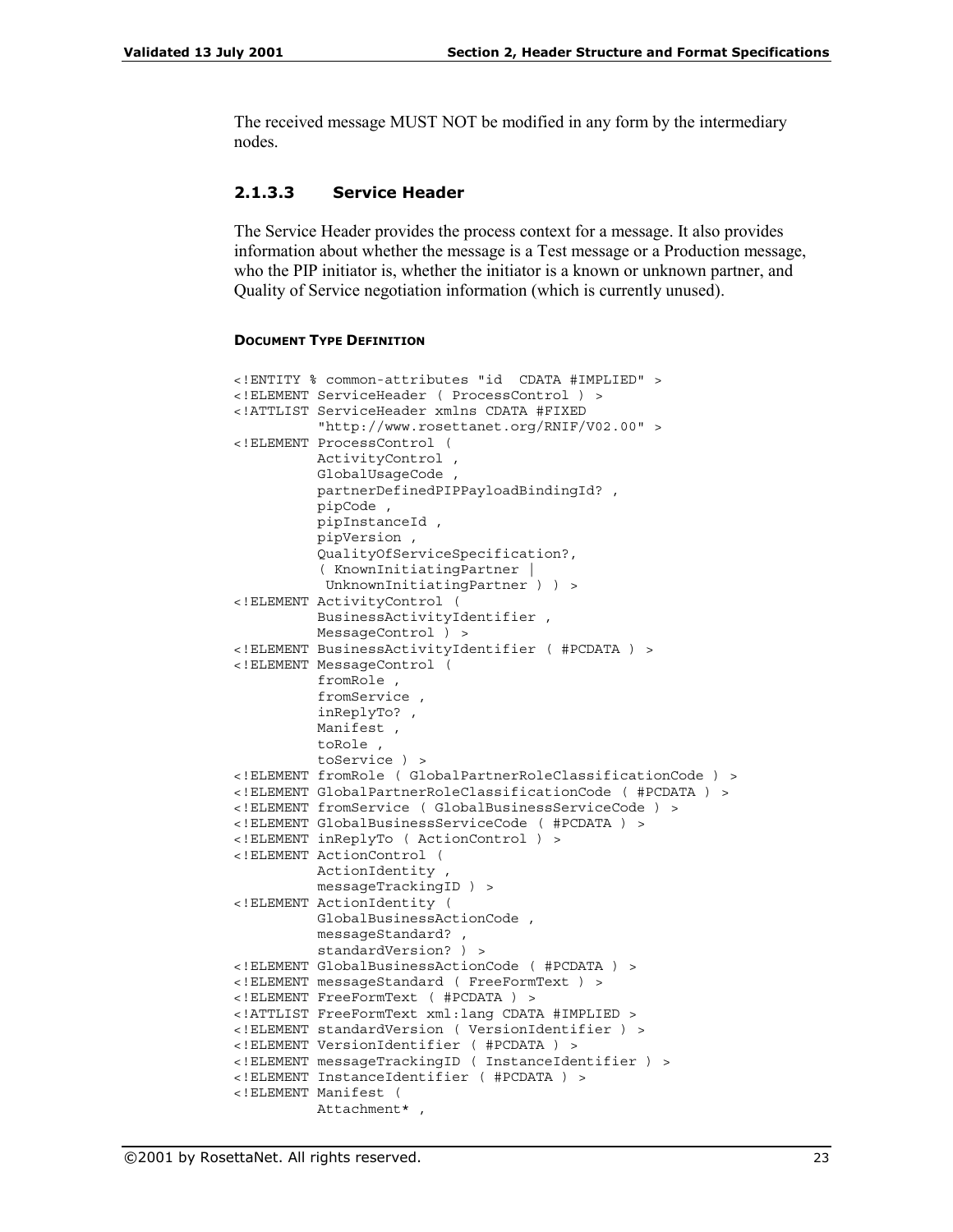```
numberOfAttachments ,
          ServiceContentControl ) >
<!ELEMENT Attachment (
          description? ,
          GlobalMimeTypeQualifierCode ,
         UniversalResourceIdentifier ) >
<!ELEMENT description ( FreeFormText ) >
<!ELEMENT GlobalMimeTypeQualifierCode ( #PCDATA ) >
<!ELEMENT UniversalResourceIdentifier ( #PCDATA ) >
<!ELEMENT numberOfAttachments ( CountableAmount ) >
<!ELEMENT CountableAmount ( #PCDATA ) >
<!ELEMENT ServiceContentControl (
          ( ActionIdentity |
          SignalIdentity ) >
<!ELEMENT SignalIdentity (
         GlobalBusinessSignalCode ,
         VersionIdentifier ) >
<!ELEMENT GlobalBusinessSignalCode ( #PCDATA ) >
<!ELEMENT toRole ( GlobalPartnerRoleClassificationCode ) >
<!ELEMENT toService ( GlobalBusinessServiceCode ) >
<!ELEMENT GlobalUsageCode ( #PCDATA ) >
<!ELEMENT KnownInitiatingPartner ( PartnerIdentification ) >
<!ELEMENT PartnerIdentification (
          domain? ,
          GlobalBusinessIdentifier ,
          locationID? ) >
<!ELEMENT domain ( FreeFormText ) >
<!ELEMENT GlobalBusinessIdentifier ( #PCDATA ) >
<!ELEMENT locationID ( Value ) >
<!ELEMENT UnknownInitiatingPartner (
         PartnerIdentification ,
         UniformResourceLocator ) >
<!ELEMENT UniformResourceLocator ( #PCDATA ) >
<!ELEMENT partnerDefinedPIPPayloadBindingId
           ( ProprietaryReferenceIdentifier ) >
<!ELEMENT ProprietaryReferenceIdentifier ( #PCDATA ) >
<!ELEMENT pipCode ( GlobalProcessIndicatorCode ) >
<!ELEMENT GlobalProcessIndicatorCode ( #PCDATA ) >
<!ELEMENT pipInstanceId ( InstanceIdentifier ) >
<!ELEMENT pipVersion ( VersionIdentifier ) >
<!ELEMENT QualityOfServiceSpecification ( QualityOfServiceElement+ ) >
<!ELEMENT QualityOfServiceElement (
          QualityOfServiceClassificationCode ,
          Value ) >
<!ELEMENT QualityOfServiceClassificationCode ( #PCDATA ) >
<!ELEMENT Value ( #PCDATA ) >
```
#### **TREE STRUCTURE FROM MESSAGE GUIDELINE**

```
1 1 ServiceHeader
2 1 |-- ProcessControl
3 1 | |-- ActivityControl
4 1 | | |-- BusinessActivityIdentifier
5 1 | | |-- MessageControl
6 1 | | | | -- fromRole.GlobalPartnerRoleClassificationCode<br>7 1 | | | | | -- fromService.GlobalBusinessServiceCode
          | | | -- fromService.GlobalBusinessServiceCode
8 0..1 | | | |-- inReplyTo.ActionControl
9 1 | | | | |-- ActionIdentity
10 1 | | | | | |-- GlobalBusinessActionCode
11 0..1 | | | | | |-- messageStandard.FreeFormText
12 0..1 | | | | | |-- standardVersion.VersionIdentifier
13 1 | | | | |-- messageTrackingID.InstanceIdentifier
```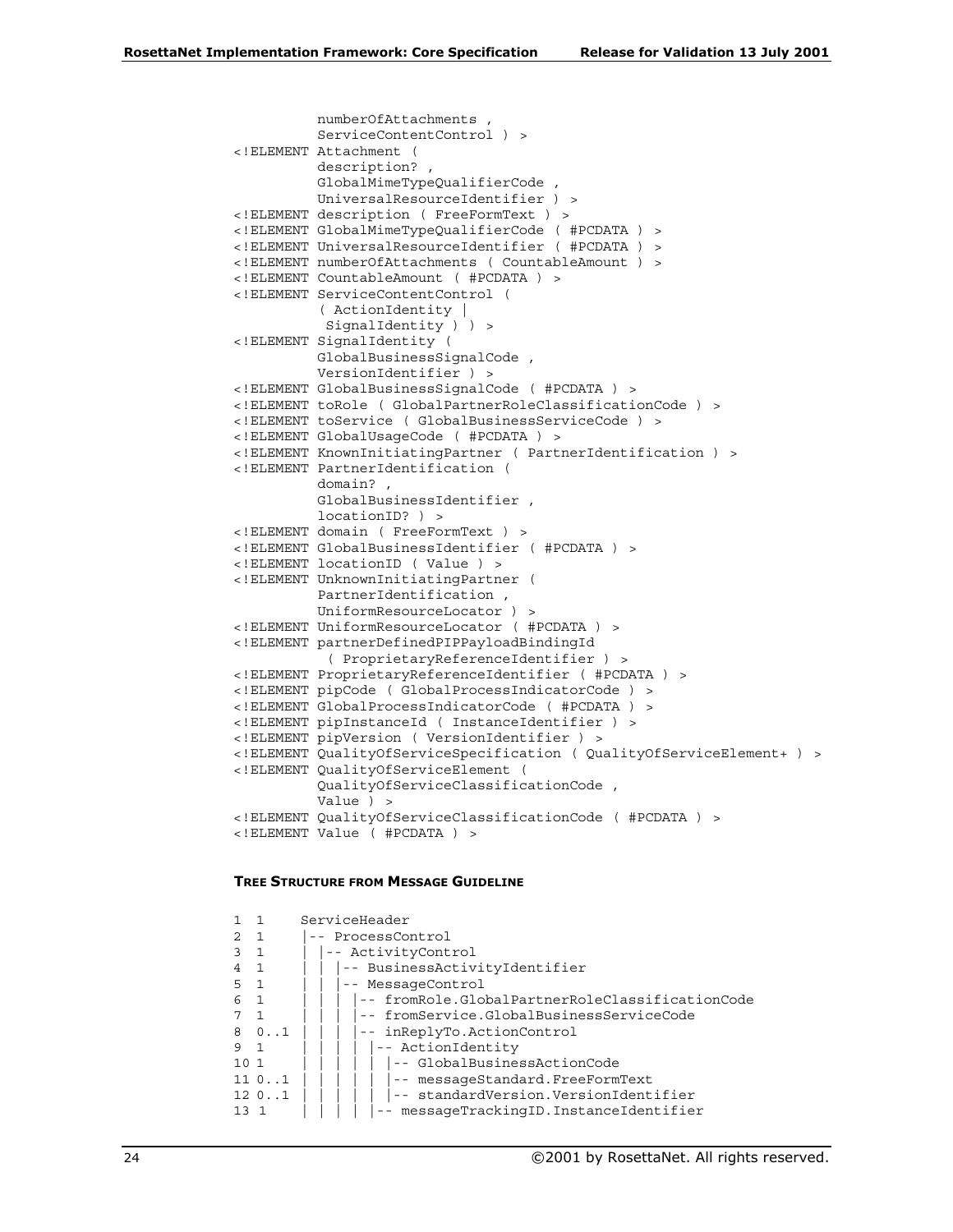| 14 1         | -- Manifest                                                 |
|--------------|-------------------------------------------------------------|
| $150.$ . $n$ | -- Attachment                                               |
| 160.1        | -- description. FreeFormText                                |
| 17 1         | -- GlobalMimeTypeQualifierCode                              |
| 18 1         | -- UniversalResourceIdentifier                              |
| 19 1         | numberOfAttachments.CountableAmount                         |
| 20 1         | ServiceContentControl                                       |
| 21 1         | -- Choice                                                   |
| 22           | -- ActionIdentity                                           |
| 23 1         | -- GlobalBusinessActionCode                                 |
| 240.1        | -- messageStandard.FreeFormText                             |
| 250.1        | -- standardVersion.VersionIdentifier                        |
| 26           | -- SignalIdentity                                           |
| 271          | -- GlobalBusinessSignalCode                                 |
| 28 1         | -- VersionIdentifier                                        |
| 29 1         | toRole.GlobalPartnerRoleClassificationCode                  |
| 30 1         | -- toService.GlobalBusinessServiceCode                      |
| 31 1         | GlobalUsaqeCode                                             |
| 320.1        | partnerDefinedPIPPayloadBindingId.Proprietary<br>$\sim$ $-$ |
|              | ReferenceIdentifier                                         |
| 33 1         | -- pipCode.GlobalProcessIndicatorCode                       |
| 34 1         | pipInstanceId.InstanceIdentifier                            |
| 35 1         | pipVersion.VersionIdentifier<br>$- -$                       |
| 360.1        | QualityOfServiceSpecification<br>$ -$                       |
| $371.$ . $n$ | -- QualityOfServiceElement                                  |
| 38 1         | -- QualityOfServiceClassificationCode                       |
| 39 1         | -- Value                                                    |
| 40 1         | Choice                                                      |
| 41           | -- KnownInitiatingPartner                                   |
| 42 1         | -- PartnerIdentification                                    |
| 43 01        | -- domain.FreeFormText                                      |
| 44 1         | -- GlobalBusinessIdentifier                                 |
| 450.1        | -- locationID.Value                                         |
| 46           | -- UnknownInitiatingPartner                                 |
| 47 1         | -- PartnerIdentification                                    |
| 48 01        | -- domain.FreeFormText                                      |
| 49 1         | -- GlobalBusinessIdentifier                                 |
| 500.1        | -- locationID.Value                                         |
| 51 1         | -- UniformResourceLocator                                   |
|              |                                                             |

### **ELEMENT DESCRIPTION**

Table 3 provides descriptions of the Service Header elements and special validation and processing rules where applicable. Note that the Element Names have one-to-one correspondence with the Element Tag Names, but are not exactly the same. The element names have been formatted for readability and white spaces have been introduced. (For example, the Element Name "PIP Code" in the table corresponds to the element with the tag name "PIPCode".) The official element descriptions appear in the separately published Message Guideline associated with the Service Header DTD.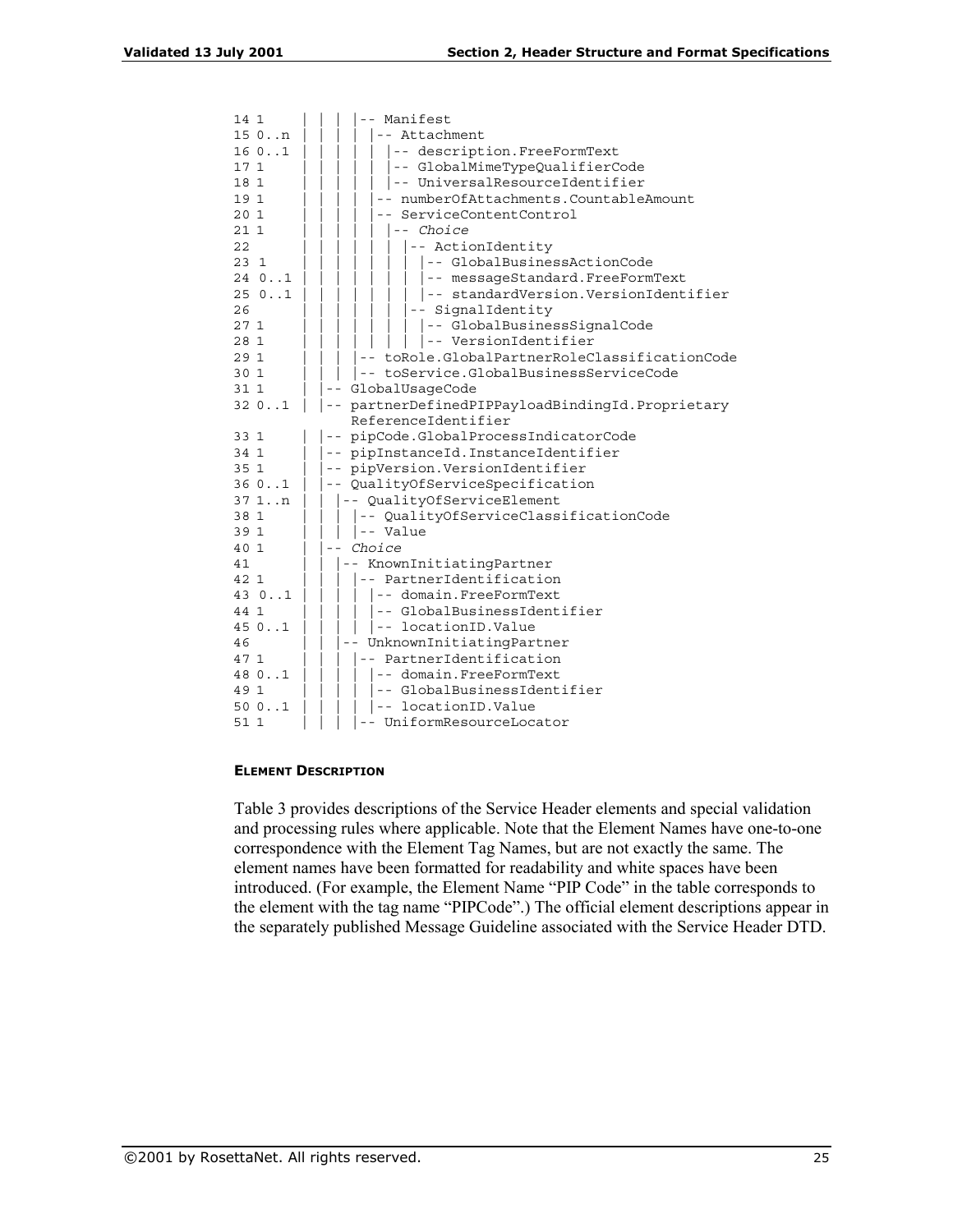# **Table 3. Service Header Elements**

**Note:** This table is provided to assist in understanding how this header works. For complete documentation on these elements, consult the Message Guideline itself.

| <b>Element Name</b>                                     | <b>Description / Notes</b>                                                                                                                                                                    | <b>Special Validation and</b><br><b>Processing Rules</b>                                                                                                                                                   |
|---------------------------------------------------------|-----------------------------------------------------------------------------------------------------------------------------------------------------------------------------------------------|------------------------------------------------------------------------------------------------------------------------------------------------------------------------------------------------------------|
| Action Identity (In reply to)                           | The identity of the action to which<br>this message is in reply.                                                                                                                              |                                                                                                                                                                                                            |
| <b>Action Control</b>                                   | Business action message control<br>properties.                                                                                                                                                |                                                                                                                                                                                                            |
| <b>Activity Control</b>                                 | Specifies the properties of this<br>activity.                                                                                                                                                 |                                                                                                                                                                                                            |
| Attachment                                              | Details of the attachment. Not<br>present if the number of attachments<br>is zero. The number of entries for<br>this element MUST be equal to the<br>value specified in No Of<br>Attachments. |                                                                                                                                                                                                            |
| <b>Business Activity Identifier</b>                     | RosettaNet Activity identifier of this<br>message.                                                                                                                                            |                                                                                                                                                                                                            |
| Countable Amount                                        | Dimensionless magnitude, e.g.,<br>number of products.                                                                                                                                         |                                                                                                                                                                                                            |
| Description                                             | A description of the attachment.                                                                                                                                                              |                                                                                                                                                                                                            |
| Free Form Text                                          | Unformatted text.                                                                                                                                                                             |                                                                                                                                                                                                            |
| From Role                                               | The role that the trading partner<br>sending this message plays in this<br>PIP.                                                                                                               |                                                                                                                                                                                                            |
| From Service                                            | The service from which this message<br>is being sent.                                                                                                                                         |                                                                                                                                                                                                            |
| <b>Global Business Action Code</b><br>(Action Identity) | The Action Code corresponding to<br>the action to which this message is<br>in reply.                                                                                                          | For the valid value for this element,<br>refer to the corresponding<br>"InReplyToActionCode" element in<br>the PIP Specification corresponding<br>to the currently executing PIP,<br>Activity, and Action. |
| <b>Global Business Action Code</b><br>(Service Content) | The Action Code if this is an action.                                                                                                                                                         |                                                                                                                                                                                                            |
| Global Business Identifier                              | A unique business identifier. Use of<br>the DUNS number is required by<br>RosettaNet.                                                                                                         |                                                                                                                                                                                                            |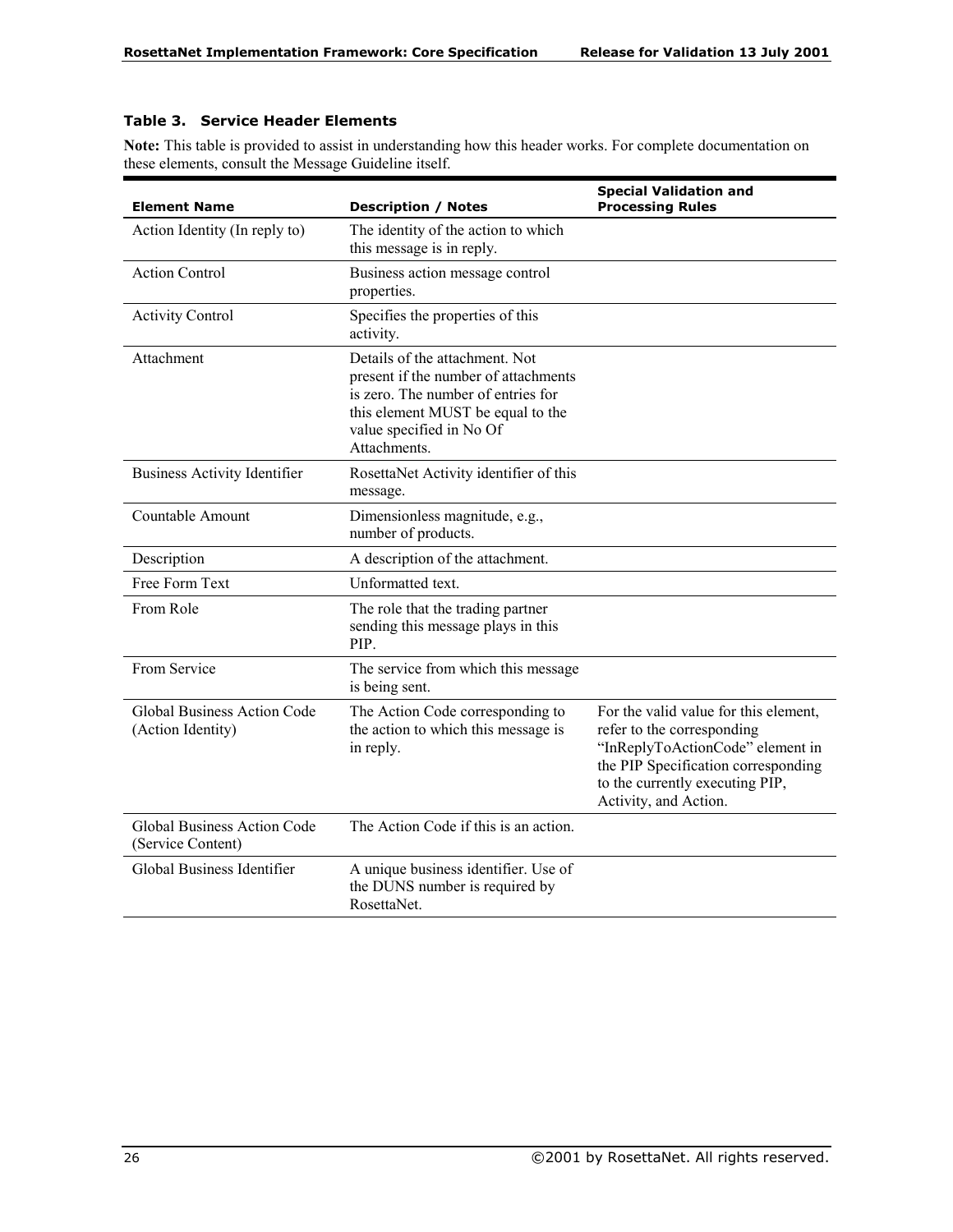| <b>Element Name</b>                                                          | <b>Description / Notes</b>                                                                                                                                                                                                                                                                                                         | <b>Special Validation and</b><br><b>Processing Rules</b>                                                                                                                                                                                           |
|------------------------------------------------------------------------------|------------------------------------------------------------------------------------------------------------------------------------------------------------------------------------------------------------------------------------------------------------------------------------------------------------------------------------|----------------------------------------------------------------------------------------------------------------------------------------------------------------------------------------------------------------------------------------------------|
| Global Business Service Code<br>(From Service and To Service)                | The service specified in the PIP.                                                                                                                                                                                                                                                                                                  | For the valid value for this element,<br>refer to the corresponding<br>"FromService" element (or<br>"ToService" element, as the case<br>may be) in the PIP Specification<br>corresponding to the currently<br>executing PIP, Activity, and Action. |
|                                                                              |                                                                                                                                                                                                                                                                                                                                    | If the current message is a signal,<br>then the value corresponding to the<br>From Service in the signal MUST be<br>the same as the value of the To<br>Service in the action to which this<br>signal is replying.                                  |
| Global Business Signal Code<br>(Signal Identity)                             | The Signal Code if this is a signal.                                                                                                                                                                                                                                                                                               |                                                                                                                                                                                                                                                    |
| Global Mime Type Qualifier<br>Code                                           | The MIME content type of the<br>attachment.                                                                                                                                                                                                                                                                                        | This value MUST be picked from<br>the MIME content type for the<br>attachment.                                                                                                                                                                     |
| Global Partner Role<br><b>Classification Code</b><br>(From Role and To Role) | The role specified in the PIP.                                                                                                                                                                                                                                                                                                     | For the valid value for this element,<br>refer to the corresponding<br>"FromRole" element (or "ToRole"<br>element, as the case may be) in the<br>PIP Specification corresponding to<br>the currently executing PIP,<br>Activity, and Action.       |
|                                                                              |                                                                                                                                                                                                                                                                                                                                    | If the current message is a signal,<br>then the value corresponding to the<br>From Role in the signal MUST be<br>the same as the value of the To Role<br>in the action to which this signal is<br>replying.                                        |
| Global Process Indicator Code                                                | Business process. This code MUST<br>be the PIP identifier (e.g., 3A4).                                                                                                                                                                                                                                                             |                                                                                                                                                                                                                                                    |
| Global Usage Code                                                            | Determines whether this message is<br>to be used in Test mode or in<br>Production mode.                                                                                                                                                                                                                                            | The only allowed values are "Test"<br>and "Production".                                                                                                                                                                                            |
| In Reply To                                                                  | The elements that help identify the<br>message to which this message is in<br>reply.                                                                                                                                                                                                                                               | MUST be present if this is not the<br>first message in an activity. MUST<br>be present for all signals.                                                                                                                                            |
| Instance Identifier                                                          | A unique alphanumeric identifier<br>that represents a specific instance of<br>an business process, business<br>transaction, business action, or<br>business signal. The instance<br>identifier must be unique for a<br>particular instance of a business<br>process, business transaction,<br>business action and business signal. |                                                                                                                                                                                                                                                    |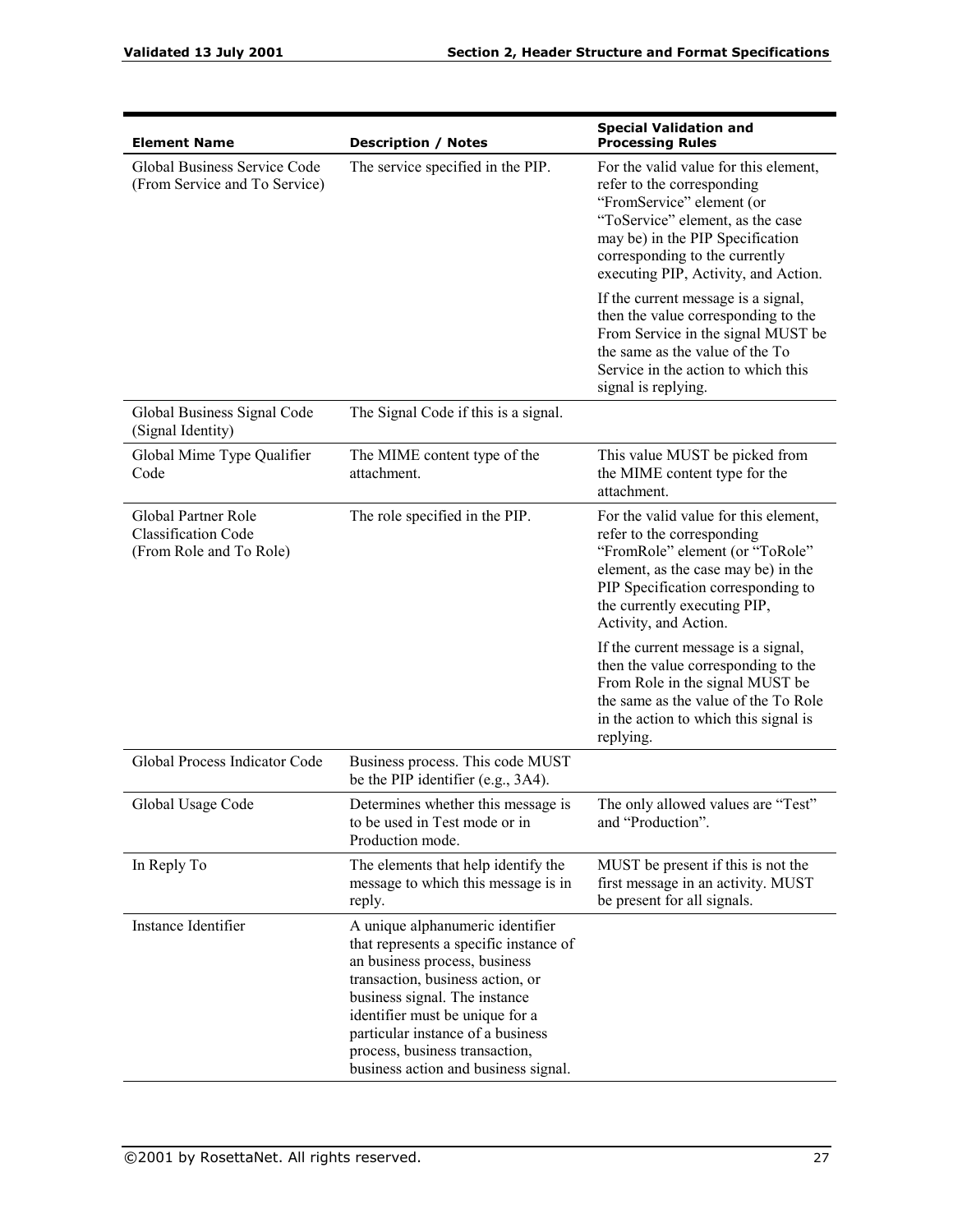| <b>Element Name</b>                                             | <b>Description / Notes</b>                                                                                                                   | <b>Special Validation and</b><br><b>Processing Rules</b>                                                                                                           |
|-----------------------------------------------------------------|----------------------------------------------------------------------------------------------------------------------------------------------|--------------------------------------------------------------------------------------------------------------------------------------------------------------------|
| Known Initiating Partner                                        | A known partner initiating this PIP<br>instance, with whom the responder<br>has a valid TPA.                                                 |                                                                                                                                                                    |
| Manifest                                                        | Provides a list of items in the<br>payload section (i.e., the Service<br>Content and the list of attachments if<br>any).                     |                                                                                                                                                                    |
| Message Control                                                 | The elements whose values change<br>with every message in the PIP.                                                                           | Note that all elements other than<br>those in this group are set by the<br>initiator and MUST remain the same<br>through all messages in that PIP<br>instance.     |
| Message Tracking ID                                             | Identifies the instance ID of the<br>action to which this message is in<br>reply.                                                            | Value MUST come from Message<br>Tracking ID in the Delivery Header<br>of the original received message.                                                            |
| Message Standard                                                | The standard with which the Service<br>Content MUST be compliant.                                                                            | MUST be set if and only if this is a<br>non-RosettaNet-specified Service<br>Content message.                                                                       |
| Number Of Attachments                                           | The number of attachments.                                                                                                                   | If no attachments, the only allowed<br>value is "0" (i.e., the number zero).                                                                                       |
| Partner-Defined PIP Payload<br><b>Binding ID</b>                | MUST be specified if and only if a<br>non-RosettaNet content is to be<br>shipped in the payload portion of a<br>RosettaNet Business Message. | Partners agree on this value.<br>Refer to section 2.1.4.4 for more<br>details.                                                                                     |
| Partner Identification (Known<br>or Unknown Initiating Partner) | Identifies the trading partner who<br>initiated this process by Global<br>Business Identifier and optional<br>Location ID.                   |                                                                                                                                                                    |
| PIP Code                                                        | RosettaNet PIP Code of this<br>message. Set by the initiating<br>partner.                                                                    | The valid value for this element<br>MUST be obtained from the<br>"PIPCode" element in the PIP<br>Specification corresponding to the<br>currently executing PIP.    |
| PIP Instance ID                                                 | The ID of this PIP instance.                                                                                                                 | MUST be unique within the context<br>of the initiating partner.                                                                                                    |
| PIP Version                                                     | RosettaNet PIP Version of this<br>message. Set by the initiator of this<br>transaction.                                                      | The valid value for this element<br>MUST be obtained from the<br>"PIPVersion" element in the PIP<br>Specification corresponding to the<br>currently executing PIP. |
| Process Control                                                 | Group of elements carrying<br>information about the process within<br>which this message is being sent.                                      |                                                                                                                                                                    |
| Proprietary Reference Identifier                                | A unique reference identifier for<br>goods, services, or business<br>documents.                                                              | Maximum length of 255.                                                                                                                                             |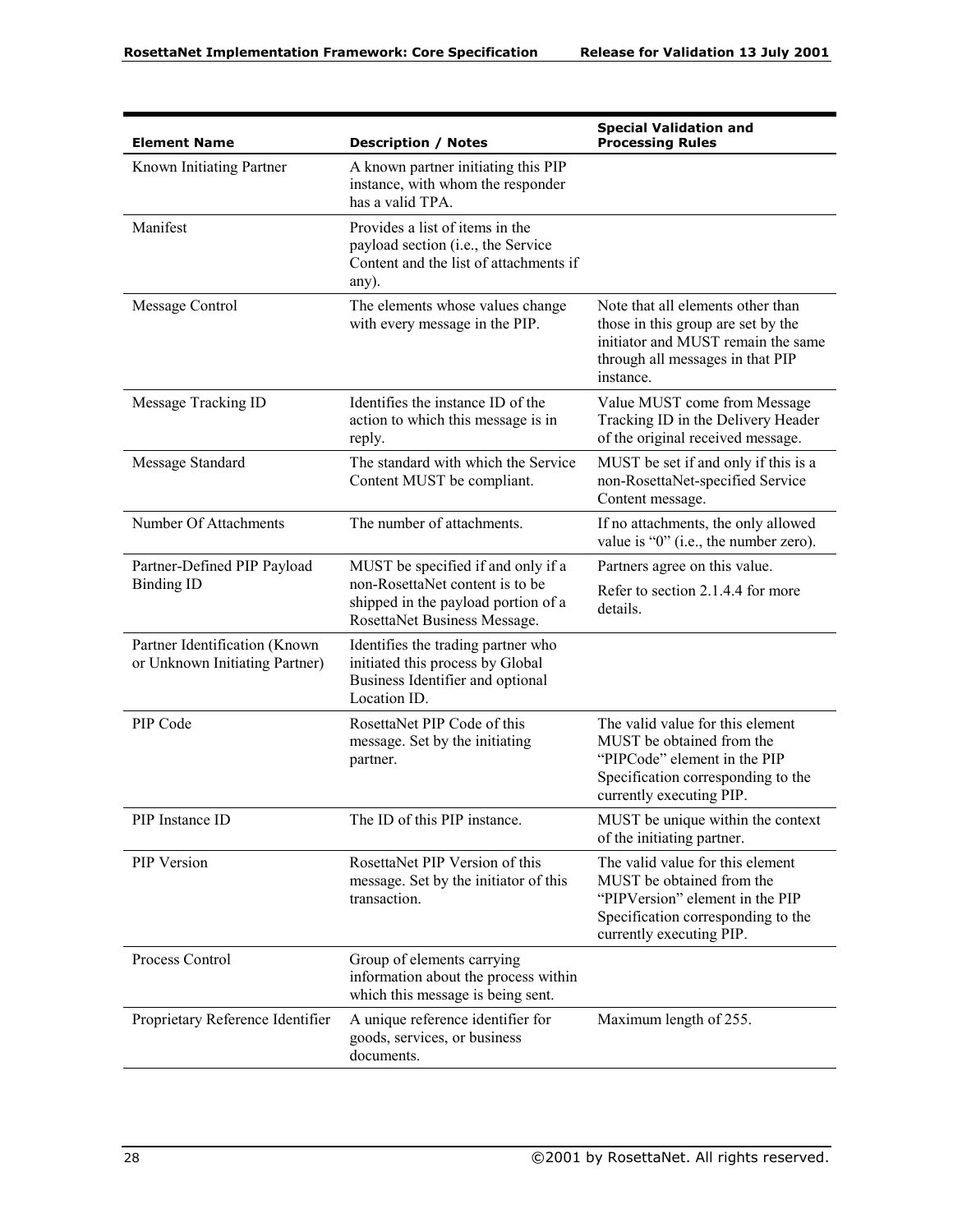| <b>Element Name</b>                                                   | <b>Description / Notes</b>                                                                                                        | <b>Special Validation and</b><br><b>Processing Rules</b>                                                                                                                                                    |
|-----------------------------------------------------------------------|-----------------------------------------------------------------------------------------------------------------------------------|-------------------------------------------------------------------------------------------------------------------------------------------------------------------------------------------------------------|
| <b>Quality Of Service Element</b>                                     | Specifies a quality of service<br>constraint item.                                                                                | This element is specified for future<br>backward compatibility.                                                                                                                                             |
|                                                                       |                                                                                                                                   | There are no valid values at this<br>time. Receiver MUSTignore this<br>element if set.                                                                                                                      |
| Quality Of Service<br>Specification                                   | Specifies quality of service<br>constraints for this message instance.                                                            | This element is specified for future<br>backward compatibility.                                                                                                                                             |
|                                                                       |                                                                                                                                   | There are no valid values at this<br>time. Receiver MUSTignore this<br>element if set.                                                                                                                      |
| Quality Of Service<br><b>Classification Code</b>                      | Identifies the quality of service<br>measurement category.                                                                        | This element is specified for future<br>backward compatibility.                                                                                                                                             |
|                                                                       |                                                                                                                                   | There are no valid values at this<br>time. Receiver MUSTignore this<br>element if set.                                                                                                                      |
| Service Content Control                                               | Contains information about the<br>Service Content.                                                                                |                                                                                                                                                                                                             |
| Signal Identity                                                       | The collection of properties that are<br>used to identify a business signal.                                                      |                                                                                                                                                                                                             |
| <b>Standard Version</b><br>(Action Identity)                          | The version of the standard with<br>which the Service Content MUST be<br>compliant.                                               | MUST be set if and only if this is a<br>non-RosettaNet-specified Service<br>Content message.                                                                                                                |
| To Role                                                               | The role the trading partner<br>receiving this message plays in this<br>PIP.                                                      |                                                                                                                                                                                                             |
| To Service                                                            | The service to which this message is<br>being sent.                                                                               |                                                                                                                                                                                                             |
| <b>Uniform Resource Locator</b><br>(Unknown Initiating Partner)       | Specifies the URL to which replies<br>MUST go in the case of an unknown<br>body with whom a TPA MAY not<br>exist.                 | If this is the first message in the PIP<br>instance, MUST be specified if and<br>only if the Partner Type is<br>"Unknown" and the message is not<br>requesting a synchronous response<br>(see section 2.4). |
|                                                                       |                                                                                                                                   | If Partner Type is "Unknown" and<br>this value is not specified, further<br>processing might not be possible.                                                                                               |
| Universal Resource Identifier<br>(Attribute of Attachment<br>Details) | Reference to the content ID of the<br>attached document.                                                                          | This value MUST follow the<br>Content-ID reference syntax per<br>RFC 2111 and MUST refer to the<br>MIME Content-ID of the<br>attachment.                                                                    |
| <b>Unknown Initiating Partner</b>                                     | An unknown partner initiating this<br>PIP instance soliciting some public<br>information through the RosettaNet<br>PIP framework. |                                                                                                                                                                                                             |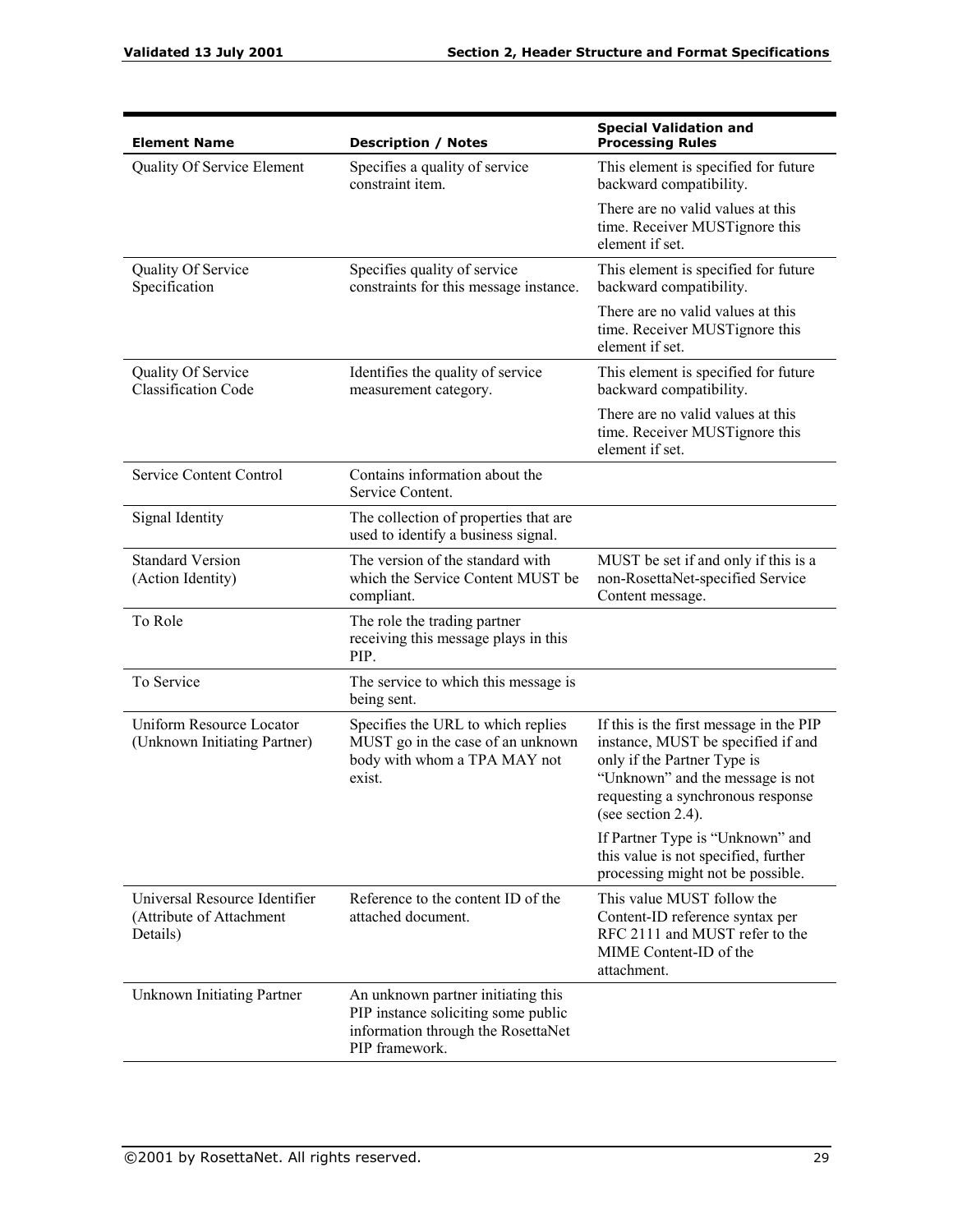| <b>Element Name</b>                     | <b>Description / Notes</b>                                                                  | <b>Special Validation and</b><br><b>Processing Rules</b>                                                                                         |
|-----------------------------------------|---------------------------------------------------------------------------------------------|--------------------------------------------------------------------------------------------------------------------------------------------------|
| Value                                   | Identifies the quality of service<br>measurement constraint.                                | Valid values are defined within the<br>context of the Quality of Service<br>Classification Code.                                                 |
| Version Identifier<br>(Signal Identity) | Identifies the version of the business<br>signal that is carried in the Service<br>Content. | The value for this element MUST be<br>obtained from the Signal Version<br>Identifier field of the identified<br><b>Business Signal's Message</b> |
|                                         |                                                                                             | Guideline.                                                                                                                                       |

#### **Example 3. Service Header Instance (Using PIP 3A4)**

```
<?xml version="1.0" encoding="UTF-8"?>
<!DOCTYPE ServiceHeader SYSTEM "ServiceHeader_MS_V02_00.dtd">
<ServiceHeader>
<ProcessControl>
  <ActivityControl>
     <BusinessActivityIdentifier>Create Purchase
Order</BusinessActivityIdentifier>
     <MessageControl>
        <fromRole>
           <GlobalPartnerRoleClassificationCode>Buyer</GlobalPartner
RoleClassificationCode>
        </fromRole>
        <fromService>
           <GlobalBusinessServiceCode>Buyer
Service</GlobalBusinessServiceCode>
        </fromService>
        <Manifest>
           <Attachment>
             <description>
                <FreeFormText>PDF version of PO</FreeFormText>
             </description>
<GlobalMimeTypeQualifierCode>application/pdf</GlobalMimeType
QualifierCode>
             <UniversalResourceIdentifier>cid:Attachment.
20001121T123000.000Z@this.example.com</UniversalResourceIdentifier>
           </Attachment>
           <numberOfAttachments>
             <CountableAmount>1</CountableAmount>
           </numberOfAttachments>
           <ServiceContentControl>
             <ActionIdentity>
                <GlobalBusinessActionCode>Purchase Order Request
Action</GlobalBusinessActionCode>
             </ActionIdentity>
           </ServiceContentControl>
        </Manifest>
        <toRole>
          <GlobalPartnerRoleClassificationCode>Seller</GlobalPartner
RoleClassificationCode>
        </toRole>
        <toService>
           <GlobalBusinessServiceCode>Seller
Service</GlobalBusinessServiceCode>
        </toService>
     </MessageControl>
  </ActivityControl>
```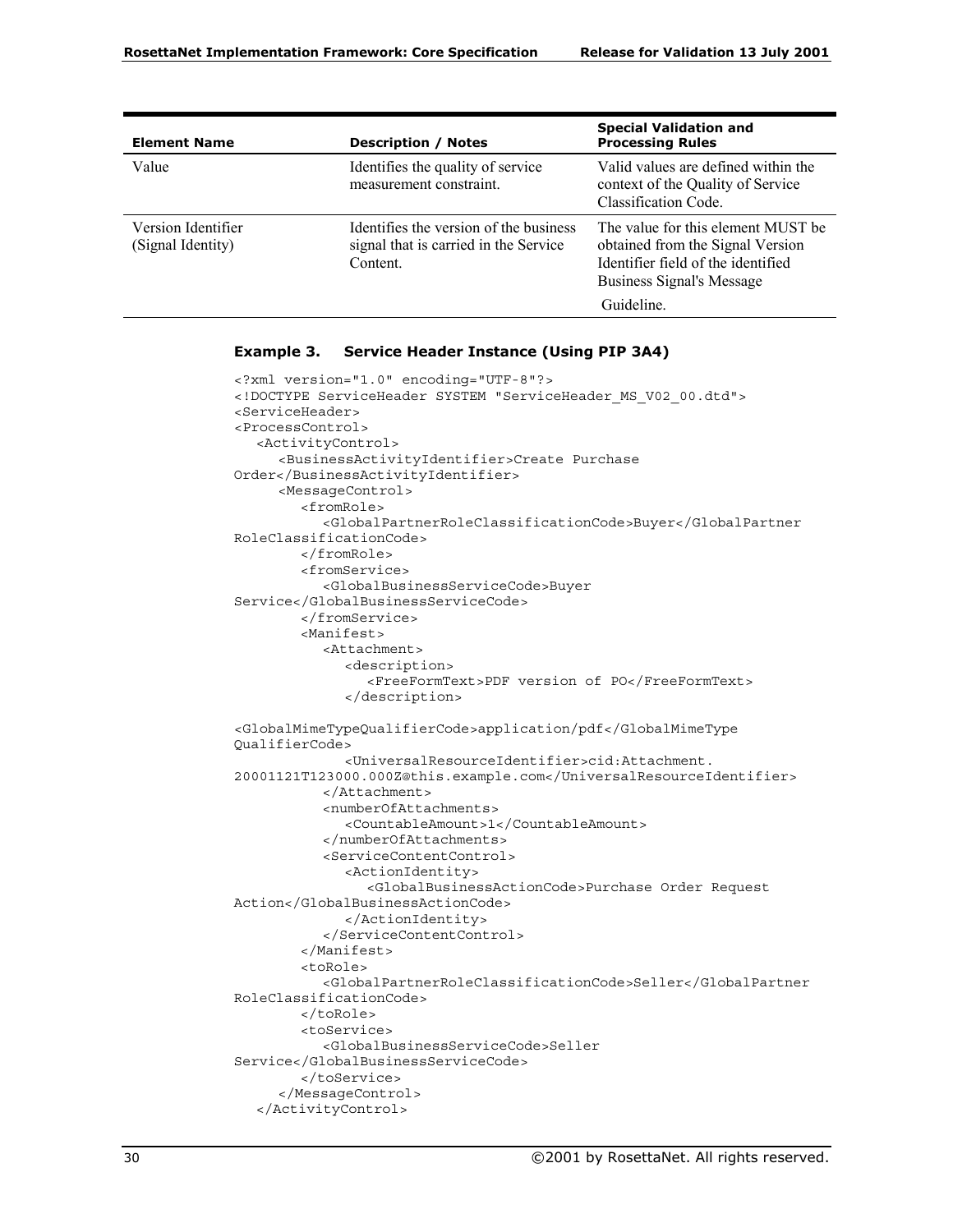```
<GlobalUsageCode>Production</GlobalUsageCode>
  <pipCode>
     <GlobalProcessIndicatorCode>3A4</GlobalProcessIndicatorCode>
  </pipCode>
  <pipInstanceId>
     <InstanceIdentifier>121212</InstanceIdentifier>
  </pipInstanceId>
  <pipVersion>
     <VersionIdentifier>1.2</VersionIdentifier>
  </pipVersion>
  <KnownInitiatingPartner>
     <PartnerIdentification>
        <domain>
          <FreeFormText>DUNS</FreeFormText>
       </domain>
        <GlobalBusinessIdentifier>123456789</GlobalBusinessIdentifier>
     </PartnerIdentification>
  </KnownInitiatingPartner>
</ProcessControl>
</ServiceHeader>
```
### **VERSIONING NOTES**

RNIF 2.0 invalidates the 1.1 version of the Service Header. The new version to use is version 2.0 of the Service Header, which follows the Service Header DTD structure.

### **COMPLIANCE SUMMARY**

This summary is for convenience only and is not guaranteed to contain all compliance statements. For complete compliance knowledge, read the entire specification.

A message that is compliant with RNIF 2.0 MUST have an XML document called Service Header. This document MUST have been packaged according to the packaging rules specified in section 2.3. The document MUST conform to the DTD defined above and MUST have values in conformance to the applicable Element Description table.

# **2.1.4 Payload Components**

The payload part of the RosettaNet Business Message comprises the Service Content (which is either an action message or a signal message) and zero or more OPTIONAL attachments.

The payload is the actual business content that the Service Header describes or identifies. The Service Header format is fixed and independent of payload. The Service Content part of the payload (i.e., the action message or signal message) changes based on the specific business content being exchanged, which depends on the PIP type and instance. The attachments are also dynamic per instance of the business message as should be expected.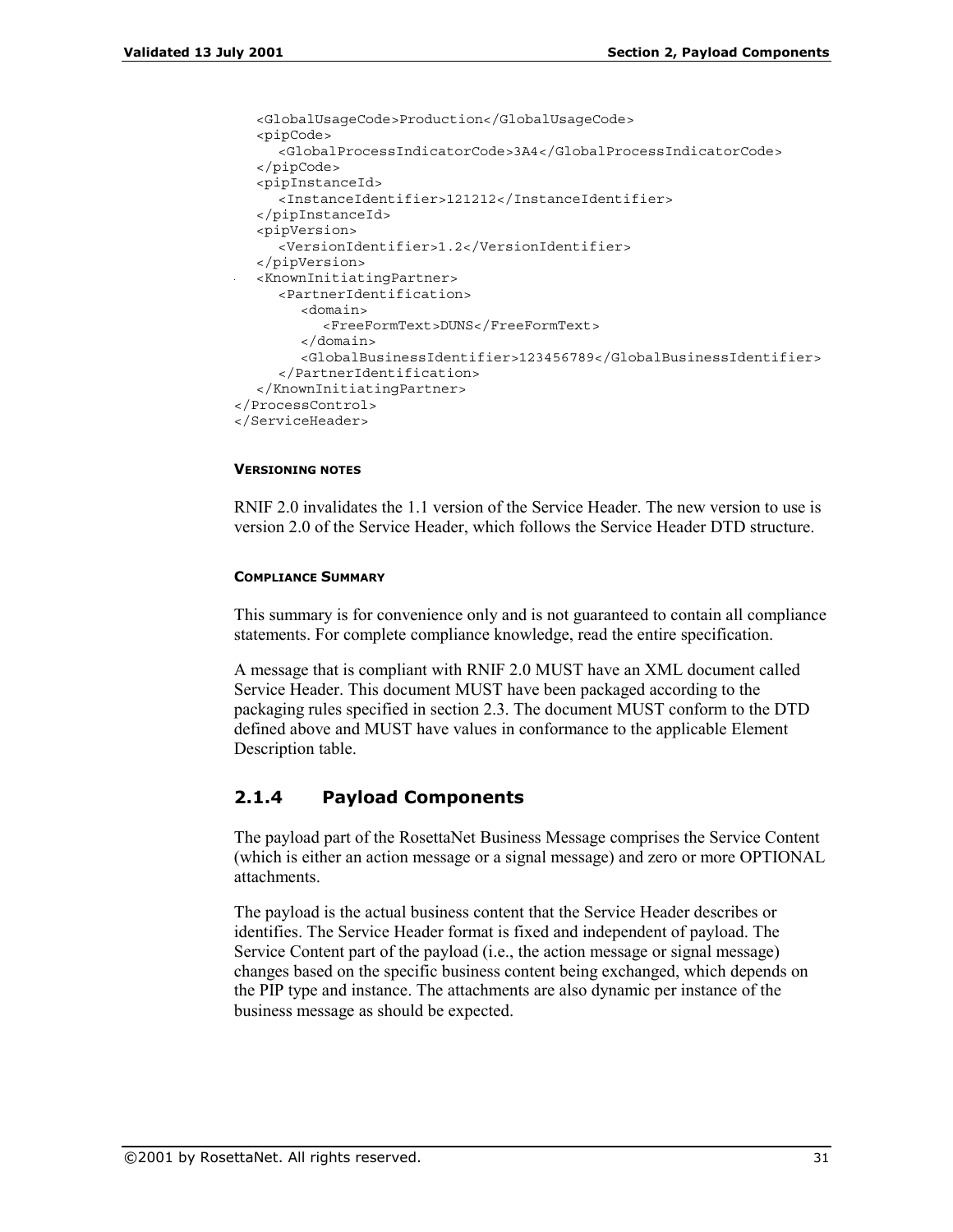### **VERSIONING NOTES**

 $\lq$ Payload" as a concept is new to RNIF 2.0, as are attachments. The RosettaNet Service Content is the same as in RNIF 1.1, except that in RNIF 2.0 it can contain non-RosettaNet content.

# **2.1.4.1 Service Content**

The Service Content part of the payload contains business content that is in XML format. The Service Content is always either an action message or a signal message. The DTDs for all signal messages are specified by RosettaNet. The DTDs for PIP action messages MAY be specified by RosettaNet or by other standards bodies that have been sanctioned by RosettaNet.

PIPs must identify which are the allowed standards body(ies) that can supply content in the given PIP.

### **2.1.4.2 Handling Attachments**

Payloads containing action messages could contain attachments. These attachments are typically supporting documents that accompany the business documents. Attachments need not be XML documents; some examples of attachments include: Word documents, GIF images, PDF files, TIF images, etc. Each attachment constitutes a separate MIME body part in the RosettaNet Business Message and MUST have the MIME Content-ID attribute specified (see section 2.3 for details). The Content-ID value for the attachment is also listed in the Service Header's Manifest element.

# **2.1.4.3 Referring to Attachments from within Service Content**

As mentioned above, attachments to Service Content are sent as separate MIME body parts in the same RosettaNet Business Message. This method packages and ships the business content and attachments together. However, RosettaNet recognizes that it sometimes would be necessary to refer to attachments from within the Service Content. Since action messages (specified by RosettaNet or otherwise) are defined independently of the RosettaNet Implementation Framework, RNIF 2.0 defines a standard mechanism to refer to attachments from within XML Service Content documents and leaves it up to the Service Content DTD developers to make use of this mechanism.

Each attachment MUST be identified by the MIME header "Content-ID" in the RosettaNet Business Message. All XML elements that could refer to attachments MUST have the attribute "href" defined as one of the attributes for the XML element.

For example:

```
<!ELEMENT AnyElement (#PCDATA)>
<!ATTLIST AnyElement
  %miscAttributes;
href CDATA #implied) >
```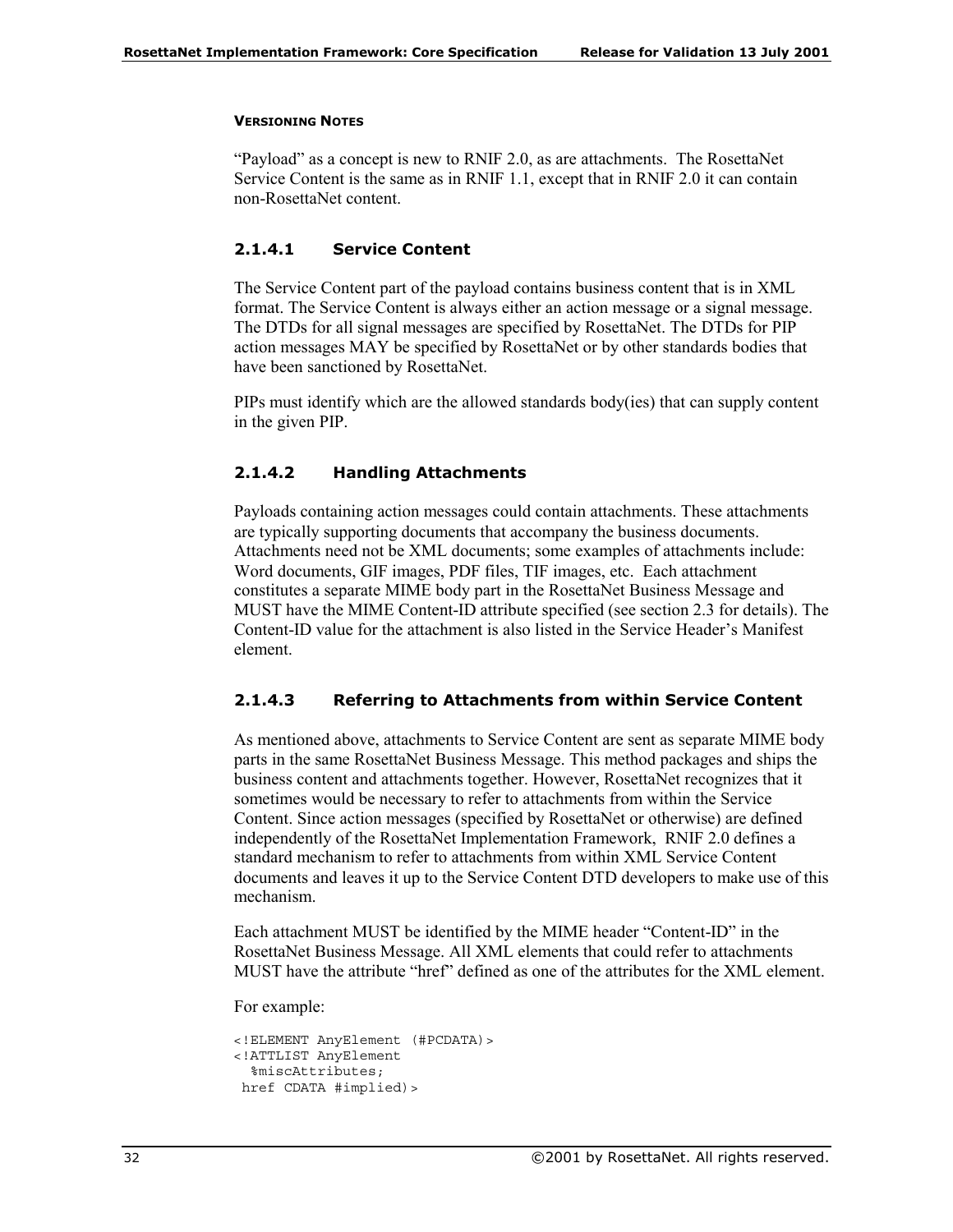An instance of the element "AnyElement" could then refer to the attachment as follows:

```
<AnyElement href="cid:<cid-of-attachment>"> ...
</AnyElement>
```
where <cid-of-attachment> is the value of Content-ID MIME header for the attachment.

For example, if the MIME part packaging of an attachment in a RosettaNet message occurs as follows:

```
--RN-Outer-Boundary—
Content-Type: image/gif
Content-Transfer-Encoding: Base64
Content-ID: <00180792811xyz@xyz.rosettanet.org>
[Attachment data goes here]
--RN-Outer-Boundary—
```
then an instance of the element "AnyElement" could refer to the attachment as follows:

```
<AnyElement href="cid:00180792811xyz@xyz.rosettanet.org">
</AnyElement>
```
### **COMPLIANCE SUMMARY**

This summary is for convenience only and is not guaranteed to contain all compliance statements. For complete compliance knowledge, read the entire specification.

The MIME Content-ID attribute MUST be specified for all attachments.

The format  $cid < value> MUST$  be used for the value of the href attribute.

Multiple elements MAY refer to the same attachment.

### **2.1.4.4 Shipping Non-RosettaNet Service Content in the Payload**

A RosettaNet PIP definition, among such other things as activity names, actions, timeouts, and retry definitions, includes document type definitions and message guidelines for all the action messages in the PIP. Some Supply Chain Partners have expressed the need to use Document Type Definitions from other standards within a RosettaNet PIP. As a result, RNIF 2.0 specifies a mechanism to enable implementations to exchange non-RosettaNet Service Content within a RosettaNet Business Message.

Note, however, that these Document Type Definitions and versions MUST be sanctioned by RosettaNet (on a per-PIP basis). When such service content is allowed as an alternative to RosettaNet-provided Service Content, then trading partners need to decide in advance whether to use it.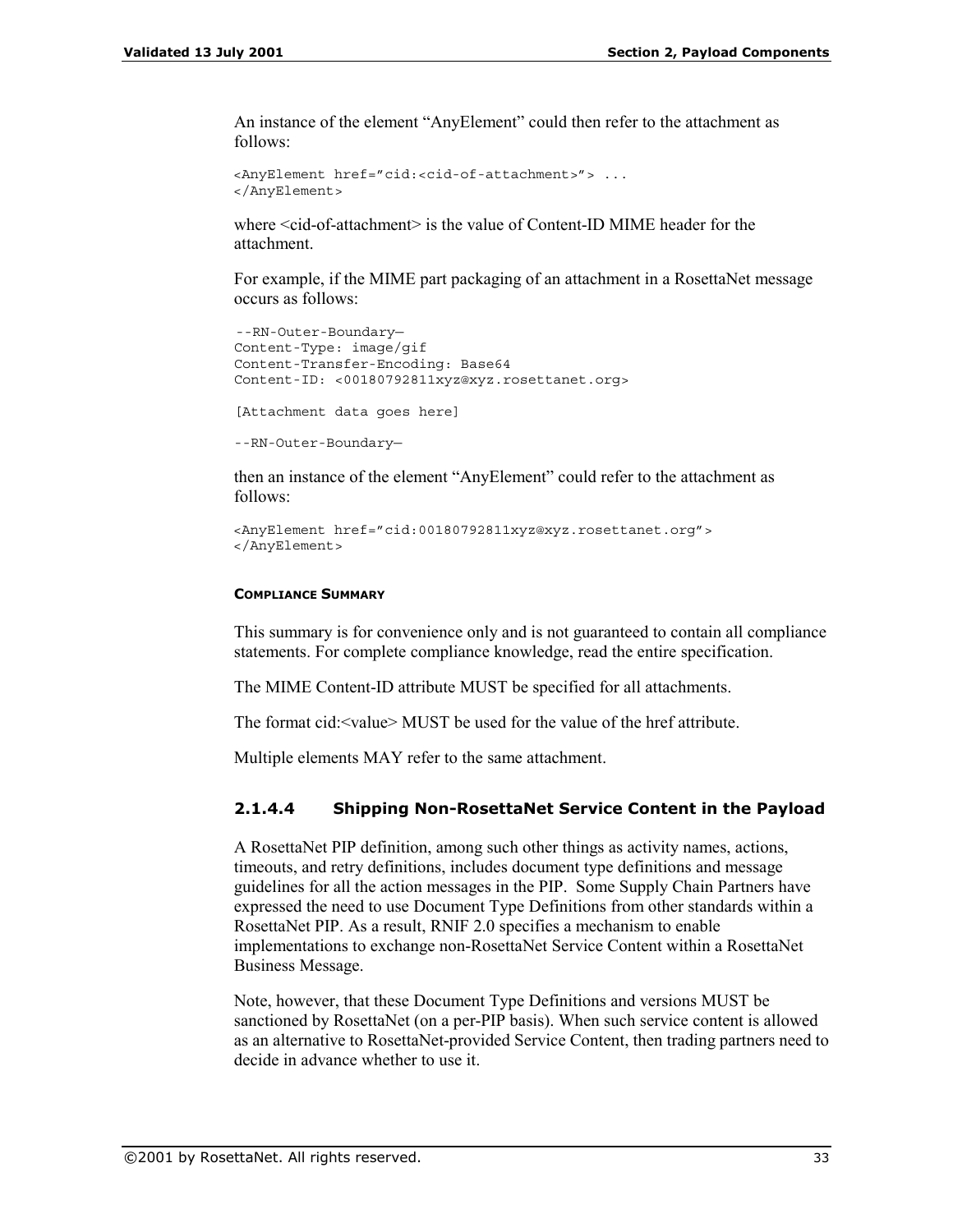If two trading partners decide to use non-RosettaNet Service Content, they MUST NOT alter anything in the PIP specification itself. They can only agree upon what Document Types Definitions and versions to use for all the action messages in the PIP. For instance, assume that Trading Partner X and Trading Partner Y decide to use the business message structures defined by the ABC standard for the High Tech Manufacturing industry, where ABC is a message exchange standard and does not deal with business process definitions. In such a case, the two trading partners need to agree on a common " $ID$ " to bind this payload structure with the PIP version they execute. They MUST agree among themselves as to which RosettaNet-sanctioned message type and version MUST be used for the request and which message type and version MUST be used for the response. Let us assume that they choose to use ABC standard's DTD structures in order to execute the Purchase Order Management PIP and specifically, the PO version 1 for the request and a PO Acceptance version 1 for the response. They will then need to identify this "flavor" of their PIP with a unique identity, say " $XY$ ". This value " $XY$ " will be used in the Partner-Defined PIP Payload Binding ID element in the Service Header.

The Partner-Defined PIP Payload Binding ID MUST be unique per the set of Trading Partners using it (therefore Message Standard and Standard Version can be inferred from it). This element MUST be set if the PIP is executed in such a scenario. This element MUST NOT be set if the PIP is compliant with the regular RosettaNet PIP. Note that the combination of a PIP Code, PIP Version and Partner-Defined PIP Payload Binding ID identifies a unique set of Service Content types within the partners' systems

RosettaNet is not responsible for the maintenance of these non-RosettaNet

# DTDs.**Security Provisions and Trading Partner Authentication**

This section specifies how S/MIME is used within RosettaNet for securing messages. It also establishes the norms RECOMMENDED by RosettaNet for use of digital signatures.

# **2.2.1 Use of S/MIME within RosettaNet**

The use of S/MIME (Secure/Multipurpose Internet Mail Extensions) in RosettaNet is governed by IETF RFC 2311 "S/MIME Version 2 Message Specification" which describes the S/MIME v.2 format. RNIF 2.0 makes use of the enveloped and signed data types defined in the S/MIME specification.

S/MIME provides one format for enveloped-only data and several formats for signedonly data. RNIF 2.0 utilizes the enveloped and the multipart signed S/MIME formats. (See examples below for use of actual headers.)

A single procedure is used for creating MIME entities that are to be signed or enveloped. Some additional steps are RECOMMENDED to defend against known corruption that can occur during mail transport and that are of particular importance for clear-signing using the multipart/signed format. The rules for creating MIME entities for signing and enveloping are outlined in RFC 2311 and are defined in RFC  $2045 - 2049$ .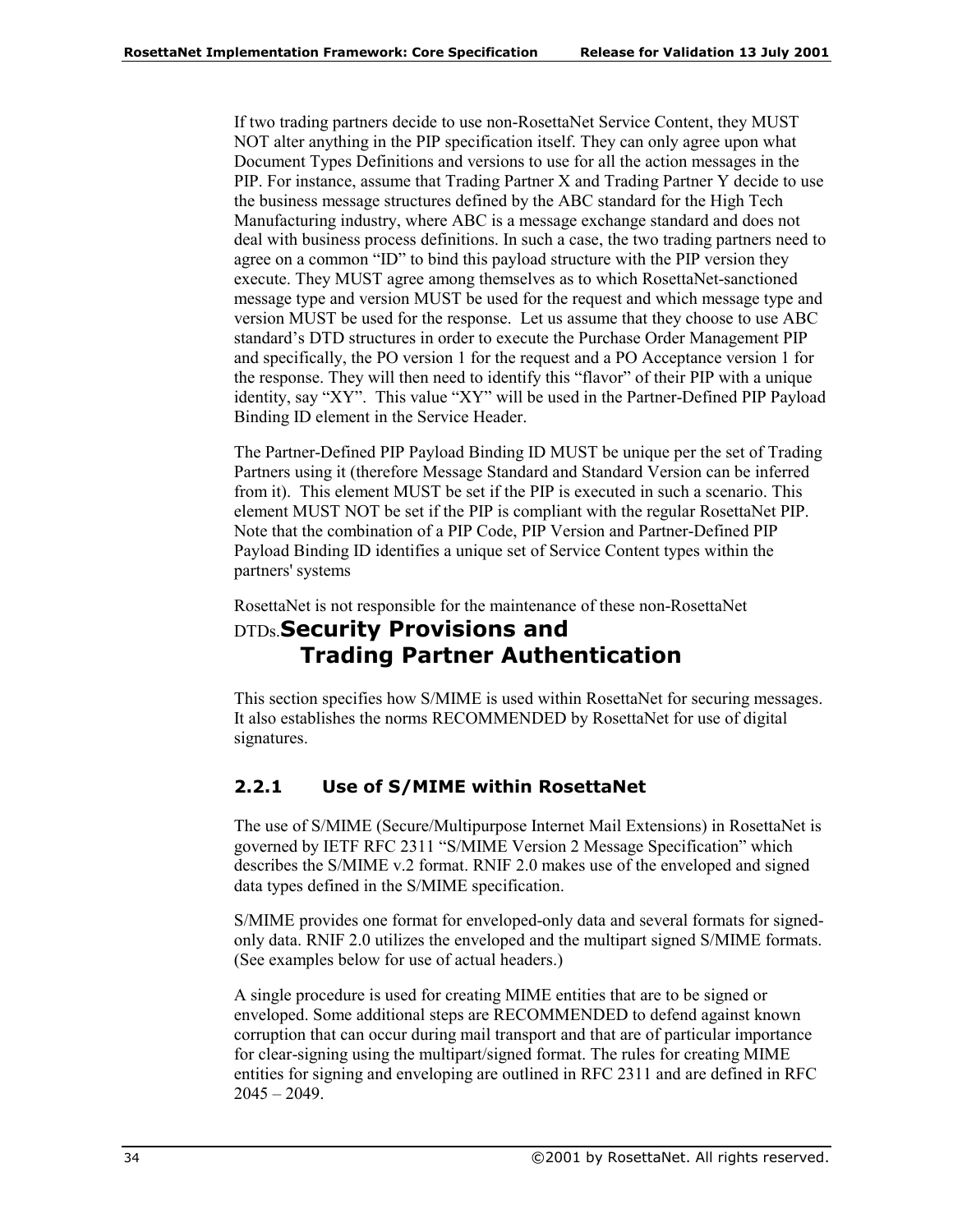According to S/MIME guidelines each MIME entity MUST be converted to a canonical form that can be uniquely and unambiguously represented in the environment where the signature is created and in the environment where the signature is verified. MIME entities MUST be presented in a canonical format for enveloping as well as signing. The S/MIME specification also recommends that entities such as 8-bit text and binary data be encoded with quoted-printable or base-64 transfer encoding. For this reason, all recipients MUST be able to read both quotedprintable and base-64 encoded messages.

The application/pkcs7-mime defined by S/MIME type carries PKCS #7 objects of several types, including envelopedData and signedData. The PKCS #7 object MUST always be BER encoding of the ASN.1 syntax describing the object. According to the S/MIME guidelines the contentInfo field of the carried PKCS #7 object MUST never be empty. Since PKCS #7 objects are binary data, in most cases base-64 or quoted printable transfer encoding is appropriate, in particular when used with SMTP transport. The transfer encoding used depends on the transport through which the object is to be sent, and is not a characteristic of the MIME type.

RNIF 2.0 uses S/MIME enveloped messages to secure parts of the RosettaNet business messages. The S/MIME specification recommends the following three-step process for creating enveloped messages:

- 1. The MIME entity is prepared for enveloping.
- 2. The MIME entity and other required data are processed into a PKCS #7 object of type envelopedData. The PKCS #7 object is inserted into an application/pkcs7 mime MIME entity.
- 3. Appropriate transfer encoding is applied to the parts of the MIME entity.

The smime-type parameter for enveloped-only messages is "enveloped-data". The file extension for this type of message is ".p7m".

### **Example 4. S/MIME Enveloped Message**

```
Content-Type: application/pkcs7-mime;
    smime-type=enveloped-data;
    name=smime.p7m
Content-Transfer-Encoding: base64
Content-Disposition: attachment; filename=smime.p7m
rfvbnj756tbBghyHhHUujhJhjH77n8HHGT9HG4VQpfyF467GhIGfHfYT6
7n8HHGghyHhHUujhJh4VQpfyF467GhIGfHfYGTrfvbnjT6jH7756tbB9H
f8HHGTrfvhJhjH776tbB9HG4VQbnj7567GhIGfHfYT6ghyHhHUujpfyF4
0GhIGfHfQbnj756YT64V
```
RNIF 2.0 utilizes the multipart/signed form of the signed messages specified by the S/MIME specification. The S/MIME specification provides the following five-step process for creating multipart/signed messages:

- 1. The MIME entity is prepared for signing.
- 2. The MIME entity is presented to PKCS #7 processing in order to obtain an object of type signedData with an empty contentInfo field.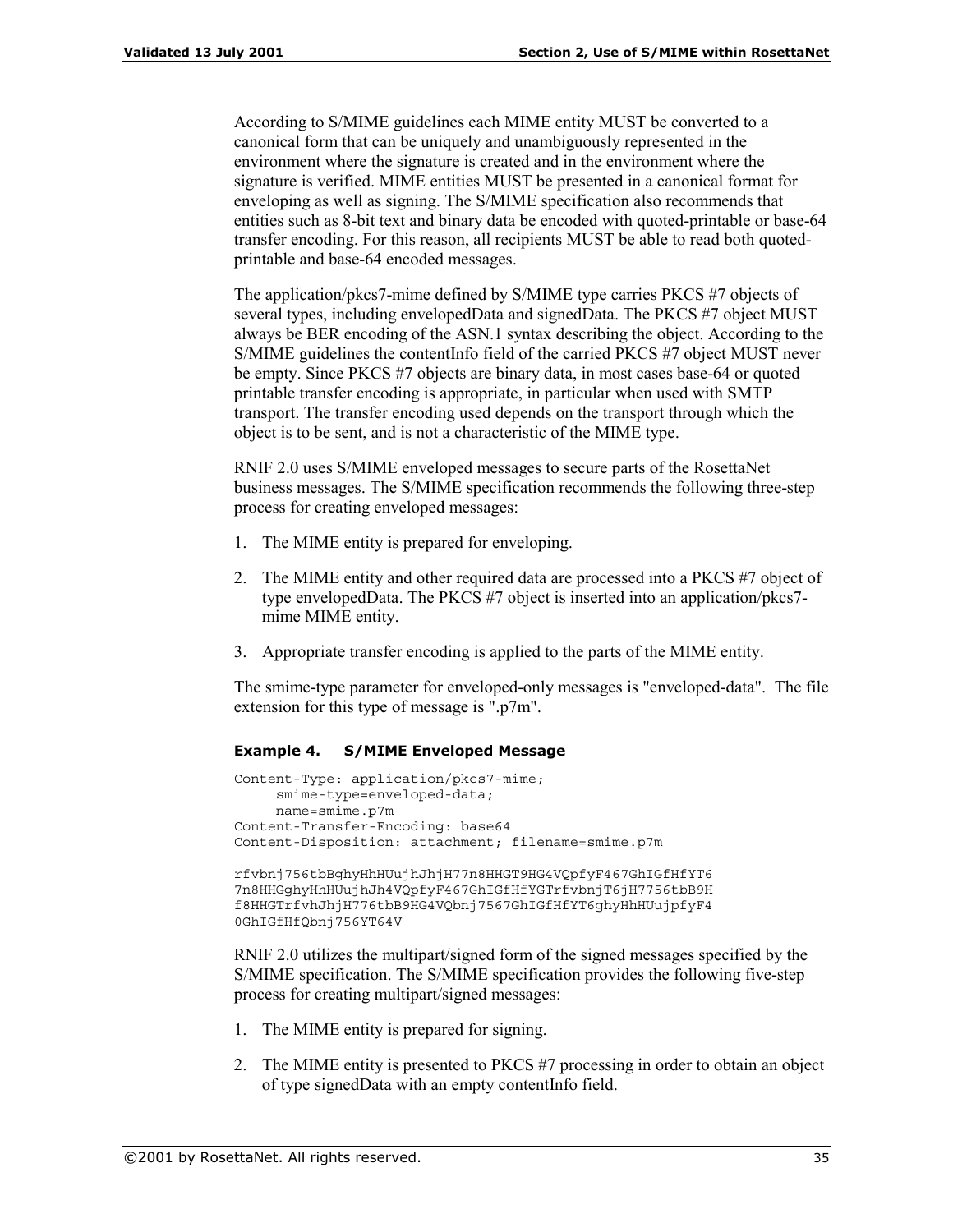- 3. The MIME entity is inserted into the first part of a multipart/signed message.
- 4. Transfer encoding is applied to the detached signature obtained in step 2 and it is inserted into a MIME entity of type application/pkcs7-signature.
- 5. The MIME entity of the application/pkcs7-signature is inserted into the second part of the multipart/signed entity.

The multipart/signed Content type has two required parameters: the protocol parameter and the micalg parameter. For this MIME part the protocol parameter is "application/pkcs7-signature". The value of the micalg parameter is dependent on the message digest algorithm used in the calculation of the Message Integrity Check.

#### **Example 5. S/MIME multipart/signed Message**

```
Content-Type: multipart/signed;
  protocol="application/pkcs7-signature";
  micalg=sha1; boundary=boundary42
--boundary42
Content-Type: text/plain
This is a clear-signed message.
--boundary42
Content-Type: application/pkcs7-signature; name=smime.p7s
Content-Transfer-Encoding: base64
Content-Disposition: attachment; filename=smime.p7s
ghyHhHUujhJhjH77n8HHGTrfvbnj756tbB9HG4VQpfyF467GhIGfHfYT6
4VQpfyF467GhIGfHfYT6jH77n8HHGghyHhHUujhJh756tbB9HGTrfvbnj
n8HHGTrfvhJhjH776tbB9HG4VQbnj7567GhIGfHfYT6ghyHhHUujpfyF4
7GhIGfHfYT64VQbnj756
```

```
--boundary42--
```
# **2.2.2 Use of Digital Certificates within RosettaNet**

RNIF 2.0 RECOMMENDS the use of digital certificates. Digital certificates are delivered as a part of the application/pkcs7-signature part of the multipart-signed RosettaNet message. RosettaNet uses RFC 2312 "S/MIME Version 2 Certificate Handling" as a guideline for use of digital certificates in RosettaNet messages. Due to the complexity of the certification process and overall immaturity of the existing PKI deployments, RosettaNet is much more tolerant in respect of the content of the certificates. This section establishes the norms RECOMMENDED by RosettaNet. The exact implementation of the certificate handling procedures and authentication semantics of the information in the digital certificate received with a RosettaNet message is left to the Trading Partner Agreement.

According to the S/MIME certificate handling specification, receiving agents MUST support X.509 v1 and X.509 v3 certificates. The specification also requires that endentity certificates include an Internet mail address for the sender. Since RNIF 2.0 is defined in a transport-independent fashion, the Internet email address of the sender in the end-entity certificates MAY be omitted.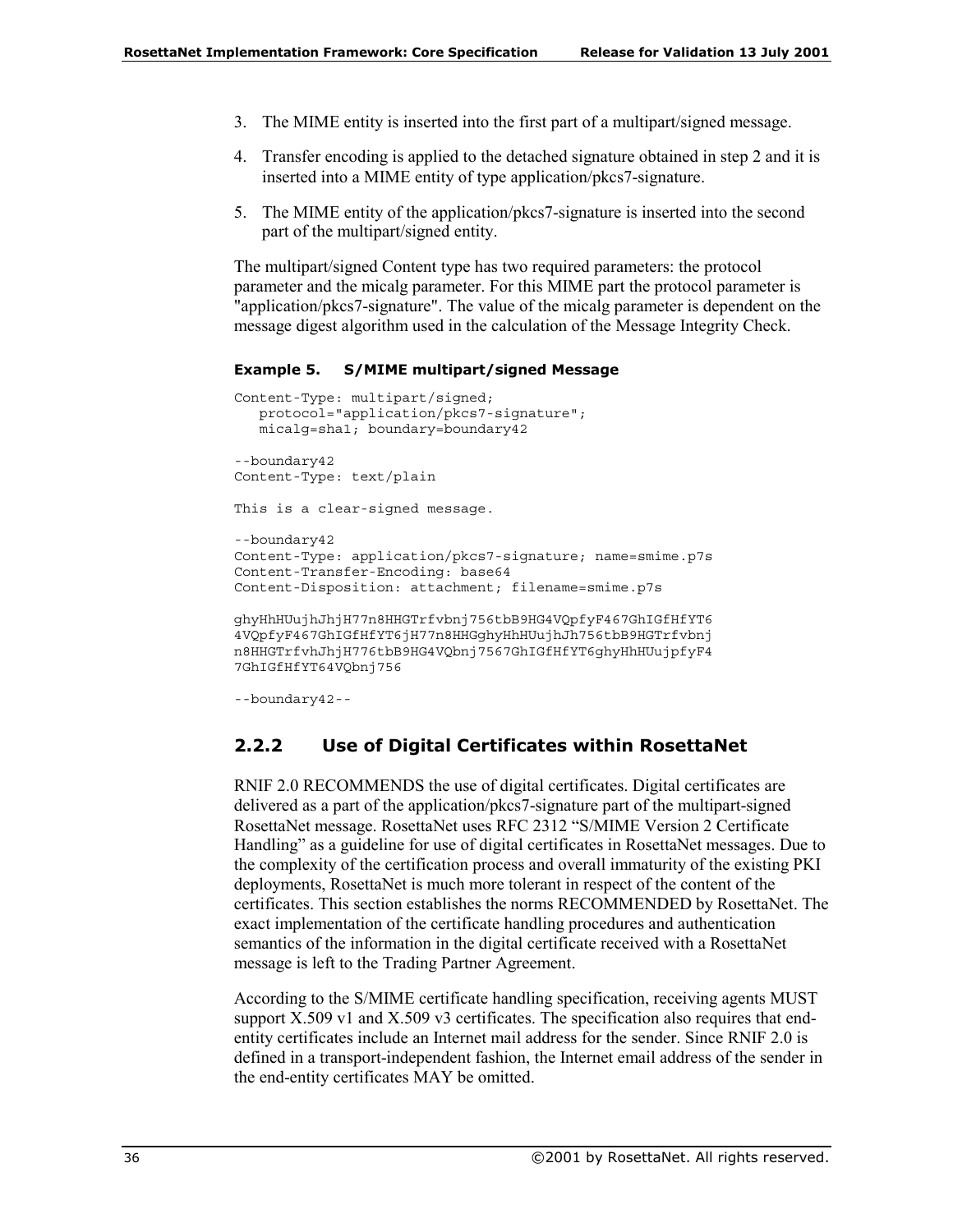RNIF 2.0 aligns with the S/MIME certificate handling specification in that receiving agents MUST be able to handle an arbitrary number of certificates of arbitrary relationship to the message sender and to each other in arbitrary order. RNIF 2.0 also aligns with the S/MIME specification in the use of a single or a dual key pair for data signing and encryption: the choice of the number of the key pairs is left for the Trading Partner Agreement.

RNIF 2.0 requires that the sender MUST include any certificates that contain the signer's public key(s). The sender MAY include the associated issuer certificates. This measure allows establishing a simple and efficient way of associating the message sender with a particular Trading Partner profile.

RNIF 2.0 leaves it to the Trading Partner Agreement to determine the format of the certificate chains leading to the self-signed root Certificate Authority (CA) certificates. The recipient SHOULD be able to support the types of certificate chains (complete and incomplete) described in the S/MIME certificate handling specification and directly trusted certificates (empty certificate chain). All trust decisions are left to the Trading Partner Agreement. In full conformance with the S/MIME certificate handling specification, RosettaNet message recipients MUST support certificate chaining based on the distinguished name fields in the certificates. RNIF 2.0 REQUIRES verification of the signer's certificate validity.

The X.509 v3 standard describes an extensible framework in which the basic certificate information can be extended and how such extensions can be used to control the process of issuing and validating certificates. At present, there is no single, coherent view regarding which certificate extensions must be present in the X.509 v.3 digital certificates. RNIF 2.0 leaves the use of the particular X.509 v.3 certificate extensions to the Trading Partner Agreement. RNIF 2.0 also lessens the requirements of the S/MIME certificate handling specification and does not require the recipients to handle the subset of the certificate extensions listed in RFC 2312. RNIF 2.0 REQUIRES the recipient to abandon verification of messages that contain certificates with critical extensions that the recipient is unable to handle. It is RECOMMENDED that the UNP.MESG.SIGNERR event SHOULD be handled according to internal policies.

RNIF 2.0 RECOMMENDS but does not require the recipient to implement a certificate-revocation list (CRL) retrieval mechanism in order to gain access to certificate revocation information when validating certificate chains. RNIF 2.0 RECOMMENDS but does not require the recipient to retrieve and utilize CRL information every time a certificate is verified as part of a certificate chain validation, even if the certificate was already verified in the past. RNIF 2.0 does not specify which technique is used to validate certificates (e.g., via CRL, using the OCSP protocol, etc.). All certificate validation procedures are executed according to local security policy. RNIF 2.0 RECOMMENDS that the use of CRL information MAY be dictated by the value of the information that is protected.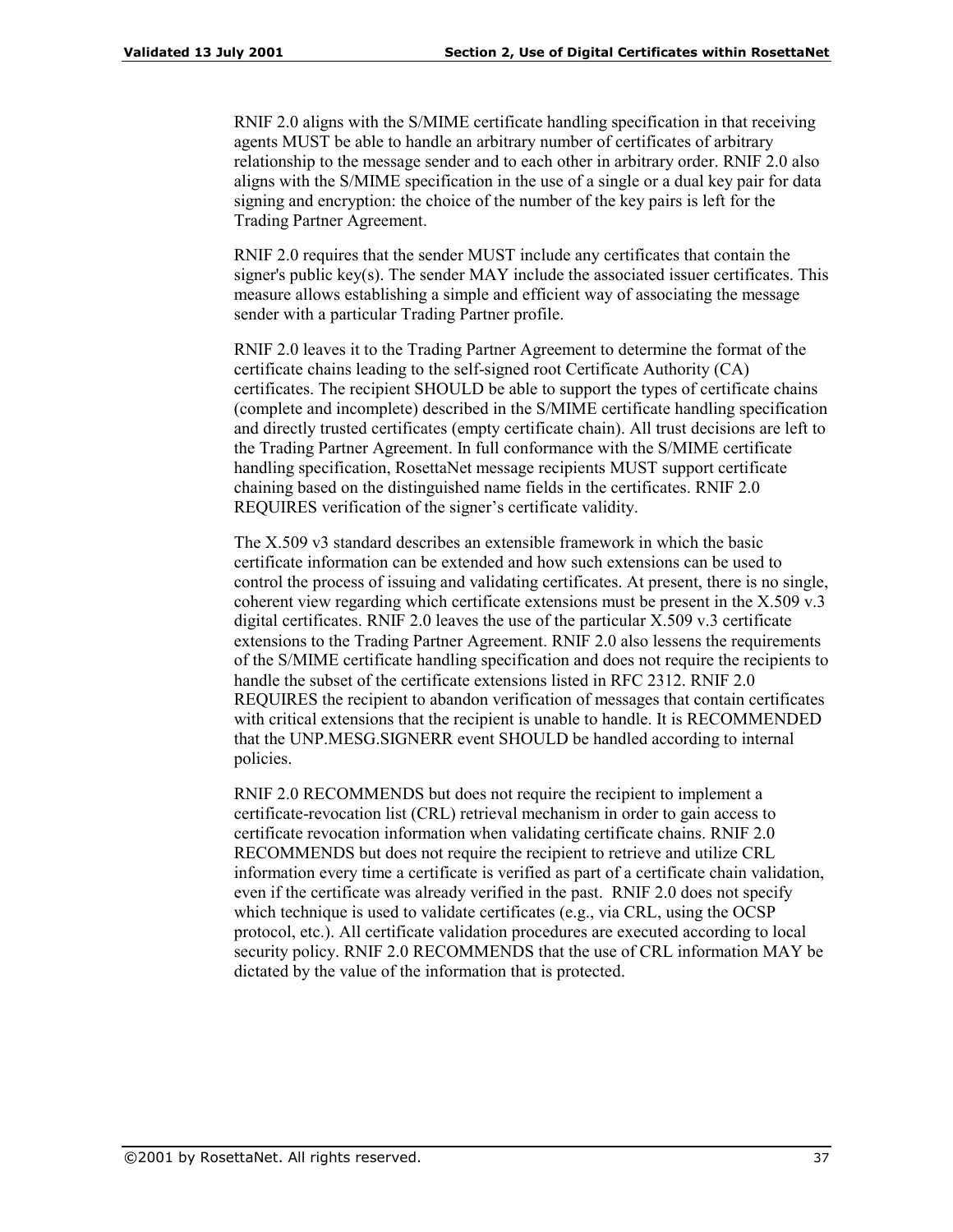# **2.3 RosettaNet Business Message Packaging and Unpackaging**

This section specifies how the sender of the message assembles the defined message components and how the recipient extracts those components. It includes details on packaging and unpackaging RosettaNet Business Messages that have been encrypted and/or signed, as well as "plain" messages.

A RosettaNet Business Message is a combination of the individual business message components packaged into a MIME message, with appropriate MIME headers. Signed and enveloped content types per the S/MIME specification are used to provide authentication, message integrity, privacy, data security, and non-repudiation of origin. (See RFC 2311 for details.) Non-repudiation of receipt is achieved by signed Receipt Acknowledgments, which contain the digest of the received message.

RosettaNet Business Message packaging involves packaging the various business message components described in section 2.1 into MIME and/or S/MIME entities. Unpackaging involves extracting individual RosettaNet Business Message components from the MIME entities.

All packaging and unpackaging specifications within this section are independent of the transfer protocol used. However, some transfer protocols might not be able to handle binary or 8-bit data. Where one of these transfer protocols is used, content transfer encoding such as base-64 MUST be used to transform the binary and 8-bit data into 7-bit encoding. Transfer protocol-specific bindings and transfer protocol headers are treated in the "RosettaNet Business Message Transfer" section.

The RosettaNet packaging specification follows standard MIME conventions, unless otherwise stated.

**Note:** Per standard MIME convention, MIME header names and values and parameter names are not case sensitive, while parameter values are normally case sensitive. The order of MIME headers in a part and the order of parameters in a header (if more than one is present) are also not significant. Additionally, values for MIME boundaries shown in the examples are just examples and SHOULD NOT be used as the actual values.

# **2.3.1 Definitions of Terms**

This subsection describes the terms used throughout this section to refer to certain logical groups of the business message components. Note that these definitions are only logical because they do not include the extra entities included by MIME packaging such as the MIME headers themselves and the MIME boundaries.

These definitions use Backus Naur Form (BNF) for description.

**Service Content:** comprises an action message or a signal message. Grammar Rule: Service-Content := Action-Message | Signal-Message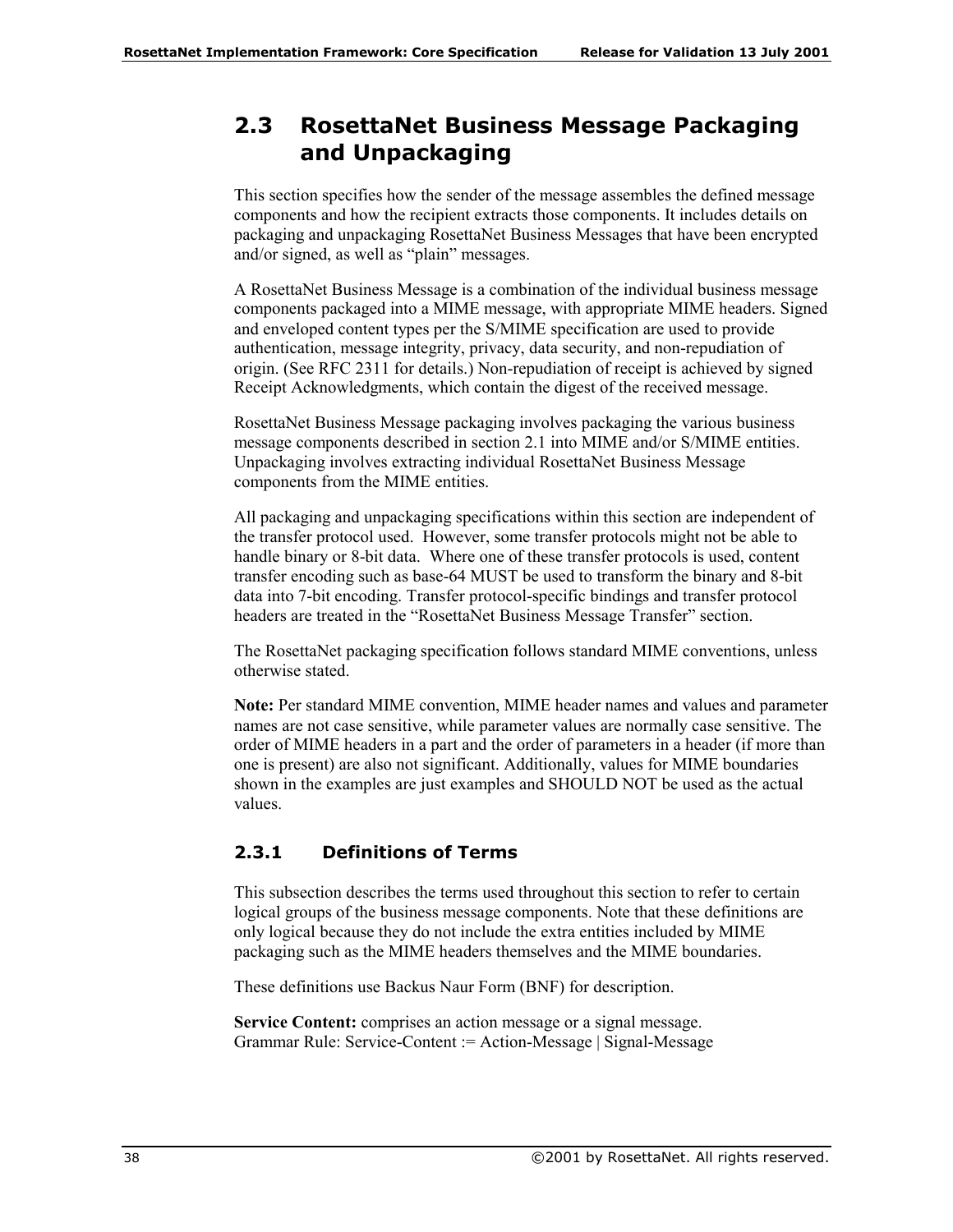**Attachments**: Documents or files that are not part of the Service Content but need to be packaged and sent as a part of the RosettaNet Business Message. Grammar Rule: Attachments := \*Attachment

**Payload**: This refers to a logical group containing the *Service Content* and the *Attachments* (if any). Grammar Rule: Payload := Service-Content Attachments

**Payload Container**: This term refers to a logical group containing the *Payload* and the Service Header. Grammar Rule: Payload-Container := Service-Header Payload

**RosettaNet Business Message:** This term refers to a logical grouping of the *Payload Container*, the Delivery Header, and the Preamble. Note: A RosettaNet Business Message is sometimes referred to as "Business Message" for convenience. Grammar Rule: RosettaNet-Business-Message := Preamble Delivery-Header Payload-Container

# **2.3.2 Using Intermediaries**

Care has been taken to ensure that the use of an intermediary by a partner is kept as "transparent" as possible to the other partner. The idea is to enable transmitting messages through intermediaries without having to alter the message structure or perform heavy processing.

Hence, the packaging or unpackaging rules to be followed when an intermediary is involved are no different from those followed when the intermediary is not involved.

# **2.3.3 Packaging the RosettaNet Business Message**

The RosettaNet Business message consists of the following components:

- 1. Preamble
- 2. Delivery Header
- 3. Service Header
- 4. Service Content
- 5. Attachments (if any)

Packaging involves encapsulating these various components using the MIME specification and optionally encrypting and/or signing the appropriate portions.

# **NOTES ON SIGNING AND ENCRYPTING**

The decision on whether to encrypt depends on the agreement between the trading partners involved, and other factors such as the sensitivity of the actual service content and attachments. In order to provide flexibility, RNIF 2.0 allows encryption of either the entire Payload Container or just the Service Content. The choice depends on what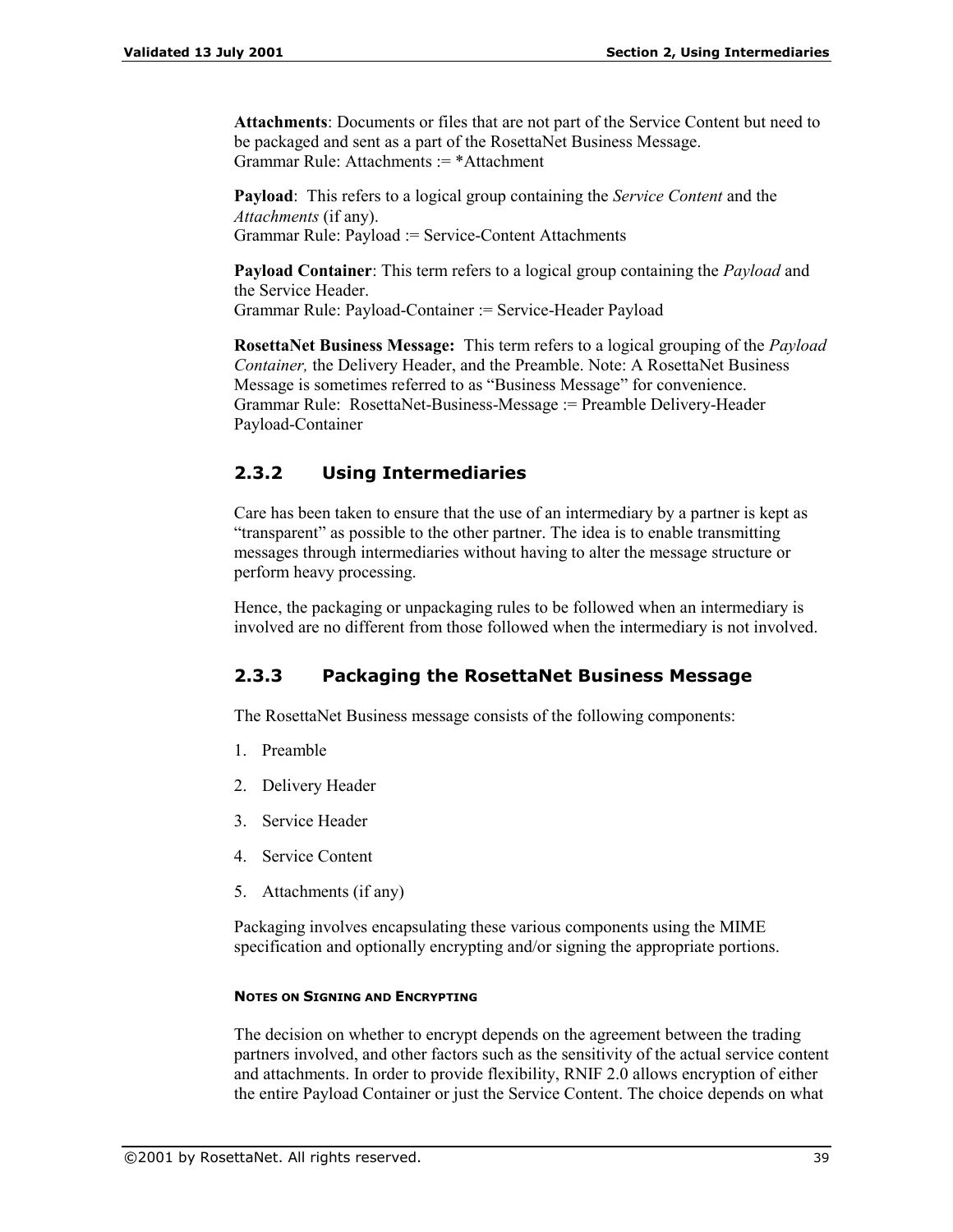the two trading partners agree upon, which may ultimately depend upon whether an intermediary needs access to the Service Header and/or the sensitivity of the data in the Service Header.

In order to make implementations simple, RNIF 2.0 only allows signing of the RosettaNet Business Message as a whole. In other words, RNIF 2.0 does not allow signing of individual or selective parts of the RosettaNet Business Message.

To protect sensitive information contained within a RosettaNet Exception Business Signal, if the message to which it is a response was encrypted and/or signed, the Exception Business Message MUST likewise be encrypted and/or signed.

### **PACKAGING NON-ROSETTANET CONTENT**

As described earlier in section 2.1, action messages could be in a format defined by RosettaNet or any other standards body that is permitted by RosettaNet. The XML Service Header elements MUST clearly identify the nature of the Service Content. Refer to the description of Service Header for complete details.

### **GENERAL PACKAGING RULES**

In encapsulating the components into a MIME entity, all body parts carrying only XML data MUST use the content type of application/xml and MAY be contenttransfer-encoded (see RFC 2376). Also, all body parts MUST contain a Content-ID header. RNIF 2.0 REQUIRES this header for all MIME parts even though this header is optional according to the MIME specification (see RFC 2045). Additionally the Content-Location header defined in RFC 2557 MUST be used to label Preamble, Service Header, and Service Content parts. Use of this header to tag these parts allows the receiving entity to identify and perform any special handling of these elements. The values that MUST be used for the Content-Location header for the respective parts are specified in Table 4.

| <b>Body Part Carrying</b> | <b>Content-Location Value</b> (case insensitive) |
|---------------------------|--------------------------------------------------|
| Preamble                  | RN-Preamble                                      |
| Delivery Header           | RN-Delivery-Header                               |
| Service Header            | RN-Service-Header                                |
| Service Content           | RN-Service-Content                               |

**Table 4. Content Location Values** 

The packaging specification uses the multipart/related MIME structure (see RFC 2387) to package plain components of the message. It also uses the S/MIME types multipart/signed and "application/pkcs7-mime" type with "smime-type=envelopeddata" for signing and enveloping content, respectively.

For the multipart/related content-type, the "type" parameter is mandatory and MUST be specified with a value corresponding to the "root" part of the multipart/related message (see below for more details). The "start" parameter is OPTIONAL and if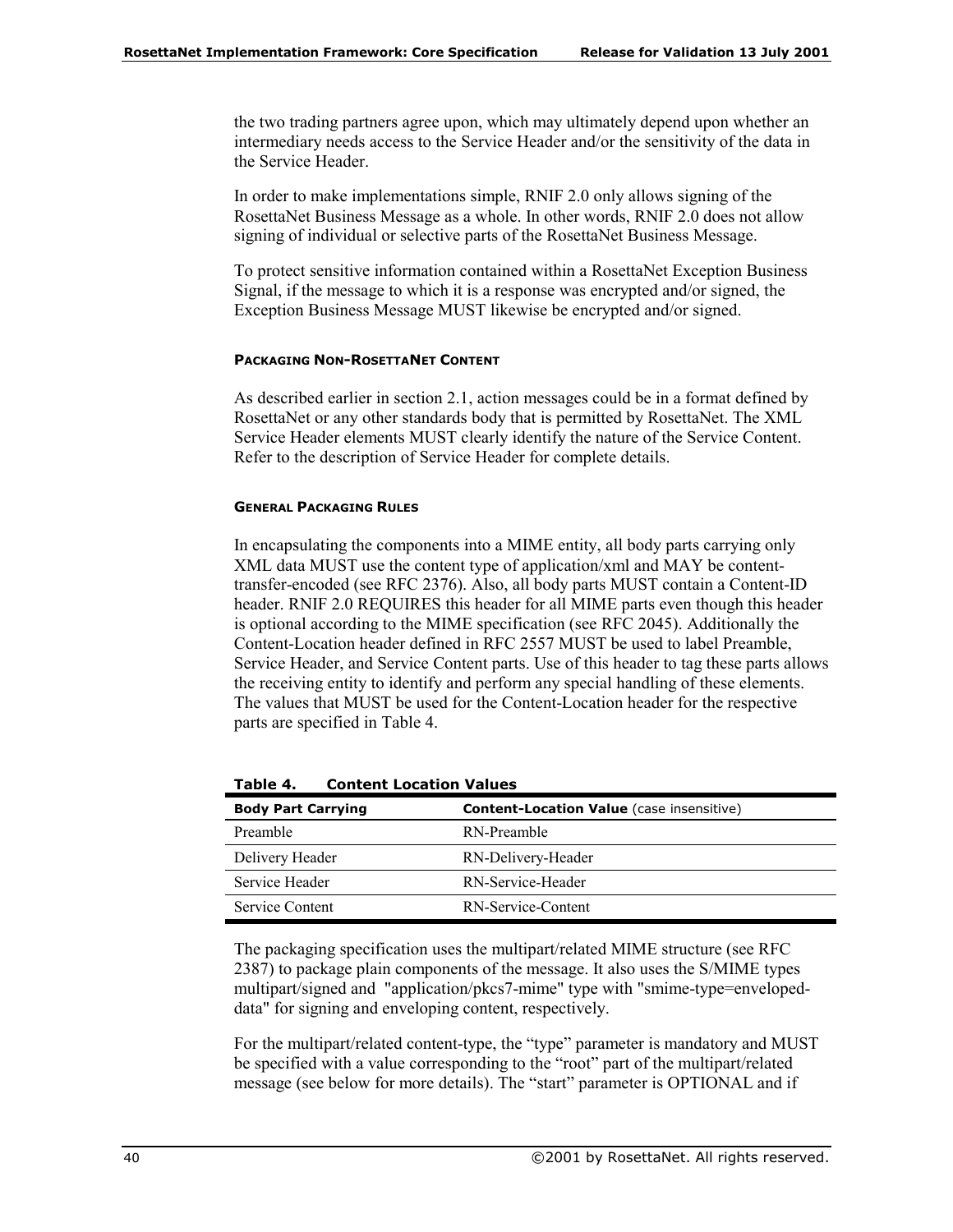present MUST contain the Content-ID value corresponding to the root part that is identified in the "type" parameter.

### **NOTES ON CONTENT TRANSFER ENCODING**

When deciding on a particular content-transfer-encoding to apply to a MIME entity (multipart section), consideration SHOULD be given to the characteristics of the data content of that entity, as well as of the transfer mechanism over which the message will be carried. In general, if it is known for certain (through an agreement between the trading partners) that the entire communication path allows binary data to be carried, then it is most efficient to use binary encoding (no transformation) for all MIME multipart entities. If this assumption cannot be made (for example, if the delivery mechanism is determined after packaging, or if an intermediary may route the message using unknown protocols), then all MIME entities that are not already compliant with 7bit encoding MUST be transformed by applying either quotedprintable or base64 transfer encoding. Refer to RFC 2045 for further details about the Content-Transfer-Encoding MIME header.

### **PACKAGING STEPS**

This section describes the steps necessary to package the RosettaNet Business Message. These steps are descriptive rather than prescriptive. The implementer MAY use any procedure or sequence to package a message as long as the result is the same.

The Service Content and the Attachments, if any, are created as per the PIP specification.

The Service Header is created using information about the PIP being executed, the Service Content, and the Attachments, if any.

The Delivery Header is created using such information as the sender identification, the receiver identification, and a message tracking ID.

The Preamble is created as per the Preamble specification.

Once these components are created, packaging of the RosettaNet Business Message commences. The selection and flow of packaging steps varies depending upon whether the RosettaNet Business Message is to be encrypted or not, and upon whether it is to be signed or not. If the message is not to be encrypted, the steps in "Packaging" without Encryption<sup>n</sup> MUST be performed. If the message is to be encrypted, the steps in "Packaging with Encryption" MUST be performed. Finally, if the message is to be signed, the steps in "Signing the Package" MUST be performed.

### *PACKAGING WITHOUT ENCRYPTION*

If encryption is not required, the Preamble, the Delivery Header, the Service Header, the Service Content and the attachments (if any) are packaged into a multipart/related message (see RFC 2387). Although the Content-ID header is optional in MIME, RosettaNet requires that each of the body parts of the multipart/related message contains the Content-ID header as previously described. Note that the values in the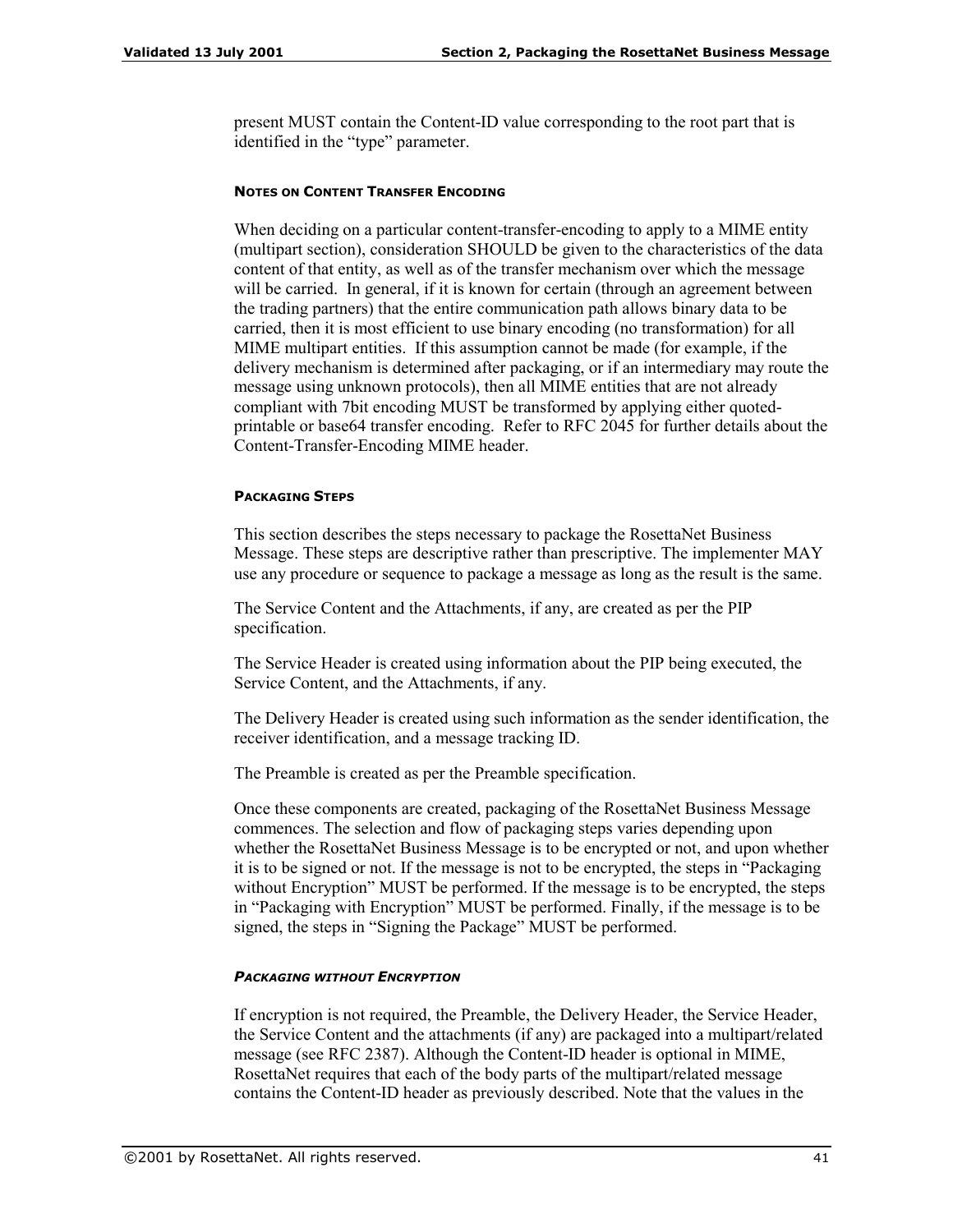Content-ID header MUST be globally unique (see RFC 2045). Additionally, the Preamble, the Delivery Header, Service-Header, and Service-Content MUST also have the Content-Location header with the respective values "RN-Preamble", "RN-Delivery-Header", "RN-Service-Header", and "RN-Service-Content".

In creating this multipart message, the Preamble MUST be the first body part, the Delivery Header the second body part, the Service Header third, and the Service Content the fourth body part. Attachments (if any) appear from the fifth body part onwards. There is no specific order in which these attachments are arranged; however, the order in which the attachments are listed in the manifest part of the Service Header MAY be followed for convenience.

The mandatory "type" parameter of the multipart/related content-type header MUST have the value "application/xml", corresponding to the Preamble (which happens to be the root or first part). The OPTIONAL "start" parameter, if present, MUST contain the Content-ID value of the Preamble.

This constitutes the entire (unencrypted) RosettaNet Business Message without a signature.





### **Example 6. Packaged RosettaNet Business Message without Encryption**

```
Content-Type: multipart/related; boundary="RN-Outer-Boundary";
              type="application/xml"
Content-Description: This is the RosettaNet Business Message
--RN-Outer-Boundary
Content-Type: Application/XML
Content-Location: RN-Preamble
Content-ID: <content-ID-for-Preamble>
[Preamble goes here]
--RN-Outer-Boundary
Content-Type: Application/XML
```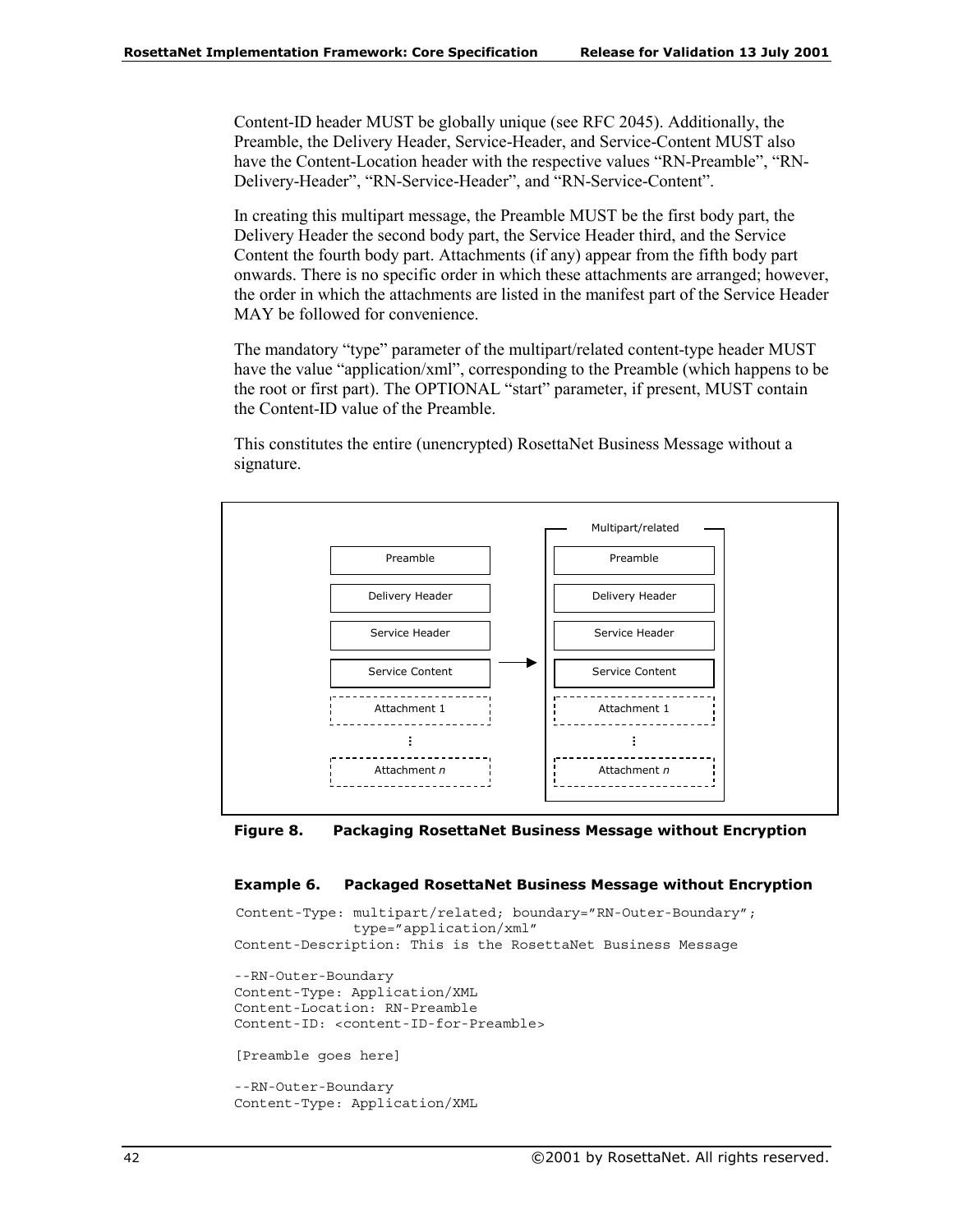```
Content-Location: RN-Delivery-Header
Content-ID: <content-ID-for-Delivery-Header>
[Delivery Header goes here]
--RN-Outer-Boundary
Content-Type: Application/XML
Content-Location: RN-Service-Header
Content-Description: RosettaNet-Service-Header
Content-ID: <content-ID-for-Service-Header>
[Service Header goes here]
--RN-Outer-Boundary
Content-Type: Application/XML
Content-Description: RosettaNet-Service-Content
Content-Location: RN-Service-Content
Content-ID: <content-ID-for-Service-Content>
[Service Content goes here]
--RN-Outer-Boundary
Content-Type: Image/jpeg
Content-Description: A Diagram of the product
Content-ID: diag-123-16776789.ghfg.efg-xcabc.071400
[Attachment 1 goes here]
--RN-Outer-Boundary
Content-Type: Image/tiff
Content-ID: diag-123456789.ghfg.efg-xcabc.08233
[Attachment 2 goes here]
--RN-Outer-Boundary--
```
### *PACKAGING WITH ENCRYPTION*

The Service Header MAY either be encrypted along with the Service Content and Attachments or be left unencrypted while the Service Content and the Attachments (if any) alone are encrypted. Depending on which of these two options is used, the rules under "Encrypting the Entire Payload Container" or "Encrypting the Payload" are used respectively.

### *ENCRYPTING THE ENTIRE PAYLOAD CONTAINER*

If encryption of the Service Header is required, the Service Header, the Service Content and the Attachments (if any) are packaged into a MIME multipart/related message (see RFC 2387). (This is the Payload Container.) Although the Content-ID header is optional in MIME, RosettaNet REQUIRES that each of the body parts of the multipart/related message contains the Content-ID header (see RFC 2045). Note that the values of the Content-ID header MUST be globally unique (see RFC 2045). Additionally, the Service Header and Service Content MUST also each have the Content-Location header with the values "RN-Service-Header" and "RN-Service-Content", respectively.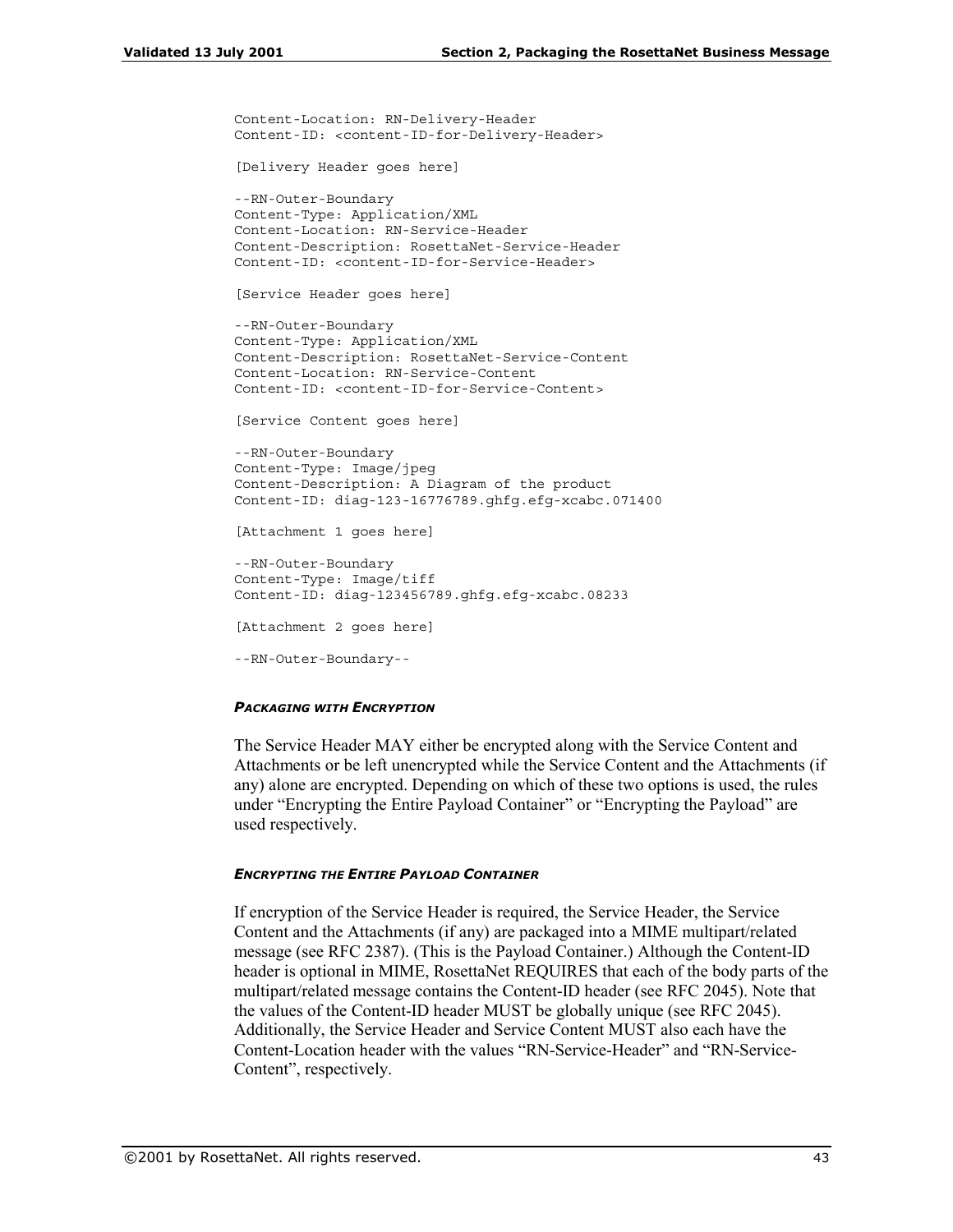In creating this multipart/related message, the Service Header MUST be the first body part and the Service Content the second. Attachments (if any) appear from the third body part onwards. There is no specific order in which these attachments are arranged; however, the order in which the attachments are listed in the manifest part of the Service Header MAY be followed for convenience.

The mandatory "type" parameter of the multipart/related content-type header MUST have the value "application/xml", corresponding to the Service Header (which happens to be the root or first part). The OPTIONAL "start" parameter, if present, MUST contain the Content-ID value of the Service Header.



**Figure 9. Packaging Payload Container Prior to Encryption** 

### **Example 7. Packaged Payload Container Prior to Encryption**

```
Content-Type: multipart/related;
              boundary="RN-PayCnt-Boundary";
              type="application/XML";
              start="<content-ID-for-Service-Header>"
Content-Description: This is the payload container
--RN-PayCnt-Boundary
Content-Type: application/XML
Content-Description: RosettaNet-Service-Header
Content-Location: RN-Service-Header
Content-ID: <content-ID-for-Service-Header>
[Service Header goes here]
--RN-PayCnt-Boundary
Content-Type: application/XML;
Content-Description: RosettaNet-Service-Content
Content-Location: RN-Service-Content
Content-ID: <content-ID-for-Service-Content>
[Service Content goes here]
--RN-PayCnt-Boundary
Content-Type: Image/jpeg;
Content-Description: A Diagram of the product
```
Content-ID: diag-987654321.ghfg.efg-xcabc.00112233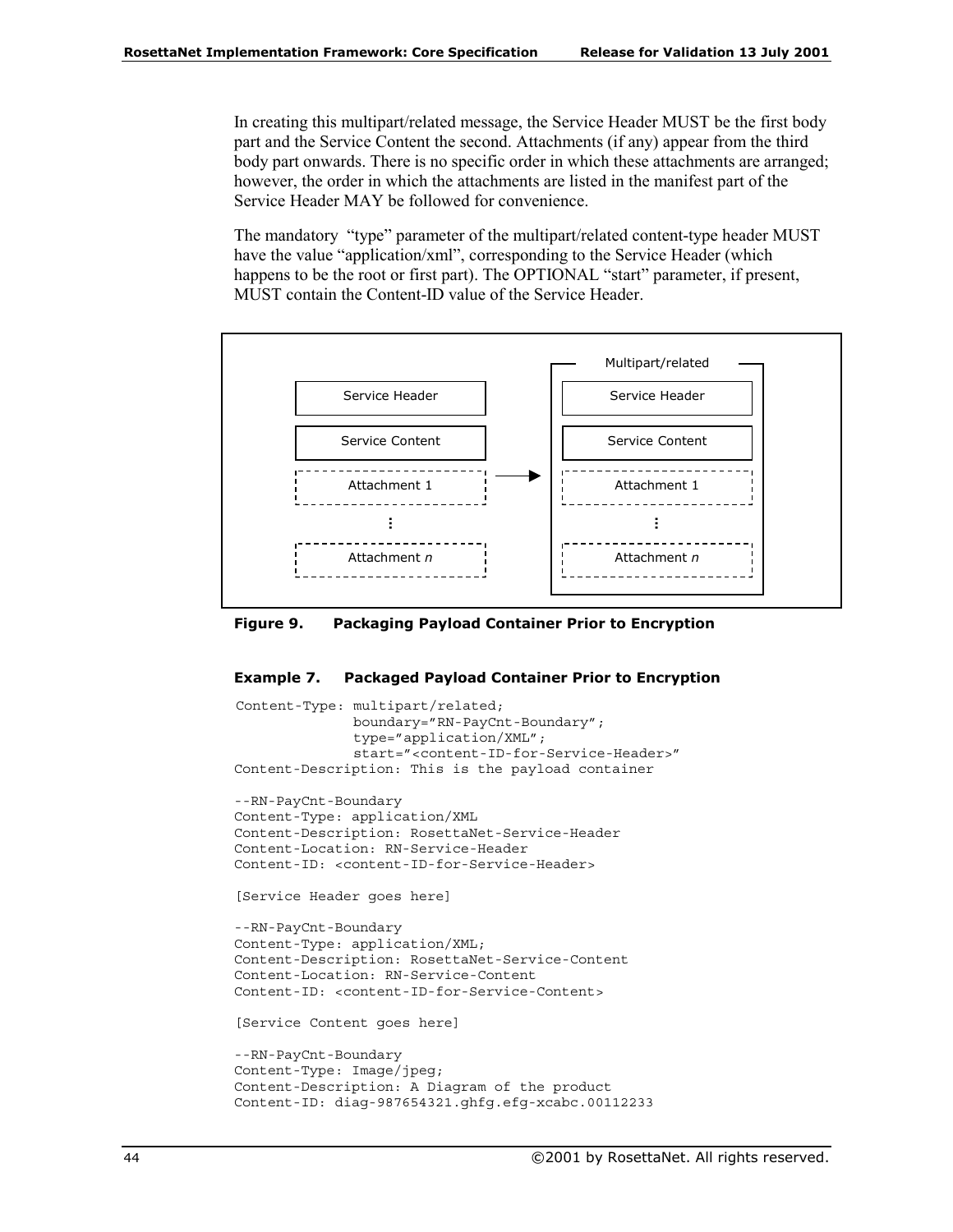```
[Attachment goes here]
```

```
--RN-PayCnt-Boundary--
```
The resulting multipart/related message is enveloped to create an S/MIME enveloped message using the "application/pkcs7-mime" content-type with "smimetype=enveloped-data" (see RFC 2311). RNIF 2.0 does not require any particular cipher strength or algorithm for data protection or encryption. These settings are retrieved from the Trading Partner Database as part of the Trading Partner Agreement and are ultimately determined by corporate policy, import and export restrictions, etc. (See RFC 2311 and also section 2.2.1 of this specification for complete details.)



**Figure 10. Encrypting the Payload Container** 

### **Example 8. Encrypted Payload Container**

```
Content-Type: application/pkcs7-mime;
     smime-type=enveloped-data;
    name=something.p7m
Content-Transfer-Encoding: base64
Content-Disposition: attachment; filename=something.p7m
```

```
[The Base64-encoded PKCS #7 object goes here]
```
In Example 8, the base64-encoded PKCS #7 object is the payload container packaged as a multipart/related message that was shown in Example 7. See RFC 2311 for details on how to create this object.

The Preamble, the Delivery Header, and the S/MIME enveloped message are then packaged into a multipart/related message with the Preamble as the first body part, the Delivery Header as the second, and the S/MIME entity as the third. The mandatory "type" parameter of the multipart/related content-type header MUST have the value "application/ $x$ ml", corresponding to the Preamble (which happens to be the root or first part). The OPTIONAL "start" parameter, if present, MUST contain the Content-ID value of the Preamble.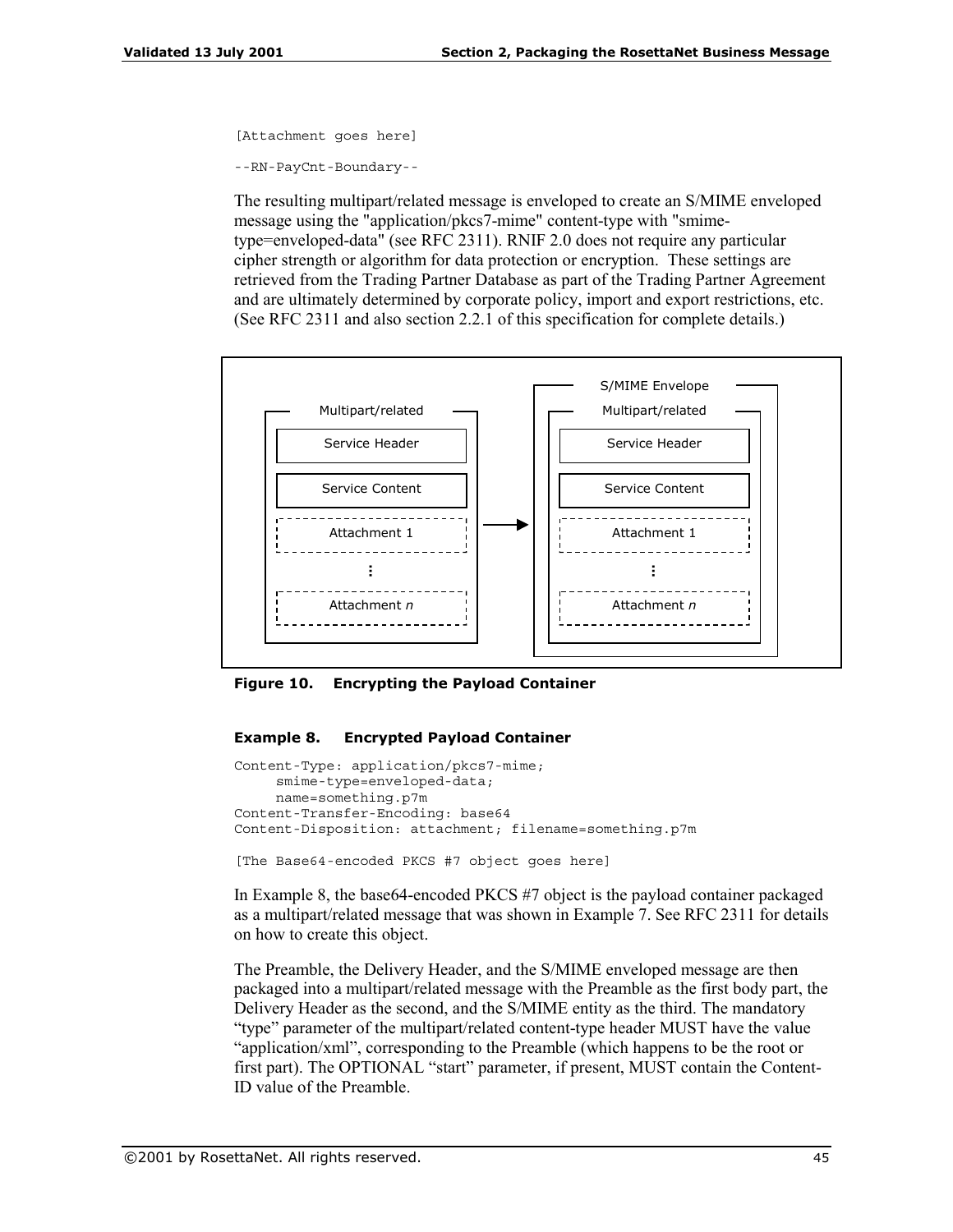The result of this packaging constitutes the entire encrypted RosettaNet Business Message without a signature in the case of the encrypted payload container.



**Figure 11. Packaging RosettaNet Message with Encrypted Payload Container** 

### *ENCRYPTING THE PAYLOAD*

If the Service Header is required to be left unencrypted, the Service Content and the Attachments, if any, are packaged into a MIME multipart/related message (see RFC 2387). Although the Content-ID header is optional in MIME, RosettaNet REQUIRES that each of the body parts of the multipart/related message contain the Content-ID header (see RFC 2045). Note that the values of the Content-ID header MUST be globally unique (see RFC 2045). Additionally, the Service Header and Service Content MUST also each have the Content-Location header with the values "RN-Service-Header" and "RN-Service-Content", respectively.

In creating this multipart/related message, the Service Content MUST be the first body part and the Attachments, if any, MUST appear from the second body part onwards. There is no specific order in which these attachments are arranged; however, the order in which the attachments are listed in the manifest part of the Service Header MAY be followed for convenience.

The mandatory "type" parameter of the multipart/related content-type header MUST have the value "application/xml", corresponding to the Service Header (which happens to be the root or first part). The OPTIONAL "start" parameter, if present, MUST contain the Content-ID value of the Service Content.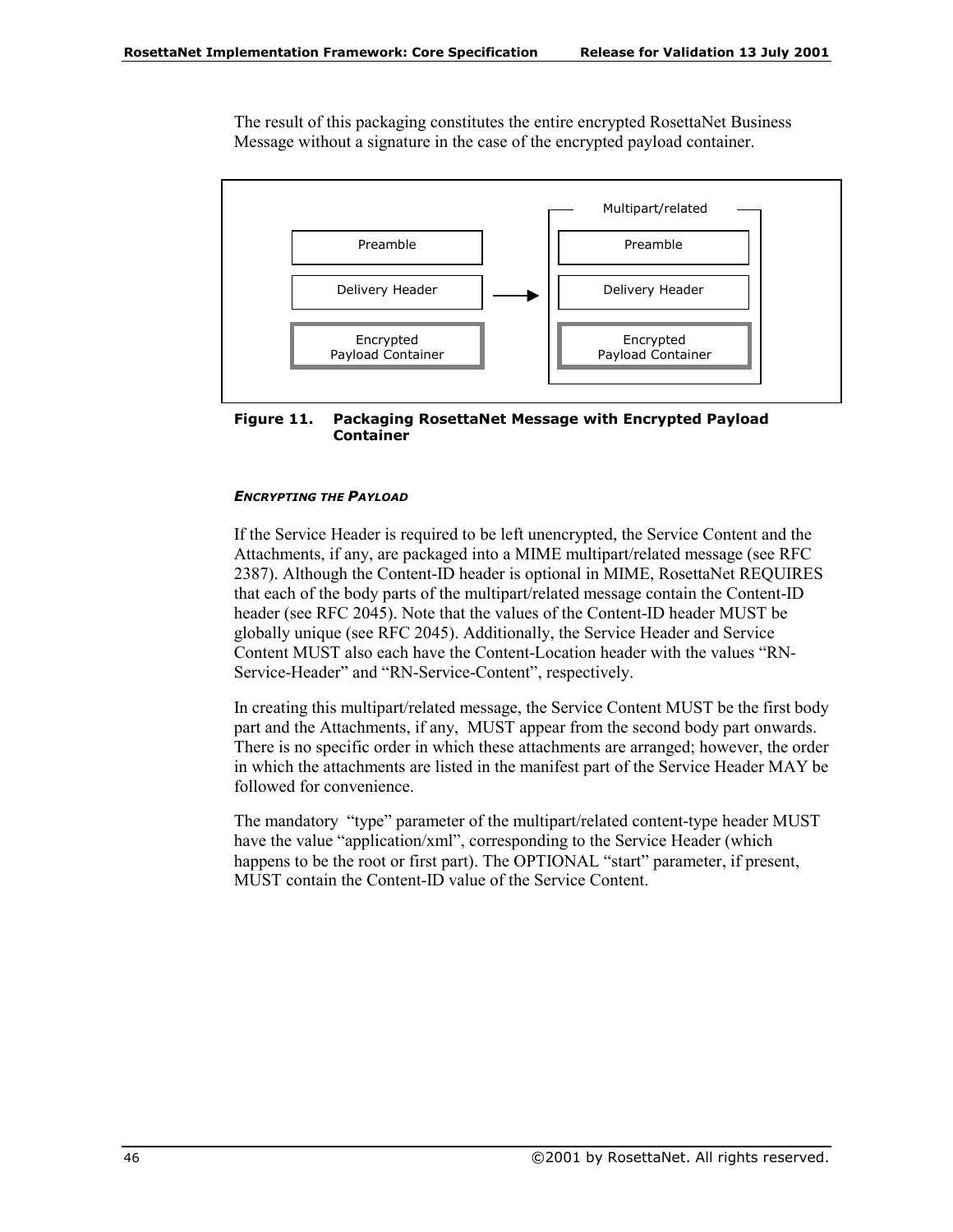

**Figure 12. Packaging Payload Prior to Encryption** 

#### **Example 9. Packaged Payload Prior to Encryption**

```
Content-Type: multipart/related;
              boundary="RN-PayCnt-Boundary";
              type="application/XML";
              start="<content-ID-for-Service-Content>"
Content-Description: This is the payload
--RN-PayCnt-Boundary
Content-Type: application/XML;
Content-Description: RosettaNet-Service-Content
Content-Location: RN-Service-Content
Content-ID: <content-ID-for-Service-Content>
[Service Content goes here]
--RN-PayCnt-Boundary
Content-Type: Image/jpeg;
Content-Description: A Diagram of the product
Content-ID: diag-987654321.ghfg.efg-xcabc.00112233
[Attachment goes here]
--RN-PayCnt-Boundary--
```
The resulting multipart/related message is enveloped to create an S/MIME enveloped message using the "application/pkcs7-mime" content-type with "smimetype=enveloped-data" (see RFC 2311). RNIF 2.0 does not require any particular cipher strength or algorithm for data protection or encryption. These settings are retrieved from the Trading Partner Database as part of the Trading Partner Agreement and are ultimately determined by corporate policy, import and export restrictions, etc.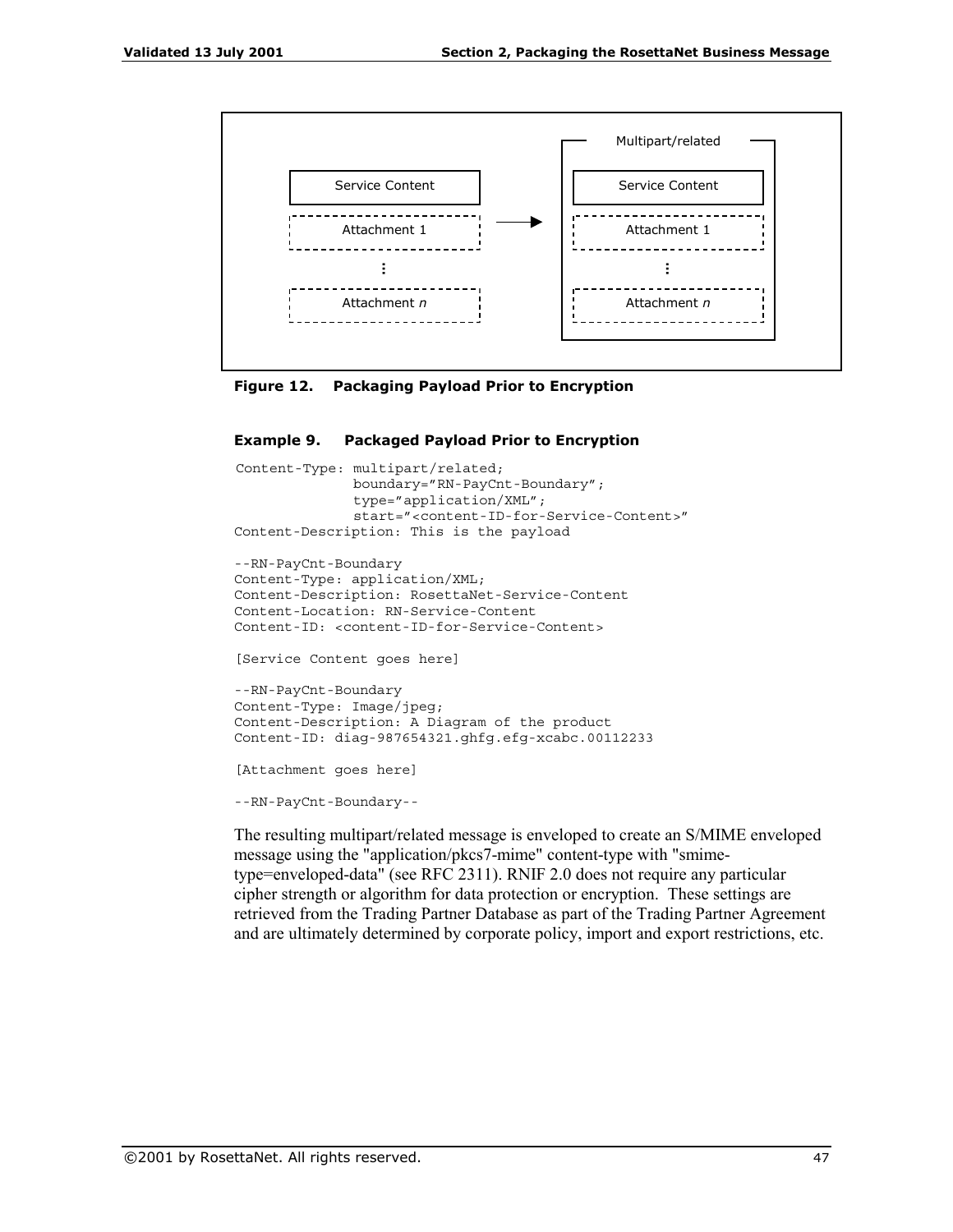

**Figure 13. Encrypting the Payload** 

### **Example 10. Encrypted Payload**

```
Content-Type: application/pkcs7-mime;
     smime-type=enveloped-data;
    name=something.p7m
Content-Transfer-Encoding: base64
Content-Disposition: attachment; filename=something.p7m
```
[The Base64-encoded PKCS #7 object goes here]

In Example 10, the base64-encoded PKCS #7 object is the payload packaged as a multipart/related message (as shown in Example 9). See RFC 2311 for details on how to create this object.

The Preamble, the Delivery Header, the Service Header, and the S/MIME enveloped message are then packaged into a multipart/related message with the Preamble as the first body part, the Delivery Header as the second, the Service Header as the third, and the S/MIME entity as the fourth. The mandatory "type" parameter of the multipart/related content-type header MUST have the value "application/XML", corresponding to the Preamble (which happens to be the root or first part). The OPTIONAL "start" parameter, if present, MUST contain the Content-ID value of the Preamble.

The result of this packaging constitutes the entire encrypted RosettaNet Business Message without a signature in the case of the encrypted payload.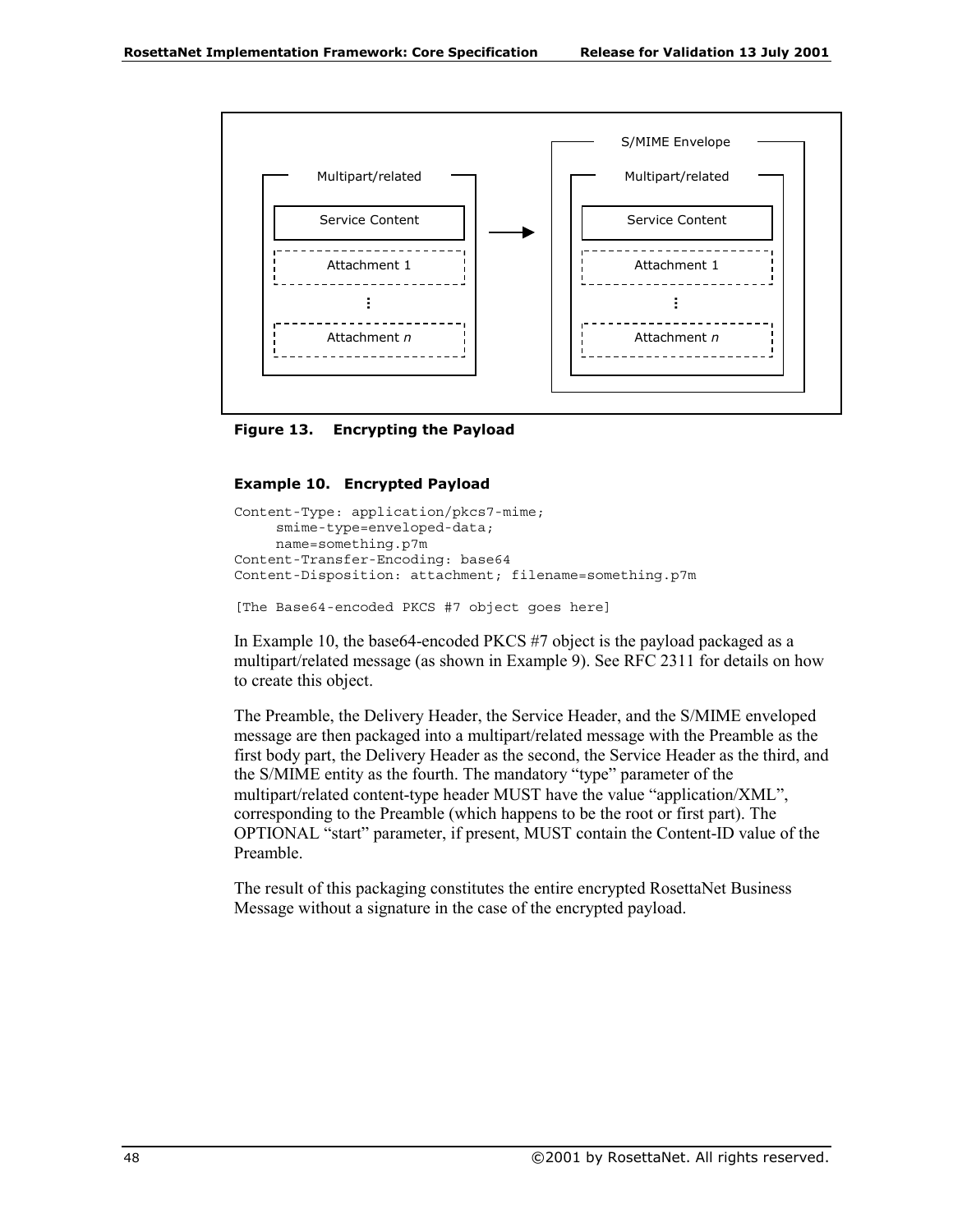



### *SIGNING THE ROSETTANET BUSINESS MESSAGE*

If signature is required, the RosettaNet Business Message, whether encrypted or not, is signed following S/MIME conventions as specified in the "General Packaging Rules" section above. Specifically, the multipart/signed content type MUST be used for this purpose.



**Figure 15. Signing the Unencrypted RosettaNet Business Message**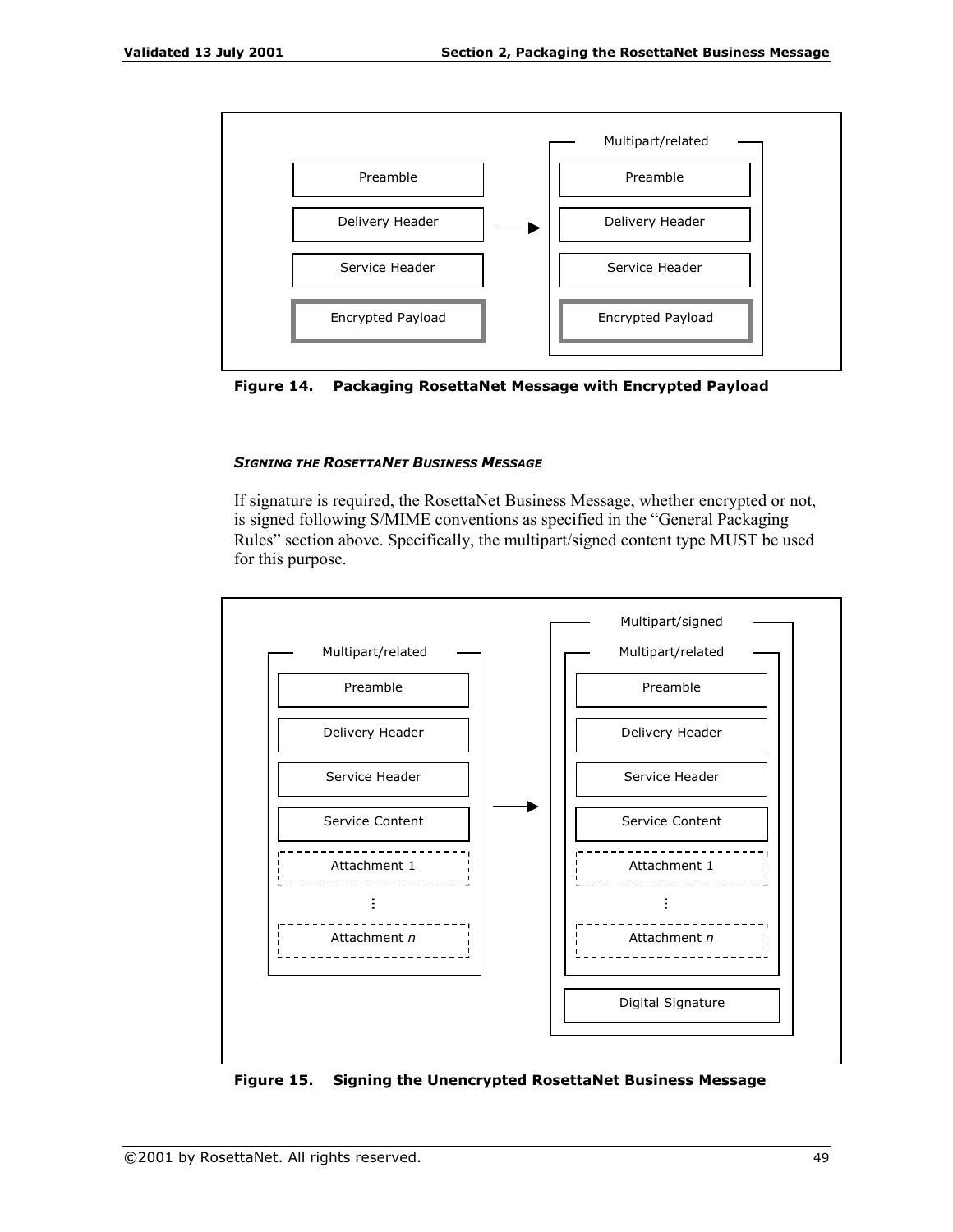

**Figure 16. Signing the Encrypted RosettaNet Business Message (Payload Encrypted)** 



### **Figure 17. Signing the Encrypted RosettaNet Business Message (Payload Container Encrypted)**

### **Example 11. Signed RosettaNet Business Message**

```
Content-Type: multipart/signed;
              boundary="RN-Signature-Boundary";
              protocol="application/pkcs7-signature";
             micalg=sha1
Content-Description: This is a Signed RosettaNet Business Message
--RN-Signature-Boundary
```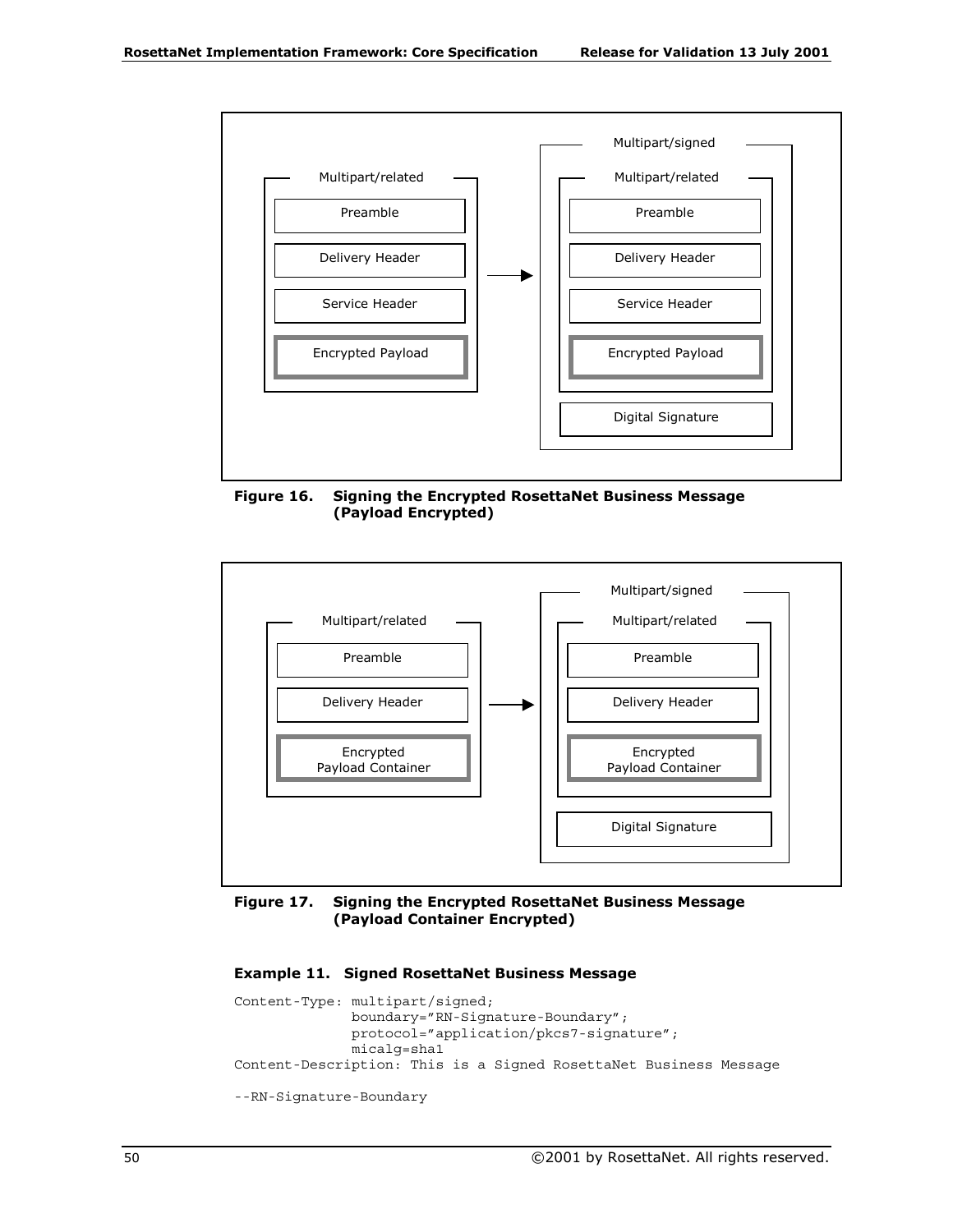```
[The RosettaNet Business Message to be signed goes here]
--RN-Signature-Boundary
Content-Type: Application/pkcs7-signature; name="detached.p7s"
Content-Transfer-Encoding: base64
Content-Disposition: attachment; filename=smime.p7s
Content-Description: This is the signature for the Business Message
[The base64-encoded PKCS7 Detached Signature goes here]
--RN-Signature-Boundary--
```
### **REQUESTING SYNCHRONOUS RESPONSE**

Note that above packaged message can now be transmitted via any transfer protocol. A detailed discussion on the transfer protocol specifics can be found in section 2.4. If the response for the message being so sent is required to be received synchronously, then the message MUST be sent via HTTP. In such a case, the HTTP entity header "x-RN-Response-Type" that indicates that the response be received synchronously MUST be specified. Refer to section 2.4 for more details on this header. Refer to section 2.6 for detailed rules on PIPs that can allow synchronous responses.

### **HANDLING PACKAGING ERRORS**

Errors that are encountered during packaging are handled as follows:

- If the message being packaged is the first message in the PIP (i.e., the partner has never seen a message for this PIP instance before), then the error MAY be logged internally and/or handled according to the local policy.
- If the message being packaged is a response action message, unless the error is generic enough to happen while packaging any message — either fatal, irrecoverable, or both — then an Exception of type "General Exception" with error code PKG.MESG.GENERR (see Table 6) SHOULD be sent to the partner and the local instance of the process must be aborted. If the packaging/transmission of the exception fails, a Notification of Failure PIP instance SHOULD NOT be initiated.
- If the message being packaged is a signal, such as Receipt Acknowledgment or Exception, then the error MAY be logged internally and/or handled according to local policy. Also, the local instance of the PIP process MUST be terminated.

#### **COMPLIANCE SUMMARY**

This summary is for convenience only and is not guaranteed to contain all compliance statements. For complete compliance knowledge, read the entire specification.

The rules specified in "General Packaging Rules" and "Packaging Steps" above MUST be followed.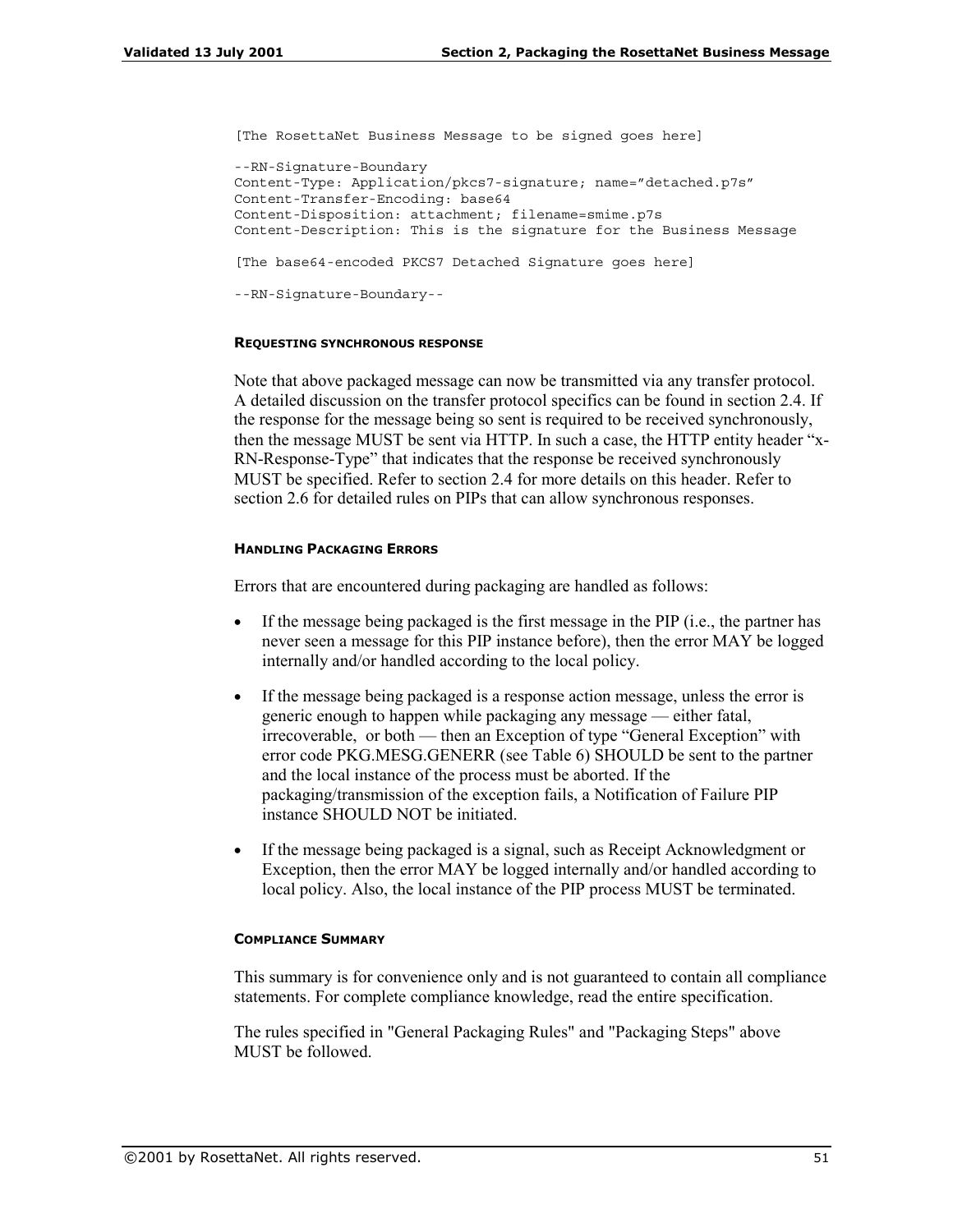# **2.3.4 Unpackaging the RosettaNet Business Message**

This section of the specification discusses the unpackaging of the RosettaNet Business Message. Critical to the discussion of unpackaging is the handling of errors.

The Delivery Header carries the sender ID. The Service Header carries information on which PIP is being executed, as well as the Instance ID of the message. This information is necessary for the recipient of the message to notify the sender in case of errors in the message.

If the recipient encounters errors before successfully reading the Delivery Header and the Service Header, a mechanism is needed to identify the sender and other information so that errors can be reported back. This is accomplished through transport-level debug headers that supply this information. However, it is expected that debug headers would only be used in the set-up phases of new systems and/or when starting to implement RosettaNet PIPs with new trading partners. RosettaNet discourages the use of debug headers during production for obvious reasons. Refer to the sections on debug headers in section 2.4 for further details.

# **2.3.4.1 Unpackaging Steps**

Unpackaging involves extracting the various components of the business message and simultaneously performing validation steps where applicable.

The steps described in this section are descriptive rather than prescriptive.

### **IDENTIFYING THE RESPONSE TYPE**

In the case of a message received through an HTTP post, the requester posting the message may have requested that the response be sent back synchronously, on the same HTTP connection. This information is carried in the HTTP entity header "x-RN-Response-Type". Note that such a synchronous response is only possible if the requesting message came through HTTP. If the message was received through another transfer protocol, or if the above header is not present, then the message MUST be treated as if the response is to be sent asynchronously.

# **VERIFYING THE SIGNATURE**

If the incoming RosettaNet Business Message is signed, the recipient MUST verify the signature. Signature verification and Sender Authentication are usually done together. Hence, in order to perform signature verification effectively, this step MAY be postponed until the Delivery Header is extracted completely. Refer to the section "Authenticating the Sender" for more details. The incoming message MUST be discarded if the signer is either unknown or not trusted, if the integrity of the message cannot be verified, or if this step failed for any other reason. In such cases, the error UNP.MESG.SIGNERR MAY be internally logged according to local policy. An Exception MUST NOT be sent to the sender of the message unless the transport headers carried debug information. If the message contained debug information in the transport headers, and if the recipient's policy allows notification of security errors to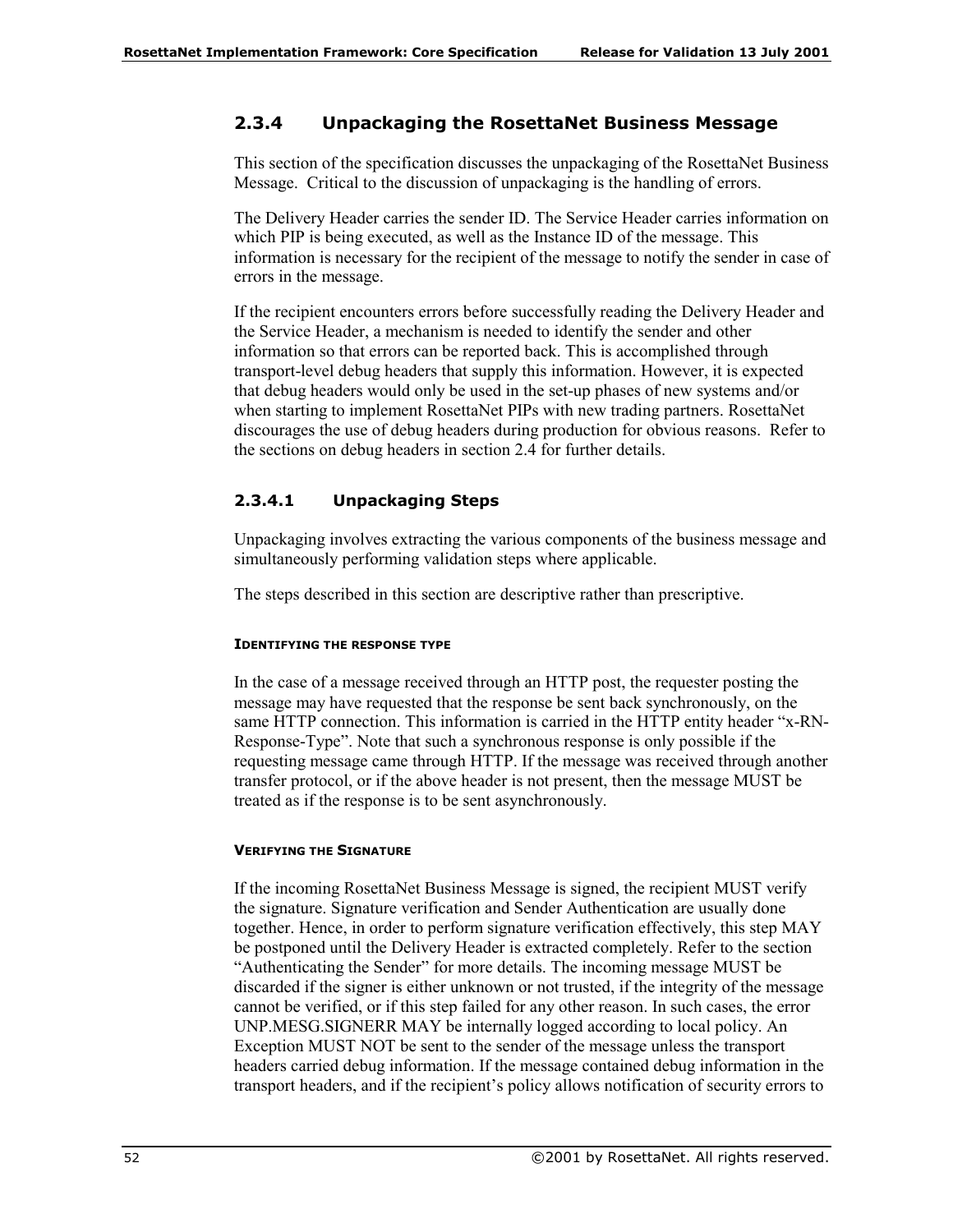the sender, an Exception MAY be sent. However, this is not recommended for security reasons.

### **EXTRACTING AND VALIDATING THE PREAMBLE**

The Preamble, which is the first body part of the multipart/related message, is extracted and validated. For detailed rules on validation of any XML body part, refer to section  $2.1.2.2$ .

If any of these tasks fail, the message MUST be discarded and the error UNP.PRMB.READERR or UNP.PRMB.VALERR (as the case may be) MAY be logged internally per local policy. An Exception signal MUST NOT be sent to the sender at this point as the sender is not yet identified, unless the incoming message contained debug headers in the transport headers. If the message contained debug headers in the transport headers, and if the recipient's policy allows notifying the sender of errors during the initial setup stages (debug stages), an Exception with type value of "General Exception" MAY be sent.

### **EXTRACTING THE DELIVERY HEADER**

The second body part, which is the Delivery Header, is extracted and validated per the validation rules. If an error is encountered, then the message MUST be discarded and the error UNP.DHDR.READERR or UNP.DHDR.VALERR (as the case may be) MAY be logged internally per local policy. An Exception signal MUST NOT be sent to the sender at this point as the sender is not yet identified, unless the incoming message contained debug headers in the transport headers. If the message contained debug headers in the transport headers, and if the recipient's policy allows notifying the sender of errors during the initial setup stages (debug stages), an Exception with type value of "General Exception" MAY be sent.

### **AUTHENTICATING THE SENDER**

Once the sender ID is extracted from the Delivery Header, the sender is authenticated as follows:

If the message was signed, verify that the signature belongs to the trading partner who sent this message. Authentication failures MAY be logged internally. An Exception MUST NOT be sent for security reasons. As in the other cases, if local policy allows, an Exception MAY be sent if the debug header is present in the transport headers in the incoming message.

Note that in the case of an unknown sender, the message will not be signed, and therefore no authentication will be needed.

### **EXTRACTING THE SERVICE HEADER**

The third body part of the Multipart/related message is extracted.

If the content-type is "application/ $XML$ ", then the Service Header was not encrypted. In such a case, this body part constitutes the Service Header.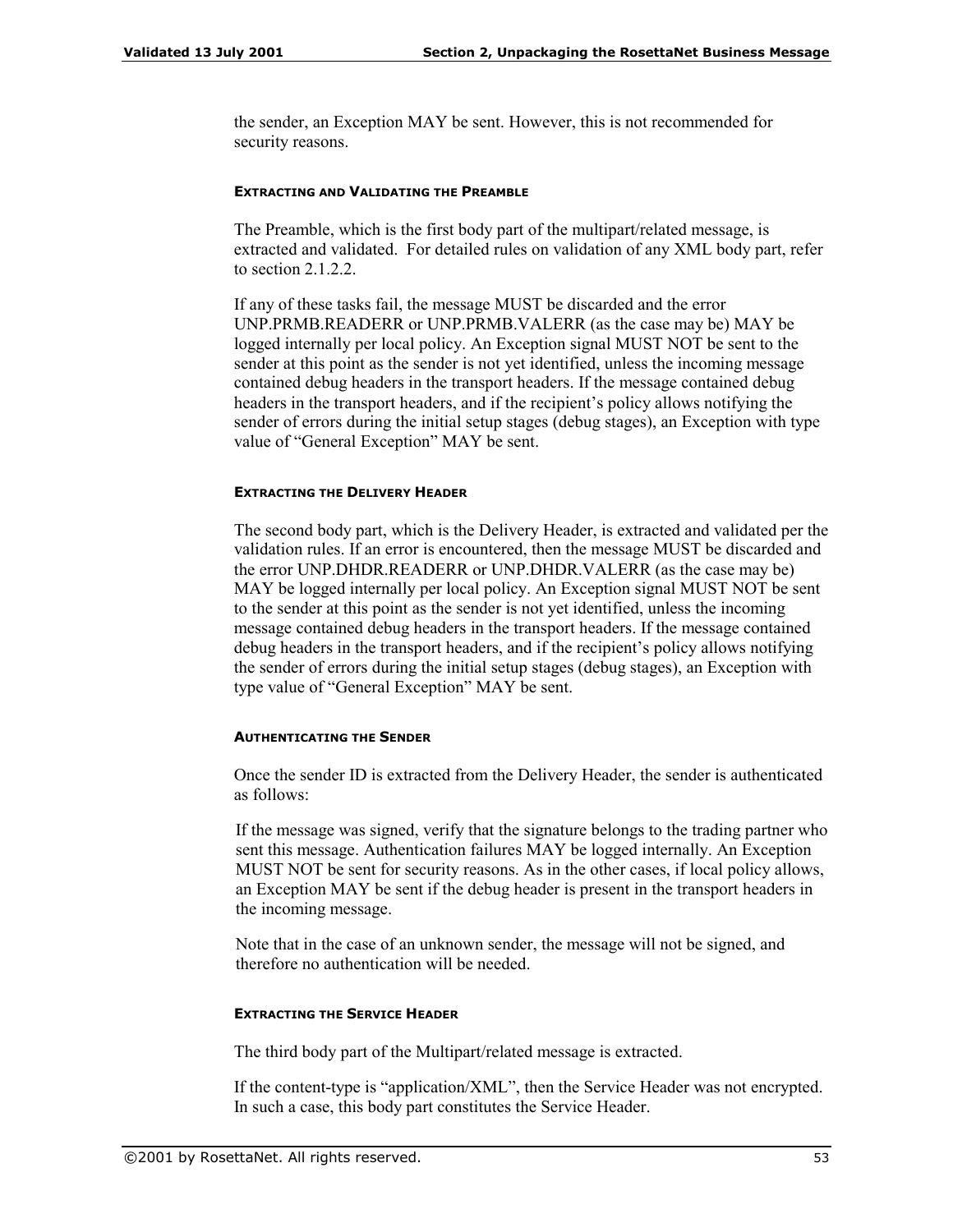If the content-type is "application/pkcs7-mime", then the payload and the Service Header were encrypted. In this case, this body part MUST be decrypted. Decryption MUST result in a multipart/related entity. The first body part in this enclosed multipart/related entity is extracted. This MUST be the Service Header.

If the decryption or the extraction of the Service Header fails, the message is discarded and the error UNP.MESG.DCRYPTERR or UNP.SHDR.READERR (as the case may be) MAY be logged internally, per local policy. As in previous cases, an Exception signal MUST NOT be sent to the sender at this point, as there is not yet enough information available to populate the Exception's Service Header, unless the incoming message contained debug headers in the transport headers. If the message contained debug headers in the transport headers, and if the recipient's policy allows notifying the sender of errors during the initial setup stages (debug stages), an Exception with type value of "General Exception" MAY be sent

### **VALIDATING THE SERVICE HEADER**

The Service Header MUST be validated per the rules specified in section 2.1.2.2. If the header is found to be invalid (i.e., the error UNP.SHDR.VALERR applies), the error MAY be logged internally, per local policy. Again, an Exception signal cannot be sent to the sender at this point, unless the incoming message contained debug headers in the transport headers. If the message contained debug headers, and if the recipient's policy allows notifying the sender of errors during the initial setup stages (debug stages), an Exception MAY be sent.

Once the contents of the Service Header are extracted, the following validations MUST be performed:

- **Sequence validation.** The incoming message is related to the proper instance of an already executing PIP, or a new PIP instance is initiated if this is the first message of the PIP. If this step fails (e.g., if the message does not correspond to any PIP configured between the sender and the recipient, or if the instance IDs or the PIP/activity/action codes do not correspond to valid sequence (for instance, the request was referring to PIP 3A4, while the response says it is for PIP 3A7)), then an Exception MUST be sent to the sender if the incoming message is an action message. The exception type in the Exception is set to "General Exception" and the error code is set to UNP.MESG.SEQERR. If the incoming message is a signal, then the error MAY be logged according to local policy.
- **Synchronous Response Specification Verification.** If the incoming message is the first message for this PIP instance, and is received through an HTTP POST, and requires that the response be sent synchronously in the same HTTP connection, and the recipient supports synchronous message exchange, then the recipient MUST verify that the PIP specification allows for a synchronous response for this message. If such verification fails, then the error MAY be logged internally and an exception MUST be sent back synchronously, within the same HTTP connection. Similarly, if the HTTP header requires asynchronous response and the PIP specification prohibits asynchronous response, then an exception MUST be sent back asynchronously, if the action requires either a response or a Receipt Acknowledgment. If neither a response to this action nor a Receipt Acknowledgment is required, then a Notification of Failure PIP is initiated. The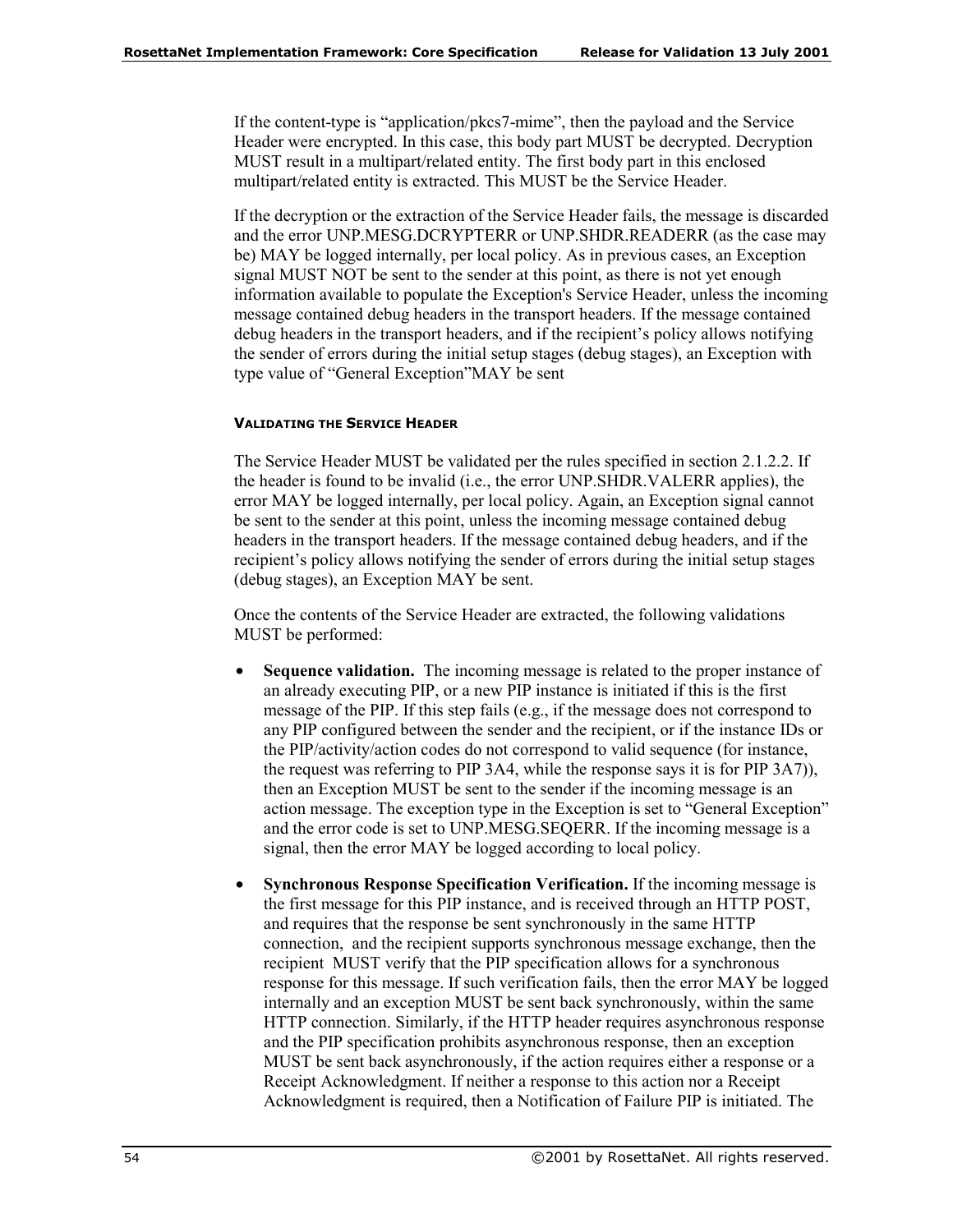error code used for this error, in case an Exception needs to be sent, is UNP.MESG.RESPTYPERR.

- **Authorization of Sender.** Note that though the sender's signature may have already been verified earlier while unpacking the Delivery Header, authorization of the sender (i.e., verifying whether the sender has the authority to participate in this PIP), cannot happen until the Service Header is unpacked. Any error in such verification is treated as a security error and MAY result in internal logging. An Exception MUST NOT be sent back to the sender of the message for security reasons. As in the other cases, if local policy allows, then an Exception MAY be sent if the debug header is present in the transport headers in the incoming message. However, if the incoming message requires synchronous response, failure to authenticate or authorize the sender MUST result in the receiver either sending an HTTP 403 response code or closing the connection with no response.
- **Manifest Verification.** If this is an action message, then the manifest is verified against the attachments (for the existence of the number of attachments as specified in the manifest, the existence of the specified Content-ID, and the corresponding content-type). If the verification fails, an Exception is sent to the sender with the exception type of "General Exception" and an error code of UNP.SHDR.MNFSTERR. This Exception MUST also be the result if the manifest indicates that Non-RosettaNet Service Content is present in the message, and such content is not supported by the solution. Note that the manifest verification step MAY be deferred until the entire message is unpacked. However, this step MUST be performed before sending a Receipt Acknowledgment. The result of the verification MUST be the same whether this step is performed now or later.

#### *EXTRACTING AND VALIDATING THE SERVICE CONTENT*

The Service Content is extracted. (Note that whether or not the message was encrypted, either the Service Content or the encrypted Service Content is the body part after the Service Header.) In case the Service Content was encrypted, it MUST be decrypted. The Service Content is validated per the rules specified in section 2.1.2.2.

#### **Processing an Action Message**

If this is an action message, failure to decrypt, read or validate the Service Content MUST result in an Exception being sent if either a Receipt Acknowledgment or a response is required for this action. In such a case, the exception type is "Receipt" Acknowledgment Exceptionî. The error codes to use in the exception are UNP.MESG.DCRYPTERR, UNP.SCON.READERR, or UNP.SCON.VALERR, depending on whether the error happened while decrypting, reading or validation of the Service Content, respectively.

If neither Receipt Acknowledgment nor Response is required, then exceptions in processing the action message MUST result in initiation of the Notification of Failure PIP.

Refer to the below step "Processing Attachments" for more detailed instructions on extracting and validating the attachments.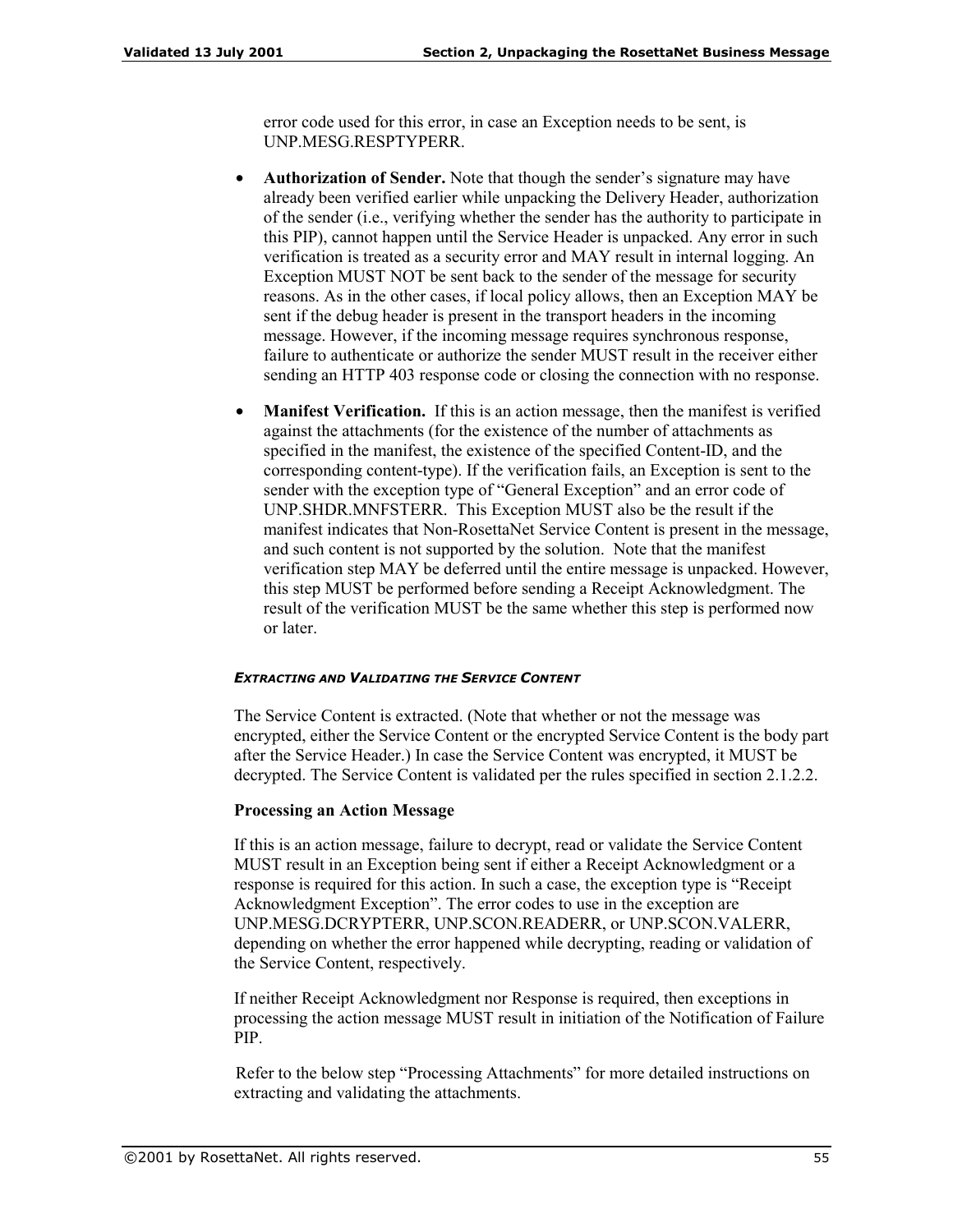If the processing of the action message completed without any error, the message MUST be persisted per local policy. A Receipt Acknowledgment MUST then be sent if the action requires a Receipt Acknowledgment. If the incoming message was signed and non-repudiation of receipt is required, then the Receipt Acknowledgment MUST carry the digest of the incoming message. For rules on computing the digest refer to the "Non-Repudiation of Receipt" section.

### **Processing a Signal Message**

If this is an Exception, then the corresponding PIP instance must be aborted despite inability to read the Exception. If this is a Receipt Acknowledgment, then failure to read or validate the Receipt Acknowledgment MUST be treated similarly to the case where the Receipt Acknowledgment was never received; this error MAY also be logged internally. If the signal passes validation it is persisted per local policy. The corresponding PIP instance either completes (if this is the final signal) or continues (if this is not the final signal).

#### **Processing Attachments**

Body parts that follow the Service Content must be treated as attachments. Each attachment body part must specify the Content-ID for the attachment. If the Content-ID is missing or invalid, the receiver MUST send a General Exception back to the requester.

#### **NON-REPUDIATION OF RECEIPT**

When non-repudiation of receipt of an action message is required, the recipient of the message computes a digest of the received multipart/related body part, which is the first body part of the multipart/signed message. This computation MAY have been done as part of the signature validation step. The digest MUST then be base-64 encoded (if not already), and included in the Receipt Acknowledgment in the "OriginalMessageDigest" field.

Note that non-repudiation of receipt is only required when the message is being accepted for processing. Hence, for messages that result in an Exception while unpackaging or validation, there is no need for non-repudiation of receipt.

#### **UNPACKAGING AND ERROR HANDLING SUMMARY**

This section summarizes in graphical and tabular form the entire message processing flow and the error handling processes and messages discussed in the previous sections.

2.6.7 shows the mandatory Error Codes and the associated descriptions.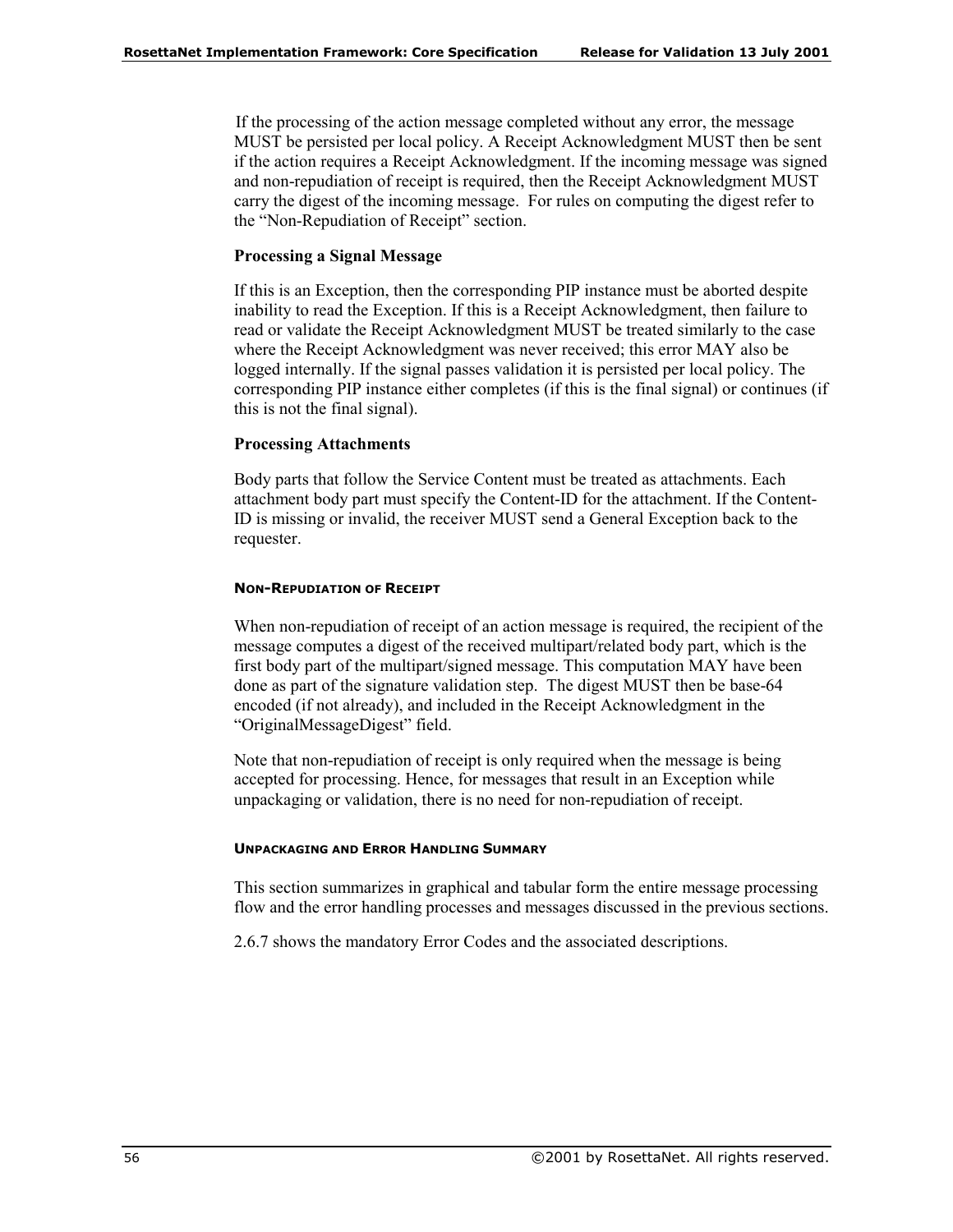

**Figure 18. Entire Message Processing Flow**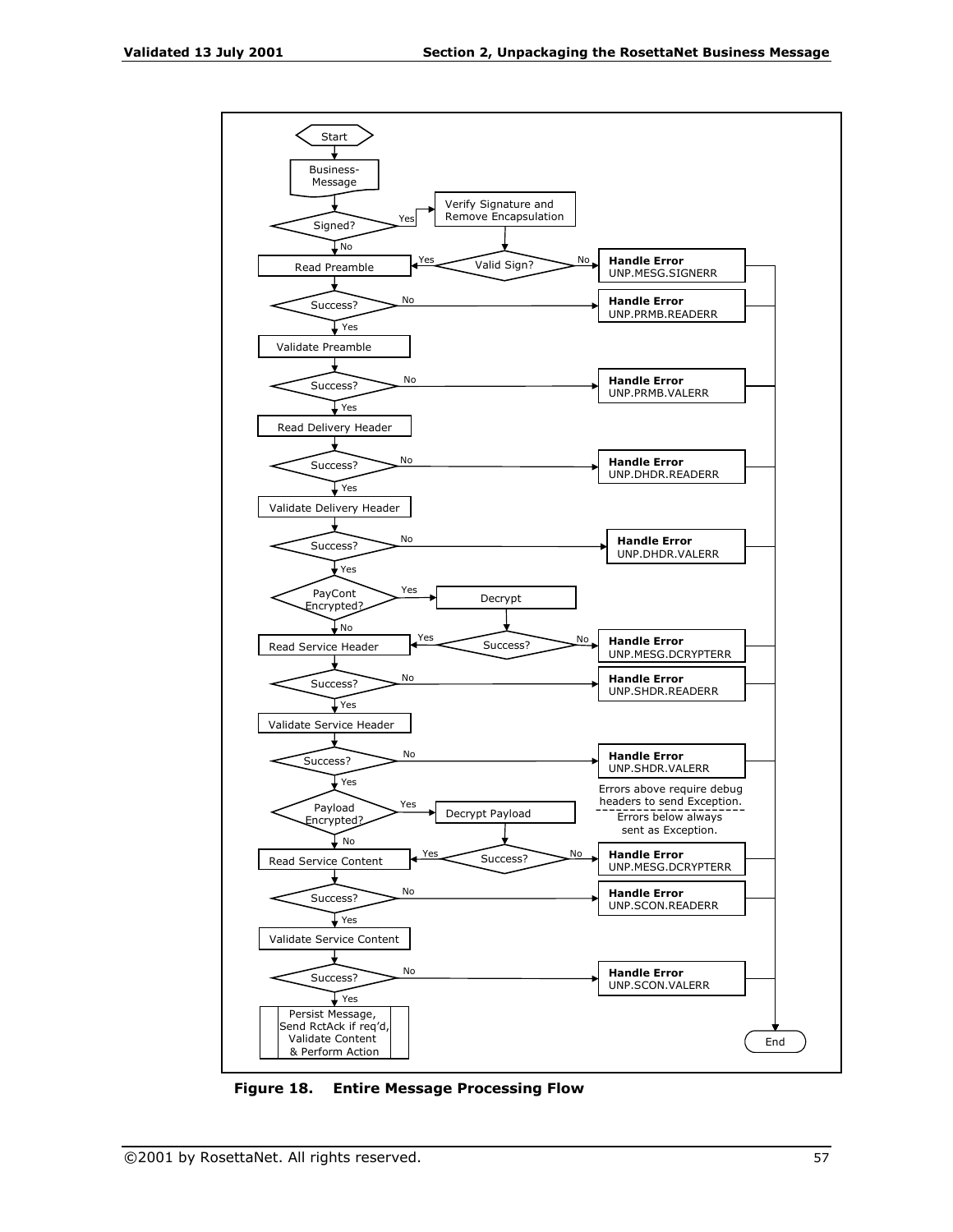

**Figure 19.**  "Handle Error" Flow

## **2.3.5 Intermediary-Routed Business Messages**

Intermediary-Routed messages are no different from the Peer-to-Peer messages. The intermediaries MUST always be able to read the Preamble and the Delivery Header. This is all the information needed to identify that this is a RosettaNet message and to identify the sender and the recipient of the message. In the event that the Preamble or the Delivery Header cannot be read by the intermediary, the intermediary may not be able to act on the message. The Delivery Header contains a tracking number for each message which, in combination with the sender's identification, can be used by the intermediary, the sender, and the receiver to identify the message uniquely for tracking purposes.

When the intermediary receives a message, it identifies the sender and the receiver. It MAY process the message per local policy and/or per the contract with the sender or the receiver. RosettaNet does not specify what the intermediary does internally or how it is done. Once the intermediary determines to send the message to the intended recipient, it merely sends the message to the recipient.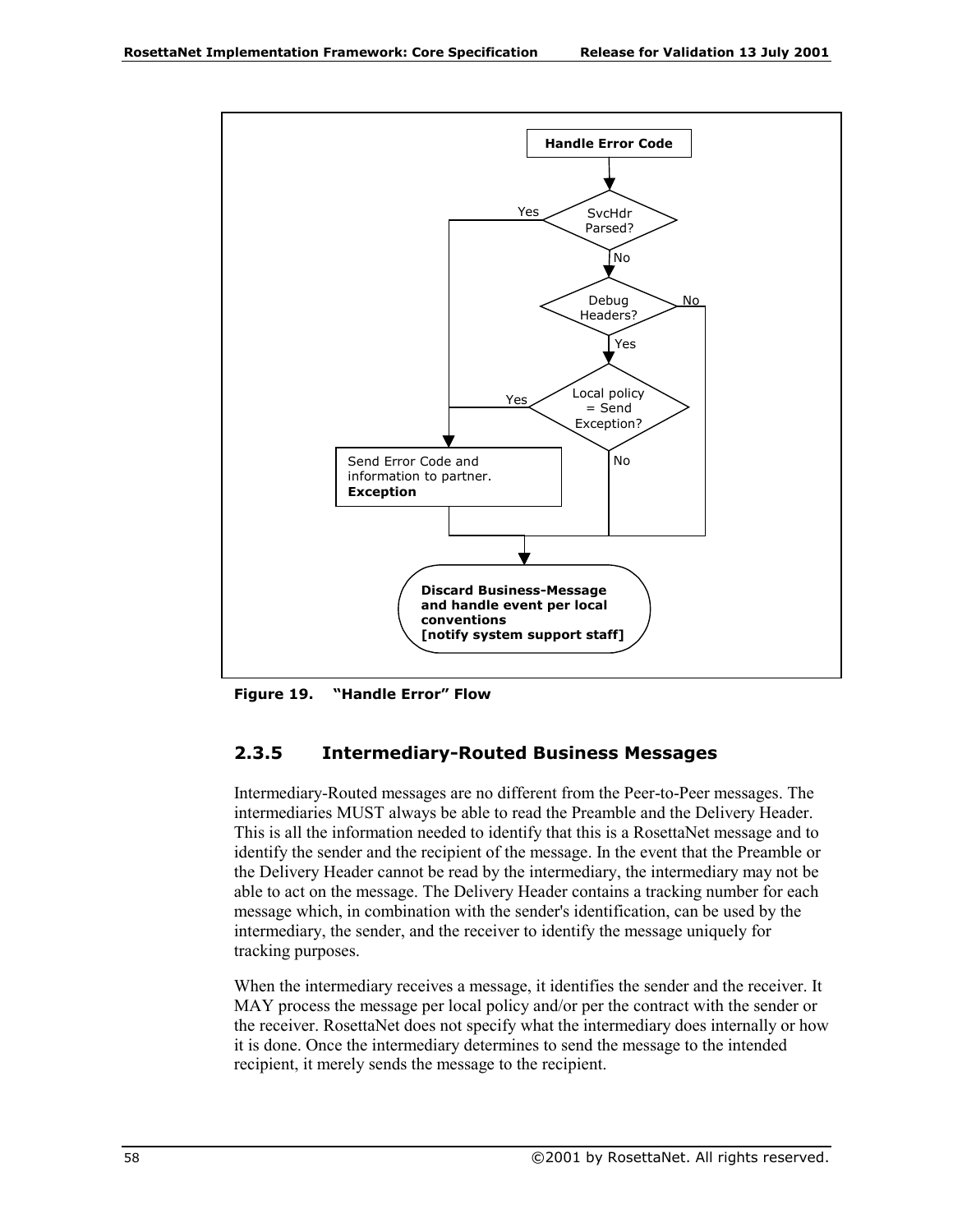The intermediary SHALL send the incoming message as received from the sender and SHALL NOT reconstruct or repackage the message. This is necessary in order to be able to achieve non-repudiation of origin and content and non-repudiation of receipt.

# **2.4 RosettaNet Business Message Transfer**

This section specifies transfer protocols for RosettaNet Business Message exchange, and specifies which are mandatory and which are optional. It also provides debug header specifications for use in certain situations.

One of the intentions of RNIF 2.0 is to de-couple the packaging (encoding) of the RosettaNet Business Message from the delivery or transfer of the RosettaNet Business Message. In doing so, more flexibility is provided to the implementers to select the transfer mechanism that best meets the requirements of a particular implementation. (See Appendix D for further rationale behind this approach.)

As a result, the concept of transfer independence is introduced. With transferindependence, the RosettaNet Business Message defined in section 2.1 MUST be delivered to the receiving trading partner exactly as it was generated by the sender. To facilitate this, a transfer binding or envelope (transfer level header) specification, within which the transfer-independent RosettaNet Business Message MUST be transported end to end, and the transfer interface usage details are provided for each of the transfer protocols supported by RosettaNet. In the current release, RosettaNet specifies transfer binding and other details for HTTP and SMTP transfer protocols, with the intent to add support for more transfer protocols in the future. Use of additional transfer protocols is not considered RosettaNet-compliant until such time as these new protocol bindings are published in a future RNIF release or addendum to this specification.

In addition to allowing for maximum flexibility through transfer protocol independence, RNIF 2.0 also provides for maximum compatibility by specifying one transfer protocol that all solution providers MUST implement. Specifically, this protocol is HTTP. This guarantees that all RNIF 2.0-compliant trading partners can count on support for at least one transfer protocol (HTTP) being available from all solution providers.

This section also defines RNIF 2.0 debug-headers to be used at the transfer protocol level. These headers provide additional information on the content being transferred, to assist the implementers in the deployment effort. This document specifies details of these headers for HTTP and SMTP transfer protocols, as well as general guidelines for implementing debug headers for other transfer mechanisms.

## **2.4.1 Synchronous Response Messages**

The RosettaNet PIP model is primarily based on an asynchronous message exchange mechanism, where reliable messaging is accomplished by means of separate acknowledgment message exchanges, as described in other parts of this specification. However, a need for transmitting the business response synchronously has already been identified by some of the more recent PIP specifications. Hence RNIF 2.0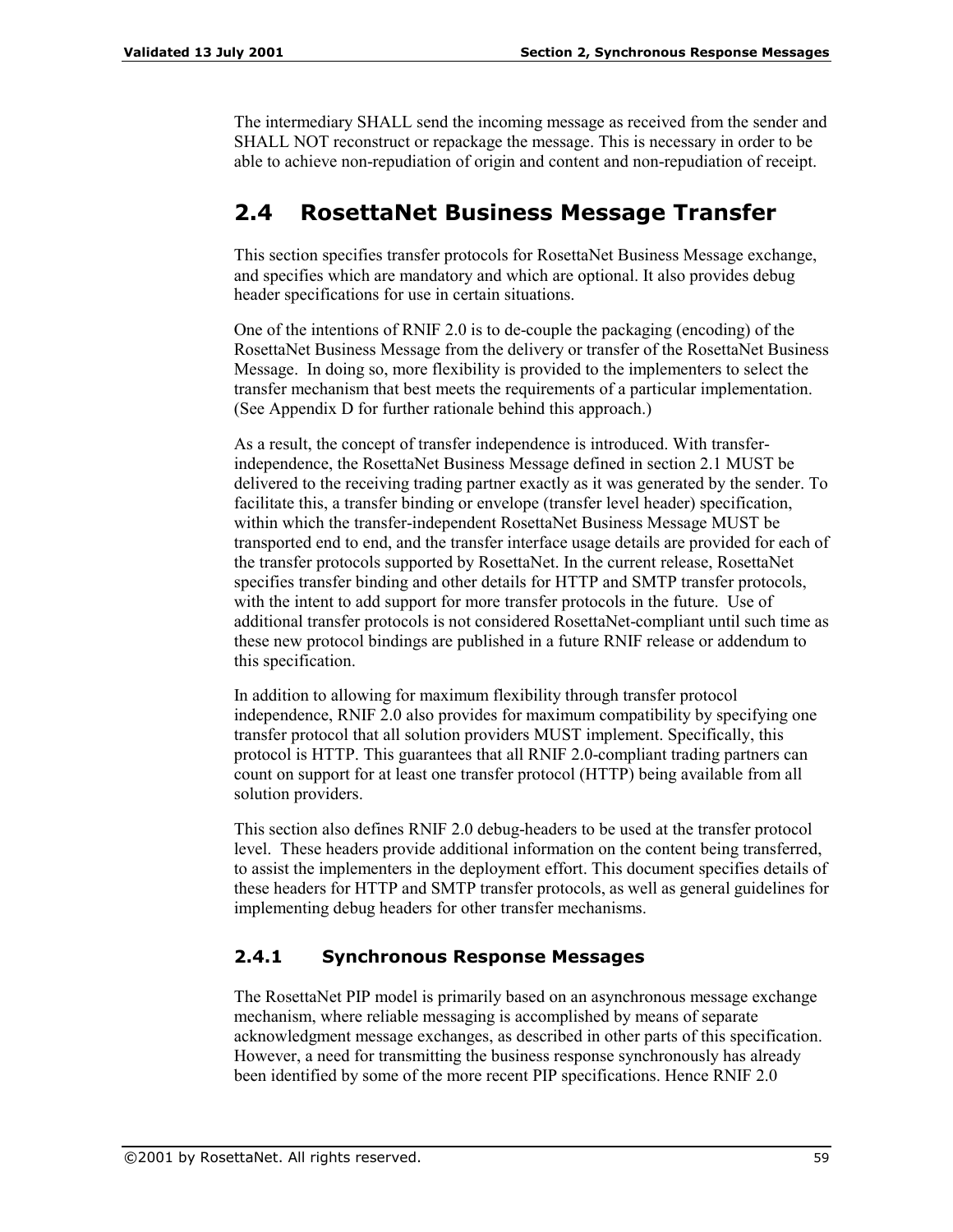specifies the transfer protocol level binding needed to perform synchronous exchange of messages also.

Of the two protocols (SMTP and HTTP) for which RNIF 2.0 specifies transfer protocol level bindings, HTTP is the only protocol that can support synchronous message exchanges. Hence the transfer bindings for synchronous message exchanges are specified and applicable to the HTTP transfer protocol only. It also follows that PIP implementers requiring synchronous message exchanges MUST use the HTTP transfer mechanism until RosettaNet specifies support in the future for other transfer protocols that would support synchronous message exchanges.

## **2.4.2 HTTP Transport Binding Specification**

This section specifies the HTTP transfer envelope or the transfer-level headers to be used when transferring a RosettaNet message through HTTP transfer protocol. As noted earlier, all solution providers MUST support HTTP transfer protocol.

All trading partners MUST be able to use (i.e., exchange action and signal messages) this transfer protocol. Trading partners MAY use alternate protocols by agreement with selected trading partners (e.g., non-RNIF-compliant trading partners).

RNIF 2.0 RECOMMENDS the use of HTTP version 1.1 for the improvements it offers over HTTP version 1.0. Stable implementations of HTTP version 1.1 are widespread at this point. However, RosettaNet recognizes that many implementations still support HTTP version 1.0 only. Hence, use of HTTP version 1.0 is also permitted, and HTTP 1.1 implementations can downgrade the service to 1.0 level. However RosettaNet urges trading partners and solution providers to move to HTTP 1.1.

Note that the specifications and examples that follow show the use of the HTTP 1.1 specification. However, use of HTTP 1.0 version in all such places MUST be considered valid as well. The HTTP protocol request lines (e.g., HTTP POST), as required by the HTTP 1.0 and later versions of the specification, MUST explicitly supply the version of the HTTP protocol. In addition, to facilitate cross-compatibility between HTTP versions, RosettaNet REQUIRES that every HTTP request contain a valid Content-Length header field.

### **2.4.2.1 Outbound HTTP Binding**

When using the HTTP protocol, the outbound RosettaNet messages are transferred via an HTTP POST request to a trading-partner-specified URL.

The message to be transferred is transmitted as the "body" of the HTTP POST request. The following MIME headers are to be used with the HTTP POST request:

```
Content-Type: multipart/related;
              boundary="any-value-appropriate";
              type="value"
x-RN-Version: RosettaNet/V02.00
x-RN-Response-Type: sync or async
Content-Length: nnnn
```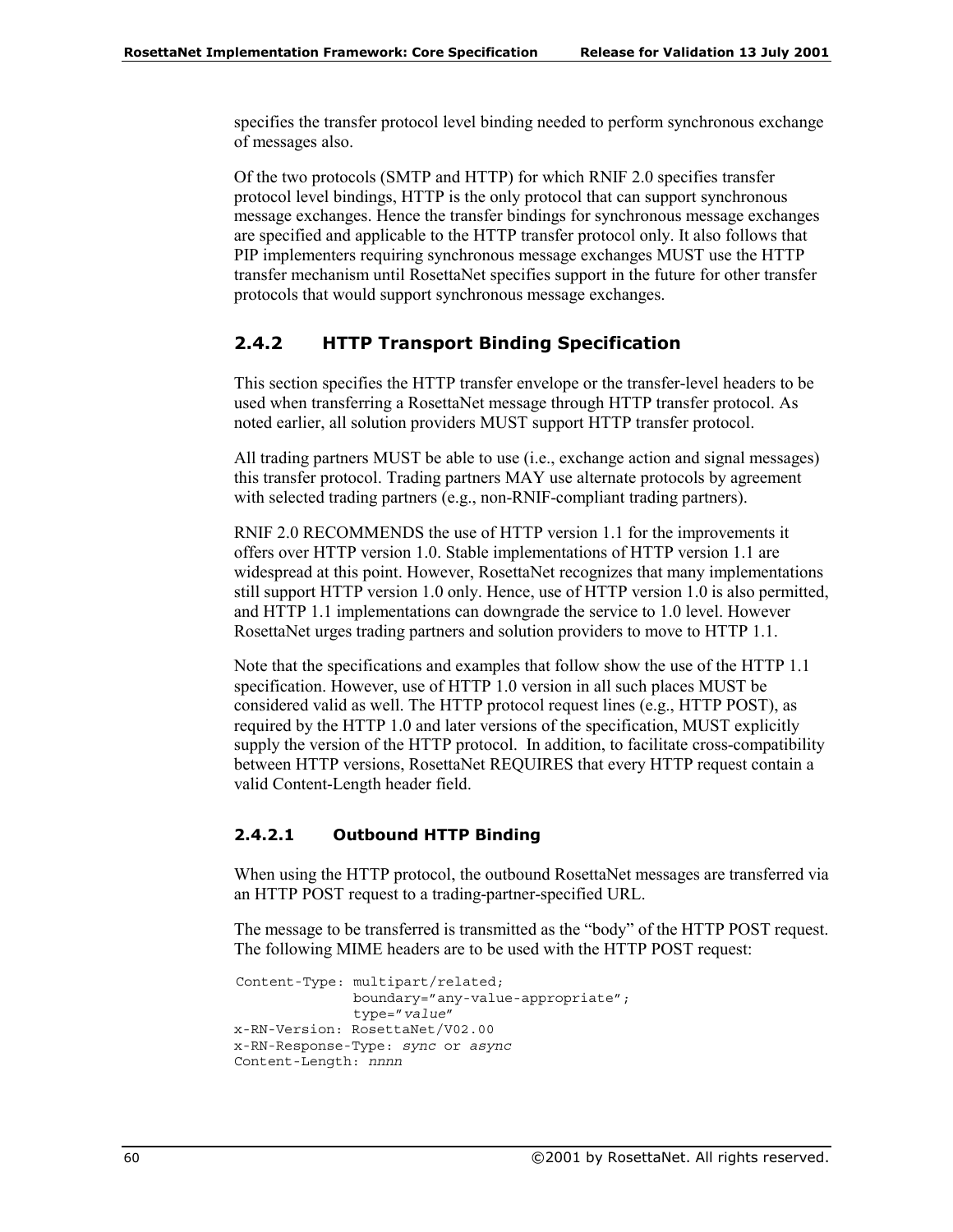The MIME Content-Type MUST be multipart/related, with the two required parameters: "type" and "boundary". The value for the type parameter MUST be the same as the MIME content-type for the RosettaNet message being transmitted. For RNIF 2.0, the only valid values are "multipart/related" and "multipart/signed". The value for the boundary parameter MUST follow the standard MIME specification; note that RosettaNet does not specify the boundary parameter. However, care must be taken to use a value for the boundary that does not conflict with the potential boundary values in the RosettaNet message being transmitted. The x-RN-Version header with a value of "RosettaNet/V02.00" MUST be specified.

The Content-Length header, if used, MUST be in compliance with RFC 2616.

The x-RN-Response-Type header can take only one of the two values: "sync" or ìasyncî (case insensitive). The x-RN-Response-Type header when present with the value "sync" specifies to the receiver of the message that the sender of the message requires a synchronous response. However, the x-RN-Response-Type header is OPTIONAL, and if not present, the value of the header defaults to "async" or the usual asynchronous message exchange mechanism. If the x-RN-Response-Type header is present with a value other than "sync" or "async" (case insensitive), the HTTP request should be rejected with a response code of 400 (Bad Request).

Other standard (HTTP-compliant) MIME headers MAY be used as mutually agreed by the trading partners. However, these headers are not significant from a RosettaNet message transfer/envelope perspective. Implementers are explicitly prohibited from attaching any significance that makes the RosettaNet message transport end-to-end dependent on those headers. See also debug-headers described in section 2.4.2.6 below.

Following the standard MIME convention, the MIME header and parameter names and values are not case-sensitive. The order in which the parameters occur is also not significant.

**Note:** In the following examples, all headers for the "body" RosettaNet message are **not** shown.

#### **Example 12. HTTP Post of a RosettaNet Message**

```
POST http://TPserver.TPcompany.com/cgi-bin/rosettanetservice HTTP/1.1
Content-Type: Multipart/related;
              boundary="RN-HTTP-Boundary"; type="multipart/related"
Content-Length: nnnn
x-RN-Version: RosettaNet/V02.00
x-RN-Response-Type: async
--RN-HTTP-Boundary
[RosettaNet Business Message goes here]
--RN-HTTP-Boundary--
```
#### **Example 13. HTTP Post of Unsigned RosettaNet Message**

```
POST /servlet/RNInBoundServlet HTTP/1.1
Host: partnerA.name.com
Content-Type: Multipart/related;
```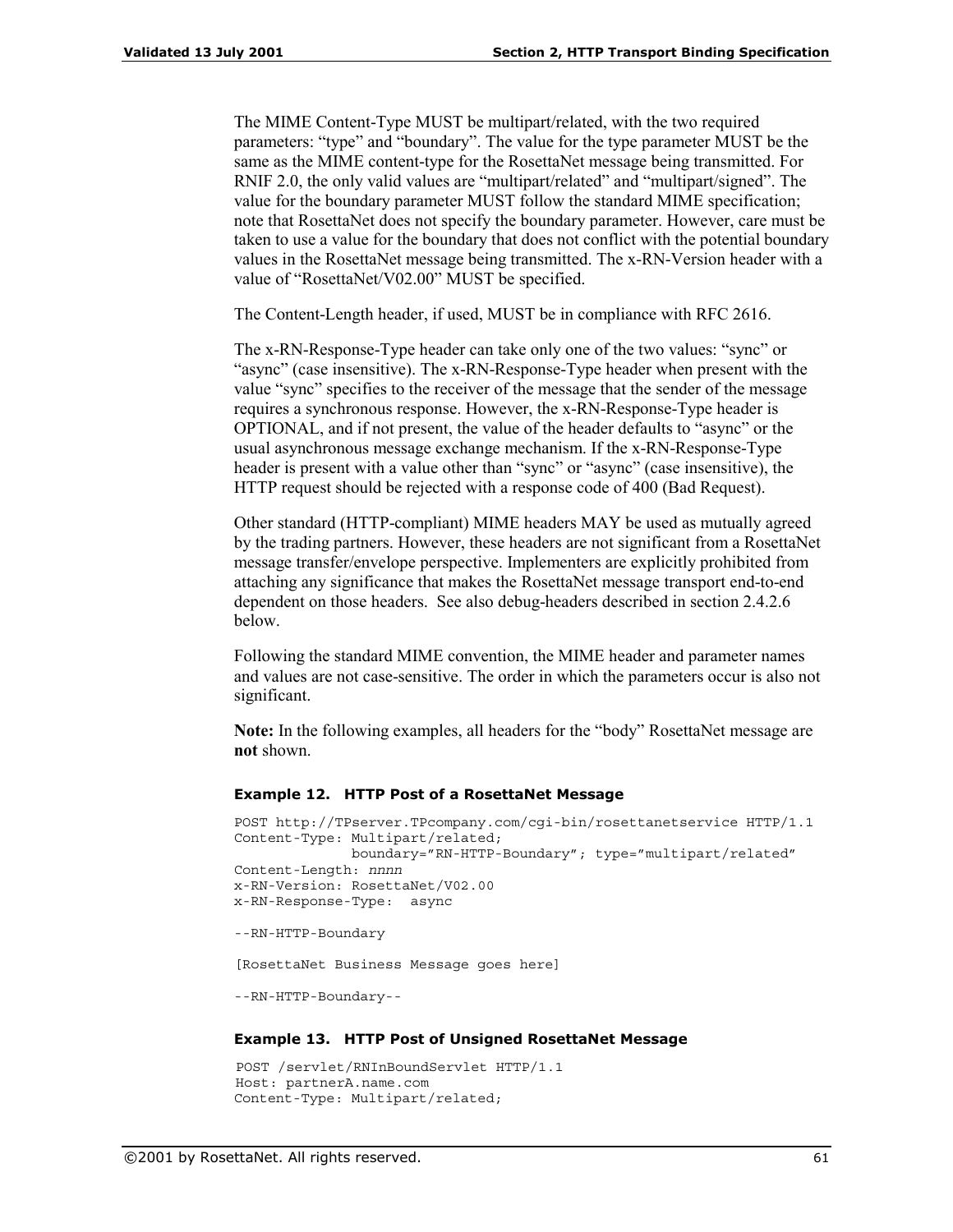Boundary="RN-HTTP-Body-Boundary"; type="multipart/related" x-RN-Version: RosettaNet/V02.00 x-RN-Response-Type: async Content-Length: 1896 --RN-HTTP-Body-Boundary Content-Type: multipart/related; boundary="RN-Outer-Boundary"; type="application/xml" Content-Description: This is the RosettaNet Business Message --RN-Outer-Boundary Content-Type: Application/XML Content-Location: RN-Preamble-Header Content-ID: <value> [Preamble Header instance goes here] --RN-Outer-Boundary Content-Type: Application/XML Content-Location: RN-Delivery-Header Content-ID: <value> [Delivery Header instance goes here] --RN-Outer-Boundary Content-Type: Application/XML Content-Location: RN-Service-Header Content-ID: <value> [Service Header instance goes here] --RN-Outer-Boundary Content-Type: Application/XML Content-Location: RosettaNet-Service-Content Content-ID: <value> [Service Content instance goes here] --RN-Outer-Boundary Content-Type: image/gif Content-Transfer-Encoding: Base64 Content-ID: <value> [Attachment goes here] --RN-Outer-Boundary-- --RN-HTTP-Body-Boundary-- **Example 14. HTTP Post of Signed RosettaNet Message**  POST http://partnerB.name.com/servlet/RNInBoundServlet HTTP/1.1

```
Content-Type: multipart/related;
              type="multipart/signed";
              boundary="RN-HTTP-Boundary";
x-RN-Version: RosettaNet/V02.00
x-RN-Response-Type: async
Content-Length: 18899
--RN-HTTP-Boundary
```

```
Content-Type: multipart/signed;
```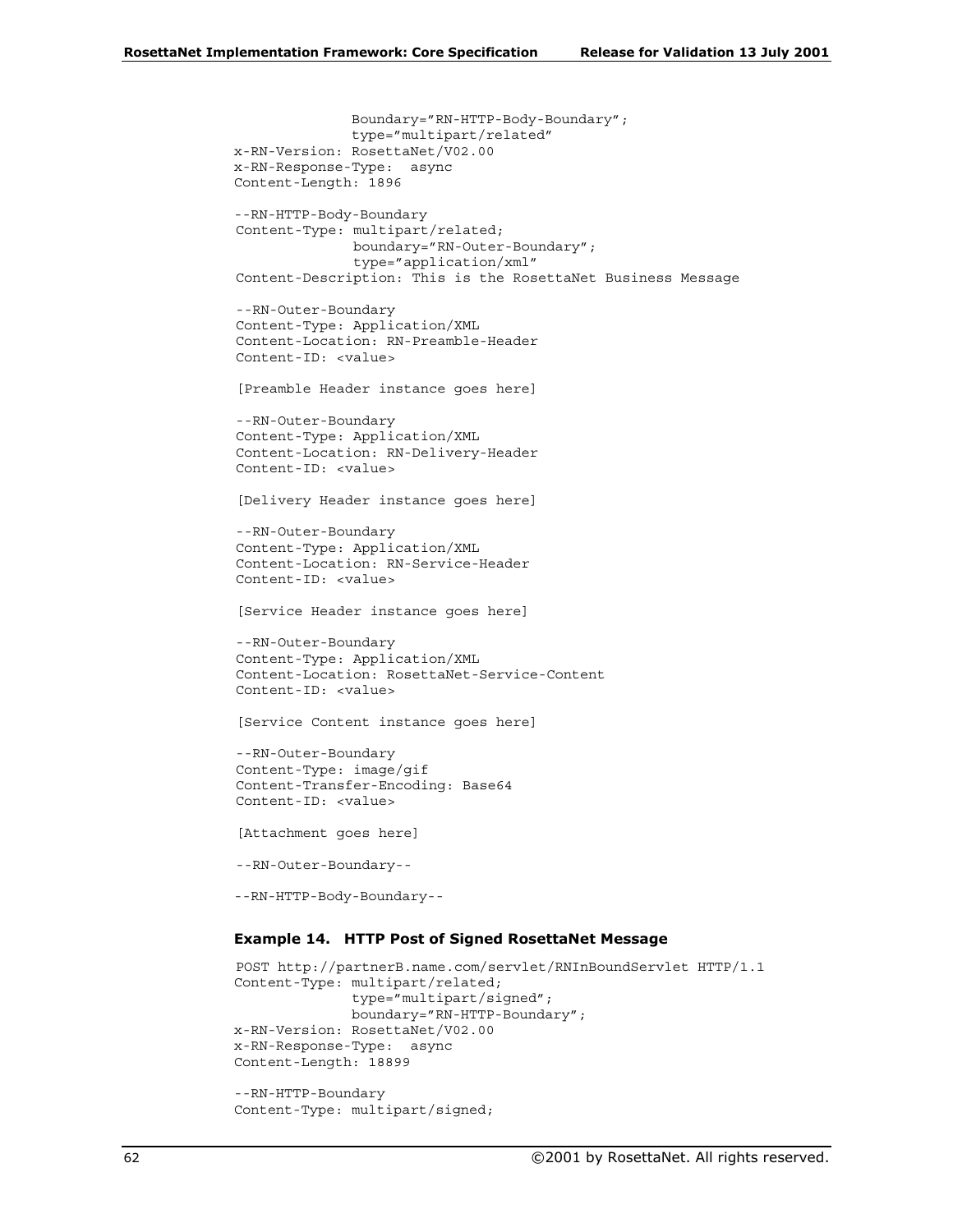```
boundary="RN-Signature-Boundary";
              protocol="application/pkcs7-signature";
              micalg=sha1
Content-Description: This is a Signed RosettaNet Business Message
--RN-Signature-Boundary
[The Business Message to be signed goes here]
[Business Message Payload Container + Preamble
[packed in MIME multipart/related construct]
--RN-Signature-Boundary
Content-Type: Application/pkcs7-signature; name="detached.p7s"
Content-Transfer-Encoding: base64
Content-Disposition: attachment; filename=smime.p7s
[The base64-encoded PKCS7 Detached Signature]
--RN-Signature-Boundary--
--RN-HTTP-Boundary--
```
### **2.4.2.2 Processing Inbound HTTP Posts**

The HTTP processor on the receiving side MUST verify the posted message for correct content-type and other MIME headers at the transfer level. The HTTP processor MUST also make sure the HTTP body matches the Content-Length (if specified). See section 2.4.2.6 below for details on dealing with debug headers.

If the HTTP headers are incorrect, or the content length specified does not match, or for any other errors related to receiving the HTTP posted message successfully, error codes as specified in the HTTP 1.1 RFC 2616 MUST be returned. Additionally RosettaNet RECOMMENDS that 1xx responses should never be returned, that 2xx responses SHOULD be limited to 200 and 202 (200 in the case of synchronous HTTP requests and 202 in the case of asynchronous, as further discussed below), and that 3xx, 4xx and 5xx error conditions must be dealt with in the usual way, governed by the local policy. See the description below for specific guidelines on HTTP errors to be returned. See section 2.6 for a detailed description of how to handle error conditions (exception handling).

If the value of the x-RN-Response-Type header is "async" (or if the x-RN-Response-Type header is not present in the HTTP POST), and the posted message is successfully received completely, without any errors, an HTTP response code of "202 Accepted" MUST be returned. For asynchronous messaging, in the case of HTTP based transfer, acknowledgment and response messages are returned in separate HTTP POST requests. Hence, a "202 Accepted" is the correct HTTP status code to be returned.

#### **2.4.2.3 Processing Inbound Synchronous HTTP Posts**

Following are additional guidelines for handling "sync" requests: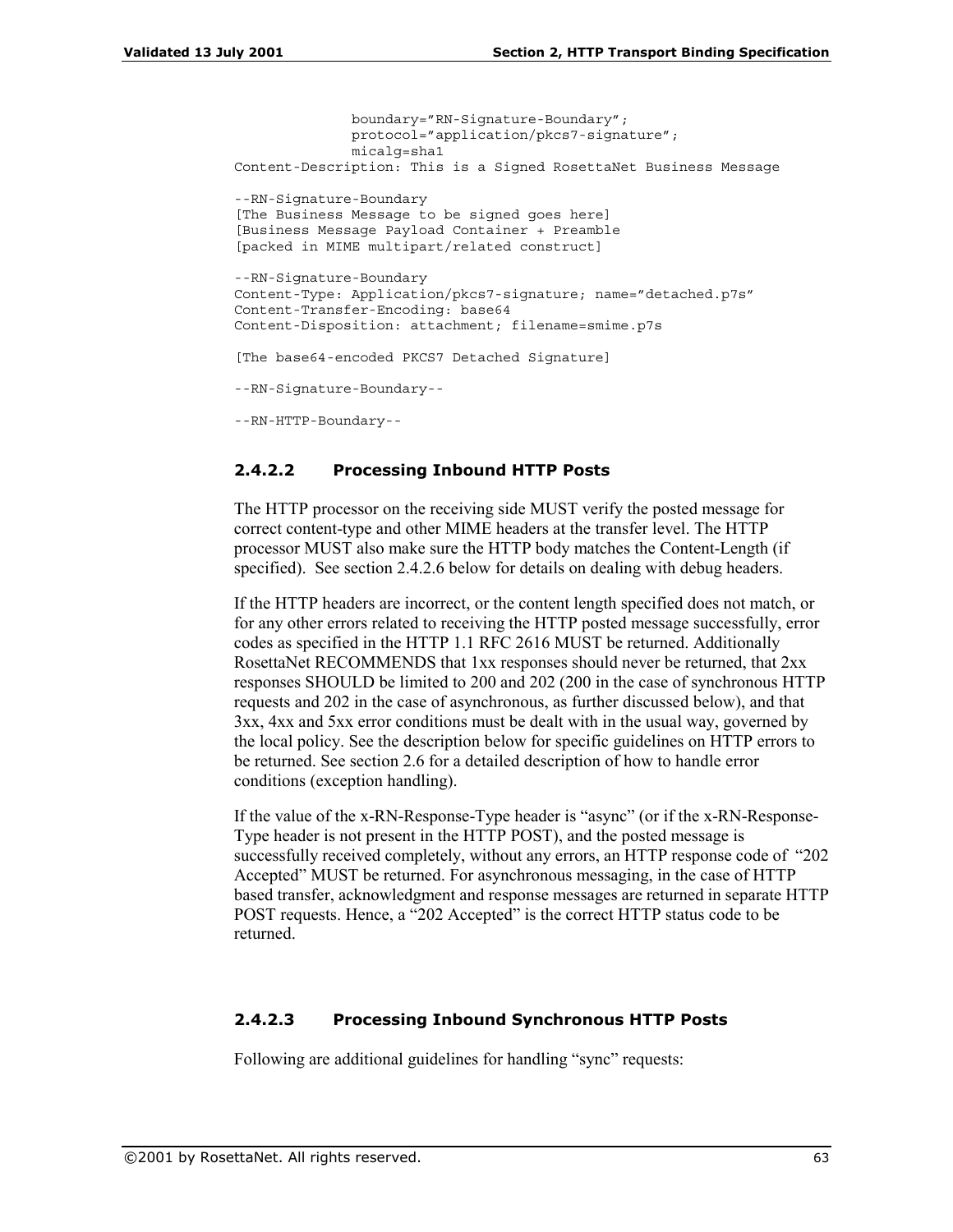- If the value of the x-RN-Response-Type header is "sync", and the receiver does not support synchronous message exchanges, an HTTP error with the error code 501 (Not Supported) MUST be returned. Otherwise the receiver MUST attempt to process the request for a synchronous response. Please note that the request for synchronous response could be in error, as the support for synchronous responses must be explicitly called out in the PIP specification.
- If the value of the x-RN-Response-Type header is "sync", and the requested PIP does not support synchronous response mode, then an exception with error code UNP.MESG.RESPTYPERR MUST be returned.
- If the received message is processed successfully, the response (MIME-packaged) RosettaNet Business Message) MUST be conveyed on the same HTTP connection with a 200 OK response code. See the example below for the format of the HTTP response.
- If the received message does not pass authentication or authorization checks, the receiver should either return an HTTP error with "403" response code or close the connection without a response, according to local policy.
- If the grammar/schema validation of the incoming message fails, an Exception (General Exception) signal (MIME-packaged) with an appropriate error code (as described in section 2.6) MUST be returned with the HTTP response code 200 OK.
- If the business content validation step fails or an error occurs while processing (performing) the request, an Exception (General Exception) signal with an appropriate error code (as described in section 2.6) MUST be returned with the HTTP response code 200 OK.
- For one-action PIPs, a Receipt Acknowledgment signal may be returned with an HTTP response code 200 OK, if called for in the PIP specification; a response code 200 OK with no entity-body should be sent otherwise as positive response. For two-action PIPs, only business response messages (no Receipt Acknowledgments) can be returned as a positive response with an HTTP response code 200 OK. For both one-action and two-action PIPs, an exception signal message MUST be sent with a response code 200 OK for conditions requiring to report exceptions, as described above.
- If an entity body is returned as an HTTP response, a Content-Length header field MUST be included. The x-RN-Version and x-RN-Response-Type header fields MAY appear in the response, but are not required.

#### **Example 15. HTTP Synchronous Response**

```
HTTP/1.1 200 OK
Content-Type: Multipart/related;
             boundary="RN-HTTP-Boundary"; type="type"
Content-Length: nnnn
--RN-HTTP-Boundary
[RosettaNet Response Business Message goes here]
```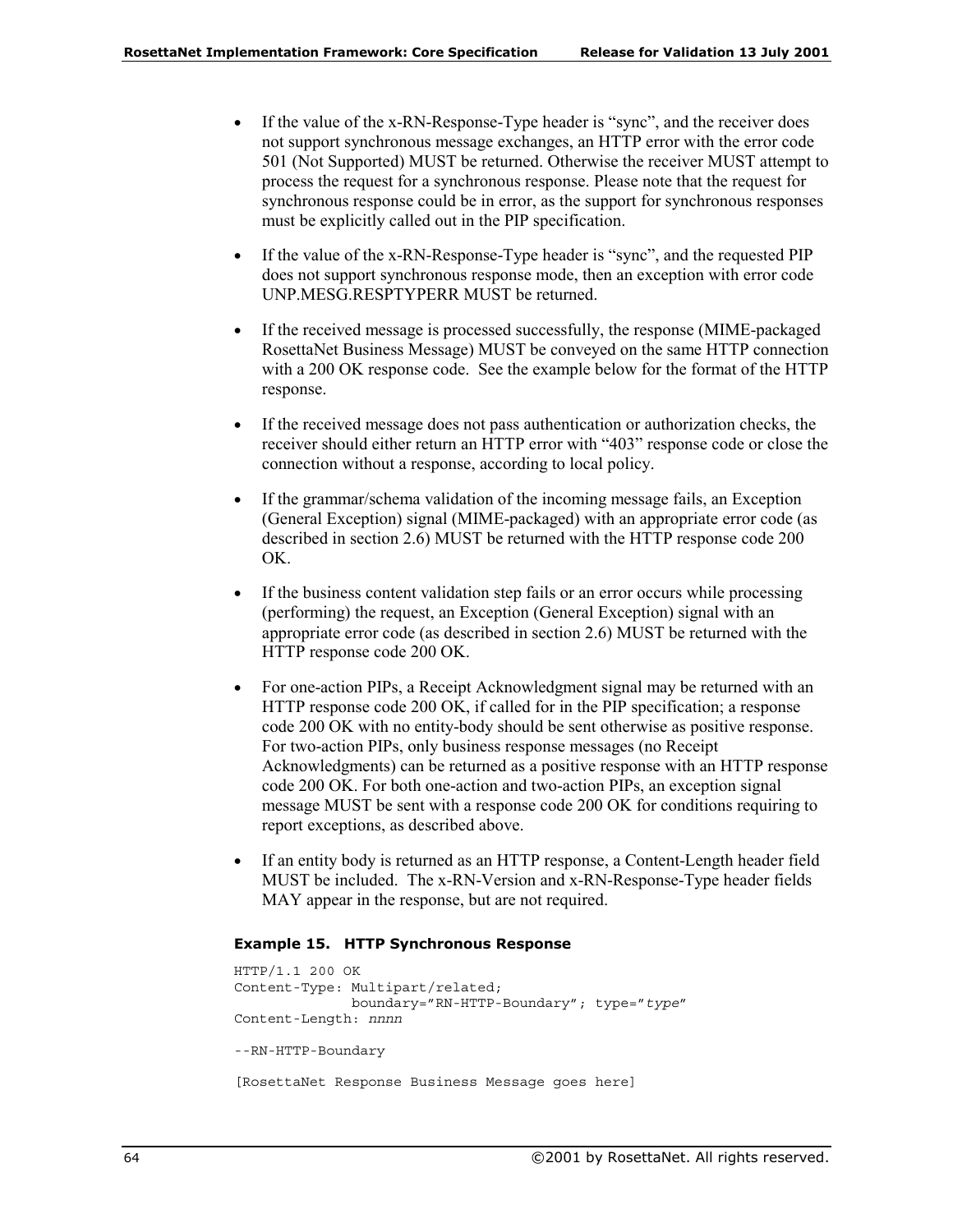```
--RN-HTTP-Boundary--
```
The x-RN-Version and x-RN-Response-Type headers MAY be omitted from the synchronous response, as shown.

Refer to section 2.6 for further details on handling synchronous requests and for guidelines on handling one-action and two-action PIPs in synchronous exchanges.

### **2.4.2.4 HTTP Synchronous Exchanges & the Message Sender**

The following are some guidelines for the message sender of HTTP based synchronous message exchanges:

- The sender should receive an HTTP response code other than 200 OK, for HTTP transfer related errors.
- The sender should expect to receive Exception Signal messages in addition to business response messages, with an HTTP 200 OK response code.
- For one-action PIPs the sender MUST receive a Receipt Acknowledgment signal with a 200 OK if called for in the PIP specification, or a 200 OK with no body otherwise as positive response. For two-action PIPs, only business response messages (no Receipt Acknowledgments) can be returned as a positive response, returned with a 200 OK. For both one-action and two-action PIPs, the sender MUST expect to receive an exception signal message also (instead of a positive response) with a 200 OK.
- If the sender receives no response within the timeout constraints as specified in the PIP specification, or if the connection is dropped or times out, this could be due to a failure or error condition at the receiver. If the sender believes that it is a valid request, the sender must close the HTTP session if not already terminated and the request MAY be sent again, as a new instance of the subject PIP.

Refer to section 2.6 for further details.

## **2.4.2.5 Transfer-Level Security**

If additional transfer-specific security is desired, Secure Sockets Layer (SSL) protocol v.3 or any backward-compatible successors (such as TLS v.1.0) MAY be used. A minimum of SSL v.3 MUST be made available by solution providers.

### **2.4.2.6 Debug Header as an Extension-Header in HTTP**

The Debug-header provides additional information to the recipient of the RosettaNet Business Message via HTTP headers.

The RosettaNet Exception signals are asynchronous. That is, if an action message is sent by Partner A to Partner B, errors in the message are indicated by Partner B to Partner A asynchronously. These exceptions can only be sent by the recipient of the original message if (minimally) the Service Header of the incoming message could be read successfully. Errors that occur before successful reading of the Service Header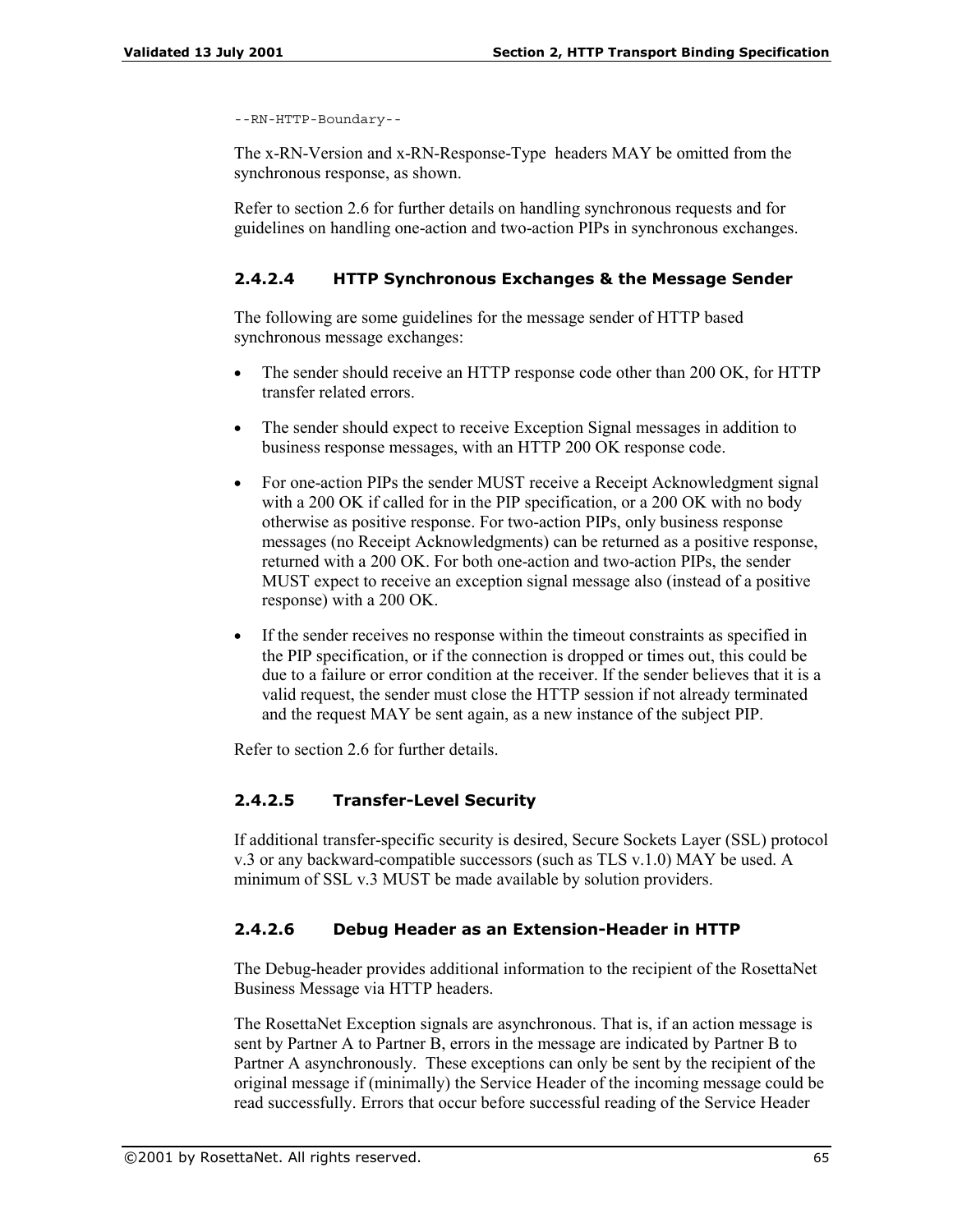would result in the sender timing out waiting for the Receipt Acknowledgment. As a value-add, solution providers MAY choose to provide a feature that enables the recipient of an action message to notify the sender if there is a problem unpacking a message. This can be done by the sender setting the RosettaNet debug header as an HTTP extension header. The recipient MAY then use this information to send an exception to the sender (if there was an error while unpackaging the message) even if the service header was not read completely.

The debug header is intended to be used during initial setup and testing, so that the trading partner receiving a message can send an exception to the trading partner who sent the message even if the service header was not successfully read.

However, if this feature is not made available in a solution, the solution will not be deemed non-compliant. Similarly a receiving trading partner MAY not wish to use this feature. This is also acceptable. For security reasons, debug headers SHOULD NOT be used in production mode. Debug headers if received during production mode SHOULD be ignored.

Debug headers MUST NOT be set while sending signals, in order to avoid an infinite loop.

The following is the form of the extension header:

x-RN-Debug-Mode: Yes; <parameter>=<value>; <parameter>=<value>; ...

The parameters of the debug header are shown in Table , along with the XPATH-style locations from which the corresponding values are to be taken.

| <b>Parameter Name</b>                   | <b>Value (Element Location)</b>                                                                                                              |
|-----------------------------------------|----------------------------------------------------------------------------------------------------------------------------------------------|
| x-RN-PIP-Code                           | //ServiceHeader/ProcessControl/pipCode/GlobalProcessIn<br>dicatorCode                                                                        |
| x-RN-PIP-Version                        | //ServiceHeader/ProcessControl/pipVersion/VersionIdenti<br>fier                                                                              |
| x-RN-PIP-Instance-ID                    | //ServiceHeader/ProcessControl/pipInstanceId/InstanceIde<br>ntifier                                                                          |
| x-RN-Message-Tracking-ID                | //DeliveryHeader/messageTrackingID/InstanceIdentifier                                                                                        |
| x-RN-Activity-Code                      | //ServiceHeader/ProcessControl/ActivityControl/Business<br>ActivityIdentifier                                                                |
| x-RN-Action-Code                        | //ServiceHeader/ProcessControl/ActivityControl/Message<br>Control/Manifest/ServiceContentControl/ActionIdentity/G<br>lobalBusinessActionCode |
| x-RN-Sending-Partner-ID                 | //DeliveryHeader/messageSenderIdentification/PartnerIde<br>ntification/GlobalBusinessIdentifier                                              |
| x-RN-Sending-Partner-Location-<br>ID    | //DeliveryHeader/messageSenderIdentification/PartnerIde<br>ntification/locationID/Value                                                      |
| x-RN-Initiating-Partner-ID              | //ServiceHeader/ProcessControl/KnownInitiatingPartner/P<br>artnerIdentification/GlobalBusinessIdentifier                                     |
| x-RN-Initiating-Partner-<br>Location-ID | //ServiceHeader/ProcessControl/KnownInitiatingPartner/P<br>artnerIdentification/locationID/Value                                             |

**Table 5. Debug Header Parameters**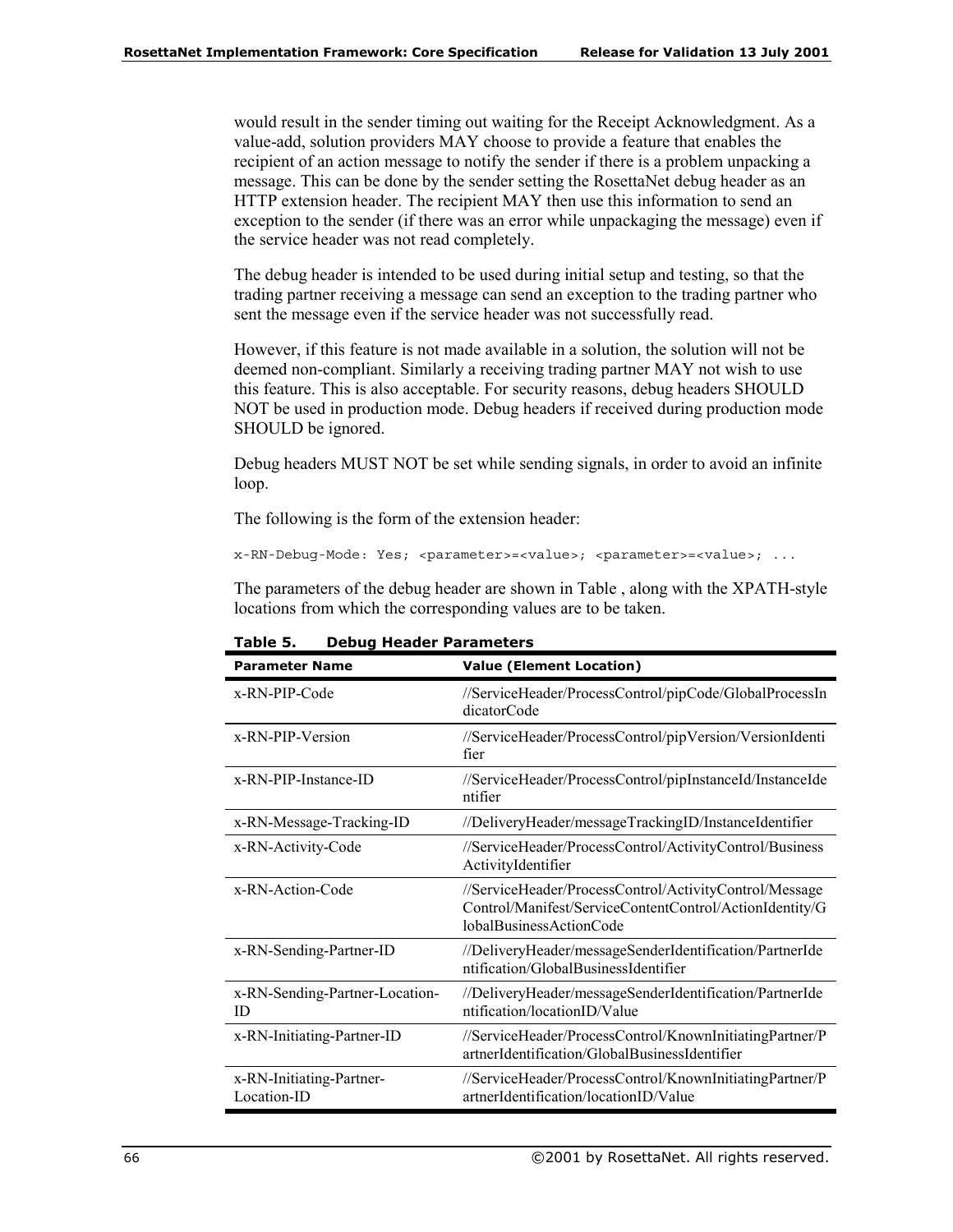| <b>Parameter Name</b>       | <b>Value (Element Location)</b>                                                                     |  |
|-----------------------------|-----------------------------------------------------------------------------------------------------|--|
| x-RN-PIP-Payload-Binding-ID | //ServiceHeader/ProcessControl/partnerDefinedPIPPayloa<br>dBindingId/ProprietaryReferenceIdentifier |  |

Refer to section 2.1.3 for element descriptions. Each parameter MUST be present in the debug header, and its value exactly duplicated from the given location, if the respective Service Header or Delivery Header element is present. Parameters whose corresponding elements are not present MUST NOT appear in the debug header.

The debug header MUST follow standard MIME header conventions, paying particular attention to quoting and long-line folding. The order in which the parameters are listed is of no significance (they MAY appear in any order), and parameter values are to be treated as case-sensitive.

## **2.4.2.7 Compliance Summary**

This summary is for convenience only and is not guaranteed to contain all compliance statements. For complete compliance knowledge, read the entire specification.

HTTP POST method with the MIME content-type of "multipart/related" MUST be used to transmit RosettaNet messages over HTTP. The "type" and boundary parameters MUST be specified with multipart/related content-type. The type parameter MUST match the MIME content-type of the RosettaNet Business Message being transmitted. The only valid values are "multipart/related" and "multipart/signed".

Content-Length MIME header MAY be specified with the HTTP POST and if specified, MUST match the length of the body posted. See RFC 2616 for details on use of Content-Length with HTTP POST.

Other standard (HTTP-compliant) MIME headers MAY be used as needed by the trading partners based on mutual agreements. However, these headers are not significant from a RosettaNet message transfer perspective. Solution providers are explicitly prohibited from attaching any significance to these additional headers that makes the RosettaNet message transport end-to-end dependent on those headers

All solution providers MUST provide support for HTTP transport. HTTP 1.1 or HTTP 1.0 level support is required.

Support for secure transport for HTTP is also mandatory for solution providers. SSL v.3 or any backward-compatible successor (such as TLS v.1.0) MUST be supported.

All solution partners must be able to correctly read and interpret the HTTP header response type (x-RN-Response-Type). In the event the solution does not support synchronous responses, it MUST be able to return the HTTP status code 501 (Not Implemented).

## **2.4.3 SMTP Transport Binding Specification**

This section specifies the SMTP transfer envelope or the transfer-level headers to be used when transferring a RosettaNet message through SMTP. RosettaNet messages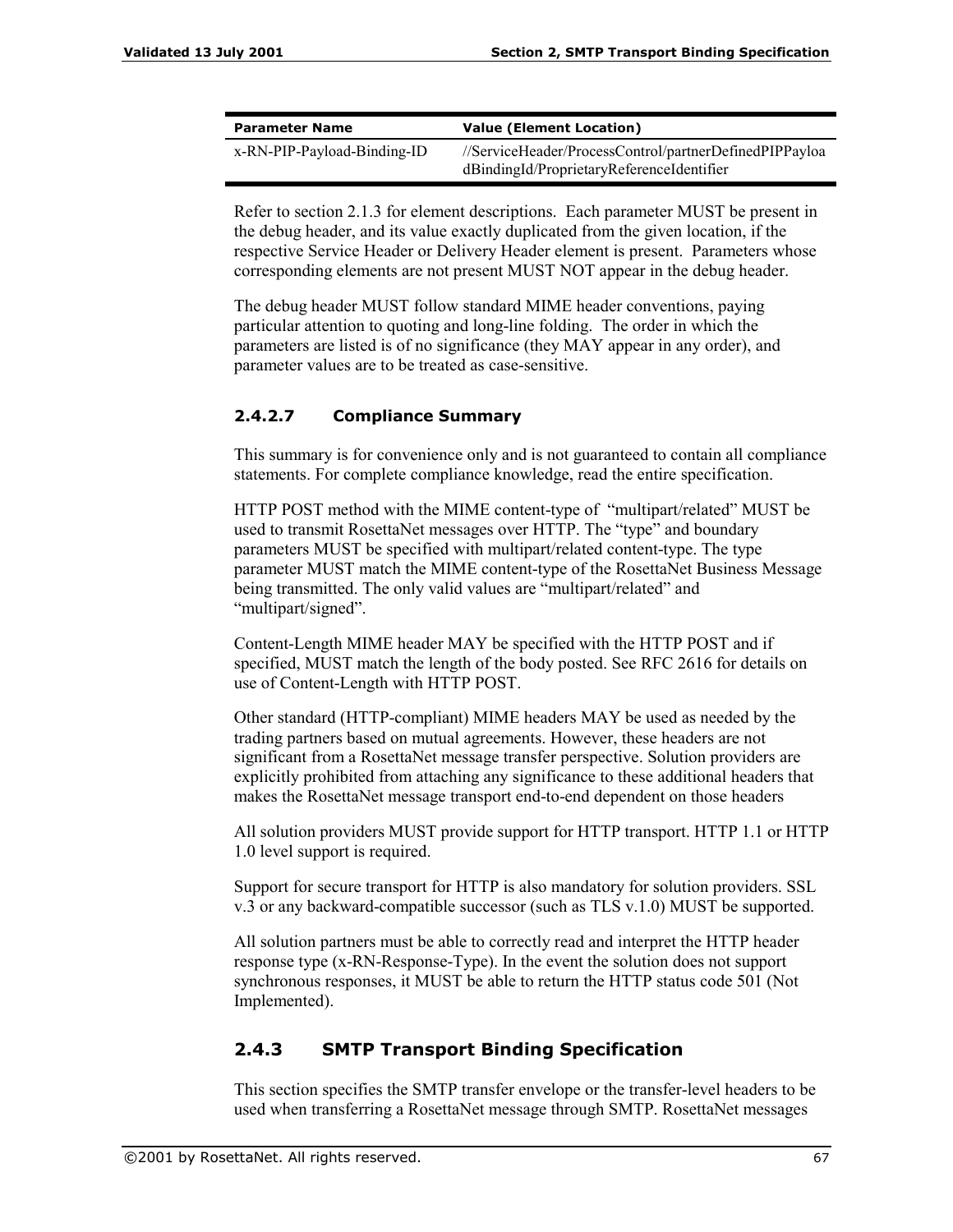are transmitted over SMTP by building an RFC 822-compliant email (SMTP/MIME) message, with the SMTP Transport Headers specified below forming RFC 822 message envelope/"headers" and the RosettaNet message to be transported forming the "body" of the RFC 822 message. Any RFC 822-compliant headers other than the ones specified in the section below MAY be used as needed. However, all the headers specified in the section MUST be used.

While use of SMTP is widespread, a number of SMTP implementations can still only support 7-bit data transmissions. Hence care MUST be taken to content-transferencode the binary and 8-bit content portions of RosettaNet messages if they will be transferred using SMTP.

#### **2.4.3.1 SMTP Transport Envelope**

The following MIME/RFC-822 headers MUST minimally be used to encapsulate the RosettaNet message for transmission via SMTP.

```
MIME-Version: 1.0
Content-Type: multipart/related;
              type="value";
              boundary="any-value-appropriate"
x-RN-Version: RosettaNet/V02.00
Content-Length: nnnn
From: value
To: value
```
Additional MIME/RFC-822 headers MAY be used as needed by the trading partners based on mutual agreement. However, these headers are not significant from a RosettaNet message transfer/envelop perspective. Solution providers are explicitly prohibited from attaching any significance to additional headers that make the RosettaNet message transfer end-to-end dependent on those headers.

Partners MUST agree on and exchange the email addresses to be used when sending RosettaNet messages over SMTP transport. The sending partner's email address MUST be specified in the "From" header field and receiving partner's address MUST be specified in the "To" header field. The recipient should be aware that SMTP headers (including the From header field) are susceptible to spoofing.

A content-type value of "multipart/related" MUST be used, with the two required parameters "type" and "boundary". The value for the type parameter MUST be the same as the MIME content-type for the RosettaNet message being transmitted. For RNIF 2.0, the only valid values are "multipart/related" and "multipart/signed". The ìboundaryî parameter is also needed by the MIME multipart/related content-type and MUST be specified. The value for the boundary parameter MUST follow the standard MIME specification and is not specified by RosettaNet. However, care MUST be taken to use a value for the boundary that does not conflict with the potential boundary values in the RosettaNet message being transmitted. The x-RN-Version header with a value "RosettaNet/V02.00" MUST be specified.

Following the standard MIME convention, the MIME header and parameter names and values are not case-sensitive. The order in which the parameters occur is also not significant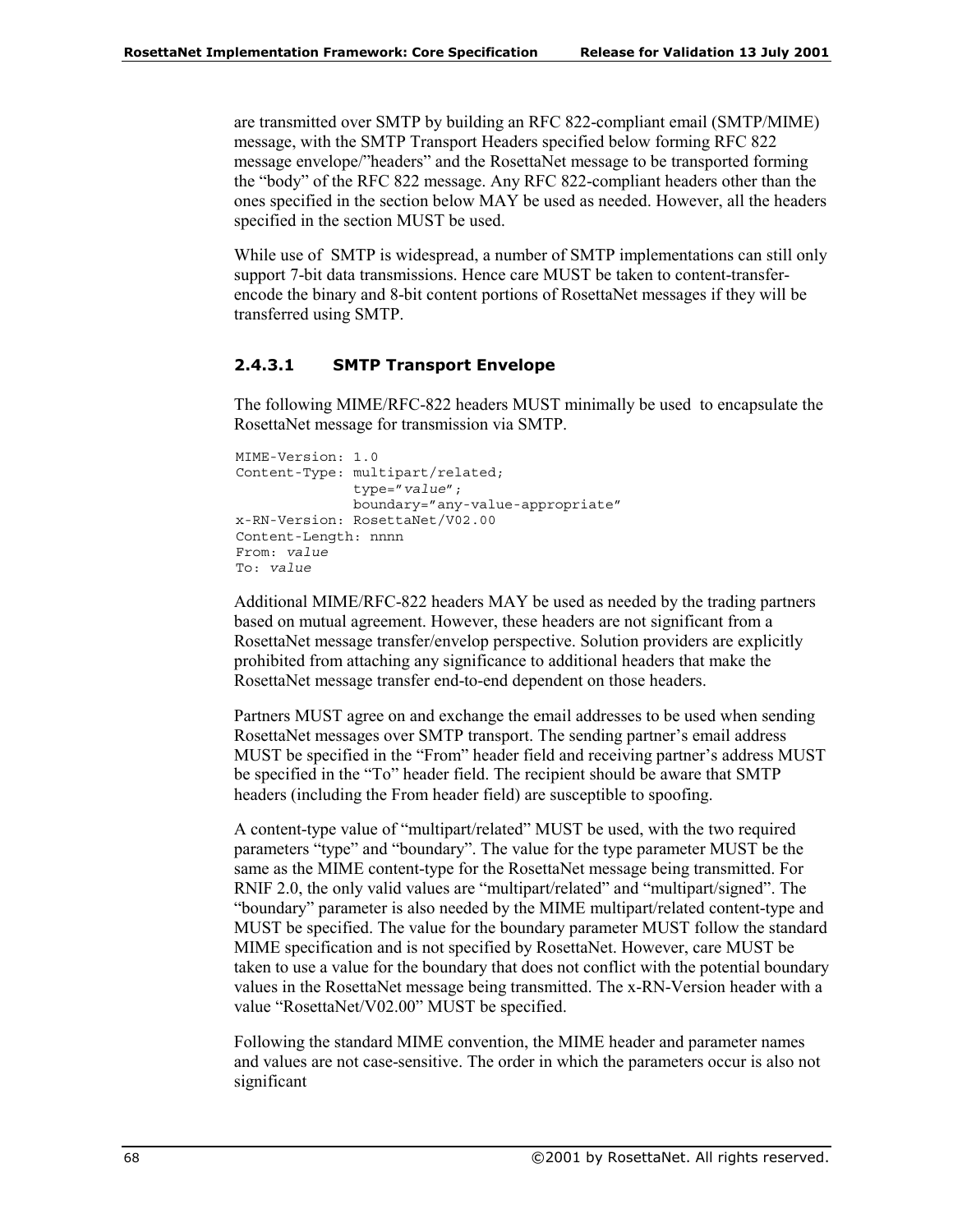The entire RosettaNet message MUST be added as the body of an RFC-822 compliant email message with headers specified above (adding any OPTIONAL headers as needed). The message so built is sent over SMTP to a partner-specified SMTP server (as agreed in advance by the trading partners), to be delivered to the email address specified in the "To" header field.

**Note:** In the following examples, all headers for the "body" RosettaNet message are **not** shown.

#### **Example 16. RosettaNet Message Encased in SMTP Envelope**

```
MIME-Verson: 1.0
From: sendingpartner@sendcompany.com
To: receivingpartner@receivingcompany.com
Content-Type: Multipart/related;
              boundary="2934792834";
              type="body-MIME-type"
x-RN-Version: RosettaNet/V02.00
Content-Length: 5609
--2934792834
[The RosettaNet-Message to be sent goes here]
--2934792834--
```
#### **Example 17. Unsigned RosettaNet Message in SMTP Envelope**

```
MIME-Verson: 1.0
From: sendingpartner@sendcompany.com
To: receivingpartner@receivingcompany.com
Content-Type: Multipart/related;
              Type="multipart/related";
              Boundary="RN-SMTP-Body-Boundary"
x-RN-Version: RosettaNet/V02.00
Content-Length: 1896
--RN-SMTP-Body-Boundary
Content-Type: multipart/related;
              boundary="RN-Outer-Boundary";
              type="application/xml"
Content-Description: This is the RosettaNet Business Message
--RN-Outer-Boundary
Content-Type: Application/XML
Content-Location: RN-Preamble
Content-Description: This is the XML that is the Preamble
[Preamble goes here]
--RN-Outer-Boundary
Content-Type: Application/XML
Content-Location: RN-Delivery-Header
Content-ID: <value>
[Delivery Header instance goes here]
--RN-Outer-Boundary
Content-Type: Application/XML
```
Content-Location: RN-Service-Header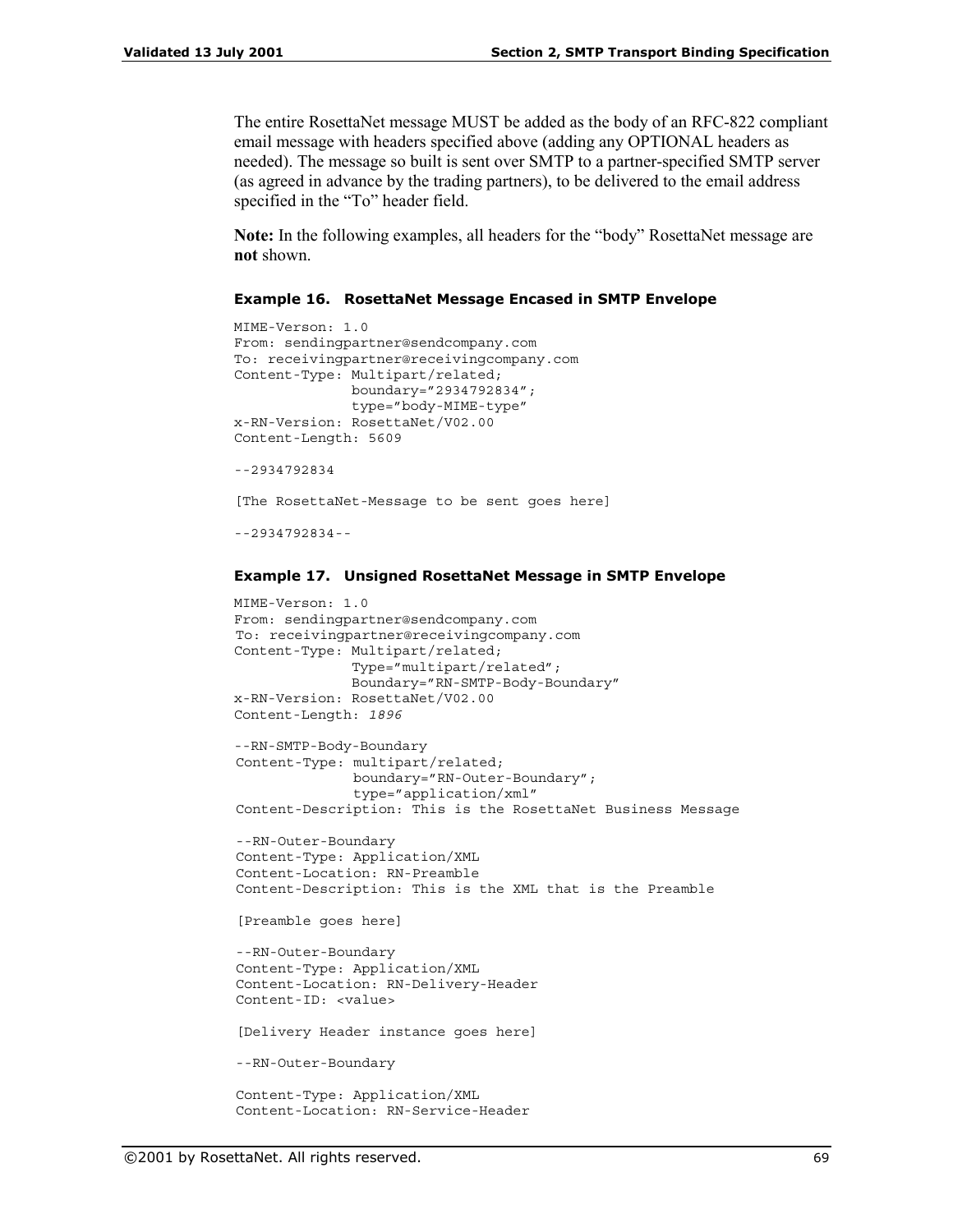```
Content-ID: <value>
[Service Header instance goes here
--RN-Outer-Boundary
[Service Content goes here]
--RN-Outer-Boundary--
--RN-SMTP-Body-Boundary--
```
#### **Example 18. Signed RosettaNet Message in SMTP Envelope**

```
MIME-Verson: 1.0
From: sendingpartner@sendcompany.com
To: receivingpartner@receivingcompany.com
Content-Type: Multipart/related;
              Type="multipart/signed";
              Boundary="RN-SMTP-Boundary"
x-RN-Version: RosettaNet/V02.00
Content-Length: 18899
--RN-SMTP-Boundary
Content-Type: multipart/signed;
              boundary="RN-Signature-Boundary";
              protocol="application/pkcs7-signature";
              micalg=sha1
Content-Description: This is a Signed RosettaNet Business Message
--RN-Signature-Boundary
[The Business Message to be signed goes here]
[Business Message Payload Container + Preamble
packed in MIME multipart/related construct]
--RN-Signature-Boundary
Content-Type: Application/pkcs7-signature; name="detached.p7s"
Content-Transfer-Encoding: base64
Content-Disposition: attachment; filename=smime.p7s
[The base64-encoded PKCS7 Detached Signature]
--RN-Signature-Boundary--
--RN-SMTP-Boundary--
```
#### **2.4.3.2 Transfer-Level Security**

SMTP does not naturally support transfer-level security. Hence trading partners are encouraged to explore the possibility of using HTTP with SSL. However, encrypting the content to be transferred would provide some level of privacy if SMTP needs to be used. Refer to section 2.3 for details on how to encrypt and decrypt the content.

#### **2.4.3.3 Transfer-Level Error Handling**

Email-based message transfer is a store-forward-based message delivery mechanism and the SMTP messages need not be sent directly between the source and the eventual recipient's SMTP nodes (due to SMTP routing involved). Hence, trading partners cannot rely on any synchronous transport level errors (analogous to HTTP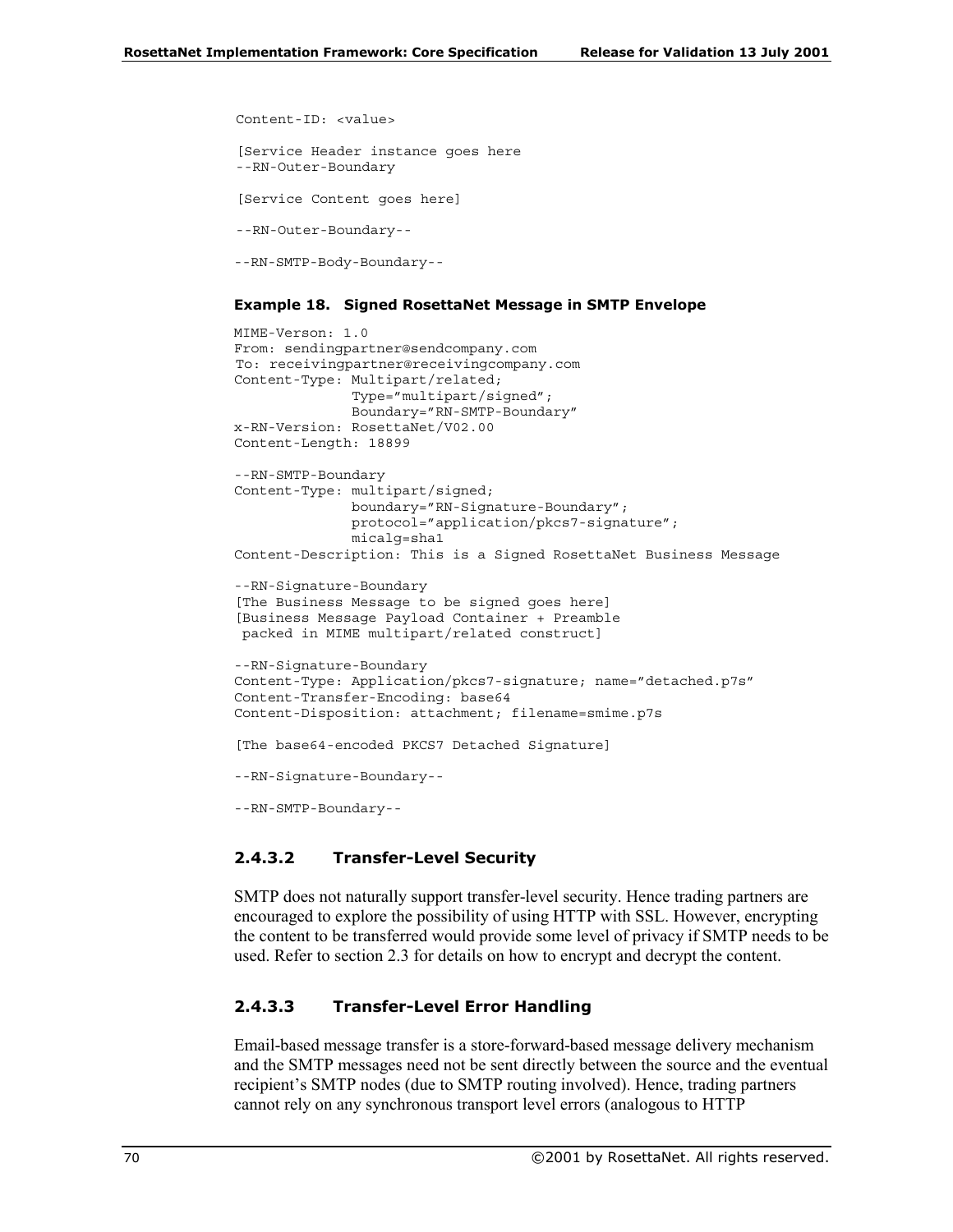response/error codes) being returned. Therefore, trading partners MUST have a mechanism in place to handle undeliverable email messages sent to each other. Delivered messages with content problems SHOULD, however, result in the recipient sending separate RosettaNet Exception business signals. If desired, trading partners could use the SMTP Delivery Status Notification (DSN) mechanism (see RFC 1891) to request that the recipient notify the sender of SMTP message delivery status. Partners could also use the SMTP Message Disposition Notification (MDN) mechanism as needed. These are part of the standard SMTP message delivery mechanism / standard and can be used by trading partners as needed and feasible, based on their SMTP set-ups. RosettaNet does not provide any explicit specification in this respect.

Many SMTP servers have a delivery timeout of several days, which may be longer than the performance controls specified in a PIP. Also, messages sent via SMTP might not be delivered in the order in which they are sent. Trading partners should take these constraints into consideration prior to choosing SMTP as the delivery method.

## **2.4.3.4 Debug Header as an Extension-Header in SMTP**

The Debug Header provides additional information to the recipient of the RosettaNet Business Message via SMTP headers.

Refer to the HTTP debug header section (section 2.4.2.6) for the specification and usage of this header.

## **2.4.3.5 Compliance Summary**

This summary is for convenience only and is not guaranteed to contain all compliance statements. For complete compliance knowledge, read the entire specification.

The MIME content-type of "multipart/related" MUST be used to transmit RosettaNet messages over SMTP. The "type" and boundary parameters MUST be specified with the multipart/related content-type. The type parameter MUST match the MIME content-type of the RosettaNet Business Message being transmitted. The only valid values are "multipart/related" and "multipart/signed".

 $x-RN-Version$  header with a value of "RosettaNet/V02.00" MUST be specified

Content-Length MIME header MUST be specified and MUST match the length of the RosettaNet message included in the body.

MIME-Version header with a value of "1.0" MUST be specified.

All MIME header and parameter names are case-insensitive. The order of parameters in a header is insignificant. Both are per standard MIME conventions.

Other standard MIME/RFC-822 compliant headers MAY be used as needed by the trading partners based on mutual agreements. However, these headers are not significant from a RosettaNet message transfer/envelop perspective. Solution providers are explicitly prohibited from attaching any significance to these additional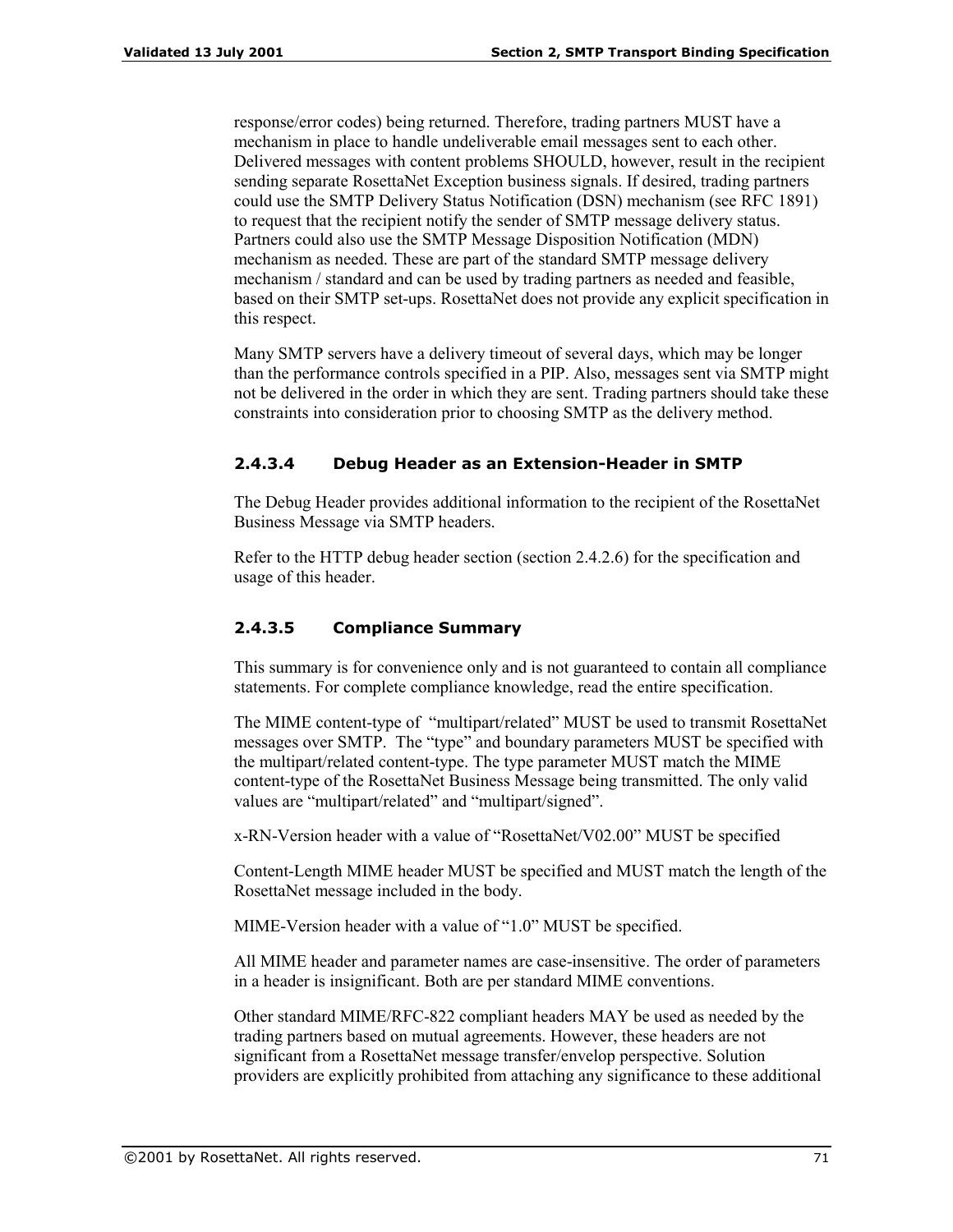headers that makes RosettaNet message transfer end-to-end dependent on those headers.

## **2.4.4 Transfer Protocol Independence and Other Transfer Mechanisms**

The transfer protocol-independent nature of the RosettaNet Business Message enables addition of support for other transfer protocols as they are adopted by RosettaNet in the future, without impacting the format of the message.

To facilitate the use of other private transfer mechanisms (e.g., file-based) by which trading partners may exchange messages between themselves (without direct support from solution providers), solution providers SHOULD make transfer protocolindependent RosettaNet Business Messages available for delivery by other transfer mechanisms. The means by which the messages are made available to the alternate transfer mechanisms is not specified by RosettaNet. Similarly, solution providers SHOULD provide hooks to process the messages received via other transfer mechanisms. Again the means by which this is done is not specified by RosettaNet.

## **2.4.5 General Guideline for Debug Mode for Other Transport Protocols**

The purpose of the debug header is to supply critical information from the Service Header in case the Service Header for an incoming message could not be read successfully. This information MUST minimally include: PIP Code, PIP Instance ID, Activity Code, Action Instance ID, Instance ID, Sending Partner ID.

# **2.5 Business Signal Specifications & Process Control PIPs**

This section identifies and specifies current business signals as well as PIPs that are used in controlling the process of PIP business exchanges.

In the execution of PIPs that carry out specific business functions (e.g., 3A4 -- Manage Purchase Order), it might be necessary for certain system-level acknowledgment messages or exception messages to be returned to one or both parties to the PIP. These are referred to as "business signals" and are distinct from the business action messages that are defined by each business PIP.

Additionally, there are other classes of RosettaNet PIPs that do not perform any business-related function (e.g., a possible class of "maintenance" PIPs which could cover such RosettaNet functions as dictionary maintenance). One of these classes is called "process control PIPs"; these PIPs perform various system-level administrative tasks that aid in the execution of business PIPs.

These business signals and process control PIPs are part of the implementation framework and are more fully described in this section. The Message Guidelines, DTDs, and (in the case of Process Control PIPs) PIP specifications are published in separate files and available through the normal PIP access channels.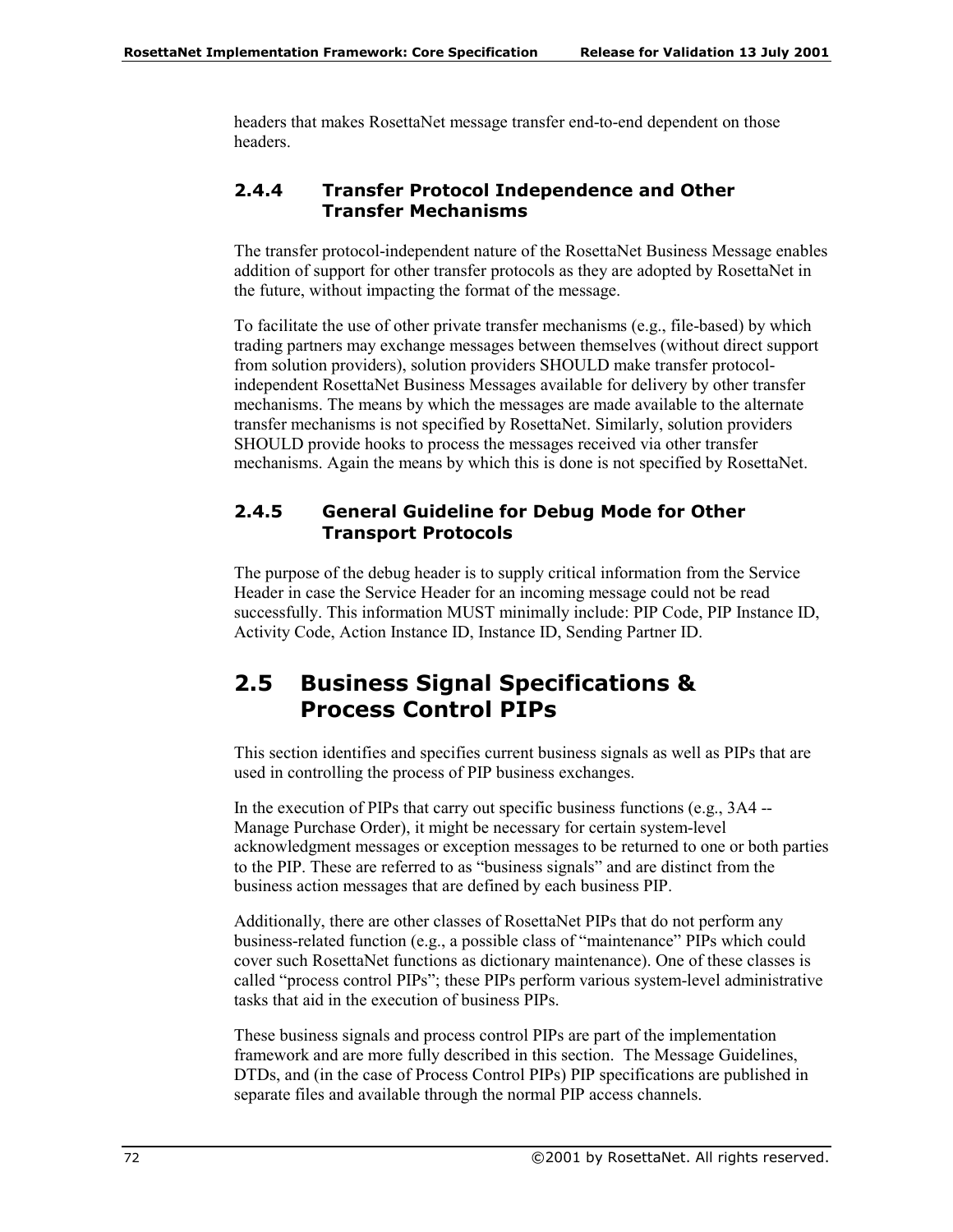For additional insight into how these business signals and process control PIPs are used, see section 2.6.

## **2.5.1 Business Signals**

Business signals are positive and negative acknowledgment messages that are sent in response to business actions. There is one positive business signal (Receipt Acknowledgment) and one negative business signal (Exception); all other RosettaNet messages are business actions. In contrast to business actions, all business signals are RosettaNet-specified and carry no content from other sources.

Whether the Receipt Acknowledgment signal is required for a given Business Action is specified in the corresponding PIP specification. Detailed specifications on when a specific kind of signal should be sent are provided in section 2.6; additionally, further description of the uses of these signal is available in section 2.3.

**Note**: Only Business Actions are acknowledged. Business Signals are never acknowledged.

### **2.5.1.1 Receipt Acknowledgment**

A Receipt Acknowledgment is a positive signal acknowledging receipt of a Business Action message. It is sent when a message is received by the trading partner and is found to be a structurally and syntactically valid RosettaNet business action message. It is sent only if required by the PIP (it is almost always required).

To send a Receipt Acknowledgment for the appropriate business action, use the PIP, action, and activity information in the received message's Service Header.

See the following documents for the Receipt Acknowledgment specifications.

- Acknowledgment of Receipt DTD (AcknowledgmentOfReceipt\_MS\_V02\_00.dtd)
- Acknowledgment of Receipt Message Guideline (AcknowledgmentOfReceipt\_MG\_V02\_00\_00.htm)

#### **DOCUMENT TYPE DEFINITION**

```
<!ENTITY % common-attributes "id CDATA #IMPLIED" >
<!ELEMENT ReceiptAcknowledgment ( NonRepudiationInformation? ) >
<!ATTLIST ReceiptAcknowledgment xmlns CDATA #FIXED
         "http://www.rosettanet.org/RNIF/V02.00" >
<!ELEMENT NonRepudiationInformation ( OriginalMessageDigest ) >
<!ELEMENT OriginalMessageDigest ( #PCDATA ) >
```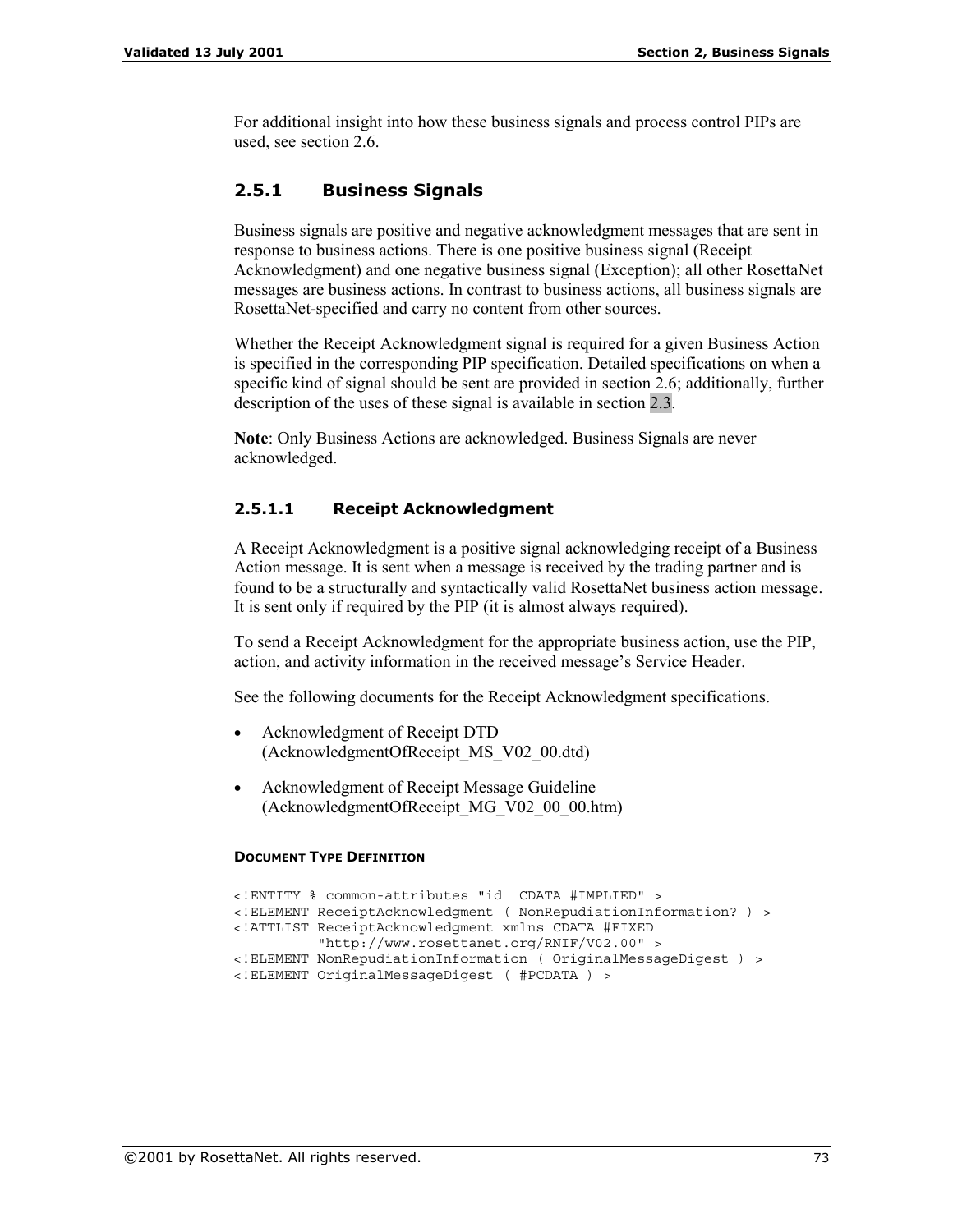#### **TREE STRUCTURE FROM MESSAGE GUIDELINE**

```
1 1 ReceiptAcknowledgment
2 0..1 |-- NonRepudiationInformation
3 1 | |-- OriginalMessageDigest
```
See the actual Message Guidelines for descriptions of these elements.

#### **2.5.1.2 Exception**

See the following documents for the Exception specifications.

- Exception DTD (Exception MS V02 00.dtd)
- Exception Message Guideline (Exception MG V02 00 00.htm)

#### **DOCUMENT TYPE DEFINITION**

```
<!ENTITY % common-attributes "id CDATA #IMPLIED" >
<!ELEMENT Exception (
          ExceptionDescription ,
          GlobalExceptionTypeCode ) >
<!ATTLIST Exception xmlns CDATA #FIXED
          "http://www.rosettanet.org/RNIF/V02.00" >
<!ELEMENT ExceptionDescription (
          errorClassification ,
          errorDescription ,
         offendingMessageComponent? ) >
<!ELEMENT errorClassification ( GlobalMessageExceptionCode ) >
<!ELEMENT GlobalMessageExceptionCode ( #PCDATA ) >
<!ELEMENT errorDescription ( FreeFormText ) >
<!ELEMENT FreeFormText ( #PCDATA ) >
<!ATTLIST FreeFormText xml:lang CDATA #IMPLIED >
<!ELEMENT offendingMessageComponent ( GlobalMessageComponentCode ) >
<!ELEMENT GlobalMessageComponentCode ( #PCDATA ) >
<!ELEMENT GlobalExceptionTypeCode ( #PCDATA ) >
```
#### **TREE STRUCTURE FROM MESSAGE GUIDELINE**

```
1 1 Exception
2 1 |-- ExceptionDescription
3 1 | |-- errorClassification.GlobalMessageExceptionCode
4 1 | |-- errorDescription.FreeFormText
5 0..1 | |-- offendingMessageComponent.GlobalMessageComponentCode
6 1 |-- GlobalExceptionTypeCode
```
See the actual Message Guidelines for descriptions of these elements.

## **2.5.2 Process Control PIPs**

Process Control PIPs are designed to be sent by either party to a PIP dialogue to notify the other party of events that affect the execution of the business PIP or to ascertain status of a business PIP that is believed to be in process.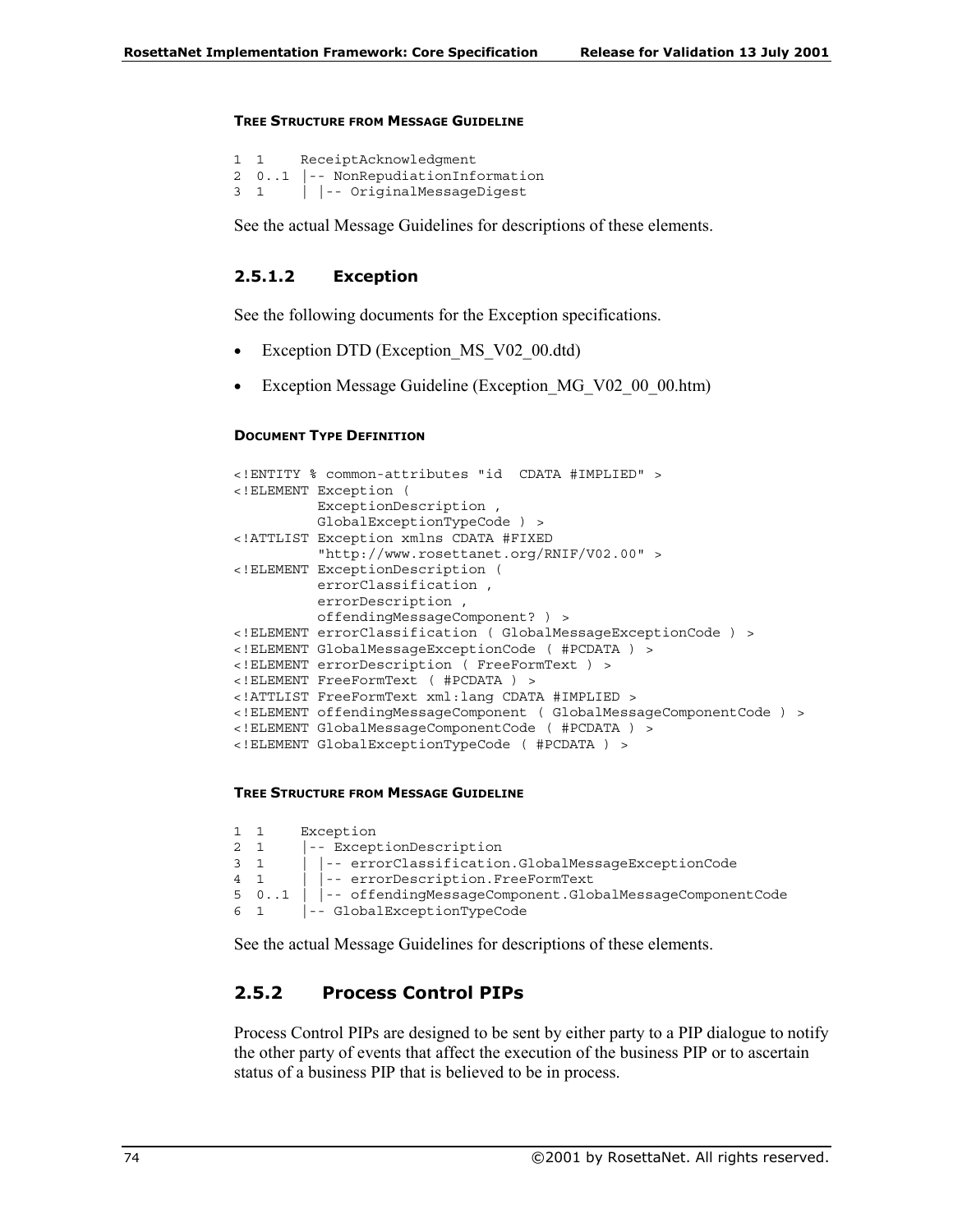These PIPs follow the business PIP naming conventions, and belong to the cluster "0" and the segment "A".

As of this writing, only one such PIP exists.

### **2.5.2.1 0A1: Notification of Failure (NoF)**

See the following documents for the PIP 0A1: Notification of Failure specification.

- PIP Spec (0A1 Spec V02 00 00.doc)
- DTD (0A1 MS V02 00 FailureNotification.dtd)
- Message Guideline (0A1 MG V02 00 00 FailureNotification.htm)

# **2.6 Flow of RosettaNet Business Messages**

RosettaNet Partner Interface Processes (PIPs) are implemented by the exchange of business messages in specific sequences and specific timeframes. These business messages contain both control and content information to meet PIP requirements.

A PIP defines one or more business activities involving two or more partner roles. A business activity consists of one or more business actions executed in the sequence specified by RosettaNet.

RosettaNet PIPs follow a specific choreography of action and signal message exchange. A PIP instance begins by a partner starting the first action in an activity in the PIP and continues until all the actions in the activity are completed successfully or an action fails.

An action execution results in a business action message being sent from one trading partner (Trading Partner A) to another (Trading Partner B) and if specified by the PIP, an acknowledgment signal being sent from the recipient (Trading Partner B) of the original message to its sender (Trading Partner A), to indicate the fact that the action message has been validated from a security point of view and that all of the base-level validation rules described in section 2.1 have been applied successfully. Depending on the PIP, the recipient of the original message (Trading Partner B) may have to perform a response action. The response action message would then be sent from Trading Partner B to Trading Partner A, with Trading Partner A possibly acknowledging receipt of the response action message. This completes the entire PIP instance. This entire action message and signal exchange constitutes the choreography of the PIP.

It is important to note that the overlapped execution of multiple instances of the same PIP or related PIPs between two trading partners is not addressed here. PIP specifications state the semantics for executing multiple instances of the same PIP or related PIPs in overlapping timeframes, and should provide real-world examples of such concurrent execution where appropriate. If such semantics are not met, then the situation should be treated as an action performance failure.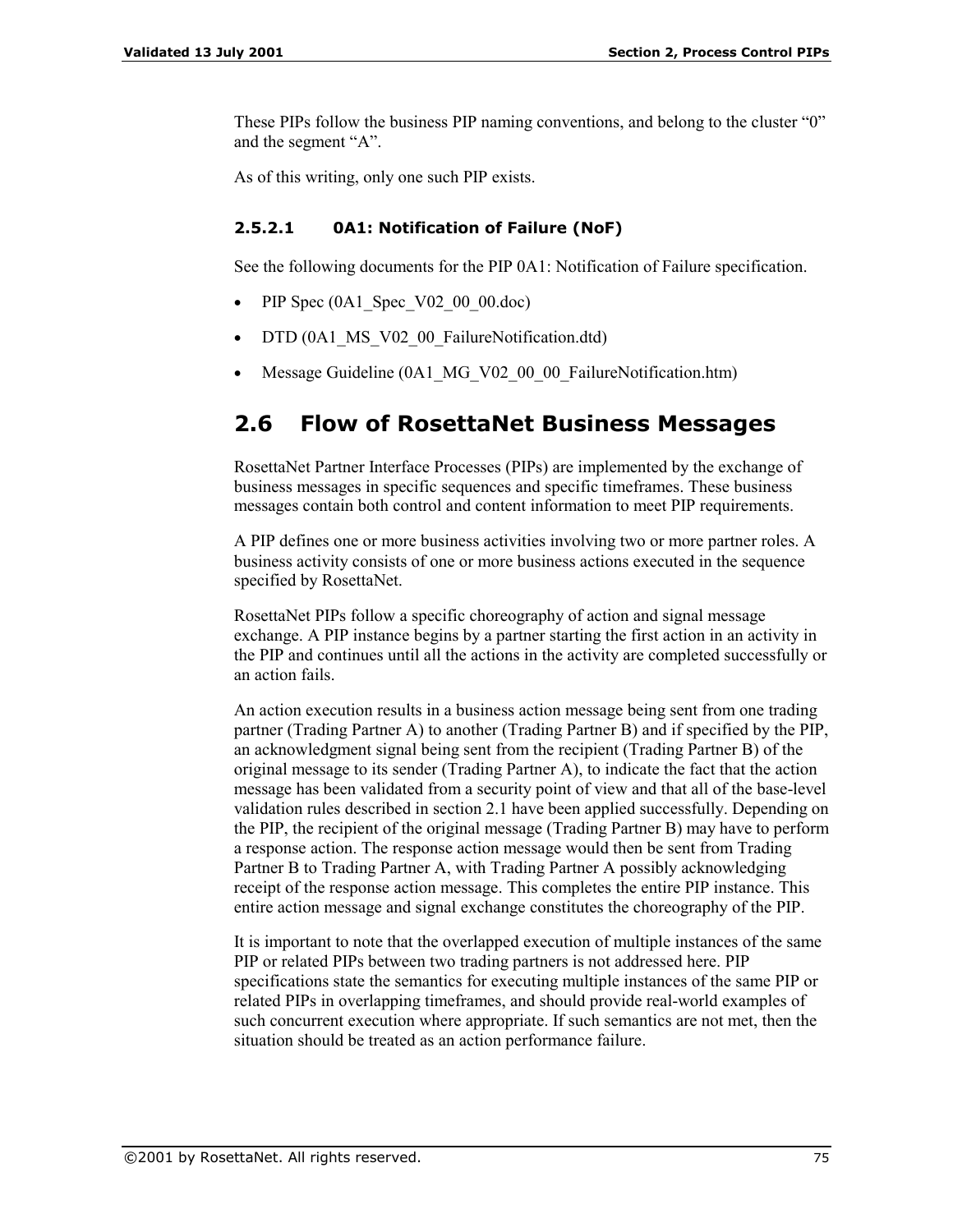## **2.6.1 Asynchronous Single-Action (Simplest) Activity**

The simplest choreography is an asynchronous single-action PIP activity. That is, an activity where one action message is sent from Partner A to Partner B and the Receipt Acknowledgment is sent from Partner B to Partner A. When this complete set of one action message and one signal message have been exchanged successfully between these trading partners, the PIP instance is deemed complete at both ends. One commonly used single-action PIP is PIP2A1: Distribute New Product Information.

While the Receipt Acknowledgment indicates successful receipt and grammar/schema validation of an action message by an action message recipient, the exception message indicates an error in processing of the action message. An exception sent by Partner B in the above scenario indicates failure of the above PIP instance at both the partners' systems.

To be exact, in the above scenario the PIP reaches completion state at Partner A upon receipt of the Receipt Acknowledgment. Partner B reaches completion only after finishing its internal processing of the action message. These two events could happen at different times. If Partner B has returned a Receipt Acknowledgment to Partner A and then encounters an error in its internal processing of the action message, then it MUST initiate an instance of the Notification of Failure PIP to inform Partner A of the error. This is because Partner A will have completed its PIP instance once it receives the Receipt Acknowledgment.

If a PIP does not specify Receipt Acknowledgment (such as in an information distribution scenario), then the action and the PIP are complete for the sender once it has successfully transmitted the message, and is complete for the receiver as soon as the action message is received and processed by the receiver. The receiver MUST initiate an instance of the Notification of Failure PIP if it encounters any error while processing the action message.

## **2.6.2 Asynchronous Two-Action Activity**

A slightly more complex scenario would be the above case, but with the addition of Trading Partner B sending a response action to Trading Partner A. That is, Trading Partner A initiates the activity by sending Action Message X to Trading Partner B. Trading Partner B sends a Receipt Acknowledgment to Trading Partner A and then later sends a response action message Y to Trading Partner A. Trading Partner A then sends a Receipt Acknowledgment signal to Trading Partner B. In this case, Trading Partner A completes execution of the PIP instance immediately after processing message Y. (If Trading Partner A fails to send a Receipt Acknowledgment signal to Trading Partner B, Trading Partner A will still close the PIP after processing message Y.) Trading Partner B completes execution of the PIP instance after receiving the Receipt Acknowledgment for message Y. (If Trading Partner B does not receive a Receipt Acknowledgment signal from Trading Partner A, Trading Partner B will continue resending message Y until a Receipt Acknowledgment is received or until Trading Partner B decides to issue a Notification of Failure.) One commonly used two-action PIP is PIP3A4: Manage Purchase Order.

If Trading Partner B has returned a Receipt Acknowledgment to Trading Partner A and then encounters an error in its internal processing of action message X, it MUST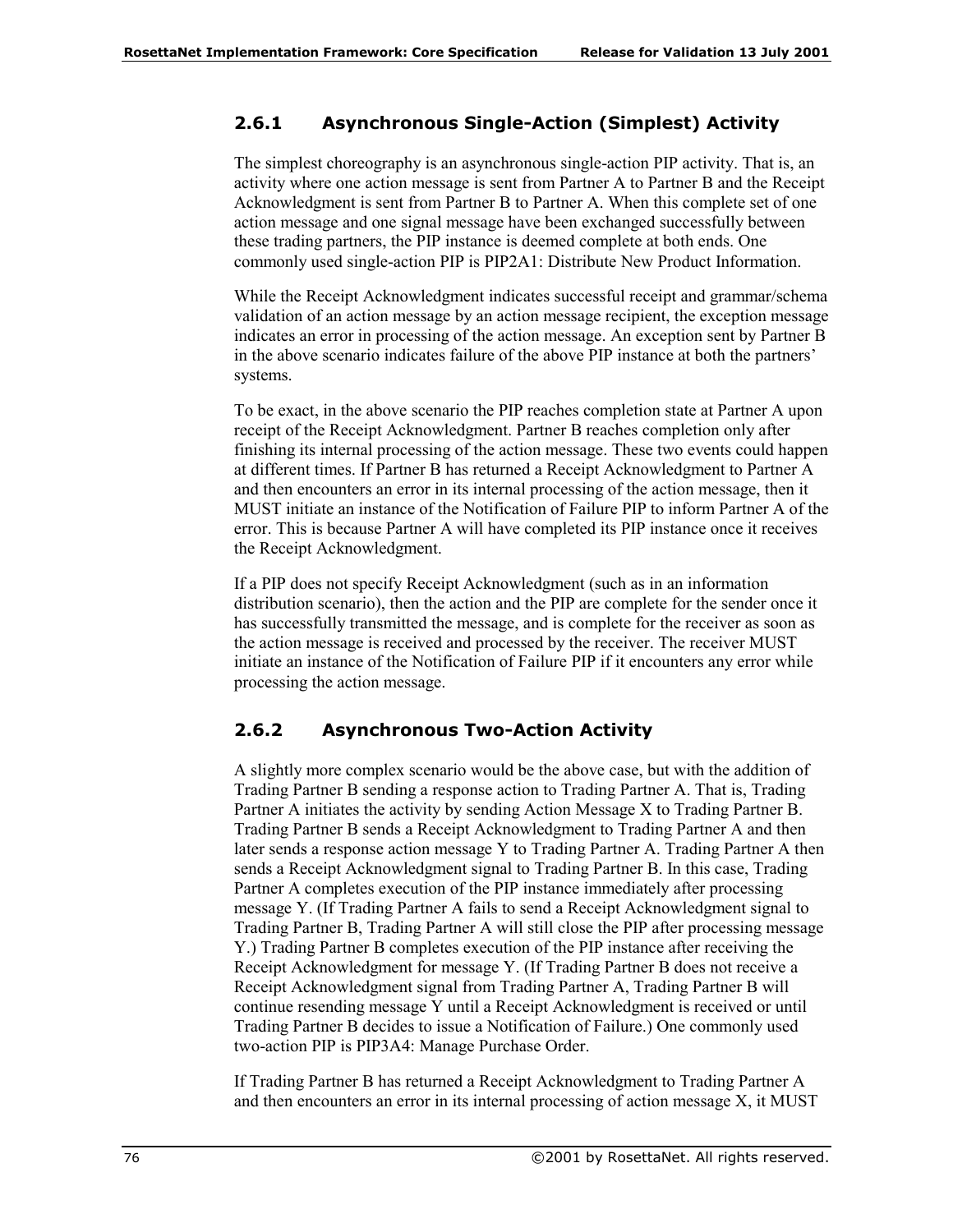send an exception to Trading Partner A. Since Trading Partner A is still waiting for the response action, it is unnecessary for Trading Partner B to initiate an instance of the Notification of Failure PIP. On the other hand, once Trading Partner A has returned a Receipt Acknowledgment confirming receipt of the response action to Trading Partner B, then any subsequent error encountered by Trading Partner A in processing the response message MUST trigger an instance of the Notification of Failure PIP.

## **2.6.3 Synchronous One-Action/Two-Action Activity**

By default, PIP interactions between two trading partners are asynchronous. When HTTP is used as transport, each business action message or business signal message flows over a separate HTTP connection. In order to support PIPs such as PIP 2A9 (Query EC Technical Information) that require immediate responses and optimized use of network bandwidth, RNIF 2.0 allows for synchronous PIPs over HTTP transport. An initiator of a synchronous single-action PIP MUST specify that the message exchange is to be completed synchronously in the HTTP header (x-RN-ResponseType: sync). Similarly, an initiator of a synchronous two-action PIP that does not require Receipt Acknowledgment MUST specify in the HTTP header that the response be returned synchronously. If the responder of a synchronous activity does not support synchronous interaction at all, it MUST return the HTTP status code "501" Not Implemented".

Each PIP specifies whether the entire exchange of messages is synchronous or asynchronous. In the absence of any definition in the PIP specification, the default SHALL be that all exchanges are asynchronous. The following rules apply to the processing of the "x-RN-Response-Type" HTTP header:

- 1. When the PIP specification requires a response to be asynchronous, an initiating partner SHALL always designate the interaction to be asynchronous and SHALL not designate synchronous.
- 2. When the PIP specification requires a Receipt Acknowledgment to be synchronous but does not require a substantive response, an initiating partner SHALL always designate the interaction to be synchronous and SHALL not designate asynchronous.
- 3. When the PIP specification requires a response to be synchronous and no Receipt Acknowledgment at all, an initiating partner SHALL always designate the interaction to be synchronous and SHALL not designate asynchronous.
- 4. When the PIP specification allows responses to be either asynchronous or synchronous, an initiating partner MAY designate either asynchronous or synchronous. The receiving partner SHALL provide the response in the manner indicated.

In general, it is possible to execute a PIP instance synchronously only if the PIP has a single action, or if the PIP has two-actions and neither Receipt Acknowledgment nor Non-Repudiation of Receipt is required. This does not preclude the use of digital signatures in synchronous response mode for purposes of Non-Repudiation of Origin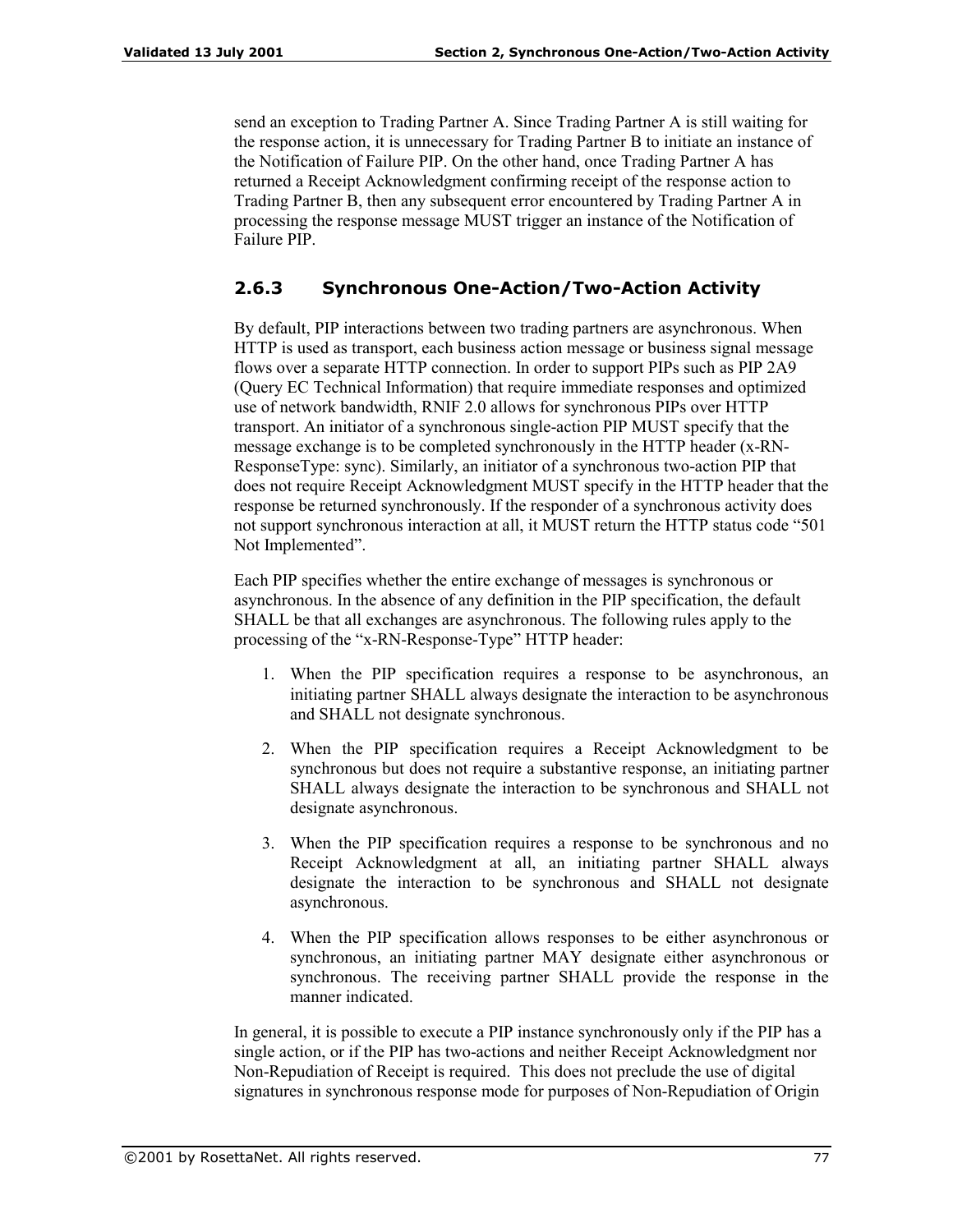and Content (either single- or two-action PIPs), or for Non-Repudiation of Receipt (single-action PIPs only).

Retries, even if specified by a PIP, are not allowed for in a synchronous interaction. Timeouts must result in the initiator closing the connection and terminating the PIP. If retries are performed, they MUST be PIP-level retries, with each being a new PIP instance.

## **2.6.4 Handling Failures**

Failures can occur at any point in PIP execution, as discussed in the following subsections. Two methods of handling failure are provided in RNIF 2.0: sending an exception signal or initiating a Notification of Failure (NoF) PIP.

To determine whether an exception signal should be sent or whether to initiate a NoF, the following guidance may be useful. In general, send an exception signal if it is the case that the trading partner should still be executing the PIP in question; initiate a NoF if it is possible that the other trading partner is not executing the PIP (e.g., has not yet begun processing or has completed processing already).

## **2.6.4.1 Retries and Timeouts**

**Note**: The following discussions on retries and timeouts apply only to asynchronous PIP activities. Synchronous PIPs SHOULD specify a Time To Perform that does not inherently exceed the reasonable/acceptable time for leaving a HTTP connection open, and a Retry Count of 0. Time to Acknowledge, if specified, should be identical to Time to Perform.

In order to achieve transfer independence, transfer protocol-specific acknowledgments are not attached any receipt semantics. That is, if a HTTP acknowledgment is received, it only means successful "delivery" of the message and nothing more. Hence, the sender is dependent on a Receipt Acknowledgment to infer that the message has been received, read and validated (for grammar and schema) successfully by the recipient. The Receipt Acknowledgment happens asynchronously (i.e., uses a different "connection" from the incoming message). Therefore, the sender has to ìwaitî for the Receipt Acknowledgment. Under certain conditions, when the recipient is not able to decipher anything about the incoming message, the recipient cannot inform the sender about the error (as the sender or the PIP context may not be identifiable). Under such conditions, the sender cannot wait indefinitely for the acknowledgment. This necessitates the concept of "timeout".

Timeouts can occur when the sender does not receive the Receipt Acknowledgment after a particular time. The reason could be either that the recipient never received the original message (this could be difficult to infer depending on the transfer protocol used); the recipient was not able to "read" the message; the recipient had a problem sending the Receipt Acknowledgment; or the Receipt Acknowledgment never reached the sender of the original message.

Nevertheless, in order to ensure a more reliable message delivery, the sender MUST retry sending the message until either the Receipt Acknowledgment or an Exception is received, or until all allowable retries are exhausted.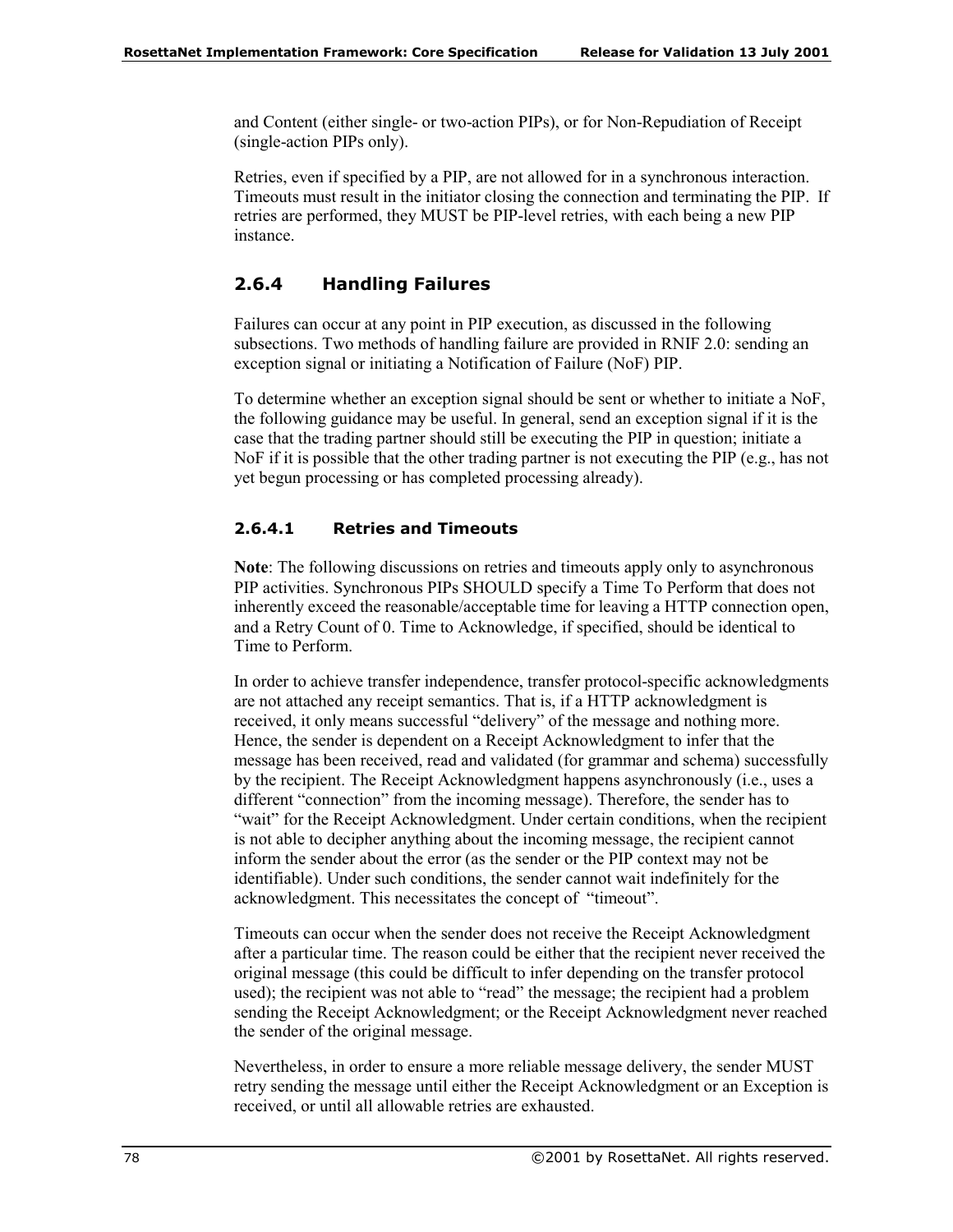Once the initiator of a two-action PIP receives the Receipt Acknowledgment for the initial action, it should wait for a response action message from the responder. A Time to Perform timeout can occur while waiting for the response action message.

When a timeout occurs and retries are no longer allowable, the PIP instance on the sender's side ends in a failure state. In order to ensure that the other partner does not continue with the process, the sender MUST initiate an instance of the Notification of Failure PIP.

In general, retries and timeouts for a PIP are governed by the Time To Acknowledge, Time To Perform, and Retry Count parameters in the PIP's Business Activity Performance Controls table:

- Time to Acknowledge<sup>1</sup> refers to the time duration within which a partner role that initiates a role interaction MUST receive acknowledgment that a Business Document is received by a responding partner role. This time is measured from the instant the action message has been sent successfully. That is, once an action message has been delivered successfully, the sender expects to receive a Receipt Acknowledgment before Time to Acknowledge has elapsed. In a one-action PIP, only the initiator needs to monitor the Time to Acknowledge. In a two-action PIP, Time to Acknowledge applies individually to both the initiator and the responder; each waits for a Receipt Acknowledgment in reply to their respective initiating and responding action messages.
- Time to Perform refers to the time duration within which the PIP activity MUST be successfully performed. It is measured from the Message Date Time value found in the Delivery Header within the action message that initiates the PIP instance. For a two-action PIP, Time to Perform is interpreted as the time for receipt of the response action message by the initiator. The initiator should consider the PIP instance as failed if no response action is received before Time to Perform elapses. Only the initiator of a PIP instance is required to ensure that the PIP instance is completed within the allowable Time to Perform. The responder of a PIP instance SHOULD NOT test an incoming action message that initiates a PIP instance for expiration, nor must it abort execution of the PIP instance if the private process does not respond before Time to Perform expires. Nevertheless, it is assumed that clocks at the initiator and at the responder are synchronized closely enough that the Delivery Header Date Timestamps can be relied upon. The method for such synchronization is outside the scope of this specification. If specified for a single-action PIP, Time to Perform MUST be ignored, as only the Time to Acknowledge and Retry Count parameters are relevant to this type of exchange.
- Retry Count refers to the number of times an action message MAY be retransmitted (in addition to the initial attempt) due to timeout waiting for Receipt Acknowledgment. Thus, if the Retry Count is 3, an action message may be sent a total of 4 times. For a two-action PIP, the Retry Count applies both to the initiator for sending the request action message and to the responder for sending the

-

 $<sup>1</sup>$  This is a slight misnomer. A more appropriate term would have been Time to Receive</sup> Receipt Acknowledgment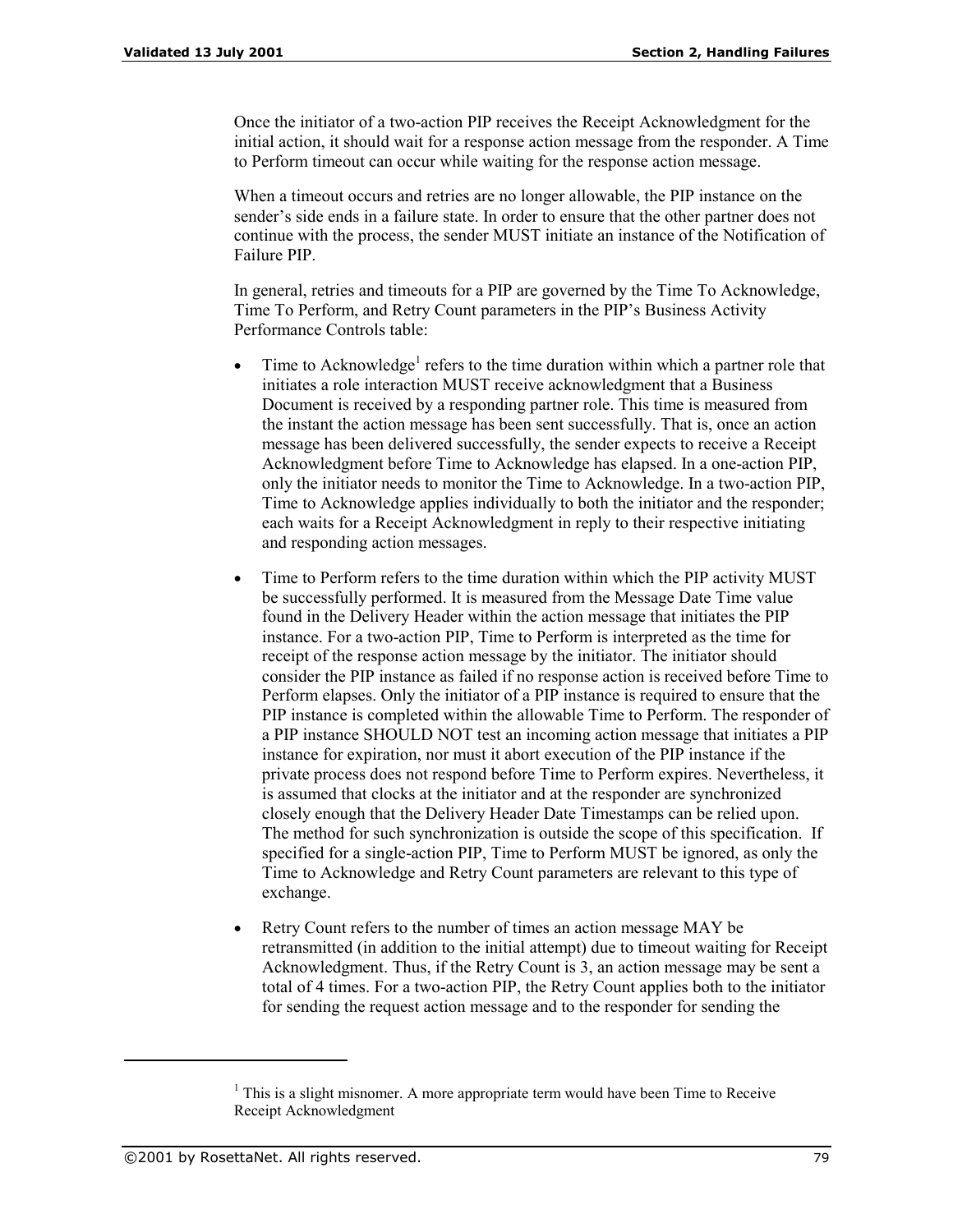response action message. This interpretation is different from RNIF 1.1 where retries for two-action PIPs may be triggered both by timeout waiting for Receipt Acknowledgment (action-level retries) and by timeout waiting for response action (activity-level retries), and the Retry Count is used to govern both action-level and activity-level retries. RNIF 2.0 eliminates activity-level retries because they are unnecessary; a Receipt Acknowledgment is sufficient indication that a message has been persisted and restarting the activity would be pointless. Furthermore, handling of activity-level retries in the context of more complex activities would be even more problematic than it would be with today's simpler one- and twoaction patterns.

An RNIF 2.0 implementation MAY also perform transport (i.e., HTTP/SMTP) level retries if non-fatal transport level status codes result from transmission attempts. However, the frequency of such retries is outside the scope of the RNIF 2.0 specification and SHOULD be addressed via trading partner agreements. If communication failure persists after all agreed-upon transport-level retries have been exhausted, then an instance of the Notification of Failure PIP MUST be executed if the failed message is an action message or an exception message. If the failed message is a Receipt Acknowledgment, Notification of Failure is not executed, because the intended recipient is expected to time out and possibly resend the action message.

### **2.6.4.2 Other Failure Conditions and Notification of Failure**

An RNIF implementation SHOULD maintain sufficient state information related to open PIP instances so that on recovery from a system failure, the progress of open PIP instances can be resumed. For example, if an initiator was waiting for Receipt Acknowledgment for a PIP instance and was supposed to retry sending the action message at time *t*, then on restart it SHOULD continue to wait for Receipt Acknowledgment until time *t* before retrying. Of course, if time *t* has already passed, then retransmission of the action message SHOULD happen immediately, provided that the Time to Perform has not yet expired and that the allowable retries have not been exhausted.

In the asynchronous single-action scenario, Partner A "completes" or "deems" complete" its PIP instance a little ahead of Partner B. This leaves the possibility that Partner B could encounter a failure while processing the action message (i.e., after Partner A has attained the PIP completion stage). Though the probability of this may be low, it is nevertheless something that the PIP choreography should provide for. Since the PIP is deemed completed at Partner A, Partner A will no longer expect to receive signals from the same PIP instance. Hence, Partner B MUST initiate an instance of the Notification of Failure PIP to Partner A in such cases.

Similarly, in the asynchronous two-action scenario, Partner A could encounter an error while processing Message Y (i.e., after sending Receipt Acknowledgment for message Y to Partner B). Since at this point Partner B would have completed its PIP instance, Partner A MUST initiate an instance of the Notification of Failure PIP to indicate the failure in the PIP instance.

Notification of Failure is only intended as an out-of-band mechanism to signal error conditions. It MUST NOT be used when a responding party encounters an exception while processing a business document request. An exception is be used in such cases.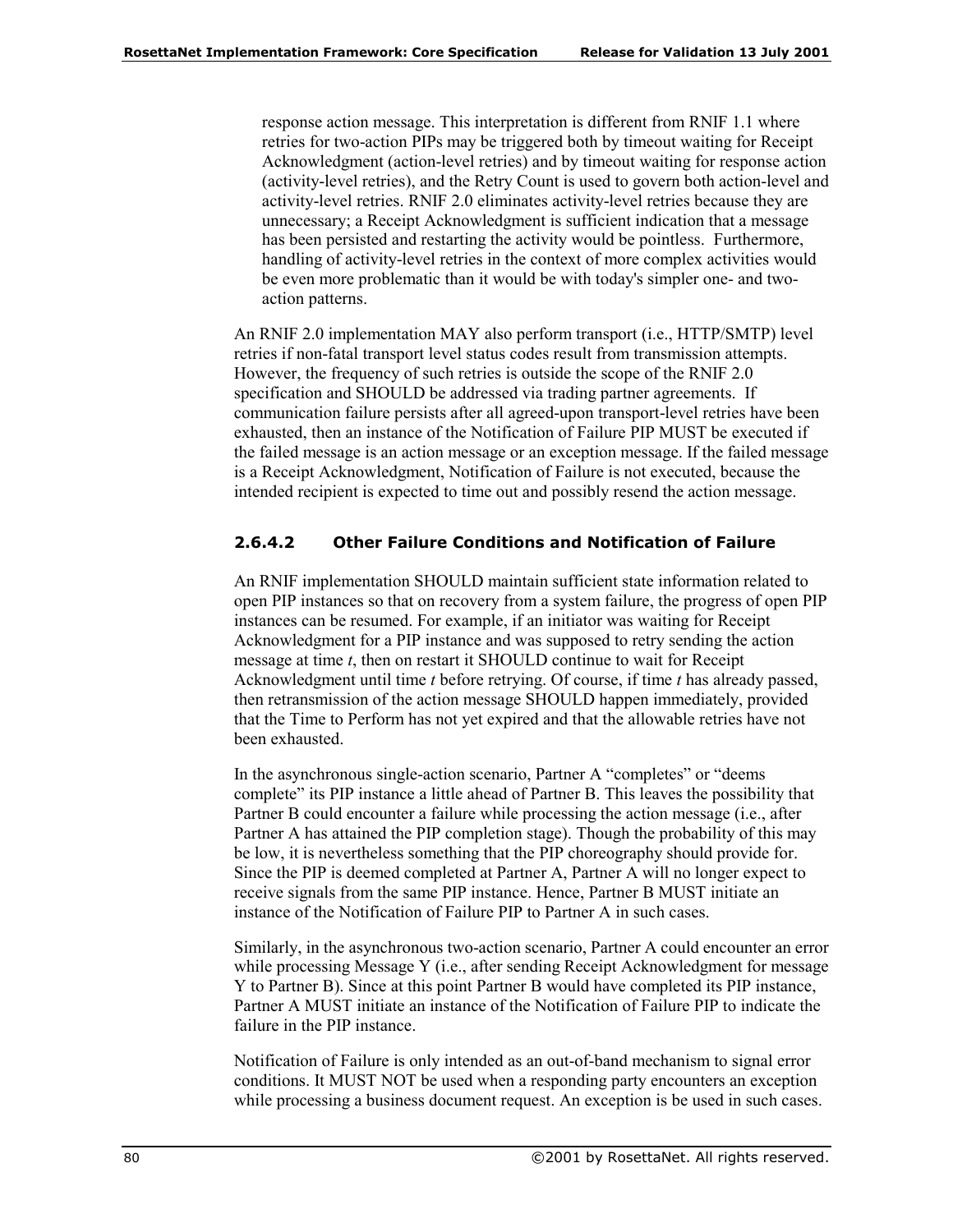It is RECOMMENDED that the communications channel, application server or network, (or combinations thereof) used by the Notification of Failure PIP instance be different from those used for regular PIP instances. This is to enable reporting of failures caused by communication problems. Trading partners MAY also agree that still another mechanism be used to report inability to execute Notification of Failure PIPs. . Trading partners SHOULD, however, agree on the exact nature of these "alternate communication channels". In addition, they SHOULD specify the legal meaning and the private process logic for Notification of Failure triggered by the execution of individual PIP types.

In order to avoid an "infinite loop" scenario, another instance of Notification of Failure MUST NOT be initiated in response to an error encountered during the execution of an instance of Notification of Failure.

## **2.6.5 Receipt Acknowledgment**

The Receipt Acknowledgment confirms that the grammar and schema rules applicable to the message received are satisfied. See base level validation described in section 2.1. Trading partners MAY optionally agree to validate other constraints specified in the message guidelines that are beyond the scope of base-level validation prior to sending Receipt Acknowledgments.

Nevertheless, the above acknowledgment is the result of verification of a static set of syntactical and data validation rules. It does not confirm any semantic validation of the message as such validation can vary from trading partner to trading partner and can depend heavily on the end system. This type of validation is called "content" validation" or validation of the content of a business action message against the organizationís internal business rules. If an action message does not pass content validation, and this is not the last action within the PIP, then the recipient MAY return an exception to the sender. The exception type is "General Exception" and the error code to use is PRF.DICT.VALERR. If this is the last action within the PIP, then the recipient MUST initiate a Notification of Failure because the sender may have already received the Receipt Acknowledgment and closed its PIP instance.

The fact that the Receipt Acknowledgment was sent by the receiver of the business message is good enough to infer that the business message was indeed delivered and "read" successfully by the intended recipient. Also, RNIF 2.0 requires that the recipient of a business action message save a persistent copy of the business action message after grammar and schema validation, so as to avoid unnecessary retries once the PIP initiator has received the Receipt Acknowledgment for the initial business action message. Thus, the Retry Count specified for a PIP is interpreted as the number of action-level retries only. The initiator of a PIP MUST resend an action message if no Receipt Acknowledgment is received within the Time to Acknowledge, subject to the Retry Count and Time to Perform constraints. Likewise, the responder of a twoaction PIP MUST resend a response action message under the same conditions. Unlike RNIF 1.1, RNIF 2.0 does not provide for retrying at the activity-level.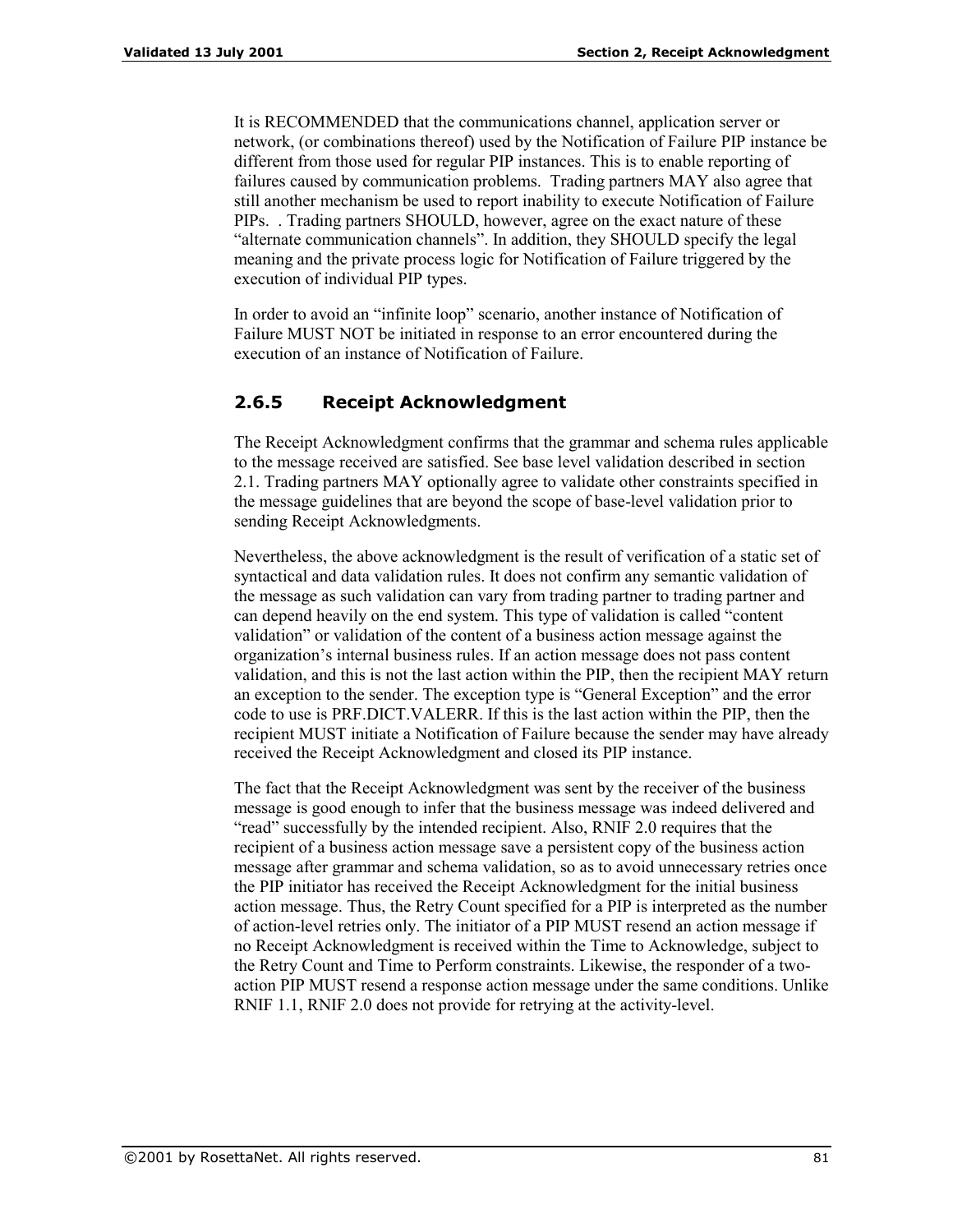## **2.6.6 Handling Retries and Late Acknowledgments**

As established earlier, the trading partner sending an action message retries the message until either a Signal (Receipt Acknowledgment or Exception) is received or a timeout condition occurs. Hence, the receiver MUST be prepared to receive the same action message more than once. In such a case, if the action requires a Receipt Acknowledgment, the Receipt Acknowledgment (or Exception if there is a failure) MUST be resent.

Also, as mentioned earlier, the PIP choreography is independent of the transfer or transport mechanisms. Therefore, it is possible that for a given request, the Receipt Acknowledgment can arrive after the response message. This MUST NOT be deemed as an out-of-order message. If the response is received before the Receipt Acknowledgment and the request action requires non-repudiation of receipt, then any of the following suggested approaches MAY be followed.

A response that arrives before the Receipt Acknowledgment MAY either be queued for processing until the Receipt Acknowledgment is received or processed immediately. If the response is processed immediately, then the process SHALL NOT be completed until the Receipt Acknowledgment is received, since the Receipt Acknowledgment contains the digest information for non-repudiation of receipt. These approaches are suggestive only and the implementer is free to choose a similar approach as long as the result is the same (i.e., the response SHALL NOT be rejected unless a timeout occurs waiting for the Receipt Acknowledgment).

## **2.6.7 Receipt Acknowledgment and General Exception Error Codes**

Table 5 shows the mandatory Error Codes and their associated descriptions for Receipt Acknowledgment exceptions and general exceptions.

| <b>Error Code</b><br>(Case Insensitive) | <b>Description</b>                                                                                     |
|-----------------------------------------|--------------------------------------------------------------------------------------------------------|
| PKG MESG GENERR                         | Error during packaging – General error                                                                 |
| PRE ACTN GENERR                         | Error during action performance – General Error                                                        |
| PRE DICT VALERR                         | Error during action performance – Validating the<br>Service Content against a PIP-specified dictionary |
| UNP MESG GENERR                         | Error during unpackaging – General error                                                               |
| UNP MESG SIGNERR                        | Error during unpackaging – Verifying the signature of<br>the RosettaNet Business Message               |
| UNP PRMB READERR                        | Error during unpackaging – Reading the Preamble                                                        |
| UNP PRMB VALERR                         | Error during unpackaging – Validating the Preamble                                                     |
| UNP DHDR READERR                        | Error during unpackaging – Reading the Delivery<br>Header                                              |
| UNP DHDR VALERR                         | Error during unpackaging – Validating the Delivery<br>Header                                           |
| UNP.SHDR.READERR                        | Error during unpackaging – Reading the Service<br>Header                                               |

**Table 6. Exception Error Codes**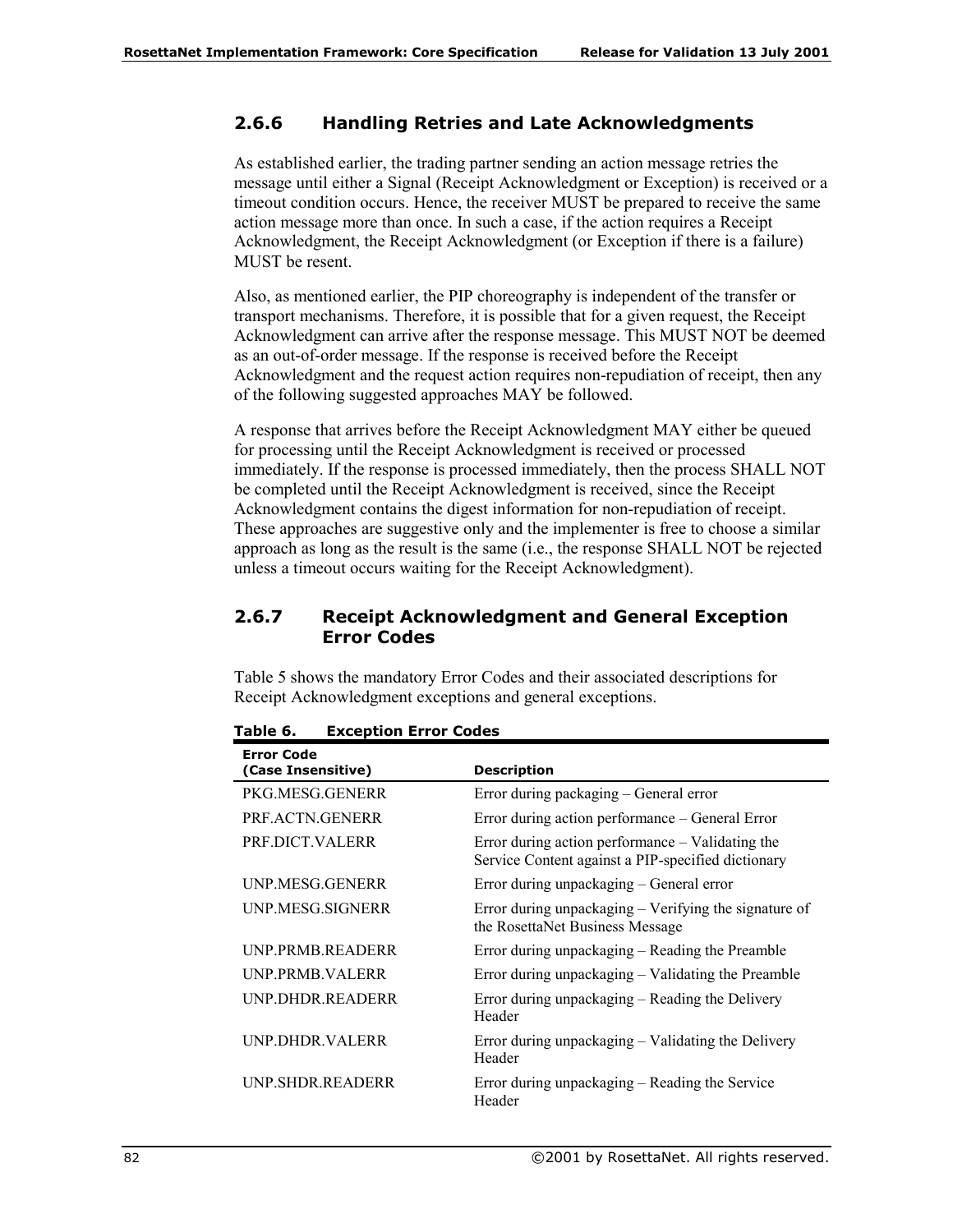| <b>Error Code</b><br>(Case Insensitive) | <b>Description</b>                                                                        |
|-----------------------------------------|-------------------------------------------------------------------------------------------|
| UNP.SHDR.VALERR                         | Error during unpackaging – Validating the Service<br>Header                               |
| <b>UNP SHDR MNFSTERR</b>                | Error during unpackaging – Verifying Manifest against<br>the actual attachment body parts |
| UNP.MESG.SEQERR                         | Error during unpackaging – Validating the message<br>sequence                             |
| UNP MESG RESPTYPERR                     | Unexpected Response type in the HTTP header                                               |
| UNP.MESG.DCRYPTERR                      | Error Decrypting the message                                                              |
| UNP.SCON.READERR                        | Error during unpackaging – Reading the Service<br>Content                                 |
| <b>UNP SCON VALERR</b>                  | Error during unpackaging – Validating the Service<br>Content                              |

## **2.6.8 Interaction Diagrams**

The diagrams in this section are intended to illustrate the general flow for both singleaction and two-action activities in both asynchronous and synchronous interactions.

The FSV section of the PIP specification documents contain specific interaction diagrams detailing the normal flow of business messages (action and signal) between services performing the PIP partner roles. Those diagrams show which business action messages and business signal messages are part of the choreography of the PIP.

### **2.6.8.1 Asynchronous Interactions**

Figure 20 and Figure 21 illustrate the high-level choreography of an asynchronous single-action activity and an asynchronous two-action activity, respectively. The boxes with solid boundaries represent steps that are executed in the public process space; those with dashed boundaries represent steps that are executed in the private process space.

It should be noted that the Responder side "Validate Message Structure" step in these figures actually encompasses all of the validation steps shown in Figure 19. It includes all base-level validation specified in section 2.1, plus optional schema-level validation (if any) that may have been agreed between the two trading partners. Validation using business rules, however, is responsibility of the private process and is assumed to be included in the "Process Action Message" step.

The "Handle Error" step in Figure 20 and Figure 21 roughly corresponds to the "Handle Error" Flow in Figure 19.

The steps labeled "Requesting Business Action Message", "Receipt Acknowledgment", "Responding Business Action Message" in Figure 20 and Figure 21 represent transfer of the packaged business action/signal message over HTTP or SMTP. An error may occur in sending any of these messages. Depending on the trading partner agreement, transport-level retries MAY be used. If the communication error persists while attempting to send an action message, then an instance of the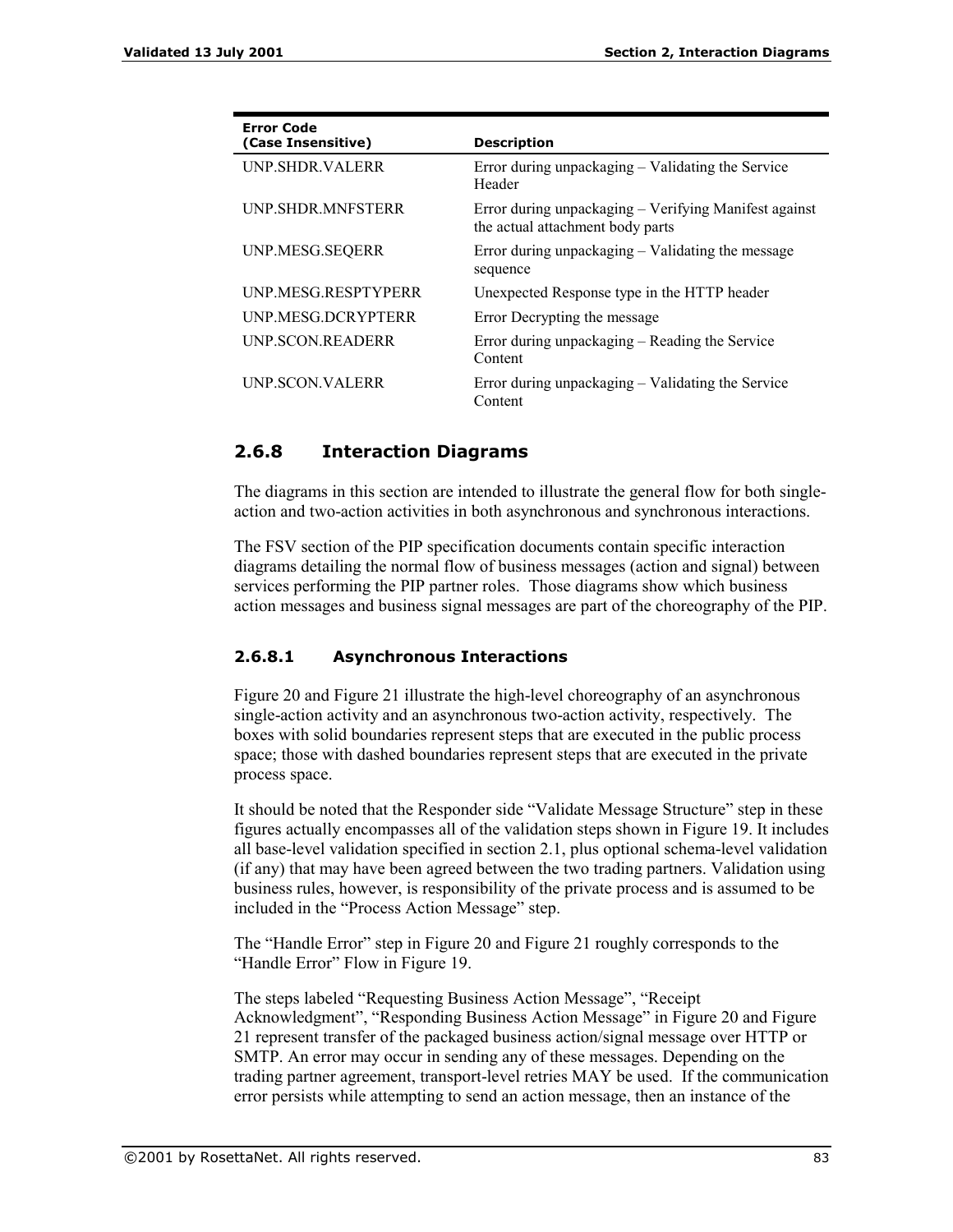Notification of Failure PIP SHOULD be executed to notify the trading partner of the communication failure. If the message is a business signal, the sender SHOULD NOT initiate Notification of Failure. Instead, the intended recipient is expected to time out and retry, if appropriate, before finally initiating the Notification of Failure. If this is the last Receipt Acknowledgment within a two-action PIP, the message initiator MAY close the PIP instance without reporting any error, even though the responder has not received the Receipt Acknowledgment.<sup>2</sup> The responder in this case SHOULD retry sending the response action message and might eventually have to initiate Notification of Failure. However, Notification of Failure in this case does not necessarily mean that the business transaction has to be aborted. It only signals that there is a problem with completing the PIP's choreography. If the initiator has already received the response action from the responder's initial or retried attempts, there is no reason to nullify the business transaction. For example, if the PIP specification calls for nonrepudiation of receipt for the response action, then the responder's execution of the Notification of Failure might simply require the initiator to return the missing Receipt Acknowledgment (including the signed digest for the received action message) to the responder. This will have to be done through some other out-of-band mechanism not currently defined by RNIF 2.0.

It should be noted that the logic for dealing with communication failures described above is not captured in the figures in this section.

Similarly, the exception-handling rule for business signals is such that when there are errors validating the Preamble, Delivery Header, or Service Header for grammar, content or sequence, the erroneous signal MAY be logged internally and essentially ignored. No exception SHOULD be sent to the sender of these signals, nor SHOULD the Notification of Failure PIP be initiated. The logic for ignoring incorrect signal messages again is not explicitly represented in any of the figures.

Likewise, logic necessary for implementing non-repudiation of origin and content / non-repudiation of receipt, checkpoint and restart, etc., are omitted from these figures to limit their complexity.

-

 $2^{2}$  Even if the transmission of the Receipt Acknowledgment is successful, the initiator cannot know positively when the responder has successfully validated the Receipt Acknowledgment for a certain time because the responder is not allowed to send an acknowledgment for the Receipt Acknowledgment. This "finish" state can only be inferred if the responder has not triggered NoF within (Retry Count + 1) times the PIP's Time to Acknowledge. Since the NoF may itself fail due to a variety of problems before human intervention takes place, another (NoF Retry Count + 1) times the NoF Time to Acknowledge may elapse before the initiator learns of the original failure and the subsequent NoF failure through an external channel.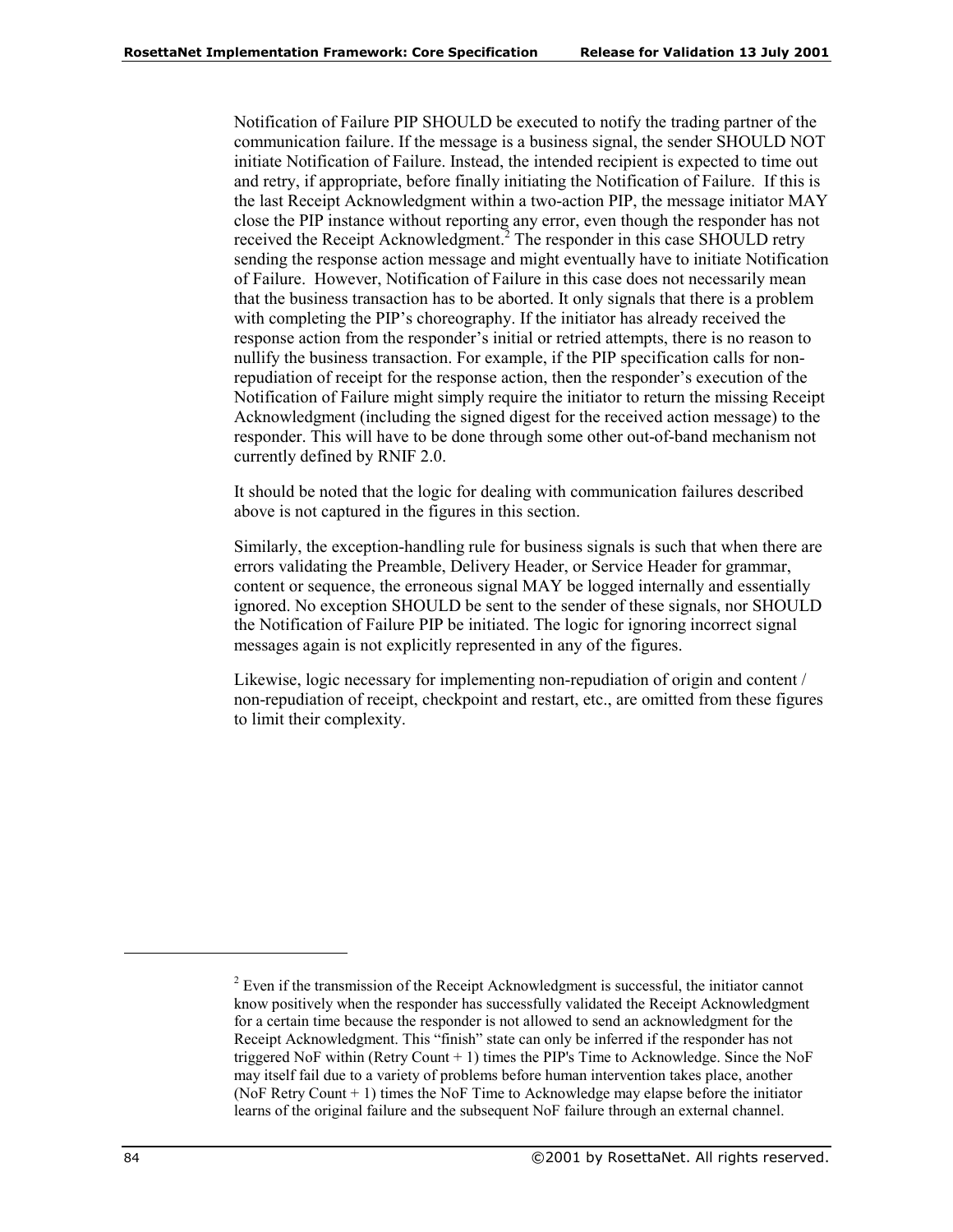

**Figure 20. Single-Action Activity (Asynchronous)**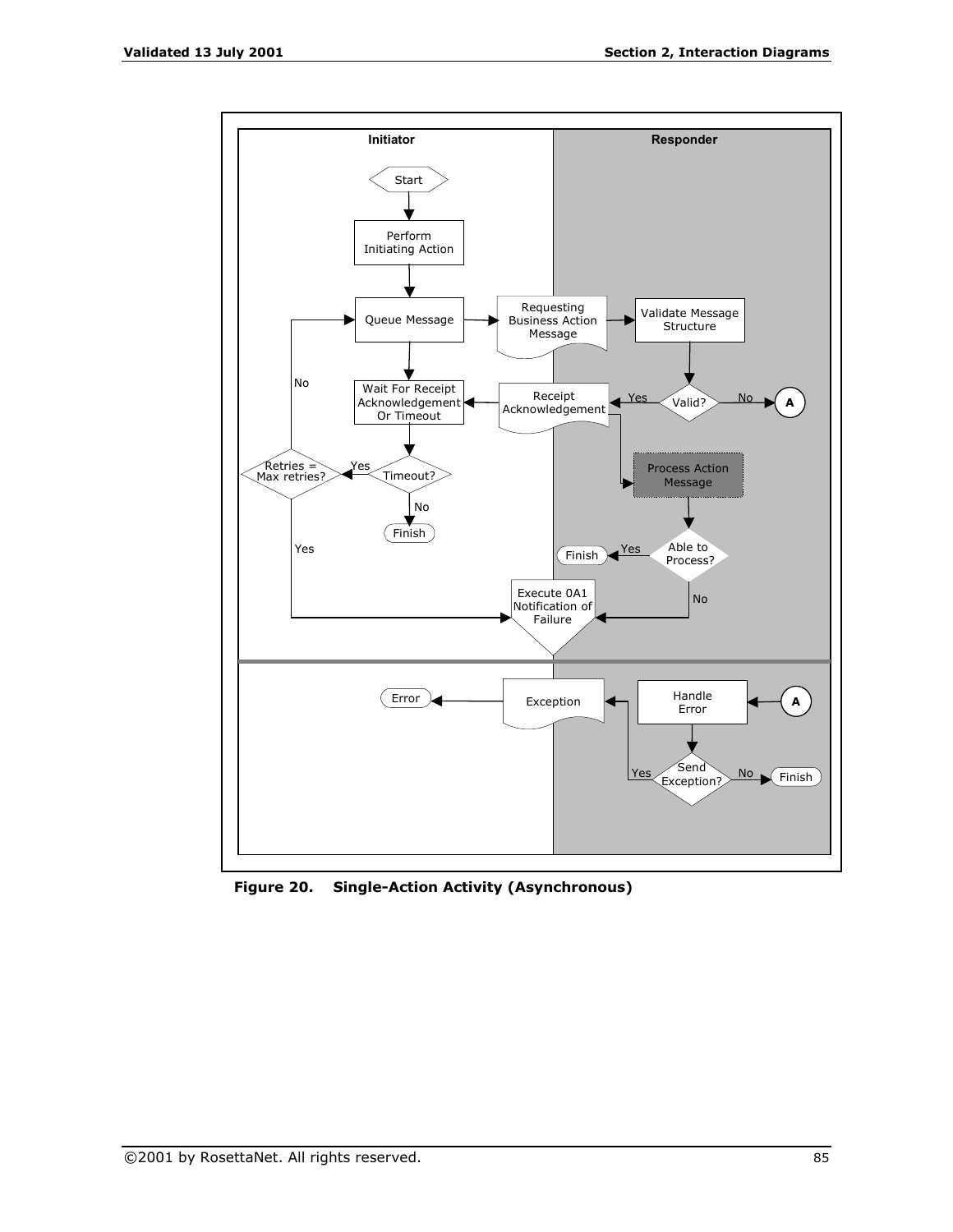

**Figure 21. Two-Action Activity (Asynchronous)**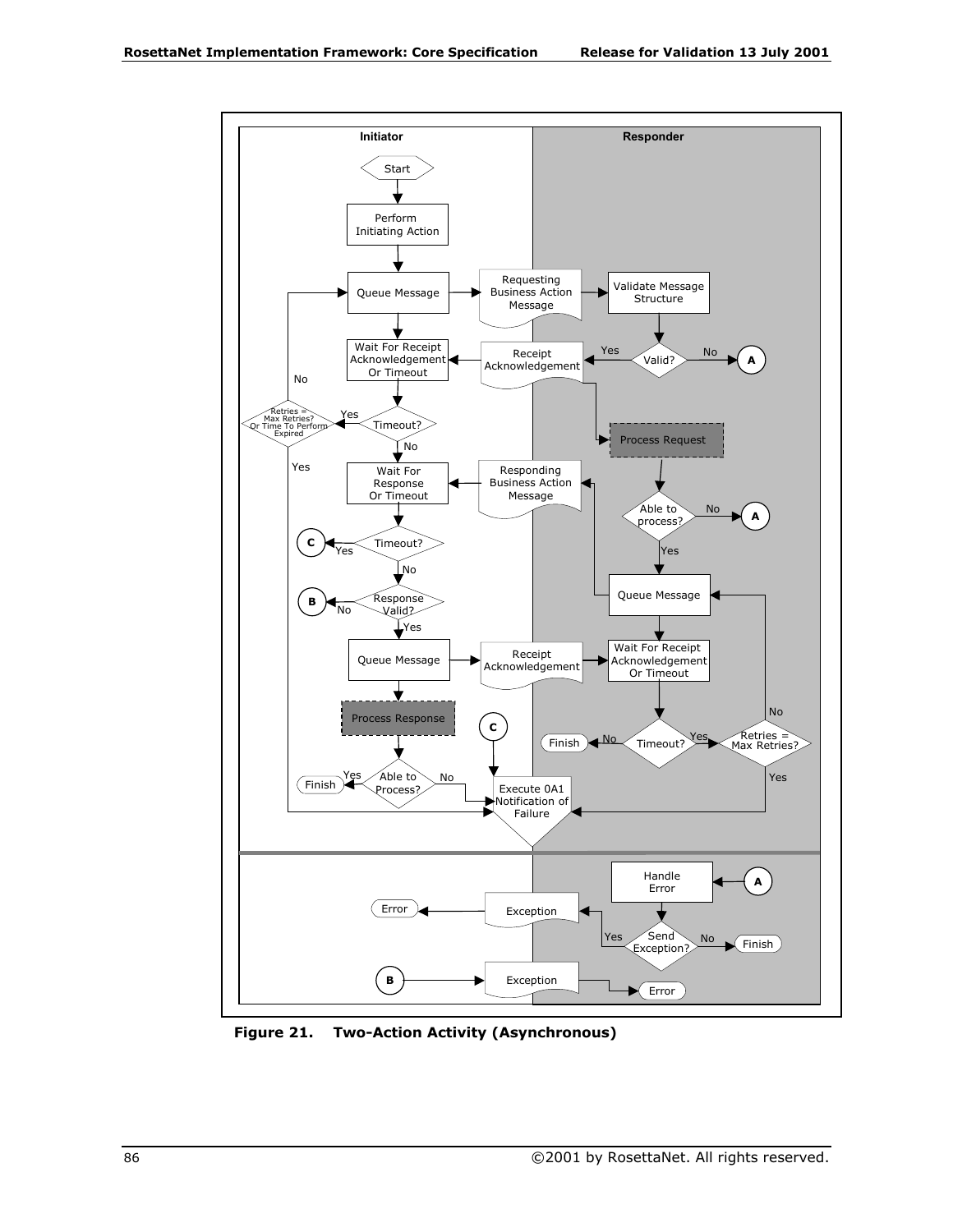### **2.6.8.2 Synchronous Interactions**

Figure 22 and Figure 23 illustrate the high-level choreography of a synchronous single-action activity and a synchronous two-action activity, respectively. As before, the boxes with solid boundaries represent steps that are executed in the public process space while those with dashed boundaries represent steps that are executed in the private process space.

Since PIP interactions are by default asynchronous, an action message that initiates a PIP instance must explicitly specify in the HTTP header "x-RN-Response-Type" a value of "sync", if the PIP is single-action and the Receipt Acknowledgment (if any) is expected to be returned synchronously, or if the PIP is two-action and the Response action is expected to be returned synchronously.

If the HTTP header specifies synchronous response and this is disallowed in the PIP specification, then an exception along with a status code of 200 will be returned over the same HTTP connection. If the incoming message contains a signature and the signature cannot be verified, or if HTTPS is used as the transport and errors occur during handshaking, the connection is simply closed and no error code is returned. Otherwise, a single "403 Forbidden" HTTP response code is returned for signature verification and authorization errors. If the responder does not support synchronous interactions at all, a single "501 Not Implemented" HTTP response code is returned.

For a synchronous single-action PIP that requires Receipt Acknowledgment, detailed processing of the action message happens after the HTTP connection has been closed. Thus, if the processing is unsuccessful, an instance of the Notification of Failure PIP MUST be executed. A synchronous two-action PIP, on the other hand, completes processing of the incoming action message and can either return a Response action or an exception over the original HTTP connection. Therefore, there is no necessity for the responder to initiate the Notification of Failure PIP to report errors back to the initiator.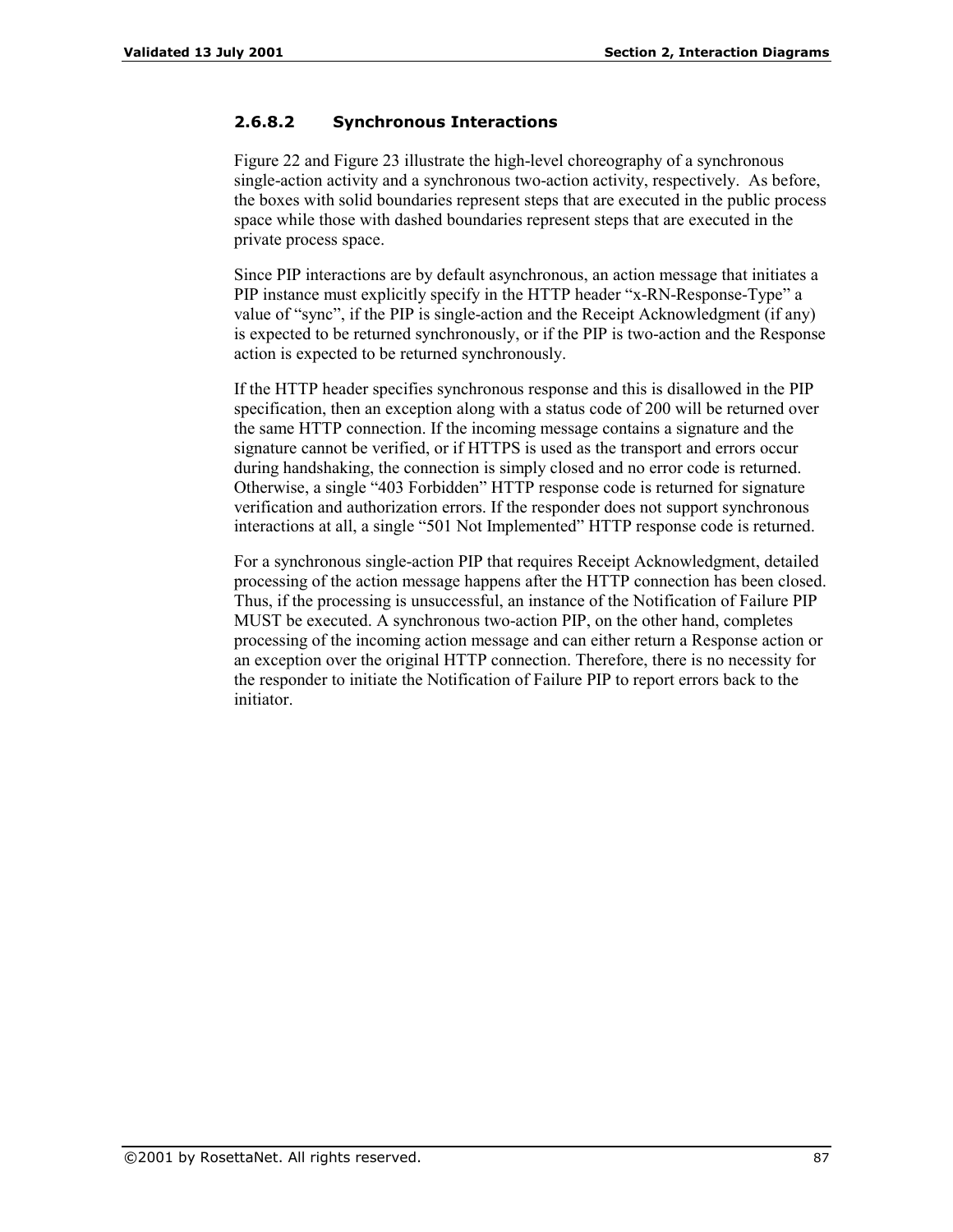

**Figure 22. Single-Action Activity (Synchronous)**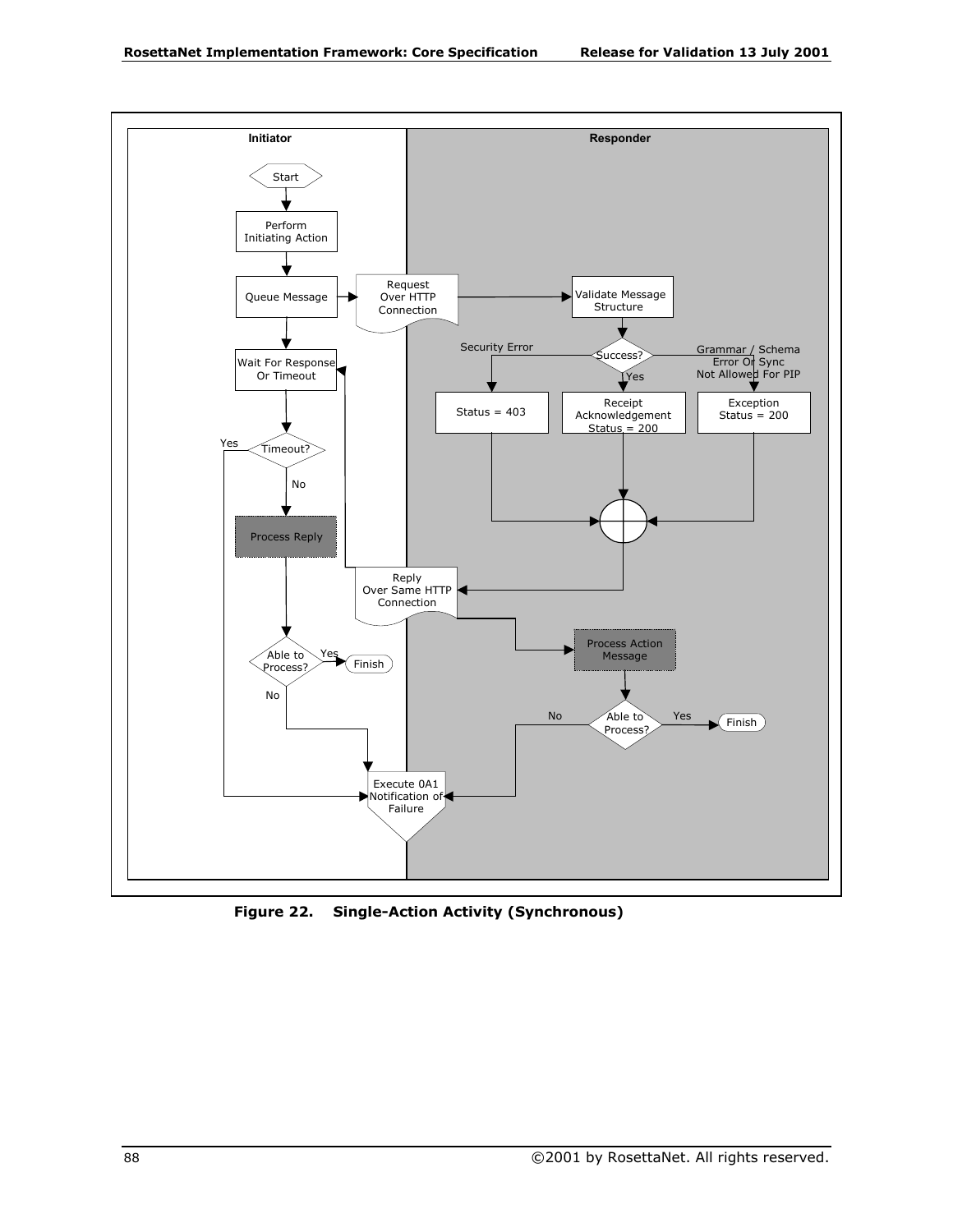

**Figure 23. Two-Action Activity (Synchronous)**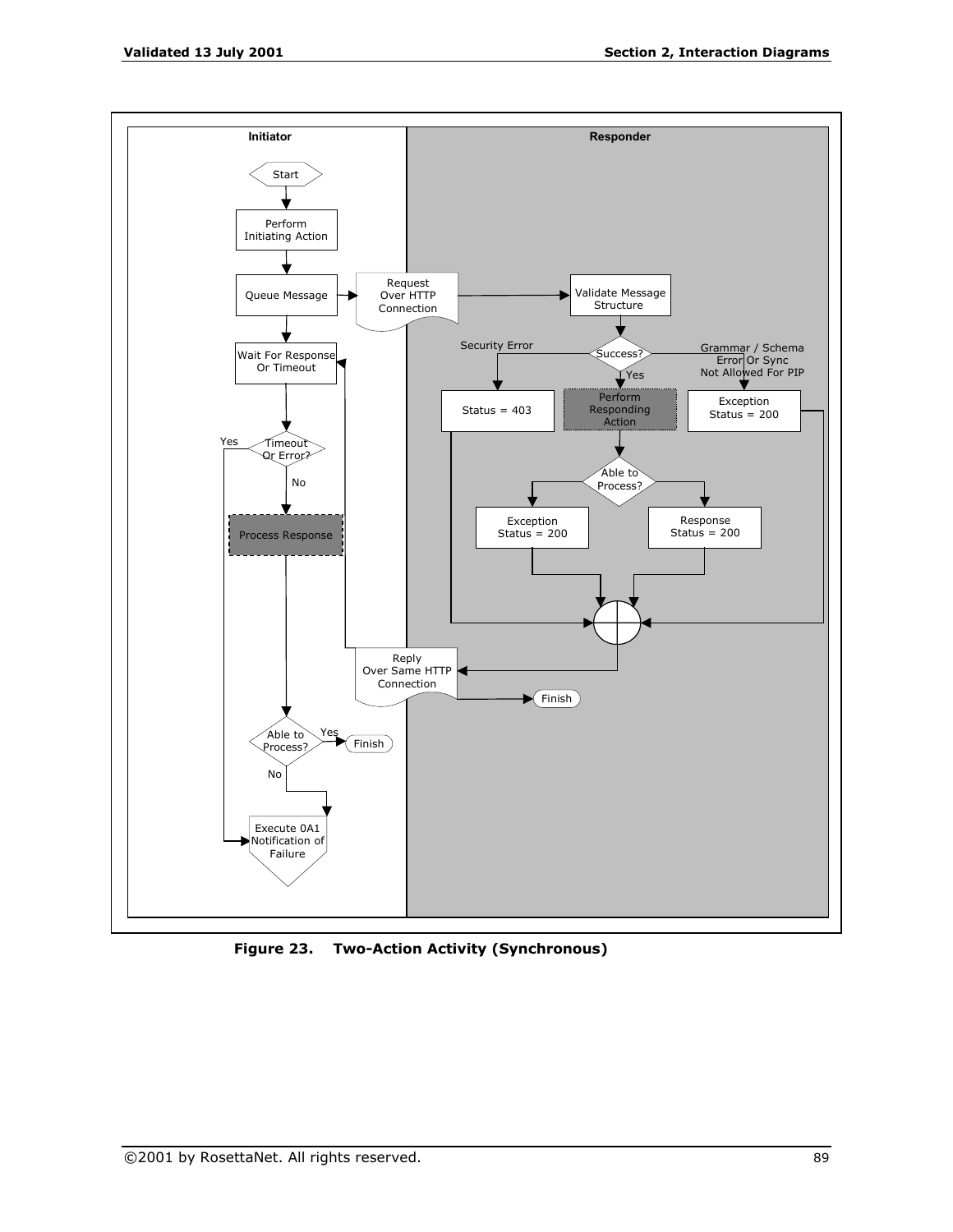## **2.6.8.3 Notification of Failure Scenarios**

To compensate for the lack of low-level details inFigure 20 to Figure 23, Table 7 provides a complete list of the scenarios under which Notification of Failure will be initiated for each corresponding type of PIP activity.

| rabie z.<br>NOTITICATION OF FAILURE SCENATIOS |                                                                                                                                          |                                                                                                                             |  |  |
|-----------------------------------------------|------------------------------------------------------------------------------------------------------------------------------------------|-----------------------------------------------------------------------------------------------------------------------------|--|--|
| <b>Type of</b><br><b>Activity</b>             | <b>Initiator</b>                                                                                                                         | Responder                                                                                                                   |  |  |
| One Action<br>(async)                         | Initiator fails in establishing<br>1.<br>communication with Responder for<br>sending the action message.                                 | Responder successfully sends Receipt<br>1.<br>Acknowledgment for action message,<br>but thereafter fails in its further     |  |  |
|                                               | 2.<br>Initiator times out waiting for Receipt<br>Acknowledgment after exhausting<br>retries for sending the action message.              | processing.                                                                                                                 |  |  |
| Two Actions<br>(async)                        | Initiator fails in establishing<br>1.<br>communication with Responder for<br>sending the action message.                                 | Responder fails in establishing<br>1.<br>communication with Initiator for<br>sending the response action message.           |  |  |
|                                               | Initiator times out waiting for Receipt<br>2.<br>Acknowledgment after exhausting<br>retries for sending the action message. <sup>3</sup> | Responder times out waiting for Receipt<br>2.<br>Acknowledgment after exhausting<br>retries for sending the response action |  |  |
|                                               | 3.<br>Initiator does not receive the response<br>action message from Responder before<br>Time to Perform expires. <sup>4</sup>           | message.                                                                                                                    |  |  |
|                                               | Initiator fails in processing the response<br>4.<br>action message after sending Receipt<br>Acknowledgment to the Responder.             |                                                                                                                             |  |  |
| One Action<br>1.<br>(sync)<br>2.              | Initiator fails in establishing<br>communication with Responder for<br>sending the action message.                                       | Responder successfully sends Receipt<br>1.<br>Acknowledgment for the action<br>message, but thereafter fails in its further |  |  |
|                                               | Initiator does not receive the response<br>action message beore Time To Perform<br>expires.                                              | processing.                                                                                                                 |  |  |

**Table 7. Notification of Failure Scenarios** 

<sup>4</sup> Example: With a Retry Count of 3 and Time to Perform of 24 hours, NoF may be triggered after 24 hours due to non receipt of the response action message from the Responder. This is different from the  $(3 + 1) * 24 = 96$  hours for RNIF 1.1, which allows activity-level retries.

-

 $3$  Example: With a Retry Count of 3 and Time to Acknowledge of 2 hours, NoF may be triggered after  $(3 + 1) * 2 = 8$  hours due to non receipt of Receipt Acknowledgment by the Initiator (assuming that are no communication failures that result in Notification of Failure). Since the sending of an action message is not instantaneous and may require transport-level retries, the NoF triggered by the Receipt Acknowledgment timeout may actually happen after more than 8 hours due to the way Time to Acknowledge is defined.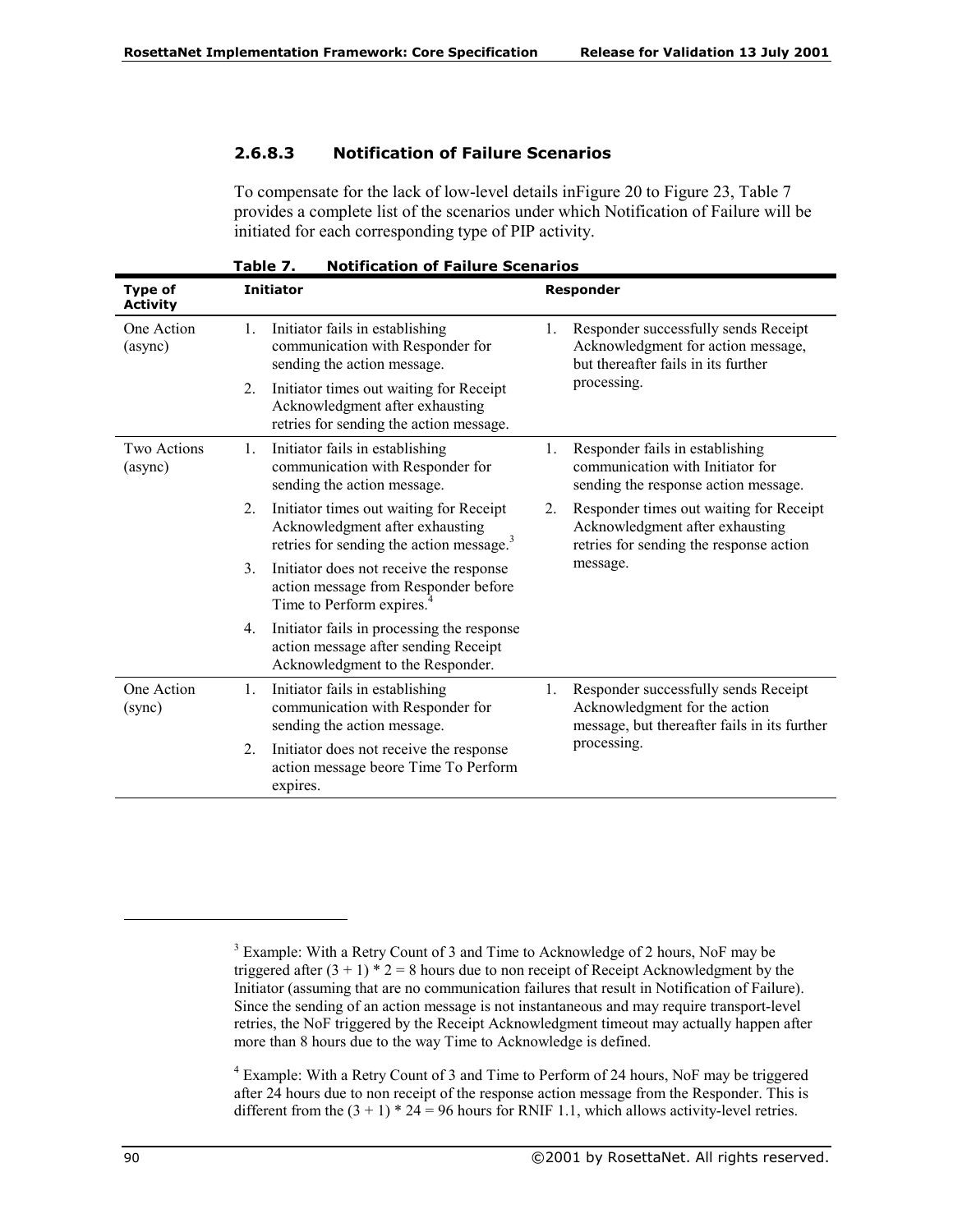| <b>Type of</b><br><b>Activity</b> | <b>Initiator</b>                                                                                                       | Responder                                |  |  |
|-----------------------------------|------------------------------------------------------------------------------------------------------------------------|------------------------------------------|--|--|
| Two Actions<br>(sync)             | Initiator fails in establishing<br>communication with Responder for<br>sending the action message.                     | No scenario for Notification of Failure. |  |  |
|                                   | Initiator does not receive the response<br>2.<br>action message from Responder before<br>Time To Perform expires.      |                                          |  |  |
|                                   | Initiator fails in processing the response<br>3.<br>action message after receiving the<br>response from the Responder. |                                          |  |  |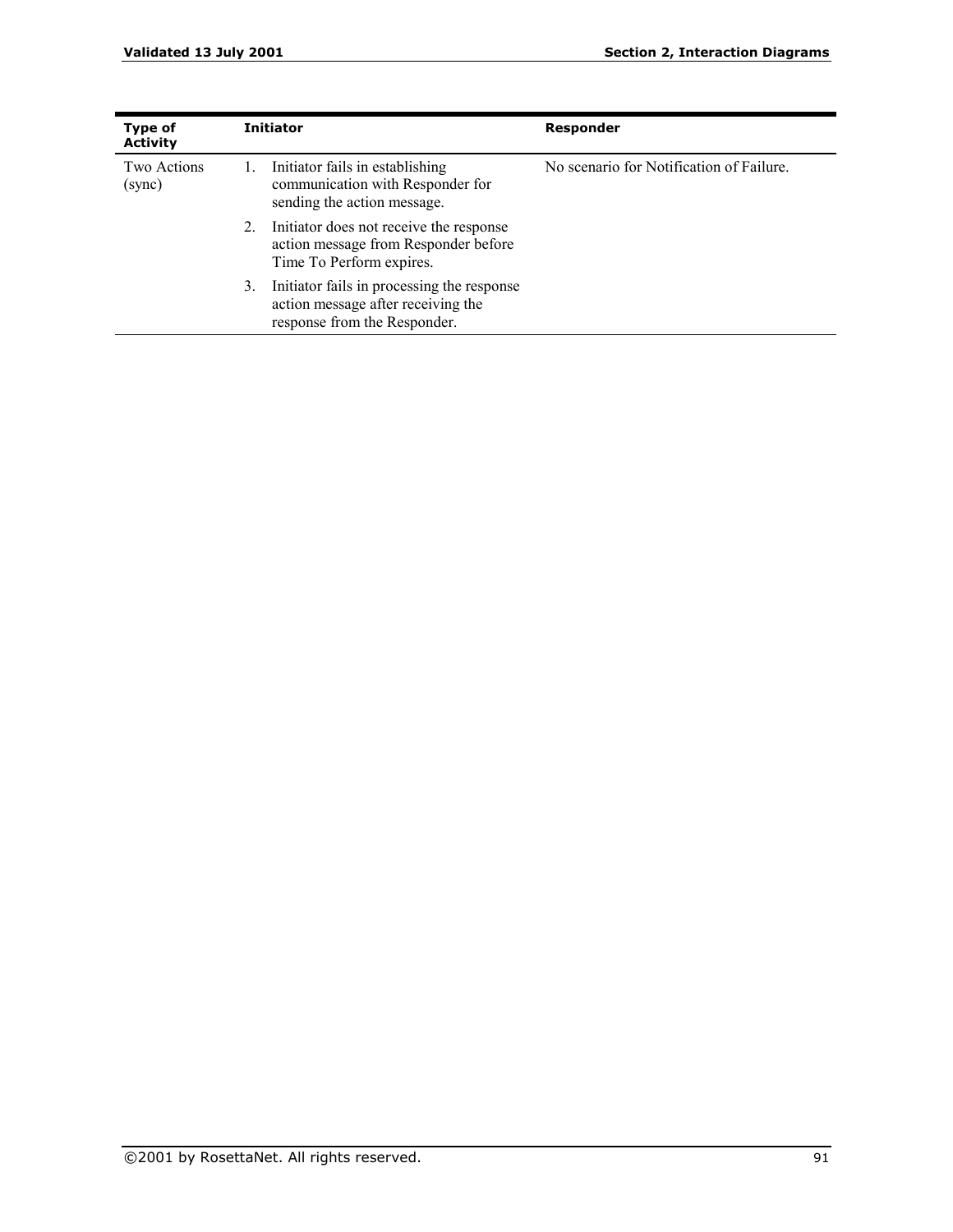# **APPENDIX A KEY DIFFERENCES BETWEEN RNIF 1.1 & RNIF 2.0**

This appendix outlines features that are either new in RNIF 2.0 or that have been substantially changed from RNIF 1.1.

| <b>Feature</b>                | 1.1 Treatment                           | 2.0 Treatment                                                                                                                                                                                                                                    |
|-------------------------------|-----------------------------------------|--------------------------------------------------------------------------------------------------------------------------------------------------------------------------------------------------------------------------------------------------|
| Multiple Transfer             | HTTP was the only transfer protocol     | New in $2.0$ .                                                                                                                                                                                                                                   |
| Protocols                     | supported.                              | While all RNIF-compliant implementations<br>must support HTTP, RNIF 2.0 provides<br>guidelines for the use of other transfer<br>protocols. SMTP specification is added in<br>2.0. Others would be added in future<br>releases of RNIF.           |
| <b>Attachments</b>            | No explicit support. Private agreements | Formal support added in 2.0                                                                                                                                                                                                                      |
|                               | needed to use.                          | RNIF 2.0 provides for formal framework<br>for attaching supporting documents to the<br>business content (service content). These<br>could be .pdf file, word document, or files<br>in GIF TIF and other formats.                                 |
|                               |                                         | RNIF 2.0 also defines a mechanism by<br>which attachments could be referenced from<br>the business content (XML documents).                                                                                                                      |
| <b>Encryption of Service</b>  | Not available.                          | New in $2.0$ .                                                                                                                                                                                                                                   |
| Content and Service<br>Header |                                         | RNIF 2.0 recommends use of S/MIME<br>based content enveloping scheme for<br>encrypting the Service Content and also the<br>Service Header as needed by the partners.                                                                             |
| Support for Hubs and          | Not available                           | New in $2.0$ .                                                                                                                                                                                                                                   |
| Delivery Header               |                                         | RNIF 2.0 adds a new header called Delivery<br>Header and makes associated<br>recommendations for use by partners when<br>RosettaNet messages are sent through Hubs<br>between trading partners.                                                  |
| Third-Party Service           | Not available                           | New in $2.0$ .                                                                                                                                                                                                                                   |
| Content                       |                                         | RNIF 2.0 adds support for shipping non-<br>RosettaNet Service Content (e.g. business<br>documents whose format is standardized by<br>standard bodies other than RosettaNet), as<br>sanctioned by RosettaNet, in RosettaNet<br>PIP <sub>s</sub> . |
| Synchronous                   | Not available                           | New in $2.0$ .                                                                                                                                                                                                                                   |
| Transactions                  |                                         | RNIF 2.0 permits synchronous exchange of<br>request and response messages in a single<br>HTTP session, if permitted by the PIP.                                                                                                                  |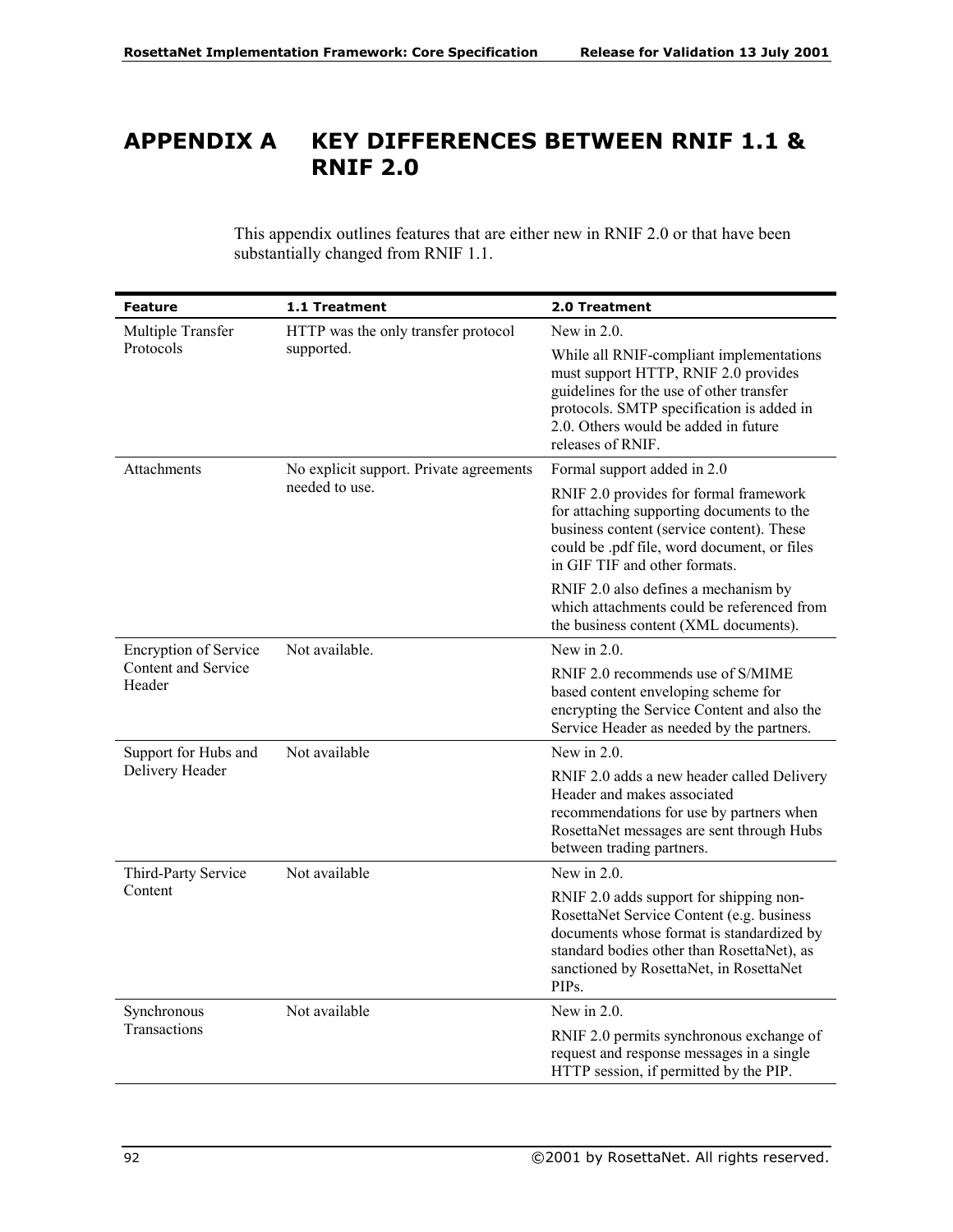| Digital Signature<br>Packaging | Uses RosettaNet Object (RNO) format<br>for signing / to attach detached<br>(PKCS7) signatures to the RosettaNet<br>business messages. | Uses standard S/MIME format for signing<br>or attaching the signatures to the RosettaNet<br>business messages.                                                                                                                                                                                                                                                                      |  |
|--------------------------------|---------------------------------------------------------------------------------------------------------------------------------------|-------------------------------------------------------------------------------------------------------------------------------------------------------------------------------------------------------------------------------------------------------------------------------------------------------------------------------------------------------------------------------------|--|
| Message Manifest               | Not Available                                                                                                                         | New in $2.0$ .                                                                                                                                                                                                                                                                                                                                                                      |  |
|                                |                                                                                                                                       | RNIF 2.0 adds support for Message<br>Manifest that describes the payload<br>contents.                                                                                                                                                                                                                                                                                               |  |
| Service Header                 |                                                                                                                                       | Service header is restructured in 2.0 to<br>eliminate inconsistencies in 1.1 version and<br>to add support for new features such as<br>third-party content, attachments, message<br>manifest.                                                                                                                                                                                       |  |
| Signals and Signal<br>Fields   |                                                                                                                                       | RNIF 2.0 eliminated the Acceptance<br>Acknowledgment Signal.                                                                                                                                                                                                                                                                                                                        |  |
|                                |                                                                                                                                       | RNIF 2.0 also integrated all the Exception<br>Signals into one schema (DTD) and<br>Guideline specification and added a field to<br>identify the specific signal being sent.                                                                                                                                                                                                         |  |
|                                |                                                                                                                                       | RNIF 2.0 removes some of the RosettaNet<br>action message-specific fields from signals<br>to provide support for third-party service<br>content.                                                                                                                                                                                                                                    |  |
|                                |                                                                                                                                       | RNIF 2.0 adds an error code field to<br>exception signals that can be used to return<br>specific error condition codes with the<br>signal.                                                                                                                                                                                                                                          |  |
| Quality Of Service             | Not Available                                                                                                                         | RNIF 2.0 adds a Quality of Service element<br>to the Service Header as a placeholder hook<br>for specifying dynamically negotiable<br>Quality of Service parameters for the<br>message exchange between trading partners.<br>This is a placeholder at this point (for future<br>backward compatibility), to be specified<br>fully in a future version of the RNIF<br>specification. |  |
| Retry Level                    | Activity-level retries.                                                                                                               | RNIF 2.0 eliminated Activity-level retries<br>and calls for individual Action level retries<br>only. See section 2.6.                                                                                                                                                                                                                                                               |  |
| <b>Exception Handling</b>      | Described in a Technical Advisory<br>issued separately.                                                                               | RNIF 2.0 integrates the description of<br>Exception Handling and message flow into<br>the specification. See section 2.6.                                                                                                                                                                                                                                                           |  |
| Debug Headers                  | Not Available                                                                                                                         | New in $2.0$ .                                                                                                                                                                                                                                                                                                                                                                      |  |
|                                |                                                                                                                                       | RNIF 2.0 adds support for transfer-level<br>debug headers that can be used during<br>initial set-up by trading partners.                                                                                                                                                                                                                                                            |  |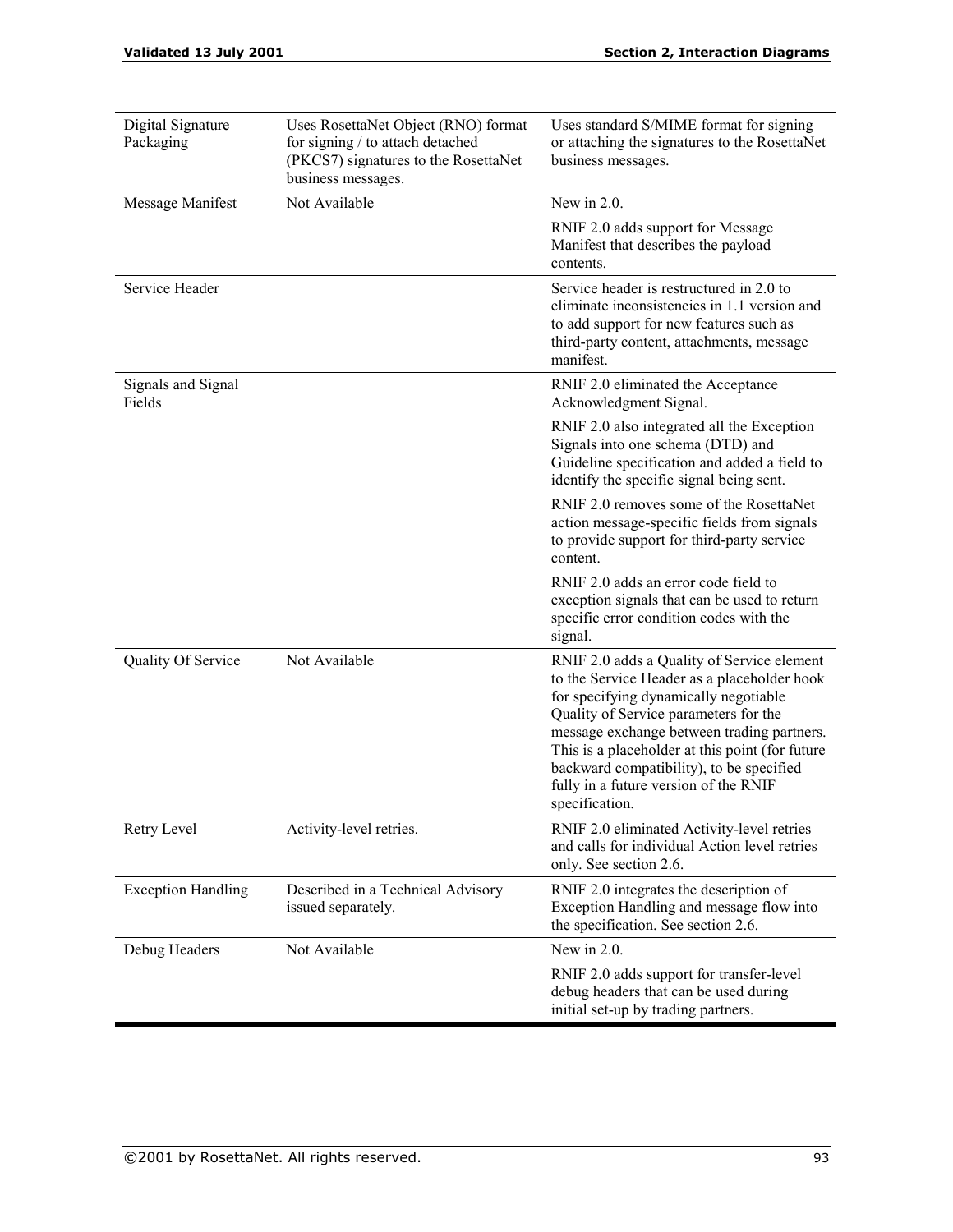## **APPENDIX B REQUIRED PIP METAMODEL CHANGES**

This version of the RNIF core specification introduces new functionality beyond RNIF 1.1. In order to allow newly designed PIPs to fully take advantage of the new features and to remove certain perceived inconsistencies, the PIP Metamodel has to be enhanced. This appendix identifies the changes that are expected to be applied to the existing PIP Metamodel.

### **B.1 Machine-readable PIP Specifications**

Many of the elements in the Service Header of business action and signal messages make use of fields that are to be extracted from PIP specifications. It is assumed that in the near future PIPs will be published in machine-sensible XML formats so that the construction of business action and signal messages can be automated. As a prerequisite, the grammar and schema to which all XML-based PIP specifications MUST conform will have to be specified.

## **B.2 Retry**

In RNIF 1.1, retries are applied at the activity level. The Retry Count found in the Business Activity Performance Controls table of a PIP's Business Operation View determines the number of times a PIP activity can be retried due to timeouts waiting for Receipt Acknowledgments or Response Action messages. In other words, retries can happen both at the activity level and at the action level. In RNIF 2.0, only actionlevel retries happen as a result of timeouts waiting for Receipt Acknowledgments. The requirement that a recipient make a persistent copy of an action message before acknowledging is designed to eliminate expensive activity-level retries that may require the re-computation of digital signatures. Since retry is no longer an activitylevel concept, its specification should be moved to the Message Exchange Controls table of each PIP's Functional Service View.

## **B.3 Encryption**

RNIF 2.0 allows for the encryption of message payloads above the transport level. The Message Exchange Controls section of a PIP's Functional Service View therefore should include an attribute "Is Encryption Required?"

## **B.4 Synchronous versus Asynchronous**

By default, the exchange of action and signal messages between business partners is asynchronous. However, activities with only one or two actions can optionally be completed over a single synchronous HTTP connection. The Message Exchange Controls section of a PIP's Functional Service View therefore SHOULD include an attribute "Use Synchronous Connection?" If this is not specified in the PIP, then it must be considered to be an asynchronous response. It should be noted that a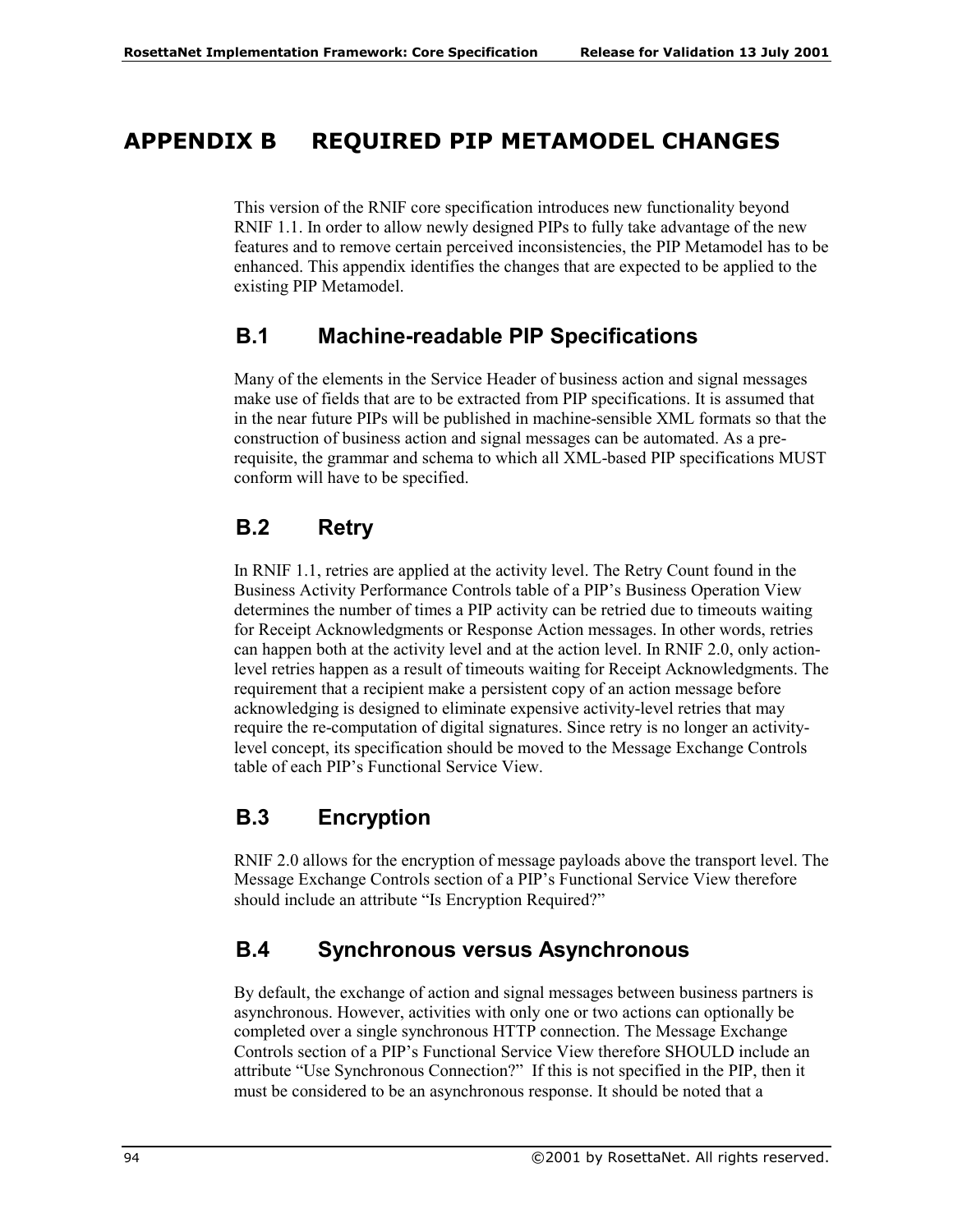synchronous two-action activity MUST NOT require Receipt Acknowledgment. This implies that synchronous two-action activities do not support non-repudiation of receipt.

### **B.5 Acceptance Acknowledgment**

RNIF 2.0 no longer supports the use of the Acceptance Acknowledgment concept for non-substantive acknowledgments of initial business actions. The Time to Acknowledge Acceptance attribute in the Business Activity Performance Controls table in the Business Operation View and the Time to Acknowledge Acceptance Signal in the Functional Service View therefore should be omitted for newly designed PIPs.

### **B.6 Non-Repudiation of Receipt**

In the Business Activity Performance Controls table of a PIP's Business Operation View, the Acknowledgment of Receipt column should indicate whether Non-Repudiation is required for the initial action message or for all action messages within the PIP. Currently, there are some PIPs that specify Non-Repudiation for the request action message but not for the response action message in the Message Exchange Controls table in the Functional Service View. In other words, the Functional Service View does not seem consistent with the Business Operation View for some existing PIPs.

## **B.7 IFV and Agent/Service References**

RNIF 2.0 specifies how the Implementation Framework View of a PIP, with the exception of DTDs and Message Guidelines for business documents, can be derived consistently from the Business Operation View and Functional Service View portions of the PIP specification. Therefore, "boiler-plated" materials related to the Implementation Framework View, including reference to agent/service interactions, should be removed.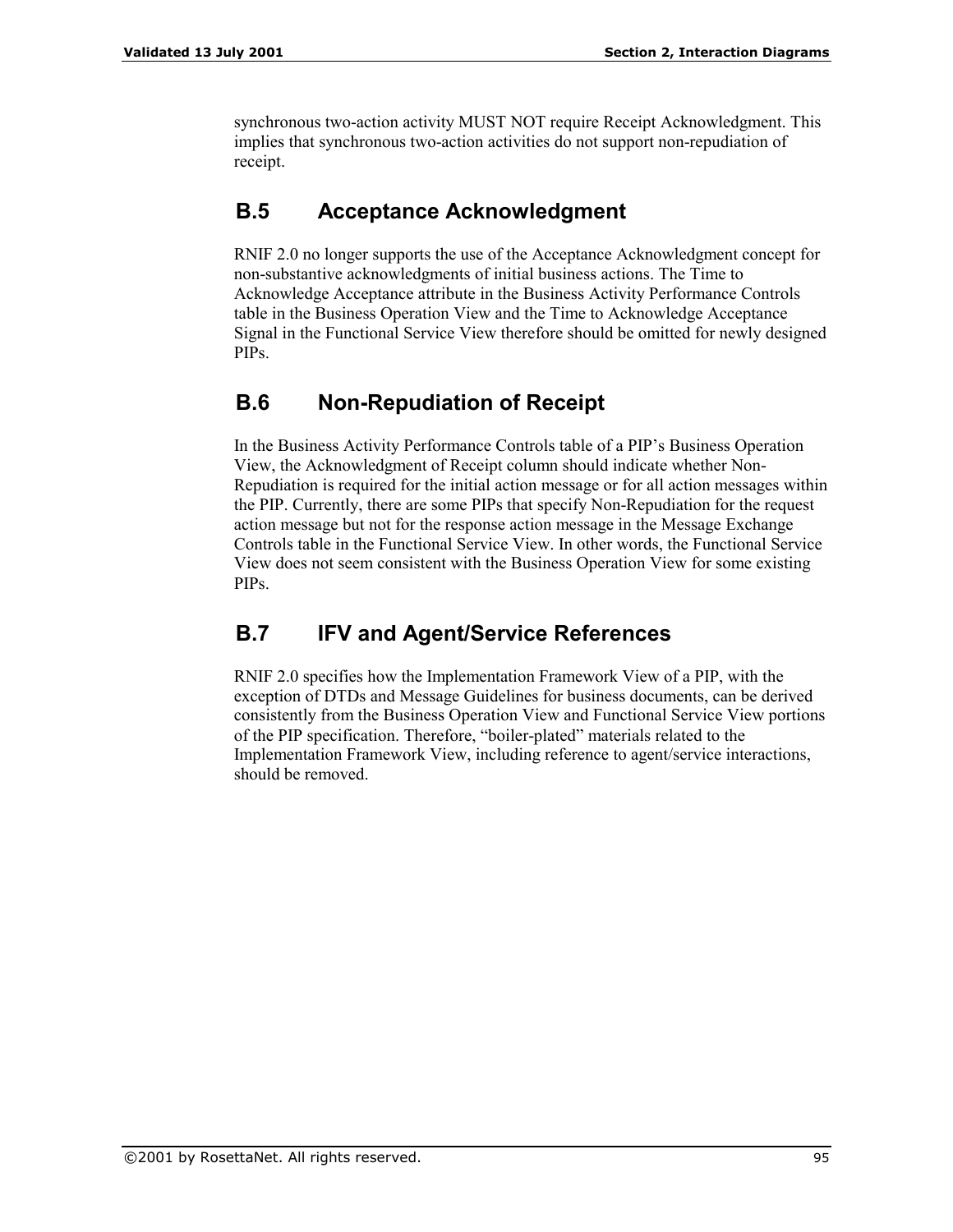## **APPENDIX C IFV MAPPING FROM BOV AND FSV**

This appendix serves to remove "boilerplate" material from the individual PIP specifications and place it in the RNIF. This will facilitate maintenance of this material, as well as remove material from the PIP specifications that is rarely referenced by PIP implementers.

A RosettaNet Partner Interface Process (PIP) specification comprises the following three views of the e-Business PIP model.

- 1. **Business Operational View (BOV).** Captures the semantics of business data entities and their flow of exchange between roles as they perform business activities. The content of the BOV section is based on the PIP Blueprint document created for RosettaNet's business community.
- 2. **Functional Service View (FSV).** Specifies the network component services and agents and the interactions necessary to execute PIPs. The FSV includes all of the transaction dialogs in a PIP Protocol. The purpose of the FSV is to specify a PIP Protocol that is systematically derived from the BOV. The two major components within the FSV are the network component design and network component interactions.
- 3. **Implementation Framework View (IFV).** The Implementation Framework View specifies the action message formats and communication requirements between network components as supported by the RosettaNet Implementation Framework. The communication requirements include specifications on requirement for secure transport protocols such as SSL and digital signatures. For message formats, RosettaNet distributes XML DTDs and Message Guidelines for the action messages that are exchanged when the PIP is executed.

The RNIF 2.0 PIP specifications include the BOV and FSV specifications and the XML Message Guidelines part of the IFV. However, other aspects of IFV such as the communications requirements between network components are no longer specified as part of the PIP specification, as these aspects can be derived from the BOV and FSV parts of the PIP specification in a well-defined and consistent fashion. This appendix describes how the BOV and FSV sections of a PIP specification can be mapped to such Implementation Framework View (IFV) aspects.

In the following tables, the BOV and FSV columns, their values and the corresponding IFV mapping is listed. Table 8 contains mappings that are transport independent and Table 9 contains mappings that are transport dependent.

**Note:** Please note that the PIP specification table numbers referenced below are consistent with all the PIP specifications published so far. This numbering scheme is expected to continue. However, if the scheme ever changes, this appendix needs to be updated to be consistent with the PIP specifications.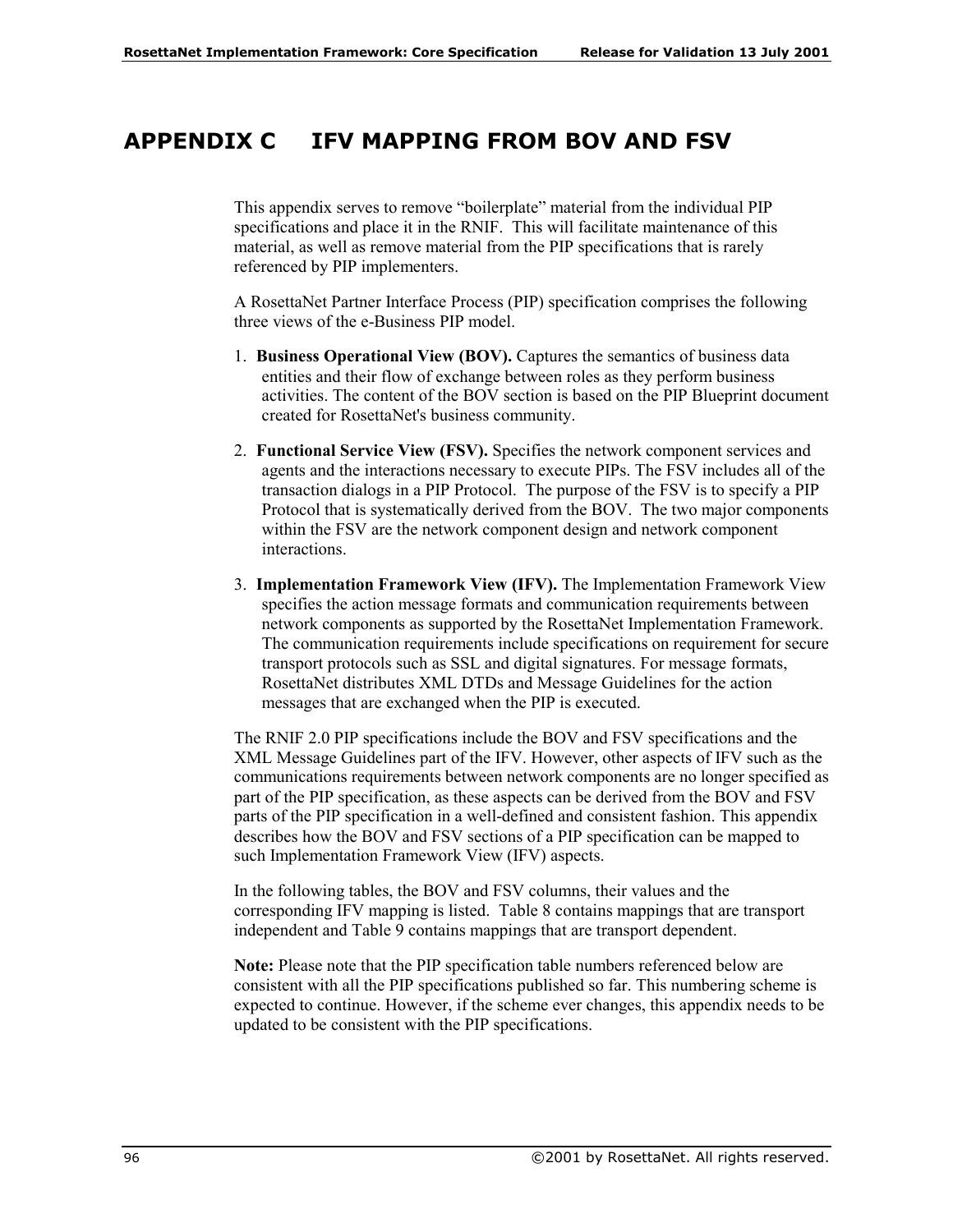| <b>BOV</b>                                                          |                                             | <b>FSV</b>                                          |       | <b>IFV Mapping</b>                                                                                                                                                                                                                                                                                   |  |
|---------------------------------------------------------------------|---------------------------------------------|-----------------------------------------------------|-------|------------------------------------------------------------------------------------------------------------------------------------------------------------------------------------------------------------------------------------------------------------------------------------------------------|--|
| Table 3-3<br><b>Business Activity</b><br><b>Performance Control</b> |                                             | Tables 4.3  4.n<br><b>Message Exchange Controls</b> |       |                                                                                                                                                                                                                                                                                                      |  |
| <b>Column Name</b>                                                  | <b>Value</b>                                | <b>Column Name</b>                                  | Value | <b>Transport-Independent</b><br><b>Mapping</b>                                                                                                                                                                                                                                                       |  |
| Acknowledgment of<br>Receipt:<br>Non-Repudiation<br>Required?       | Y                                           | Is Non-Repudiation<br>Required?                     | Y     | A signed Receipt-Acknowledgment<br>is required for the received<br>RosettaNet Business Message. The<br>Acknowledgment MUST include<br>MD5 or SHA-1 digest of the<br>received message, in addition to the<br>digital signature.                                                                       |  |
|                                                                     |                                             |                                                     |       | Additionally the partner receiving<br>the acknowledgment MUST store<br>the receipt in original form for a<br>mutually agreed period of time<br>(typically three to seven years).<br>This prevents a responding partner<br>later denying that they received a<br><b>Business Document.</b>            |  |
|                                                                     |                                             |                                                     |       | Note: Signals are not<br>acknowledged. Hence this is<br>applicable to Action Messages<br>only.                                                                                                                                                                                                       |  |
| Acknowledgment of<br>Receipt: Time to<br>Acknowledge                | >0<br>Time To Acknowledge<br>Receipt Signal |                                                     | >0    | A Receipt Acknowledgment for the<br>received RosettaNet Business<br>Message is required and MUST be<br>received by the sender within the<br>time constraint specified. However<br>there is no non-repudiation<br>requirement unless specified with a<br>separate non-repudiation clause as<br>above. |  |
|                                                                     |                                             |                                                     |       | Note: Signals are not<br>acknowledged. Hence this is<br>applicable to Action Messages<br>only.                                                                                                                                                                                                       |  |
| Time to Acknowledge<br>Acceptance                                   | N/A                                         | Time To Acknowledge<br>Acceptance Signal            | N/A   | The Acceptance Acknowledgment<br>Signal had been eliminated by the<br>RNIF 2.0 specification. Hence these<br>columns are no longer needed and<br>would be eliminated from future<br>versions of the PIP Specifications.                                                                              |  |

|  | Table 8. Transport-Independent Mappings |  |
|--|-----------------------------------------|--|
|--|-----------------------------------------|--|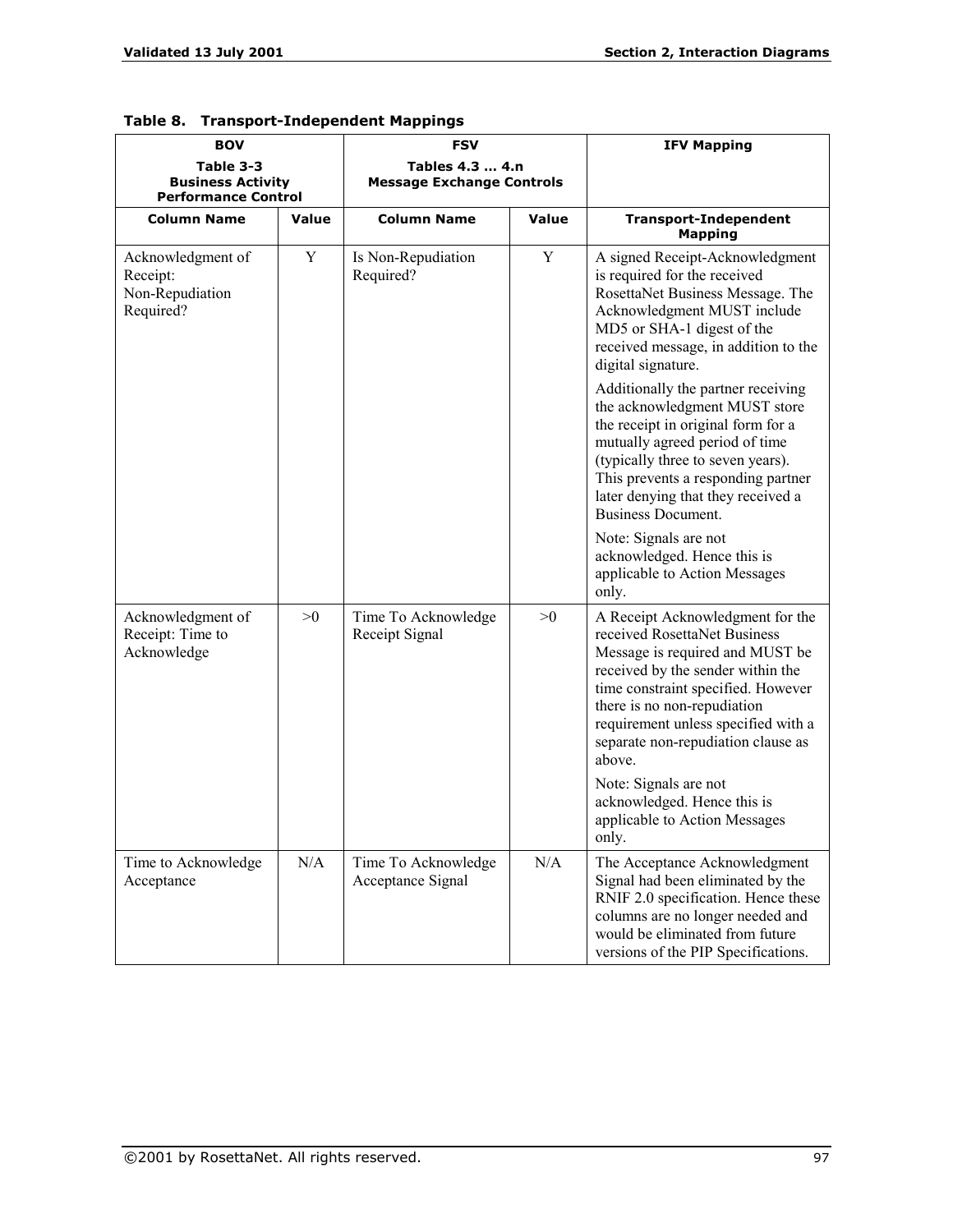| <b>BOV</b>                                                          |       | <b>FSV</b>                                          |       | <b>IFV Mapping</b>                                                                                                                                                                                                                                                                                   |  |
|---------------------------------------------------------------------|-------|-----------------------------------------------------|-------|------------------------------------------------------------------------------------------------------------------------------------------------------------------------------------------------------------------------------------------------------------------------------------------------------|--|
| Table 3-3<br><b>Business Activity</b><br><b>Performance Control</b> |       | Tables 4.3  4.n<br><b>Message Exchange Controls</b> |       |                                                                                                                                                                                                                                                                                                      |  |
| <b>Column Name</b>                                                  | Value | <b>Column Name</b>                                  | Value | <b>Transport-Independent</b><br><b>Mapping</b>                                                                                                                                                                                                                                                       |  |
| Time to Perform                                                     | Value | Time to Respond to<br>Action                        | Value | The response Business Action<br>Message to the received Business<br>Action Message MUST be sent<br>within the time constraint specified.                                                                                                                                                             |  |
|                                                                     |       |                                                     |       | Note: Certain Action Messages do<br>not require a response Action<br>Message (PIP specific). For such<br>PIPs this field would have a value<br>of N/A.                                                                                                                                               |  |
| Is Authorization<br>Required?                                       | Y     | Is Authorization<br>Required?                       | Y     | Sender MUST be Authorized to<br>send this RosettaNet Business<br>Message (or perform this business<br>action). Digital Signature is<br>required on the Message, which<br>would be used by the receiving<br>party to authenticate the sender and<br>verify authorization to send the<br>message.      |  |
| Non-Repudiation of<br>Origin and Content?                           | Y     | Is Non-Repudiation<br>Required?                     | Y     | The partner receiving the<br>RosettaNet Business Message<br>MUST store the message in original<br>form for a mutually agreed period<br>of time (typically three to seven<br>years). This prevents an initiating<br>partner later denying that they<br>originated contents of a Business<br>Document. |  |
| Retry Count*                                                        | Value |                                                     |       | Specified the retry count for the<br>Action Messages within the PIP.                                                                                                                                                                                                                                 |  |

\* Retry Count will be moving from BOV to FSV in PIPs adhering to the PIP metamodel arising out of RNIF 2.0. See also Appendix B.

**Table 9. Transport-Dependent Mappings** 

| <b>BOV</b><br>Figure 3-1<br><b>PIP Business</b><br><b>Process Flow</b><br><b>Diagram</b> | <b>FSV</b><br>Tables 4.3  4.n<br><b>Message Exchange</b><br><b>Controls</b> |       | <b>IFV Mapping</b>                                                                                    |                                 |                                                   |
|------------------------------------------------------------------------------------------|-----------------------------------------------------------------------------|-------|-------------------------------------------------------------------------------------------------------|---------------------------------|---------------------------------------------------|
|                                                                                          | Column                                                                      | Value | General                                                                                               | <b>HTTP</b><br><b>Transport</b> | <b>SMTP</b><br><b>Transport</b>                   |
| <b>Business Activity</b><br>contains<br>$<<$ SecureFlow $>>$<br>Stereotype               | Is Secure<br><b>Transport</b><br>Required?                                  | Y     | The Business<br>message MUST be<br>transported from<br>sender to the<br>recipient in a secure<br>way. | SSL is required                 | Message MUST<br>be encrypted<br>during transport. |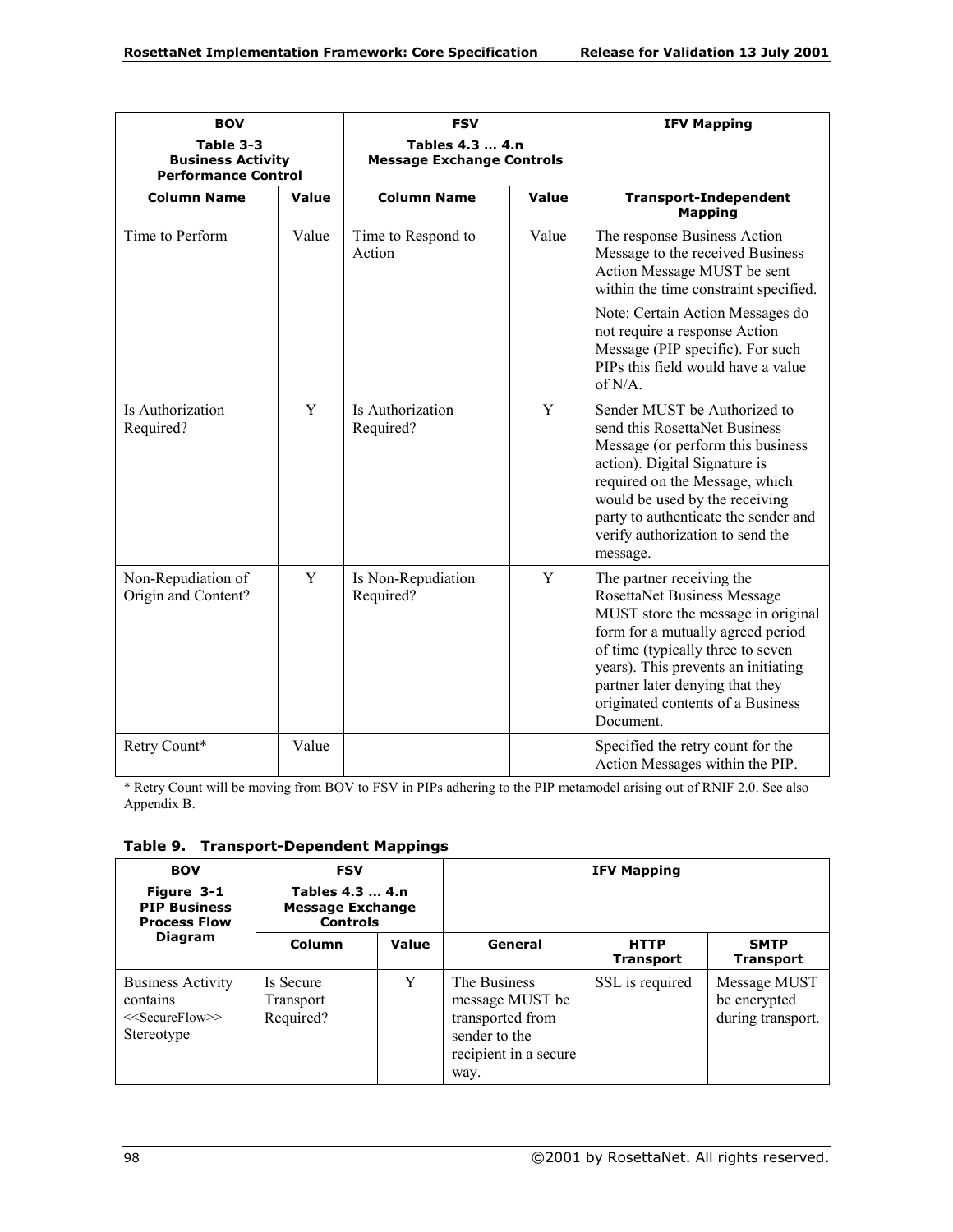|  | Is Persistent<br>Encryption<br>Required? |  | The Business<br>Message or Signal<br>MUST be secured<br>from end-to-end<br>(originator to final)<br>recipient), not only<br>from point-to-point. | Message MUST<br>be encrypted<br>before being<br>transported. | Message MUST<br>be encrypted<br>before being<br>transported. |
|--|------------------------------------------|--|--------------------------------------------------------------------------------------------------------------------------------------------------|--------------------------------------------------------------|--------------------------------------------------------------|
|--|------------------------------------------|--|--------------------------------------------------------------------------------------------------------------------------------------------------|--------------------------------------------------------------|--------------------------------------------------------------|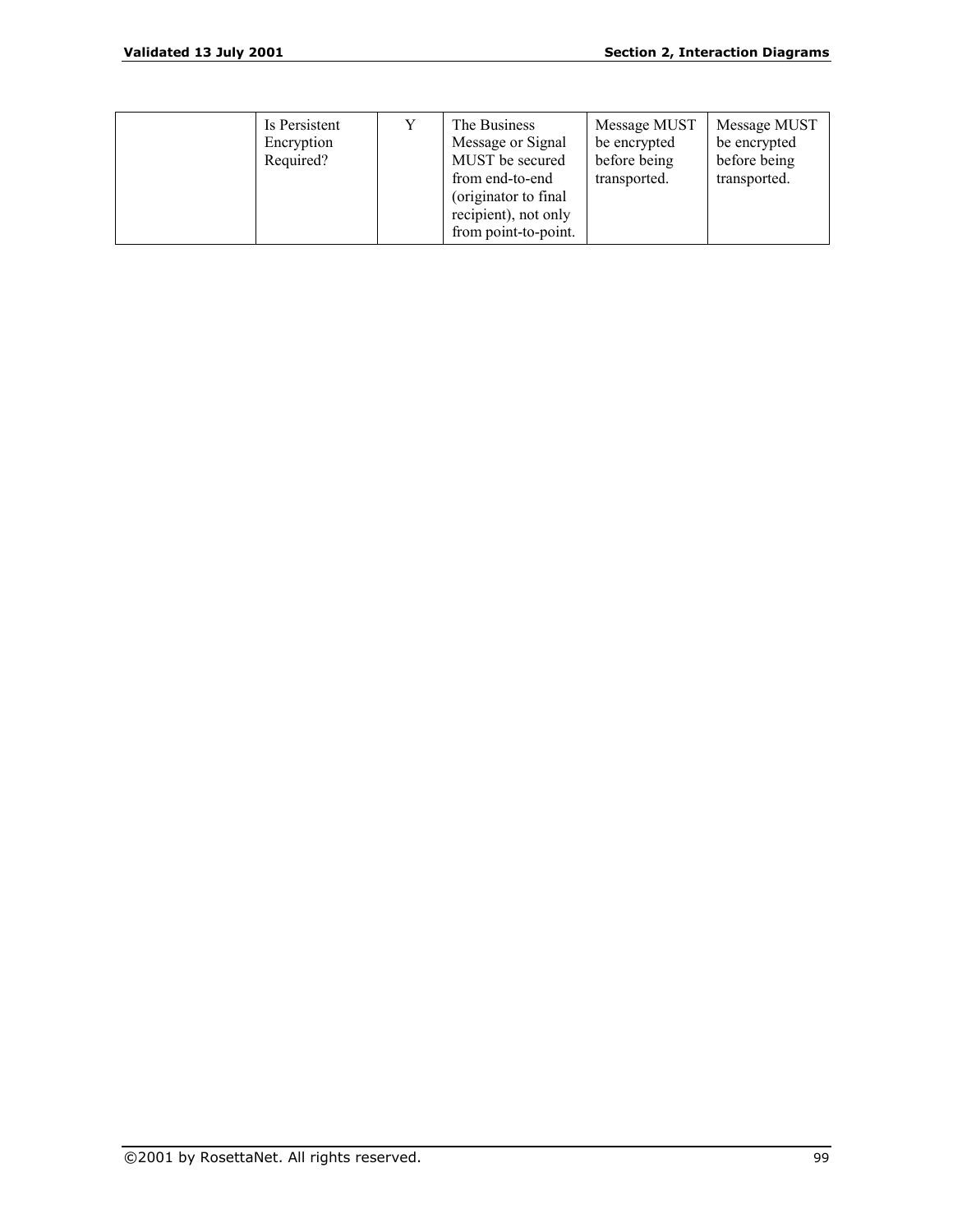## **APPENDIX D IMPORTANCE OF TRANSFER INDEPENDENCE**

It is important to understand the reasons for embracing and requiring transfer-level independence.

Transfer independence allows for rapid integration into existing products and systems by allowing the RosettaNet Business Message to be submitted to these systems for additional packaging and transport. Some transfer mechanisms may not be considered robust enough, secure enough, flexible enough, or easy enough to use for every implementation scenario. The following examples should make this clearer.

A corporation may have an existing infrastructure in place for secure communications and wish to leverage this investment for RosettaNet Partner Interface Processes. This existing infrastructure may be a Virtual Private Network (VPN), a secure tunneling infrastructure, an IP-SEC infrastructure, etc. In cases such as this, transfer-level security alone may be sufficient to protect the RosettaNet Business Message.

Because of the very poor Internet infrastructure that exists in some geographies, a trading partner may choose to compress RosettaNet Business Message(s) together or break up large business messages and transport them using HTTP, secure FTP, secure email solutions such as PGP, etc.

A trading entity may need to trade documents over a medium or networking protocol where TCP/IP does not exist, or where industry-standard data protection mechanisms are not deemed adequate.

Transfer independence allows for all of these scenarios and many yet unforeseen scenarios.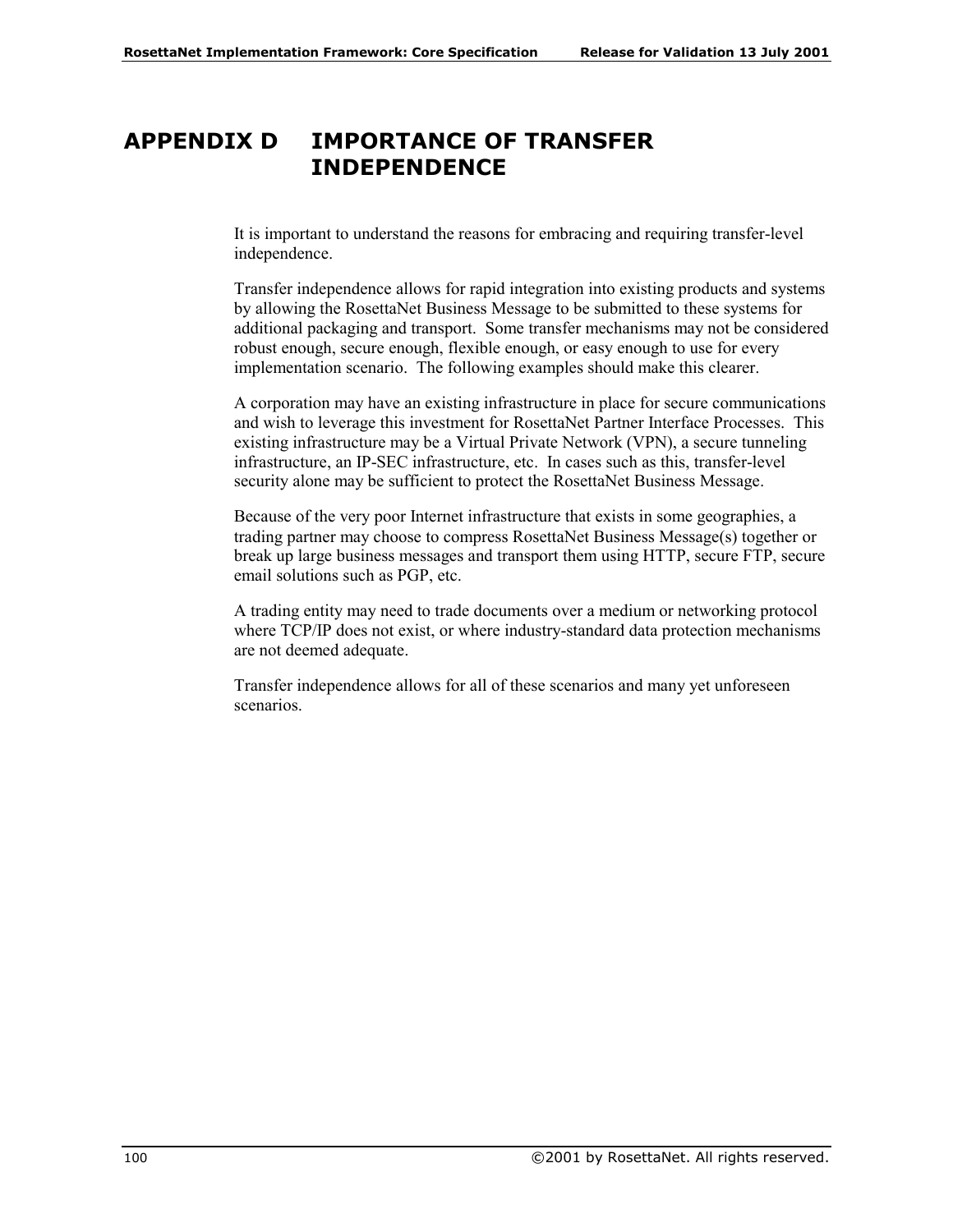# **APPENDIX E ANTICIPATED FUTURES**

This appendix describes some of the technologies examined during the development of this document that seemed promising for later versions of the framework, but which are not yet at the point of being production-worthy in the RosettaNet environment. Inclusion of a given technology in this appendix does not guarantee that RosettaNet will adopt it, nor does it promise adoption on a pre-stated timeline if the decision is made in the future to make use of it in RosettaNet specifications.

# **E.1 Use of XML-Schemas**

Currently PIP IFV specifications use XML DTD format to define the structure of the Action messages and use associated guideline specifications to define semantic and integrity constraints. RosettaNet is closely following the W3C XML-Schema draft specifications and when the specifications do become a standard and software implementations that support the schema specifications become available, RosettaNet intends to use the W3 XML-Schema format to specify the Action and Signal messages. It should be noted that this would not impact the physical encoding of the Action or Signal messages but, provides more robust specification of the schemas for these specifications that support more automated schema validation to the extent facilitated by the schema standards.

# **E.2 Use of XML D-Signature**

As mentioned earlier, RNIF 2.0 uses S/MIME for digital signatures. RosettaNet intends to evaluate and consider for utilization in a future RNIF release, the XML-Dsig specification by W3C when the specification becomes a standard.

# **E.3 XML-Based Packaging**

RosettaNet business messages comprise multiple XML and non-XML documents (e.g. attachments) and other components like digital signatures. In RNIF 2.0 RosettaNet uses MIME and S/MIME based packaging schemes for building the RosettaNet business message, as MIME and S/MIME are found to provide the best and probably only solution to the packaging needs of the RosettaNet Business Message. However, if a better standards based packaging scheme, such as a pure XML based packaging scheme does become available, RosettaNet intends to consider that for adaptation in a future version of RNIF. We are not aware of any potential solution at this point.

# **E.4 Other Transport (Transfer) Protocols**

RNIF 2.0 specification supports the use of HTTP(S) and SMTP protocols for exchange of RosettaNet Business Messages. However, the RosettaNet Business Message format is really transfer protocol independent and hence RosettaNet intends to support other transfer protocols in the future, as needed by the RosettaNet member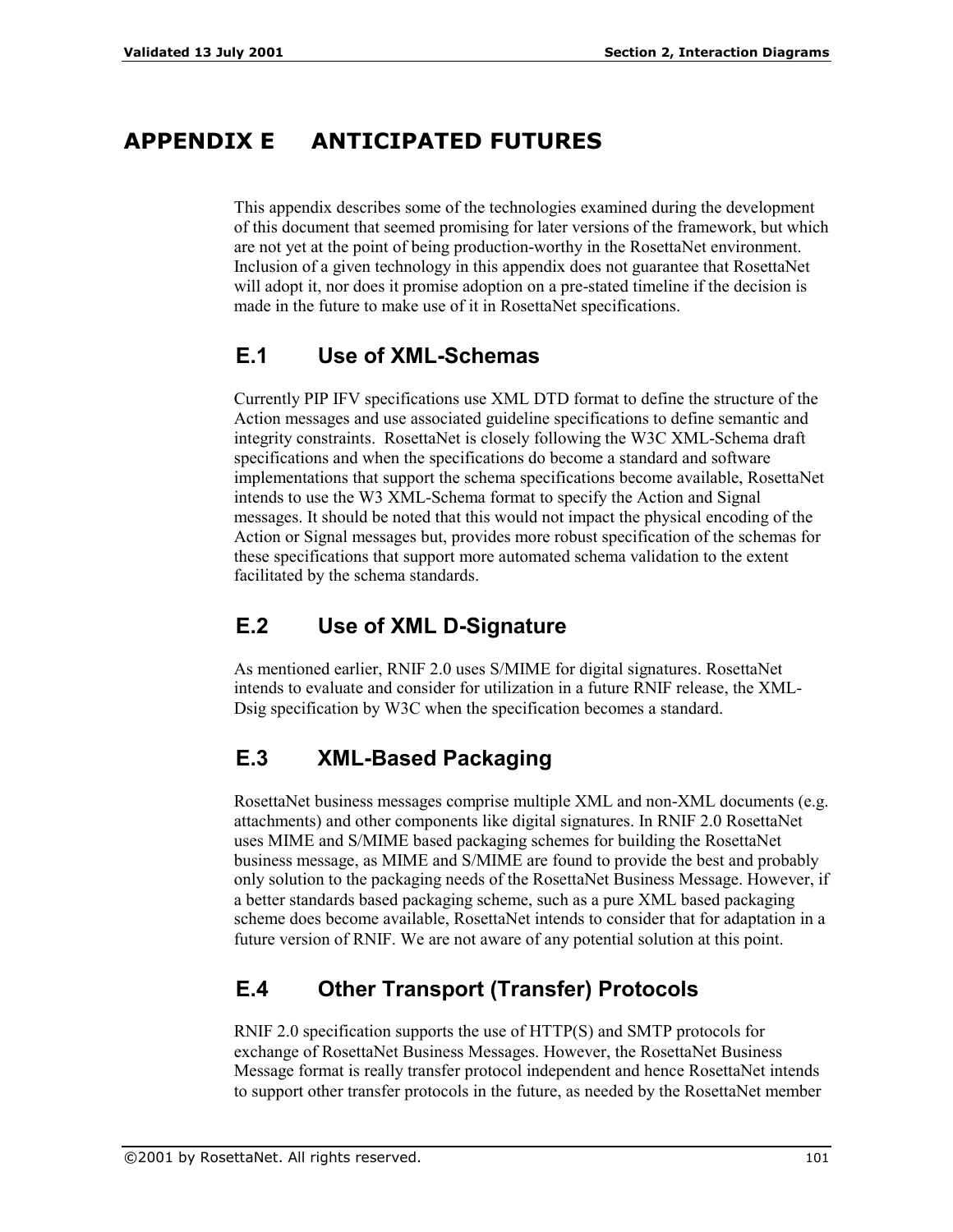community and based on the usability of the transfer protocol for RosettaNet purposes.

## **E.5 PIP Message Exchange Models**

Current PIP specifications are based on a Peer-to-Peer business message exchange model between the RosettaNet networked applications (and hence the trading partners). This peer-peer mode of message exchange requires prior knowledge of the peer, and it does not support broadcast to several trading partners. RosettaNet is investigating other message exchange models such as Publish and Subscribe, Broadcast and Multicast for potential future incorporation into the PIP specifications.

# **E.6 Grouping Multiple Action Messages**

The RNIF 2.0 team considered grouping and packaging schemes that would permit exchanging two or more Action message in a group between trading partners. However, the robust reliable message delivery mechanism that RosettaNet employs, based on different kinds of acknowledgments being exchanged and the associated timeout and message retry constraints made the grouping scheme too complex to use. Additionally it was felt that the grouping scheme was intended for bulk exchange of messages, where a separate network connection for each transferred message was considered too expensive and predates the current HTTP and such recent transfer technologies. The complexities introduced by such grouping scheme outweighed the benefits offered and hence it was decided not to introduce a grouping scheme in RNIF 2.0.

## **E.7 Non-Repudiation of Routing for Hub-Routed Messages**

A complete specification for non-repudiable routing through hubs is planned for a future release of RNIF. In the meantime, hubs are responsible for solving this in private ways.

## **E.8 Agent-Service Transmissions**

This document focuses specifically on data transmissions between trading partners' RosettaNet-aware network applications, also known as *service-to-service* transmissions. In the future, depending upon the complexities of a particular business activity or new requirements from trading partners, RosettaNet may have to specify additional transmission patterns. This section discusses some possibilities.

Instead of the typical service-to-service transmissions, business activities or trading partners may require the introduction of one or more intermediaries or *agents* between services. An agent may be a human at a browser or perhaps a software application simply acting as a proxy that prevents direct communication between trading partners' services.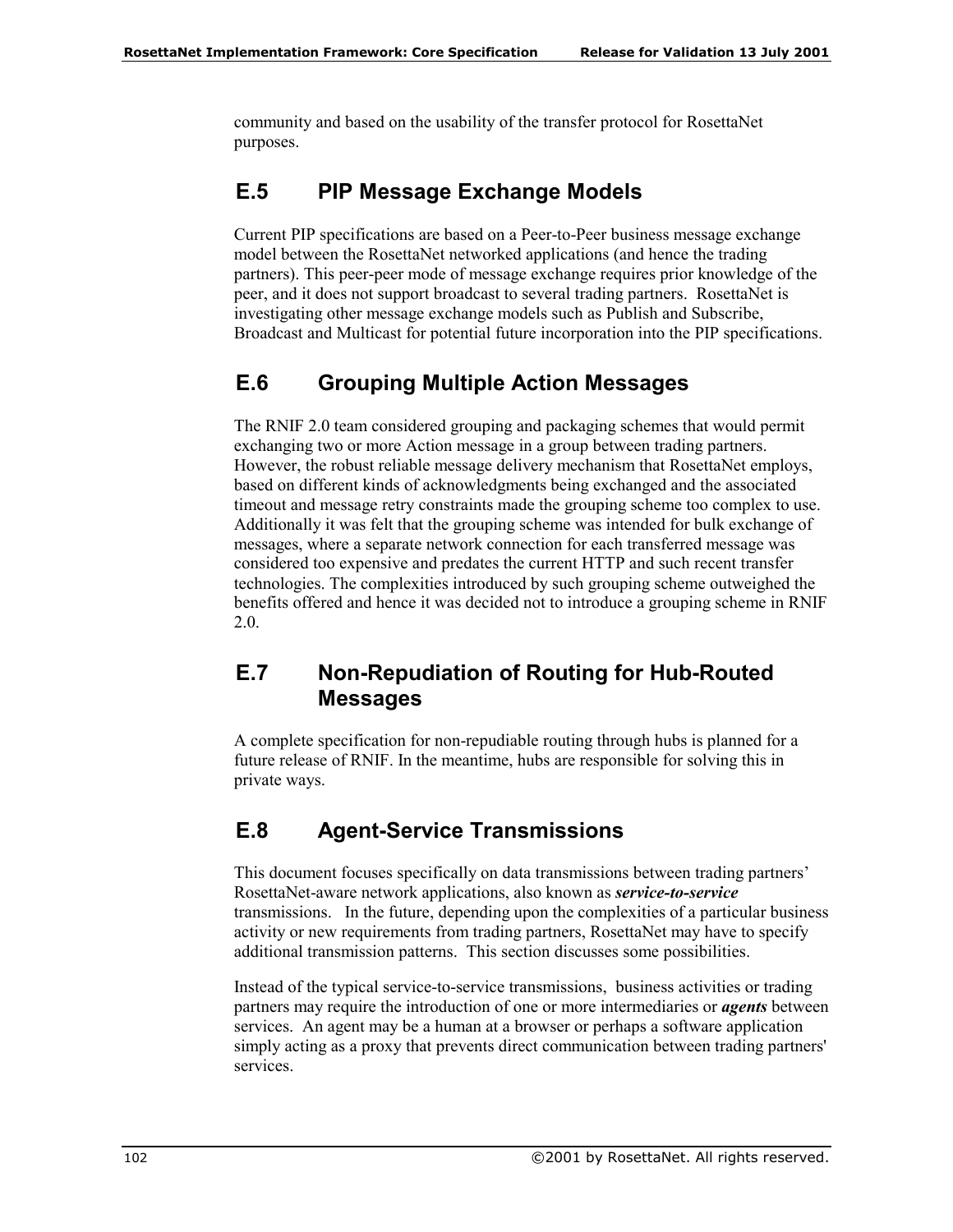In any case, the important thing to note is that an agent simply passes information to another agent or service but is, itself, incapable of actually conversing using the RosettaNet protocol. Only *services* can provide direct bi-directional support for the RosettaNet protocol.

The following are examples of possible transmission patterns that RosettaNet may specify in the future.

The vertical bar indicates the separation between trading partners' RosettaNet-aware network applications. Trading Partner A is to the left of the bar, Trading Partner B is to the right.

• Service-Agent-**|**-Service or Service-**|**-Agent-Service

Trading Partner Aís service converses with Trading Partner Bís service but passes the RosettaNet business message first to a proxy agent which forwards it to Trading Partner B's service. The agent could, of course, be a human at a browser or a software application that adds, subtracts, or normalizes information in the message. From that point, the trading partner services might converse directly with each other or continue to communicate through the agent.

• Service-Agent-**|**-Agent-Service

A variation of the transmission pattern above.

• Service-**|**-Service-Agent

Trading Partner A's service communicates directly with Trading Partner B's service using the RosettaNet protocol, however Trading Partner B's service digests and passes information from the RosettaNet business message to a backend agent for processing. The agent might interact with a backend system and return its results to Trading Partner B's service to communicate back to Trading Partner A's service.

• Agent-Service-**|**-Service

An agent on Trading Partner A's side (may be a human at a browser) sends information to Trading Partner A's service which then communicates with Trading Partner B's service using the RosettaNet protocol.

### **E.9 Dynamic Negotiation of Quality of Service Parameters**

RNIF 2.0 added a Quality of Service element to the Service Header as a placeholder hook for specifying dynamically negotiable Quality of Service parameters for the message exchange between trading partners. This is a placeholder at this point (for future backward compatibility), to be specified fully in a future version of the RNIF specification.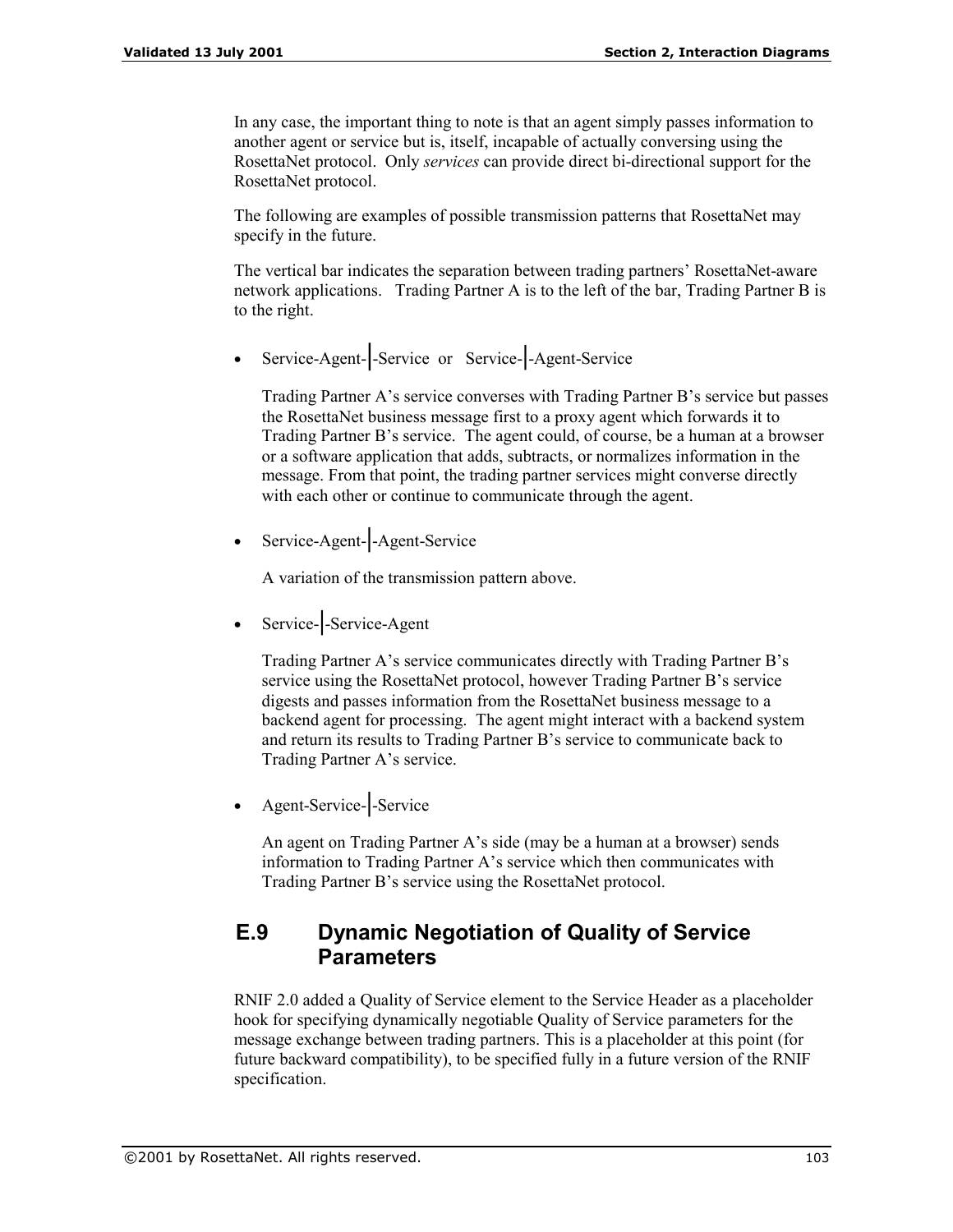### **APPENDIX F ADDITIONAL EXAMPLES**

#### **F.1 Complete Unsigned Message-Packaging Example**

```
MIME-version: 1.0
Content-Type: multipart/related; boundary="example-boundary";
              type="application/xml"
Content-Description: This is the RosettaNet Business Message
--example-boundary
Content-Type: Application/XML
Content-Location: RN-Preamble
Content-ID: <PreambleHdrExample.20001121T123100.000Z@this.example.com>
<?xml version="1.0" encoding="UTF-8"?>
<!DOCTYPE Preamble SYSTEM "Preamble_MS_V02_00.dtd">
<Preamble>
<standardName>
  <GlobalAdministeringAuthorityCode>RosettaNet</GlobalAdministering
AuthorityCode>
</standardName>
<standardVersion>
   <VersionIdentifier>V02.00</VersionIdentifier>
</standardVersion>
</Preamble>
--example-boundary
Content-Type: Application/XML
Content-Location: RN-Delivery-Header
Content-ID: <DeliveryHdrExample.20001121T123100.000Z@this.example.com>
<?xml version="1.0" encoding="UTF-8"?>
<!DOCTYPE DeliveryHeader SYSTEM "DeliveryHeader_MS_V02_00.dtd">
<DeliveryHeader>
<isSecureTransportRequired>
  <AffirmationIndicator>Yes</AffirmationIndicator>
</isSecureTransportRequired>
<messageDateTime>
  <DateTimeStamp>20001121T145200.000Z</DateTimeStamp>
</messageDateTime>
<messageReceiverIdentification>
  <PartnerIdentification>
     <domain>
        <FreeFormText>DUNS</FreeFormText>
     </domain>
     <GlobalBusinessIdentifier>123456789</GlobalBusinessIdentifier>
     <locationID>
        <Value>Santa Clara</Value>
     </locationID>
  </PartnerIdentification>
</messageReceiverIdentification>
<messageSenderIdentification>
  <PartnerIdentification>
     <GlobalBusinessIdentifier>555123456</GlobalBusinessIdentifier>
     <locationID>
        <Value>Hong Kong</Value>
     </locationID>
```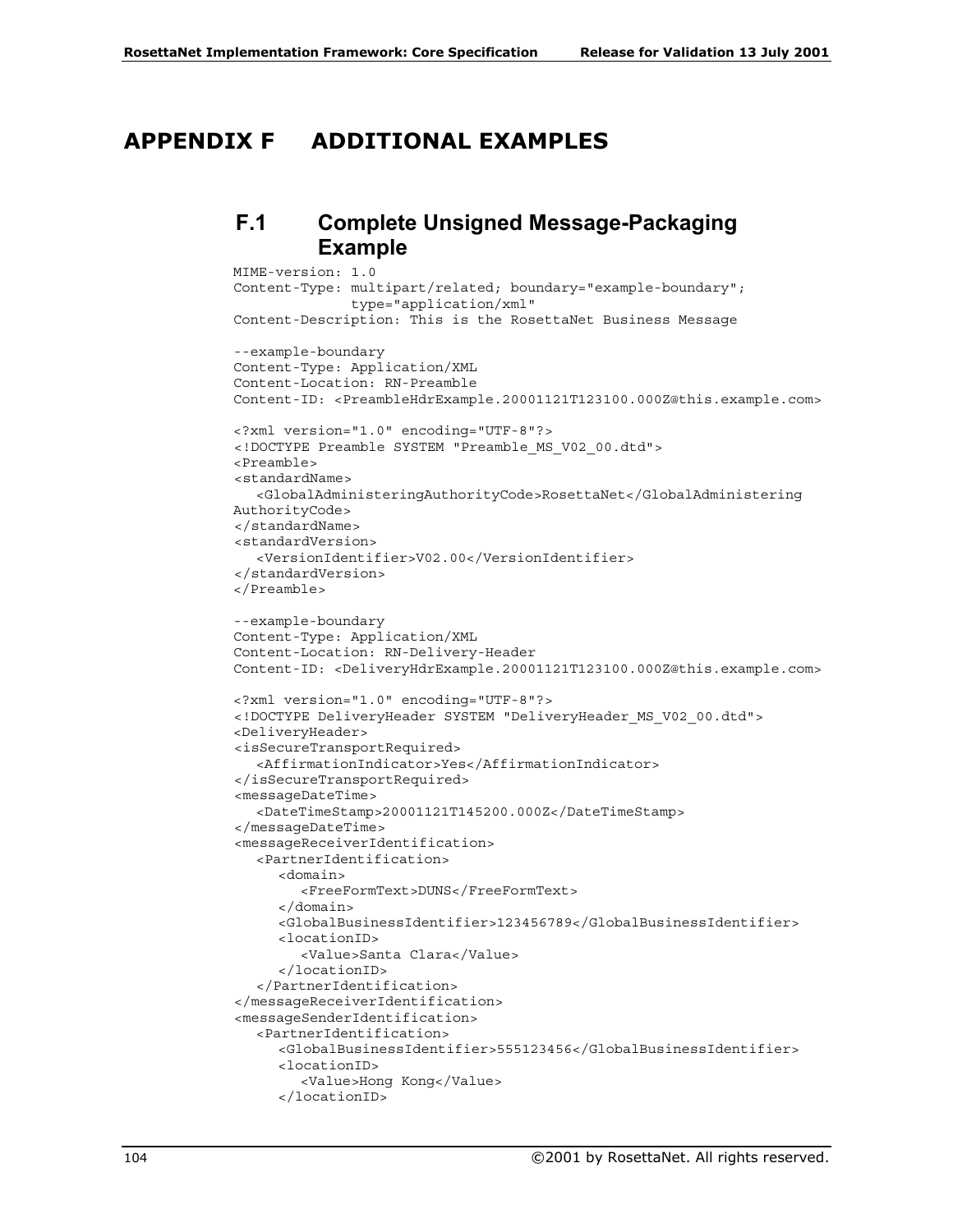```
</PartnerIdentification>
</messageSenderIdentification>
<messageTrackingID>
  <InstanceIdentifier>543543</InstanceIdentifier>
</messageTrackingID>
</DeliveryHeader>
--example-boundary
Content-Type: Application/XML
Content-Location: RN-Service-Header
Content-Description: RosettaNet-Service-Header
Content-ID: <ServiceHdrExample.20001121T123100.000Z@this.example.com>
<?xml version="1.0" encoding="UTF-8"?>
<!DOCTYPE ServiceHeader SYSTEM "ServiceHeader_MS_V02_00.dtd">
<ServiceHeader>
<ProcessControl>
  <ActivityControl>
     <BusinessActivityIdentifier>Create Purchase
Order</BusinessActivityIdentifier>
     <MessageControl>
        <fromRole>
           <GlobalPartnerRoleClassificationCode>Buyer</GlobalPartner
RoleClassificationCode>
        </fromRole>
        <fromService>
           <GlobalBusinessServiceCode>Buyer
Service</GlobalBusinessServiceCode>
        </fromService>
        <Manifest>
           <Attachment>
             <description>
                <FreeFormText>PDF version of PO</FreeFormText>
             </description>
<GlobalMimeTypeQualifierCode>application/pdf</GlobalMimeType
QualifierCode>
             <UniversalResourceIdentifier>cid:Attachment.
20001121T123000.000Z@this.example.com</UniversalResourceIdentifier>
           </Attachment>
           <numberOfAttachments>
             <CountableAmount>1</CountableAmount>
           </numberOfAttachments>
           <ServiceContentControl>
             <ActionIdentity>
                <GlobalBusinessActionCode>Purchase Order Request
Action</GlobalBusinessActionCode>
             </ActionIdentity>
           </ServiceContentControl>
        </Manifest>
        <toRole>
           <GlobalPartnerRoleClassificationCode>Seller</GlobalPartner
RoleClassificationCode>
        </toRole>
        <toService>
           <GlobalBusinessServiceCode>Seller
Service</GlobalBusinessServiceCode>
        </toService>
     </MessageControl>
  </ActivityControl>
  <GlobalUsageCode>Production</GlobalUsageCode>
   <pipCode>
     <GlobalProcessIndicatorCode>3A4</GlobalProcessIndicatorCode>
```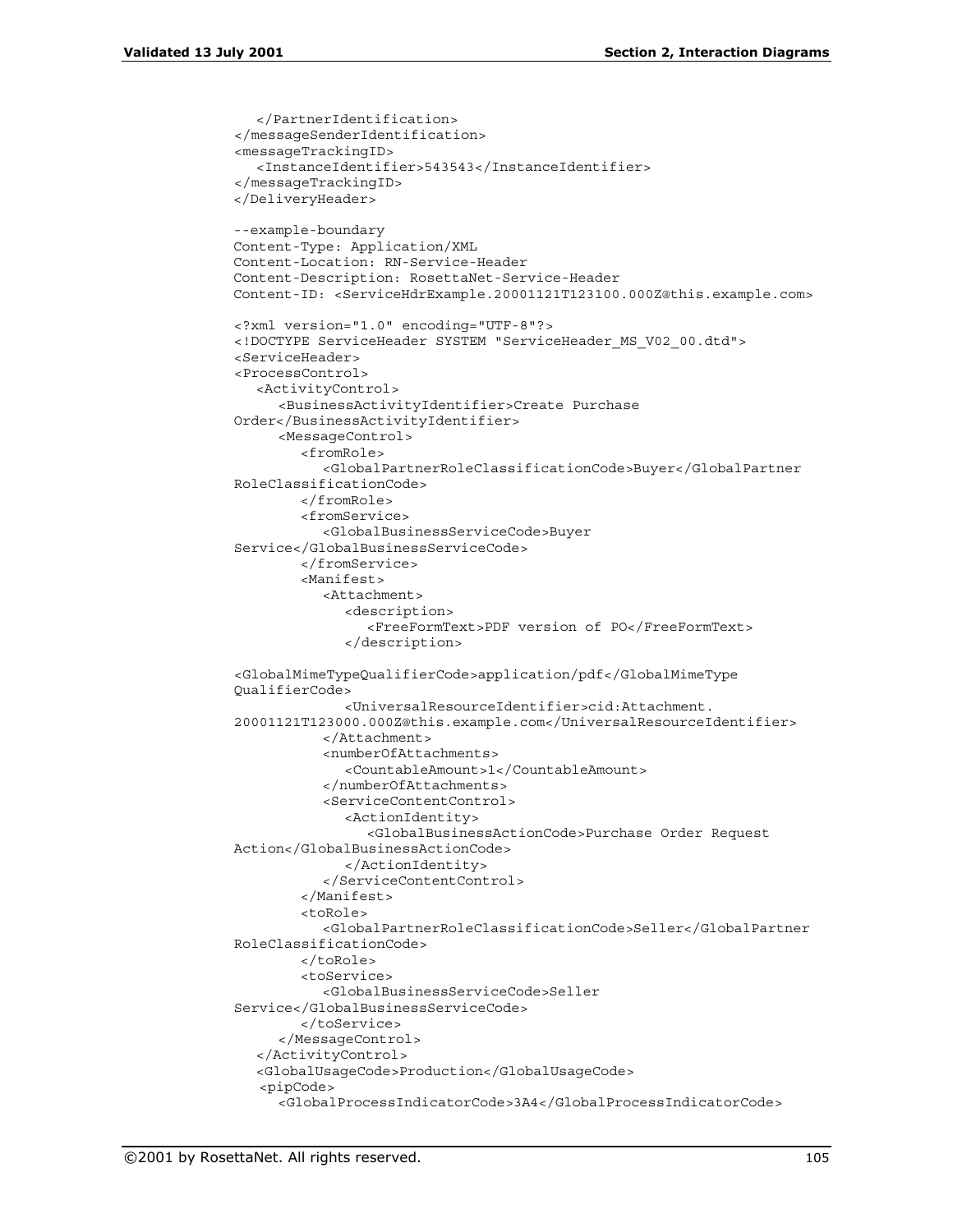```
</pipCode>
  <pipInstanceId>
     <InstanceIdentifier>121212</InstanceIdentifier>
  </pipInstanceId>
  <pipVersion>
     <VersionIdentifier>1.2</VersionIdentifier>
  </pipVersion>
  <KnownInitiatingPartner>
     <PartnerIdentification>
        <domain>
          <FreeFormText>DUNS</FreeFormText>
        </domain>
        <GlobalBusinessIdentifier>123456789</GlobalBusinessIdentifier>
     </PartnerIdentification>
  </KnownInitiatingPartner>
</ProcessControl>
</ServiceHeader>
--example-boundary
Content-Type: Application/XML
Content-Description: RosettaNet-Service-Content
Content-Location: RN-Service-Content
Content-ID:
<ServiceContentExample.20001121T123100.000Z@this.example.com>
<?xml version="1.0" encoding="UTF-8"?>
<!DOCTYPE Pip3A4PurchaseOrderRequest SYSTEM
"3A4PurchaseOrderRequestMessageGuideline_v1_2.dtd">
<Pip3A4PurchaseOrderRequest>
<PurchaseOrder>
  <deliverTo>
     <PhysicalAddress>
        <cityName>
           <FreeFormText xml:lang="EN">CityName</FreeFormText>
        </cityName>
        <addressLine1>
          <FreeFormText xml:lang="EN">1234 Address
Drive</FreeFormText>
        </addressLine1>
        <regionName>
           <FreeFormText xml:lang="EN">Eastern US</FreeFormText>
        </regionName>
        <postOfficeBoxIdentifier>
           <FreeFormText xml:lang="EN">20202</FreeFormText>
        </postOfficeBoxIdentifier>
<GlobalLocationIdentifier>1234567890000</GlobalLocationIdentifier>
        <GlobalCountryCode>US</GlobalCountryCode>
     </PhysicalAddress>
  </deliverTo>
  <ProductLineItem>
     <shipFrom>
<GlobalLocationIdentifier>9876543210000</GlobalLocationIdentifier>
     </shipFrom>
     <ProductQuantity>1</ProductQuantity>
     <LineNumber>1</LineNumber>
     <productUnit>
        <ProductPackageDescription>
           <ProductIdentification>
<GlobalProductIdentifier>12345678901234</GlobalProductIdentifier>
           </ProductIdentification>
```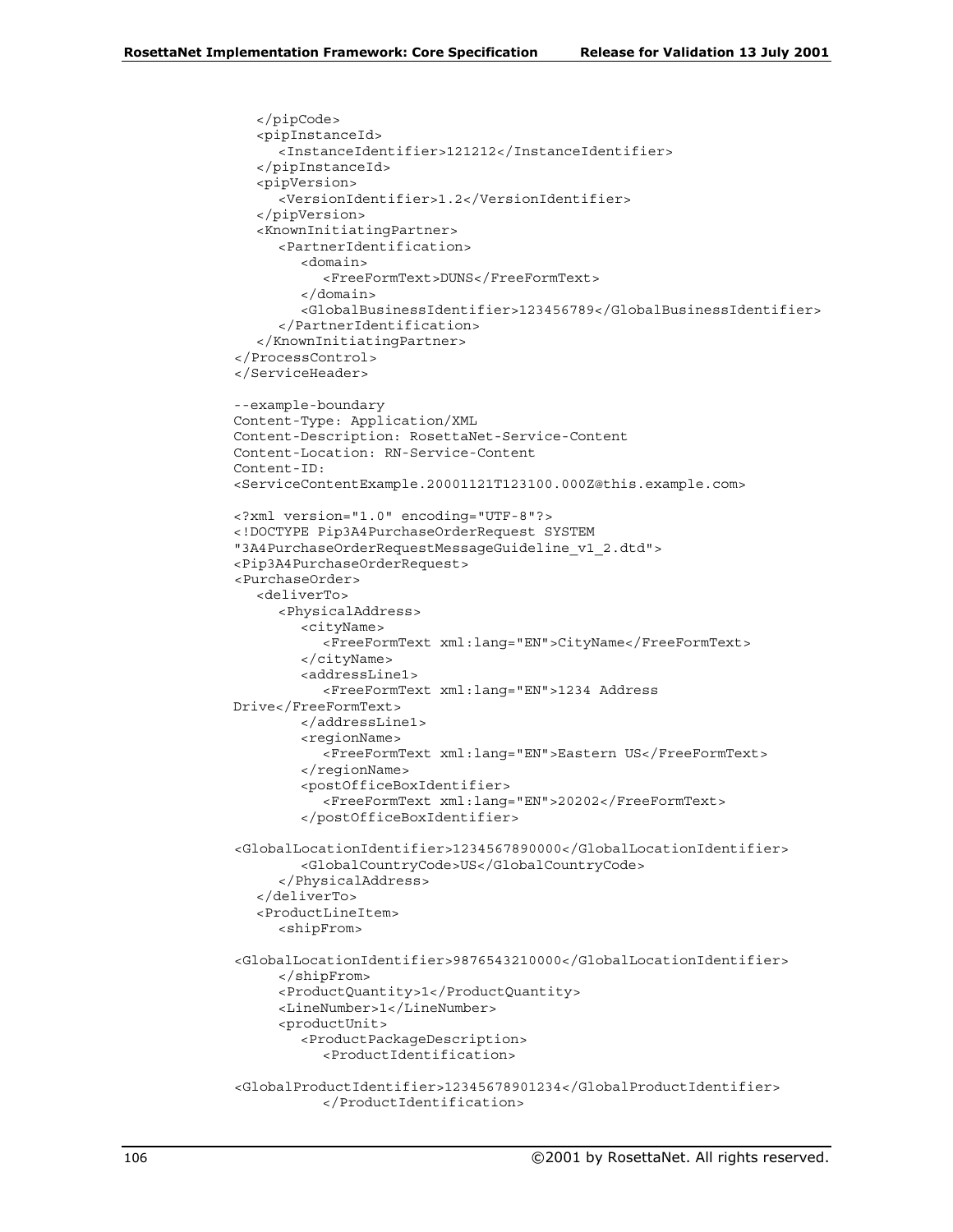```
</ProductPackageDescription>
     </productUnit>
     <countryOfOrigin>
        <GlobalCountryCode>US</GlobalCountryCode>
     </countryOfOrigin>
     <requestedShipDate>
        <DateStamp>20001121</DateStamp>
     </requestedShipDate>
     <contractIdentifier>
<ProprietaryDocumentIdentifier>1021358129419</ProprietaryDocument
Identifier>
     </contractIdentifier>
     <GlobalProductUnitOfMeasureCode>Each</GlobalProductUnitOfMeasure
Code>
     <SpecialHandlingInstruction>
        <specialHandlingText>
           <FreeFormText xml:lang="EN">Hand deliver</FreeFormText>
        </specialHandlingText>
     </SpecialHandlingInstruction>
     <requestedPrice>
        <FinancialAmount>
           <GlobalCurrencyCode>USD</GlobalCurrencyCode>
           <MonetaryAmount>25</MonetaryAmount>
        </FinancialAmount>
     </requestedPrice>
   </ProductLineItem>
   <GlobalShipmentTermsCode>Third party pay</GlobalShipmentTermsCode>
   <RevisionNumber>11</RevisionNumber>
   <prePaymentCheckNumber>
     <CheckNumber>10101</CheckNumber>
   </prePaymentCheckNumber>
   <QuoteIdentifier>
<ProprietaryDocumentIdentifier>12345</ProprietaryDocumentIdentifier>
   </QuoteIdentifier>
   <WireTransferIdentifier>88888</WireTransferIdentifier>
   <AccountDescription>
     <GlobalAccountClassificationCode>Procurement</GlobalAccount
ClassificationCode>
     <billTo>
        <PartnerRoleDescription>
<GlobalPartnerRoleClassificationCode>Buyer</GlobalPartnerRole
ClassificationCode>
           <ContactInformation>
              <PhysicalAddress>
                <cityName>
                   <FreeFormText xml:lang="EN">City Name</FreeFormText>
                </cityName>
                <addressLine1>
                   <FreeFormText xml:lang="EN">3877 Fairfax Ridge Rd,
4th
Floor</FreeFormText>
                </addressLine1>
                <addressLine2>
                   <FreeFormText xml:lang="EN">Fairfax, VA
22030</FreeFormText>
                </addressLine2>
                <regionName>
                   <FreeFormText xml:lang="EN">Eastern
US</FreeFormText>
                </regionName>
```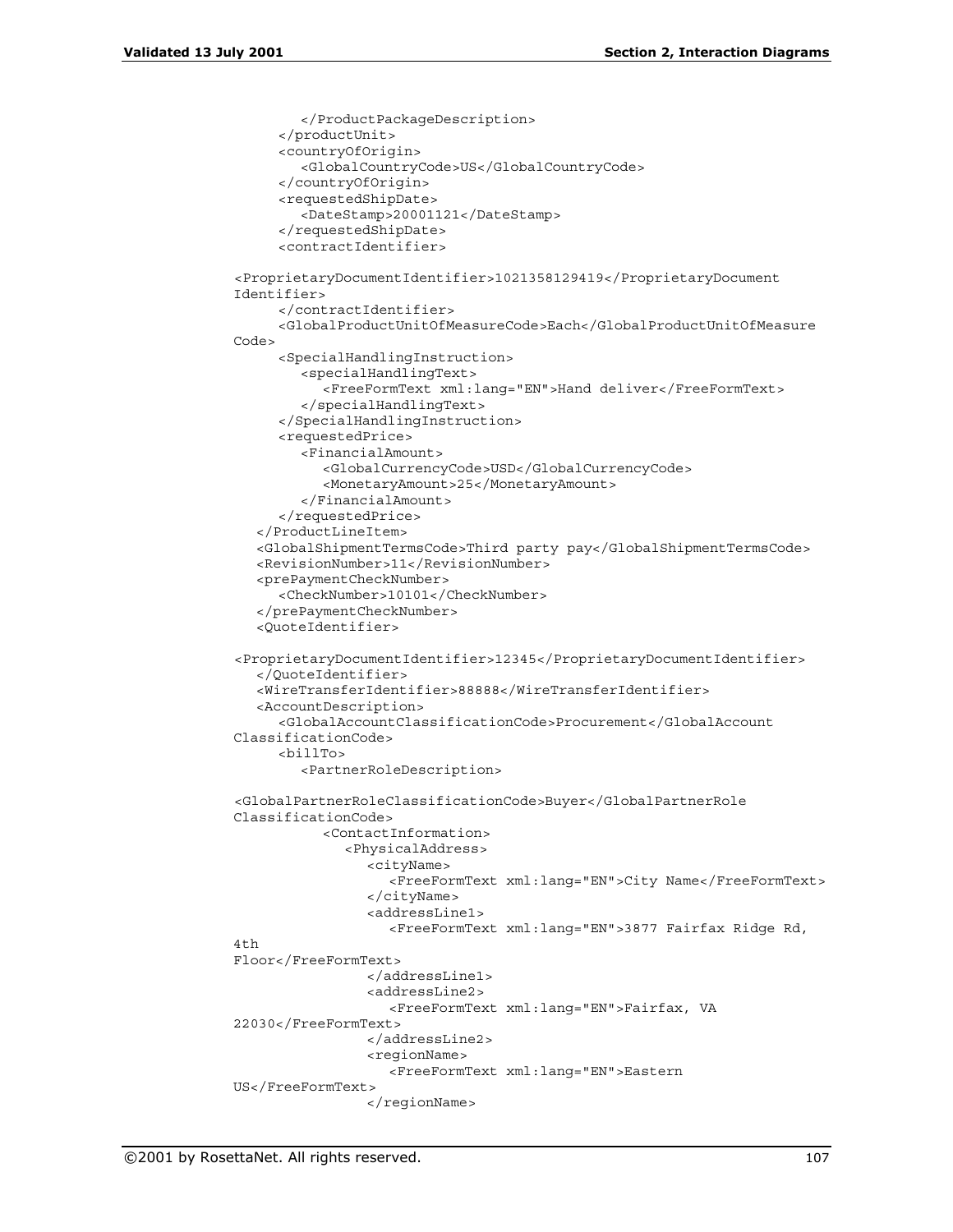```
<postOfficeBoxIdentifier>
                   <FreeFormText xml:lang="EN">20202</FreeFormText>
                </postOfficeBoxIdentifier>
<GlobalLocationIdentifier>9876543210000</GlobalLocation
Identifier>
                <GlobalCountryCode>US</GlobalCountryCode>
             </PhysicalAddress>
             <EmailAddress>contact@rnifexample.com</EmailAddress>
             <contactName>
                <FreeFormText xml:lang="EN">Mr. Contact
Smith</FreeFormText>
             </contactName>
             <telephoneNumber>
                <CommunicationsNumber>555-555-
5555</CommunicationsNumber>
             </telephoneNumber>
           </ContactInformation>
        </PartnerRoleDescription>
     \epsilon/billTos
     <accountName>
        <FreeFormText xml:lang="EN">Cash Account</FreeFormText>
     </accountName>
     <AccountNumber>12341234</AccountNumber>
   </AccountDescription>
   <generalServicesAdministrationNumber>
     <ProprietaryDocumentIdentifier>11111111</ProprietaryDocument
Identifier>
   </generalServicesAdministrationNumber>
   <GlobalFinanceTermsCode>Net 30</GlobalFinanceTermsCode>
  <PartnerDescription>
     <PhysicalAddress>
        <cityName>
           <FreeFormText xml:lang="EN"/>
        </cityName>
        <addressLine1>
           <FreeFormText xml:lang="EN">1234 Address
Drive</FreeFormText>
        </addressLine1>
        <regionName>
           <FreeFormText xml:lang="EN">Eastern US</FreeFormText>
        </regionName>
        <postOfficeBoxIdentifier>
           <FreeFormText xml:lang="EN">20202</FreeFormText>
        </postOfficeBoxIdentifier>
        <GlobalCountryCode>US</GlobalCountryCode>
     </PhysicalAddress>
     <GlobalPartnerClassificationCode>End
User</GlobalPartnerClassificationCode>
   </PartnerDescription>
   <GlobalPurchaseOrderTypeCode>Dropship</GlobalPurchaseOrderTypeCode>
</PurchaseOrder>
<fromRole>
   <PartnerRoleDescription>
     <GlobalPartnerRoleClassificationCode>Buyer</GlobalPartnerRole
ClassificationCode>
     <ContactInformation>
        <EmailAddress>xyz@abc.com</EmailAddress>
        <contactName>
           <FreeFormText xml:lang="EN">Somebody</FreeFormText>
        </contactName>
        <telephoneNumber>
           <CommunicationsNumber>888-888-8888</CommunicationsNumber>
```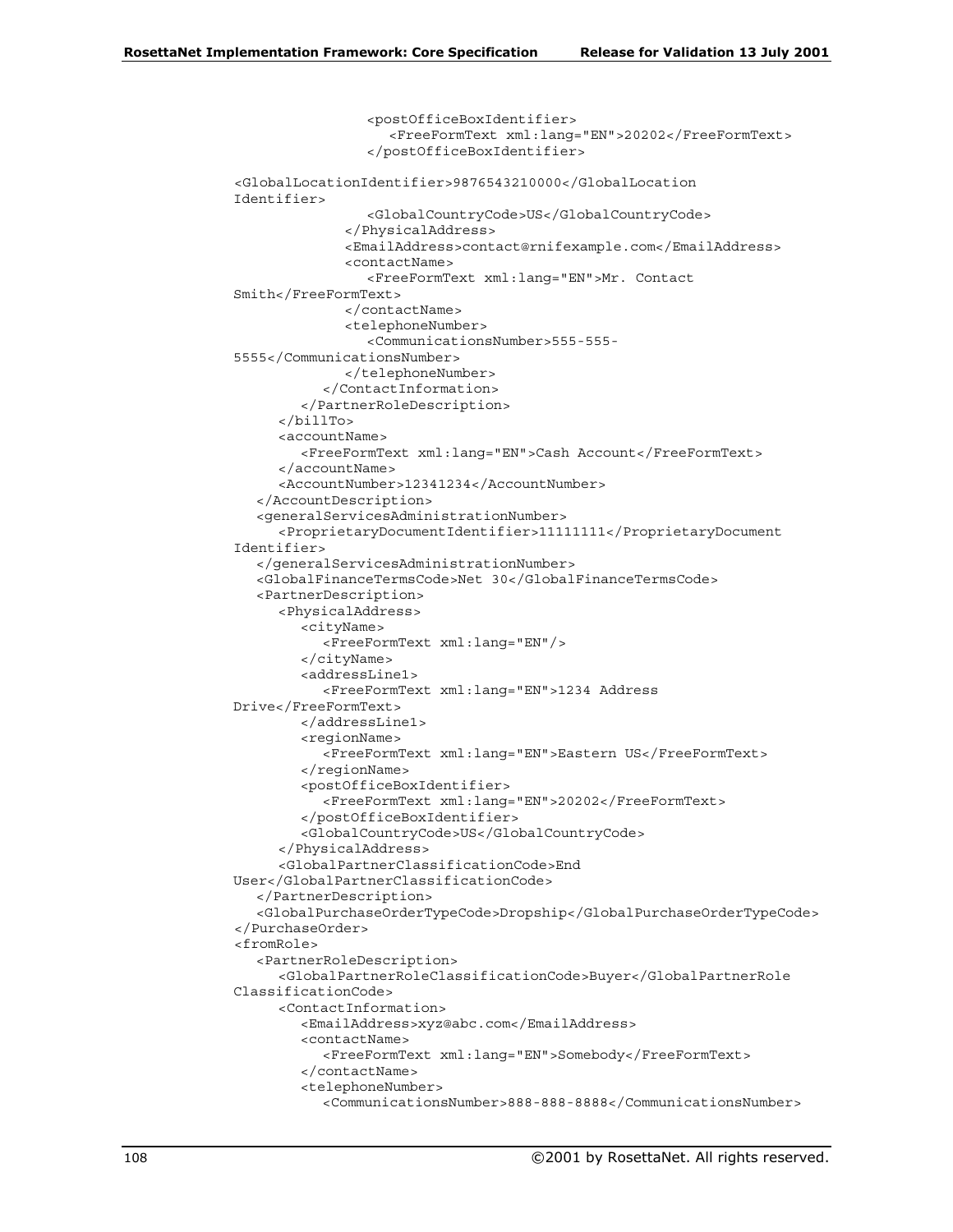```
</telephoneNumber>
     </ContactInformation>
     <PartnerDescription>
        <GlobalPartnerClassificationCode>End
User</GlobalPartnerClassificationCode>
        <BusinessDescription>
<GlobalBusinessIdentifier>123456789</GlobalBusinessIdentifier>
           <GlobalSupplyChainCode>Information
Technology</GlobalSupplyChainCode>
        </BusinessDescription>
     </PartnerDescription>
  </PartnerRoleDescription>
</fromRole>
<toRole>
  <PartnerRoleDescription>
     <GlobalPartnerRoleClassificationCode>Seller</GlobalPartnerRole
ClassificationCode>
     <PartnerDescription>
        <GlobalPartnerClassificationCode>End
User</GlobalPartnerClassificationCode>
        <BusinessDescription>
<GlobalBusinessIdentifier>987654321</GlobalBusinessIdentifier>
           <GlobalSupplyChainCode>Information
Technology</GlobalSupplyChainCode>
        </BusinessDescription>
     </PartnerDescription>
  </PartnerRoleDescription>
</toRole>
<thisDocumentGenerationDateTime>
  <DateTimeStamp>20001121T080010.005Z</DateTimeStamp>
</thisDocumentGenerationDateTime>
<thisDocumentIdentifier>
  <ProprietaryDocumentIdentifier>1021358129419</ProprietaryDocument
Identifier>
</thisDocumentIdentifier>
<GlobalDocumentFunctionCode>Request</GlobalDocumentFunctionCode>
</Pip3A4PurchaseOrderRequest>
--example-boundary
Content-Type: application/pdf; name="PO.pdf"
Content-Description: PDF version of PO
Content-ID: <Attachment.20001121T123000.000Z@this.example.com>
[PO.pdf attachment goes here]
```

```
--example-boundary--
```
## **F.2 Complete Signed Message-Packaging Example**

```
MIME-version: 1.0
Content-Type: multipart/signed;
              boundary="RN-Signature-Boundary";
              protocol="application/pkcs7-signature";
              micalg=sha1
Content-Description: This is a Signed RosettaNet Business Message
--RN-Signature-Boundary
Content-Type: multipart/related; boundary="example-boundary";
              type="application/xml"
```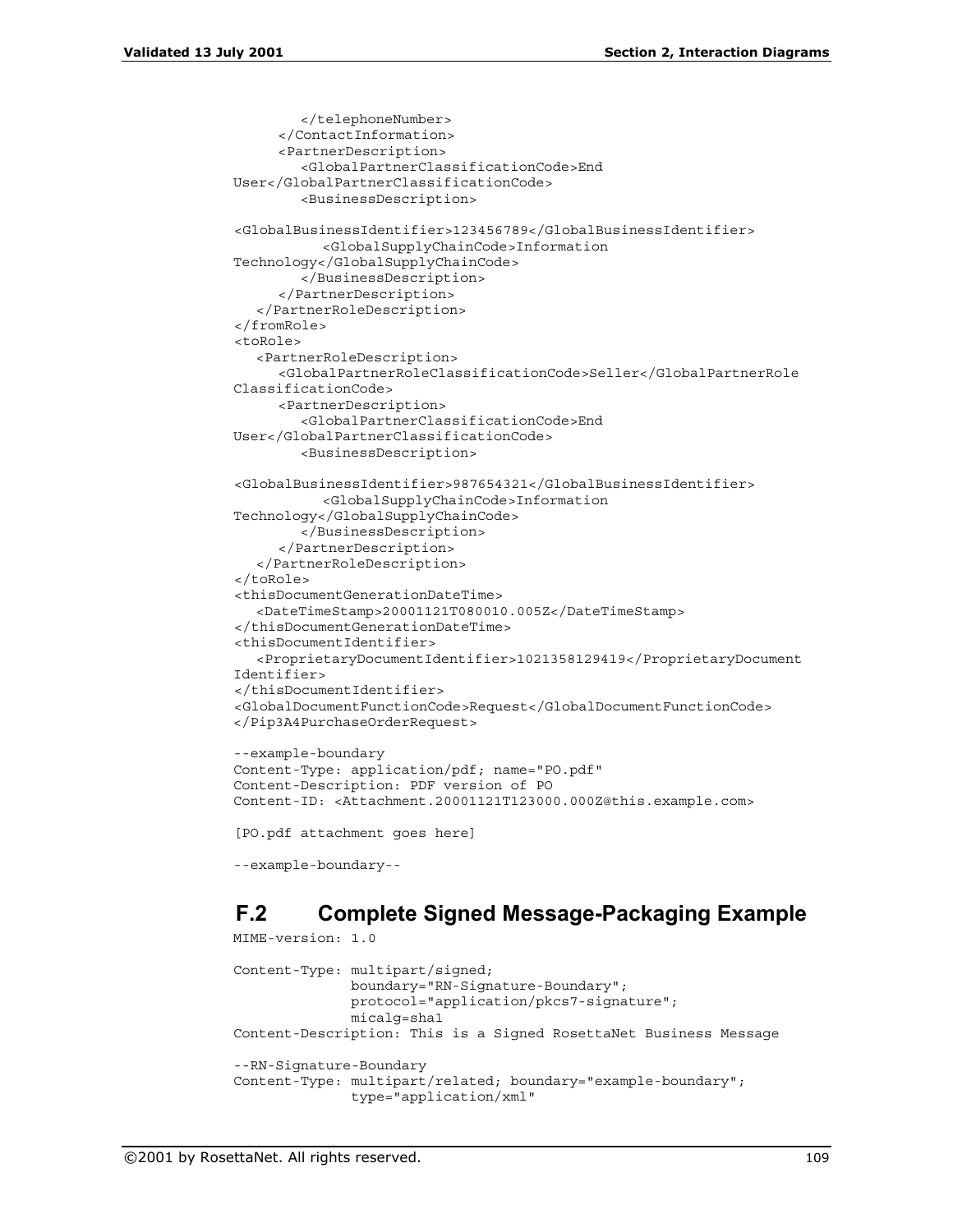```
Content-Description: This is the RosettaNet Business Message
--example-boundary
Content-Type: Application/XML
Content-Location: RN-Preamble
Content-ID: <PreambleHdrExample.20001121T123100.000Z@this.example.com>
<?xml version="1.0" encoding="UTF-8"?>
<!DOCTYPE Preamble SYSTEM "Preamble_MS_V02_00.dtd">
<Preamble>
<standardName>
  <GlobalAdministeringAuthorityCode>RosettaNet</GlobalAdministering
AuthorityCode>
</standardName>
<standardVersion>
  <VersionIdentifier>V02.00</VersionIdentifier>
</standardVersion>
</Preamble>
--example-boundary
Content-Type: Application/XML
Content-Location: RN-Delivery-Header
Content-ID: <DeliveryHdrExample.20001121T123100.000Z@this.example.com>
<?xml version="1.0" encoding="UTF-8"?>
<!DOCTYPE DeliveryHeader SYSTEM "DeliveryHeader_MS_V02_00.dtd">
<DeliveryHeader>
<isSecureTransportRequired>
  <AffirmationIndicator>Yes</AffirmationIndicator>
</isSecureTransportRequired>
<messageDateTime>
  <DateTimeStamp>20001121T145200.000Z</DateTimeStamp>
</messageDateTime>
<messageReceiverIdentification>
  <PartnerIdentification>
     <domain>
        <FreeFormText>DUNS</FreeFormText>
     </domain>
     <GlobalBusinessIdentifier>123456789</GlobalBusinessIdentifier>
     <locationID>
        <Value>Santa Clara</Value>
     </locationID>
  </PartnerIdentification>
</messageReceiverIdentification>
<messageSenderIdentification>
  <PartnerIdentification>
     <GlobalBusinessIdentifier>555123456</GlobalBusinessIdentifier>
     <locationID>
        <Value>Hong Kong</Value>
     </locationID>
  </PartnerIdentification>
</messageSenderIdentification>
<messageTrackingID>
   <InstanceIdentifier>543543</InstanceIdentifier>
</messageTrackingID>
</DeliveryHeader>
--example-boundary
Content-Type: Application/XML
Content-Location: RN-Service-Header
Content-Description: RosettaNet-Service-Header
Content-ID: <ServiceHdrExample.20001121T123100.000Z@this.example.com>
```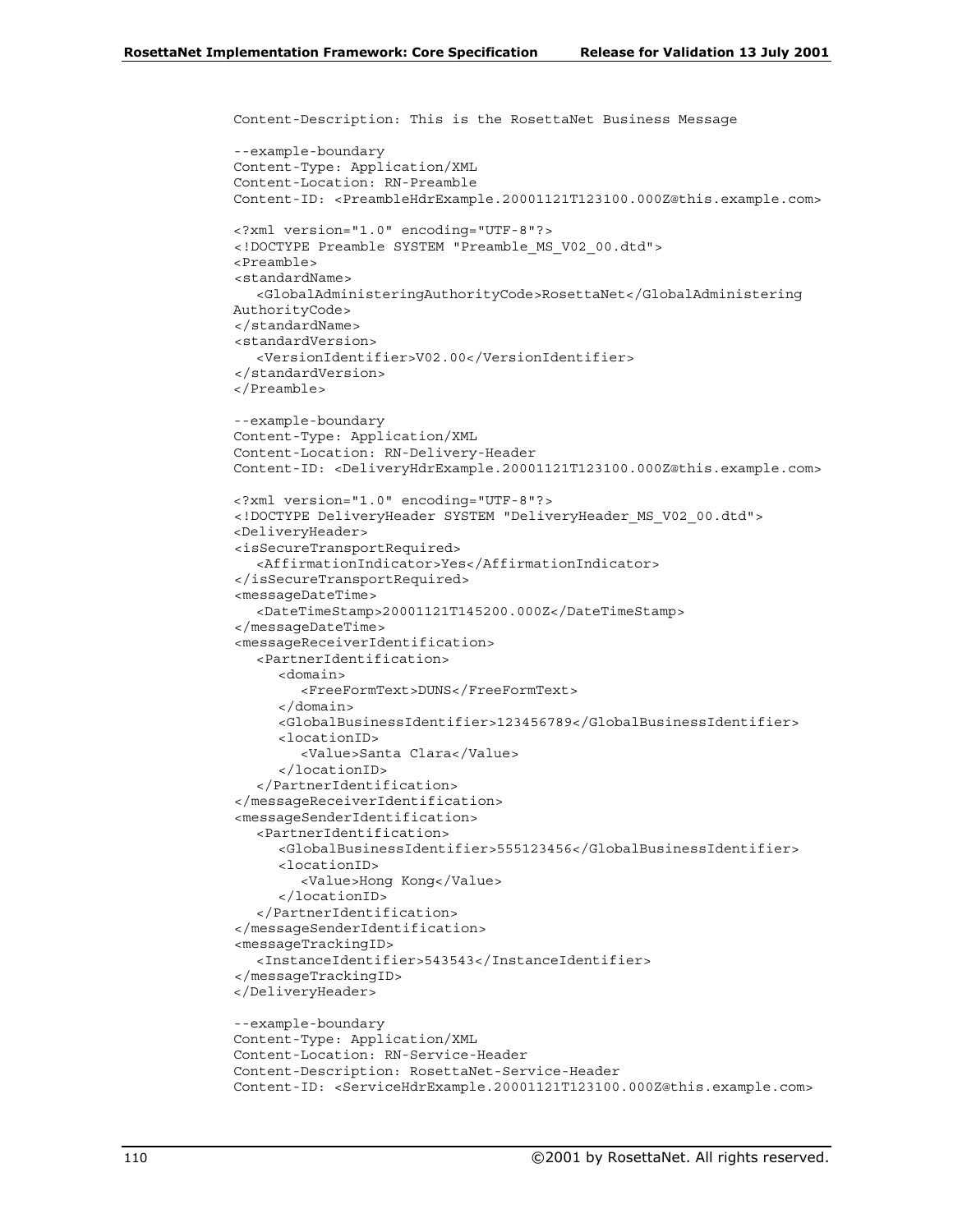```
<?xml version="1.0" encoding="UTF-8"?>
<!DOCTYPE ServiceHeader SYSTEM "ServiceHeader_MS_V02_00.dtd">
<ServiceHeader>
<ProcessControl>
  <ActivityControl>
     <BusinessActivityIdentifier>Create Purchase
Order</BusinessActivityIdentifier>
     <MessageControl>
        <fromRole>
           <GlobalPartnerRoleClassificationCode>Buyer</GlobalPartner
RoleClassificationCode>
        </fromRole>
        <fromService>
           <GlobalBusinessServiceCode>Buyer
Service</GlobalBusinessServiceCode>
        </fromService>
        <Manifest>
           <Attachment>
             <description>
                <FreeFormText>PDF version of PO</FreeFormText>
             </description>
<GlobalMimeTypeQualifierCode>application/pdf</GlobalMimeType
QualifierCode>
             <UniversalResourceIdentifier>cid:Attachment.
20001121T123000.000Z@this.example.com</UniversalResourceIdentifier>
           </Attachment>
           <numberOfAttachments>
             <CountableAmount>1</CountableAmount>
           </numberOfAttachments>
           <ServiceContentControl>
             <ActionIdentity>
                <GlobalBusinessActionCode>Purchase Order Request
Action</GlobalBusinessActionCode>
             </ActionIdentity>
           </ServiceContentControl>
        </Manifest>
        <toRole>
           <GlobalPartnerRoleClassificationCode>Seller</GlobalPartner
RoleClassificationCode>
        </toRole>
        <toService>
           <GlobalBusinessServiceCode>Seller
Service</GlobalBusinessServiceCode>
        </toService>
     </MessageControl>
  </ActivityControl>
  <GlobalUsageCode>Production</GlobalUsageCode>
   <pipCode>
     <GlobalProcessIndicatorCode>3A4</GlobalProcessIndicatorCode>
  </pipCode>
   <pipInstanceId>
     <InstanceIdentifier>121212</InstanceIdentifier>
  </pipInstanceId>
   <pipVersion>
     <VersionIdentifier>1.2</VersionIdentifier>
  </pipVersion>
  <KnownInitiatingPartner>
     <PartnerIdentification>
        <domain>
           <FreeFormText>DUNS</FreeFormText>
        </domain>
        <GlobalBusinessIdentifier>123456789</GlobalBusinessIdentifier>
```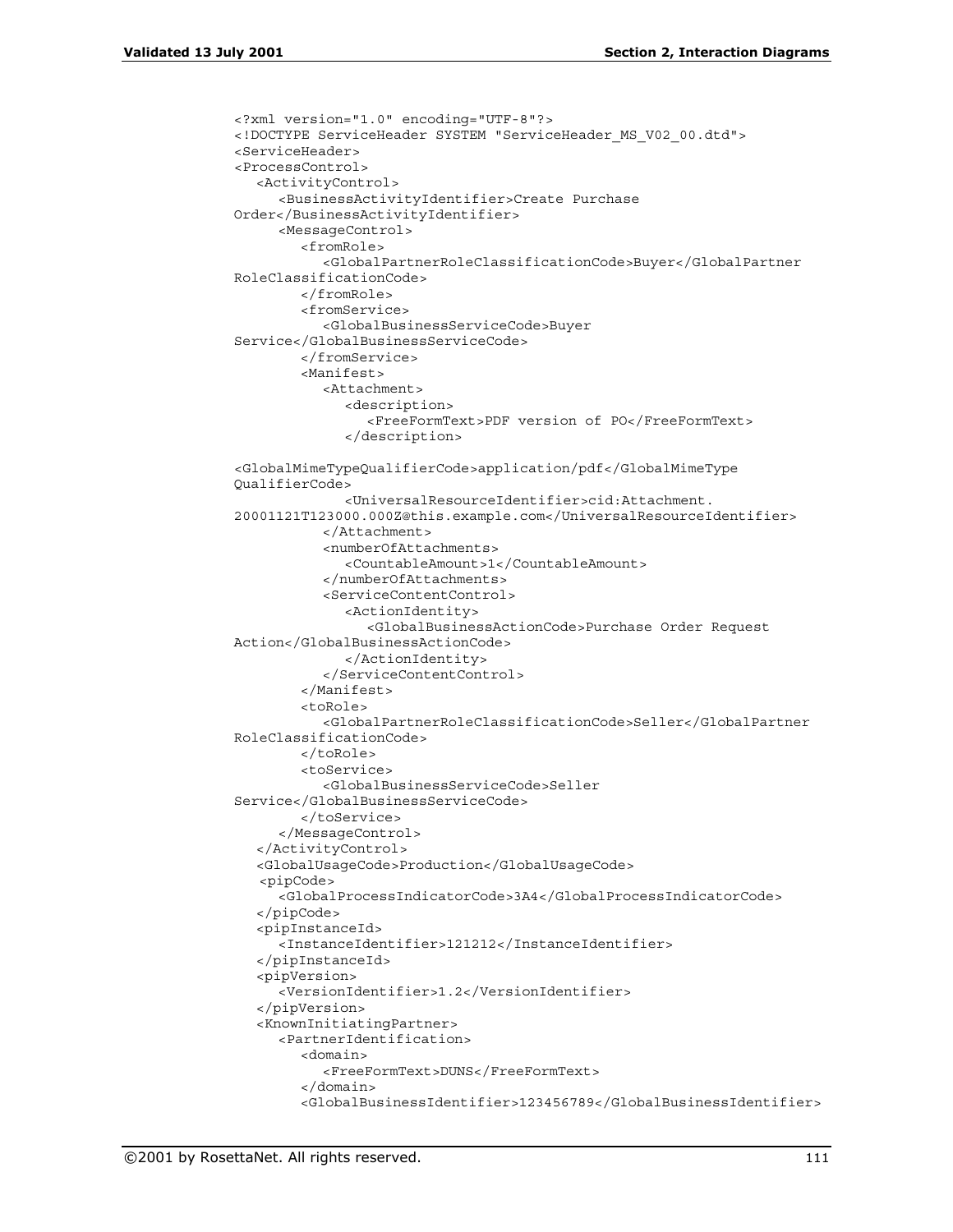```
</PartnerIdentification>
  </KnownInitiatingPartner>
</ProcessControl>
</ServiceHeader>
--example-boundary
Content-Type: Application/XML
Content-Description: RosettaNet-Service-Content
Content-Location: RN-Service-Content
Content-ID:
<ServiceContentExample.20001121T123100.000Z@this.example.com>
<?xml version="1.0" encoding="UTF-8"?>
<!DOCTYPE Pip3A4PurchaseOrderRequest SYSTEM
"3A4PurchaseOrderRequestMessageGuideline_v1_2.dtd">
<Pip3A4PurchaseOrderRequest>
<PurchaseOrder>
  <deliverTo>
     <PhysicalAddress>
        <cityName>
           <FreeFormText xml:lang="EN">CityName</FreeFormText>
        </cityName>
        <addressLine1>
           <FreeFormText xml:lang="EN">1234 Address
Drive</FreeFormText>
        </addressLine1>
        <regionName>
           <FreeFormText xml:lang="EN">Eastern US</FreeFormText>
        </regionName>
        <postOfficeBoxIdentifier>
          <FreeFormText xml:lang="EN">20202</FreeFormText>
        </postOfficeBoxIdentifier>
<GlobalLocationIdentifier>1234567890000</GlobalLocationIdentifier>
        <GlobalCountryCode>US</GlobalCountryCode>
     </PhysicalAddress>
  </deliverTo>
  <ProductLineItem>
     <shipFrom>
<GlobalLocationIdentifier>9876543210000</GlobalLocationIdentifier>
     </shipFrom>
     <ProductQuantity>1</ProductQuantity>
     <LineNumber>1</LineNumber>
     <productUnit>
        <ProductPackageDescription>
           <ProductIdentification>
<GlobalProductIdentifier>12345678901234</GlobalProductIdentifier>
           </ProductIdentification>
        </ProductPackageDescription>
     </productUnit>
     <countryOfOrigin>
        <GlobalCountryCode>US</GlobalCountryCode>
     </countryOfOrigin>
     <requestedShipDate>
        <DateStamp>20001121</DateStamp>
     </requestedShipDate>
     <contractIdentifier>
<ProprietaryDocumentIdentifier>1021358129419</ProprietaryDocument
Identifier>
```

```
</contractIdentifier>
```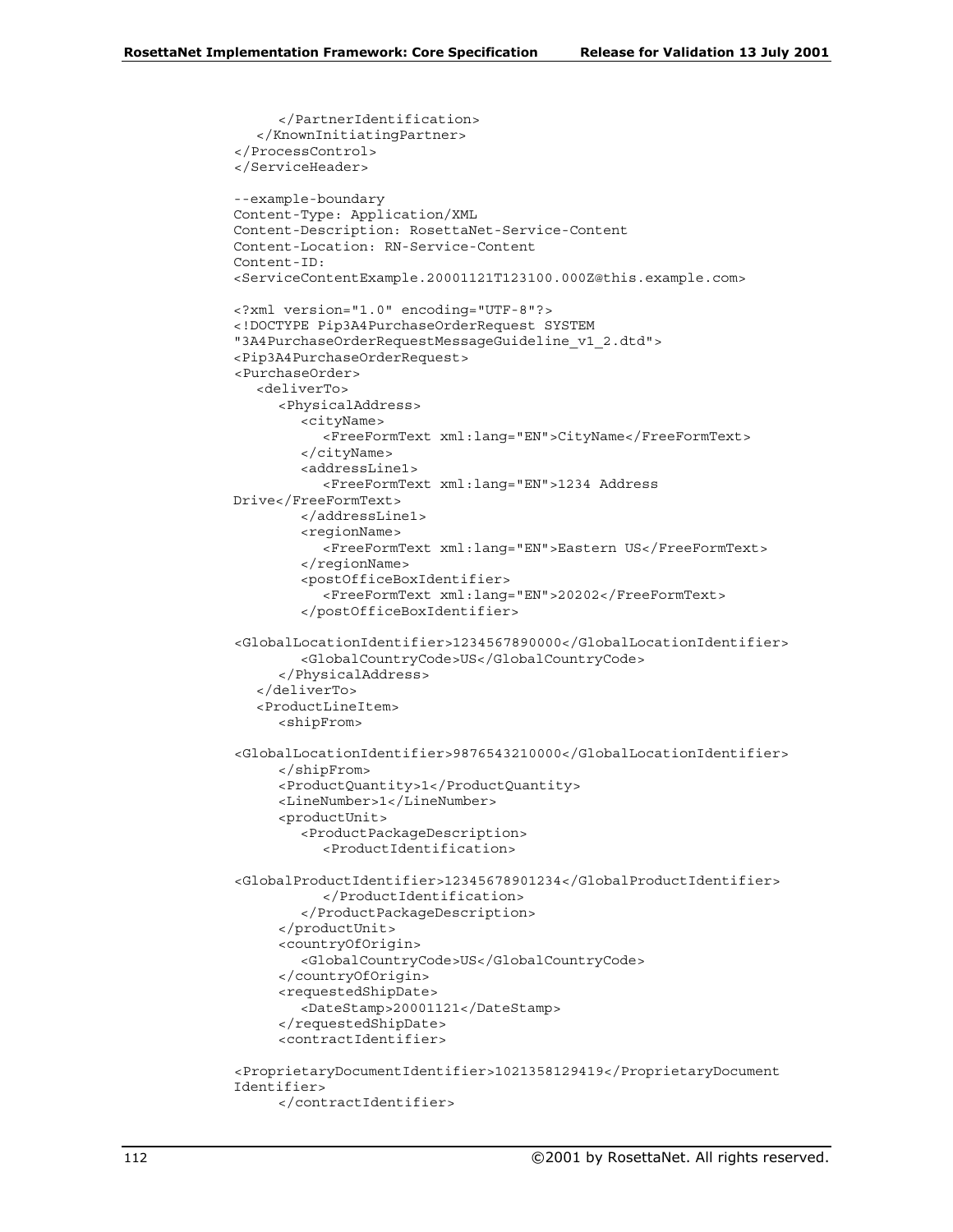```
<GlobalProductUnitOfMeasureCode>Each</GlobalProductUnitOfMeasureCode>
     <SpecialHandlingInstruction>
        <specialHandlingText>
           <FreeFormText xml:lang="EN">Hand deliver</FreeFormText>
        </specialHandlingText>
     </SpecialHandlingInstruction>
     <requestedPrice>
        <FinancialAmount>
           <GlobalCurrencyCode>USD</GlobalCurrencyCode>
           <MonetaryAmount>25</MonetaryAmount>
        </FinancialAmount>
     </requestedPrice>
  </ProductLineItem>
  <GlobalShipmentTermsCode>Third party pay</GlobalShipmentTermsCode>
  <RevisionNumber>11</RevisionNumber>
  <prePaymentCheckNumber>
     <CheckNumber>10101</CheckNumber>
  </prePaymentCheckNumber>
  <QuoteIdentifier>
<ProprietaryDocumentIdentifier>12345</ProprietaryDocumentIdentifier>
  </QuoteIdentifier>
  <WireTransferIdentifier>88888</WireTransferIdentifier>
  <AccountDescription>
     <GlobalAccountClassificationCode>Procurement</GlobalAccount
ClassificationCode>
     <billTo>
        <PartnerRoleDescription>
<GlobalPartnerRoleClassificationCode>Buyer</GlobalPartnerRole
ClassificationCode>
           <ContactInformation>
             <PhysicalAddress>
                <cityName>
                   <FreeFormText xml:lang="EN">City Name</FreeFormText>
                </cityName>
                <addressLine1>
                   <FreeFormText xml:lang="EN">3877 Fairfax Ridge Rd,
4th Floor</FreeFormText>
                </addressLine1>
                <addressLine2>
                   <FreeFormText xml:lang="EN">Fairfax, VA
22030</FreeFormText>
                </addressLine2>
                <regionName>
                   <FreeFormText xml:lang="EN">Eastern
US</FreeFormText>
                </regionName>
                <postOfficeBoxIdentifier>
                   <FreeFormText xml:lang="EN">20202</FreeFormText>
                </postOfficeBoxIdentifier>
<GlobalLocationIdentifier>9876543210000</GlobalLocation
Identifier>
                <GlobalCountryCode>US</GlobalCountryCode>
             </PhysicalAddress>
             <EmailAddress>contact@rnifexample.com</EmailAddress>
             <contactName>
                <FreeFormText xml:lang="EN">Mr. Contact
Smith</FreeFormText>
             </contactName>
             <telephoneNumber>
```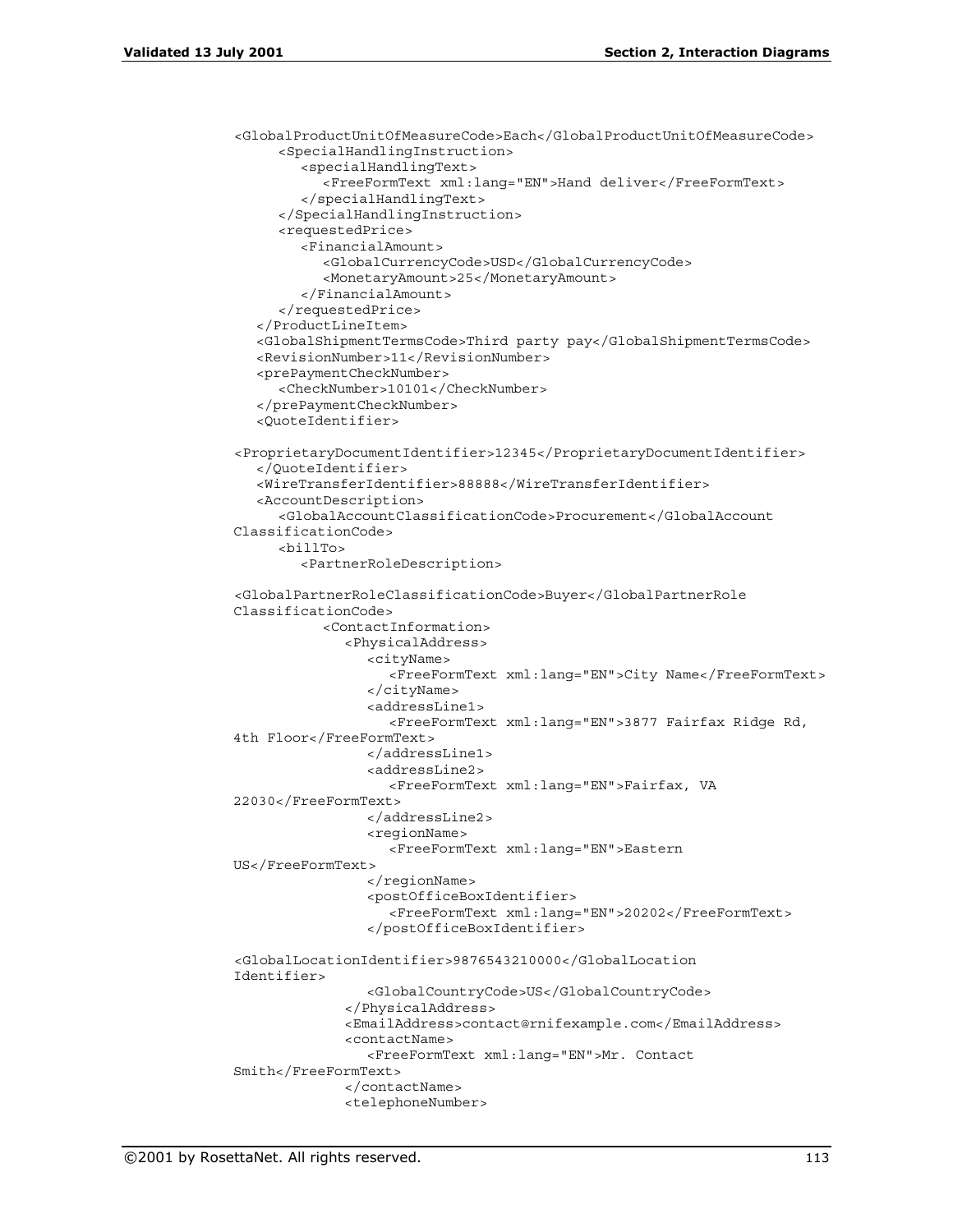```
<CommunicationsNumber>555-555-
5555</CommunicationsNumber>
             </telephoneNumber>
           </ContactInformation>
        </PartnerRoleDescription>
     </billTo>
     <accountName>
        <FreeFormText xml:lang="EN">Cash Account</FreeFormText>
     </accountName>
     <AccountNumber>12341234</AccountNumber>
  </AccountDescription>
   <generalServicesAdministrationNumber>
     <ProprietaryDocumentIdentifier>11111111</ProprietaryDocument
Identifier>
  </generalServicesAdministrationNumber>
  <GlobalFinanceTermsCode>Net 30</GlobalFinanceTermsCode>
  <PartnerDescription>
     <PhysicalAddress>
        <cityName>
           <FreeFormText xml:lang="EN"/>
        </cityName>
        <addressLine1>
           <FreeFormText xml:lang="EN">1234 Address
Drive</FreeFormText>
        </addressLine1>
        <regionName>
           <FreeFormText xml:lang="EN">Eastern US</FreeFormText>
        </regionName>
        <postOfficeBoxIdentifier>
           <FreeFormText xml:lang="EN">20202</FreeFormText>
        </postOfficeBoxIdentifier>
        <GlobalCountryCode>US</GlobalCountryCode>
     </PhysicalAddress>
     <GlobalPartnerClassificationCode>End
User</GlobalPartnerClassificationCode>
  </PartnerDescription>
  <GlobalPurchaseOrderTypeCode>Dropship</GlobalPurchaseOrderTypeCode>
</PurchaseOrder>
<fromRole>
  <PartnerRoleDescription>
     <GlobalPartnerRoleClassificationCode>Buyer</GlobalPartnerRole
ClassificationCode>
     <ContactInformation>
        <EmailAddress>xyz@abc.com</EmailAddress>
        <contactName>
           <FreeFormText xml:lang="EN">Somebody</FreeFormText>
        </contactName>
        <telephoneNumber>
           <CommunicationsNumber>888-888-8888</CommunicationsNumber>
        </telephoneNumber>
     </ContactInformation>
     <PartnerDescription>
        <GlobalPartnerClassificationCode>End
User</GlobalPartnerClassificationCode>
        <BusinessDescription>
<GlobalBusinessIdentifier>123456789</GlobalBusinessIdentifier>
          <GlobalSupplyChainCode>Information
Technology</GlobalSupplyChainCode>
        </BusinessDescription>
     </PartnerDescription>
   </PartnerRoleDescription>
</fromRole>
```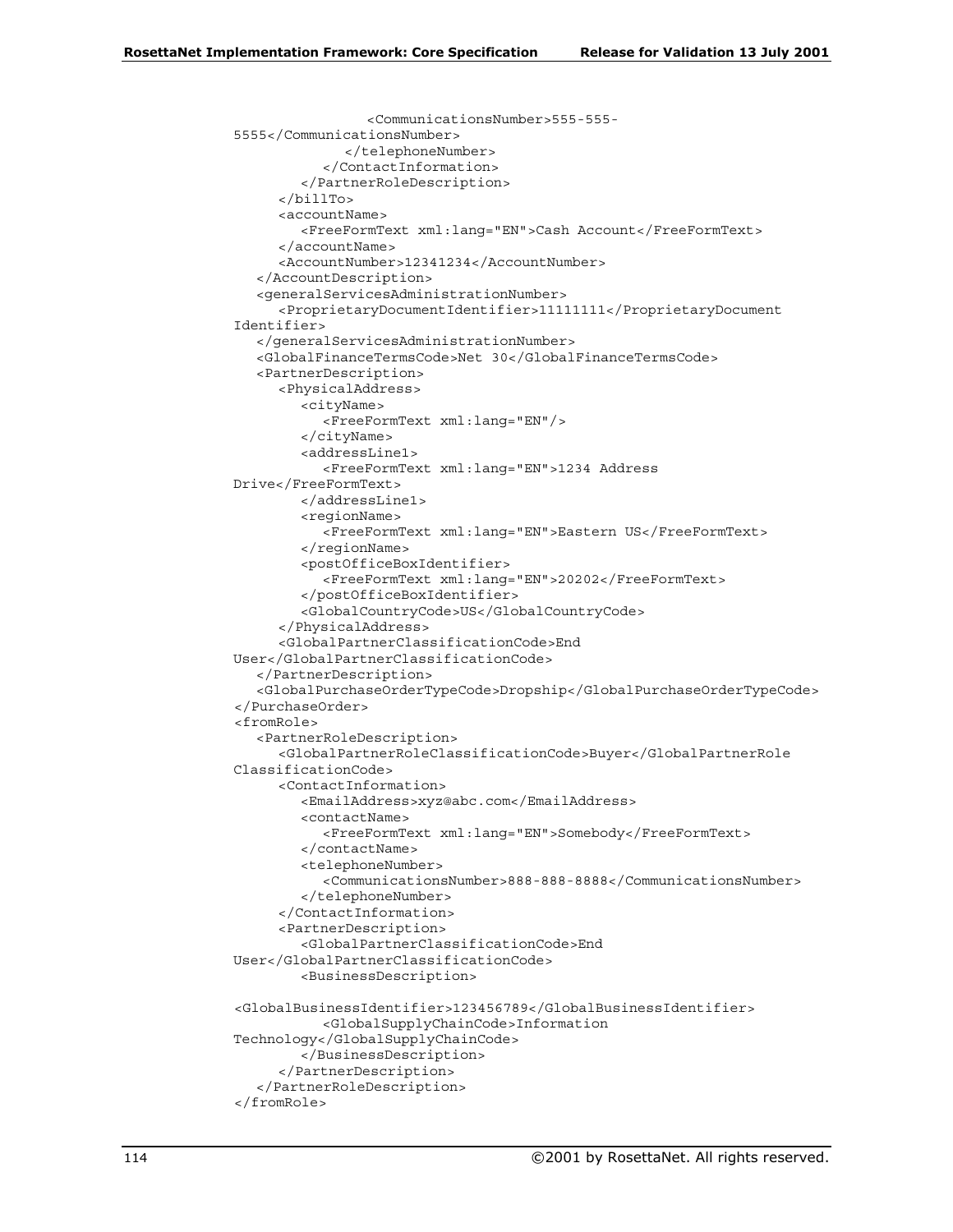```
<toRole>
  <PartnerRoleDescription>
     <GlobalPartnerRoleClassificationCode>Seller</GlobalPartnerRole
ClassificationCode>
     <PartnerDescription>
        <GlobalPartnerClassificationCode>End
User</GlobalPartnerClassificationCode>
        <BusinessDescription>
<GlobalBusinessIdentifier>987654321</GlobalBusinessIdentifier>
           <GlobalSupplyChainCode>Information
Technology</GlobalSupplyChainCode>
        </BusinessDescription>
     </PartnerDescription>
  </PartnerRoleDescription>
</toRole>
<thisDocumentGenerationDateTime>
  <DateTimeStamp>20001121T080010.005Z</DateTimeStamp>
</thisDocumentGenerationDateTime>
<thisDocumentIdentifier>
  <ProprietaryDocumentIdentifier>1021358129419</ProprietaryDocument
Identifier>
</thisDocumentIdentifier>
<GlobalDocumentFunctionCode>Request</GlobalDocumentFunctionCode>
</Pip3A4PurchaseOrderRequest>
--example-boundary
Content-Type: application/pdf; name="PO.pdf"
Content-Description: PDF version of PO
Content-ID: <Attachment.20001121T123000.000Z@this.example.com>
[PO.pdf attachment goes here]
--example-boundary--
--RN-Signature-Boundary
Content-Type: Application/pkcs7-signature; name="detached.p7s"
Content-Transfer-Encoding: base64
Content-Disposition: attachment; filename=smime.p7s
Content-Description: This is the signature for the Business Message
ghyHhHUujhJhjH77n8HHGTrfvbnj756tbB9HG4VQpfyF467GhIGfHfYT6
4VQpfyF467GhIGfHfYT6jH77n8HHGghyHhHUujhJh756tbB9HGTrfvbnj
n8HHGTrfvhJhjH776tbB9HG4VQbnj7567GhIGfHfYT6ghyHhHUujpfyF4
7GhIGfHfYT64VQbnj756
```

```
--RN-Signature-Boundary--
```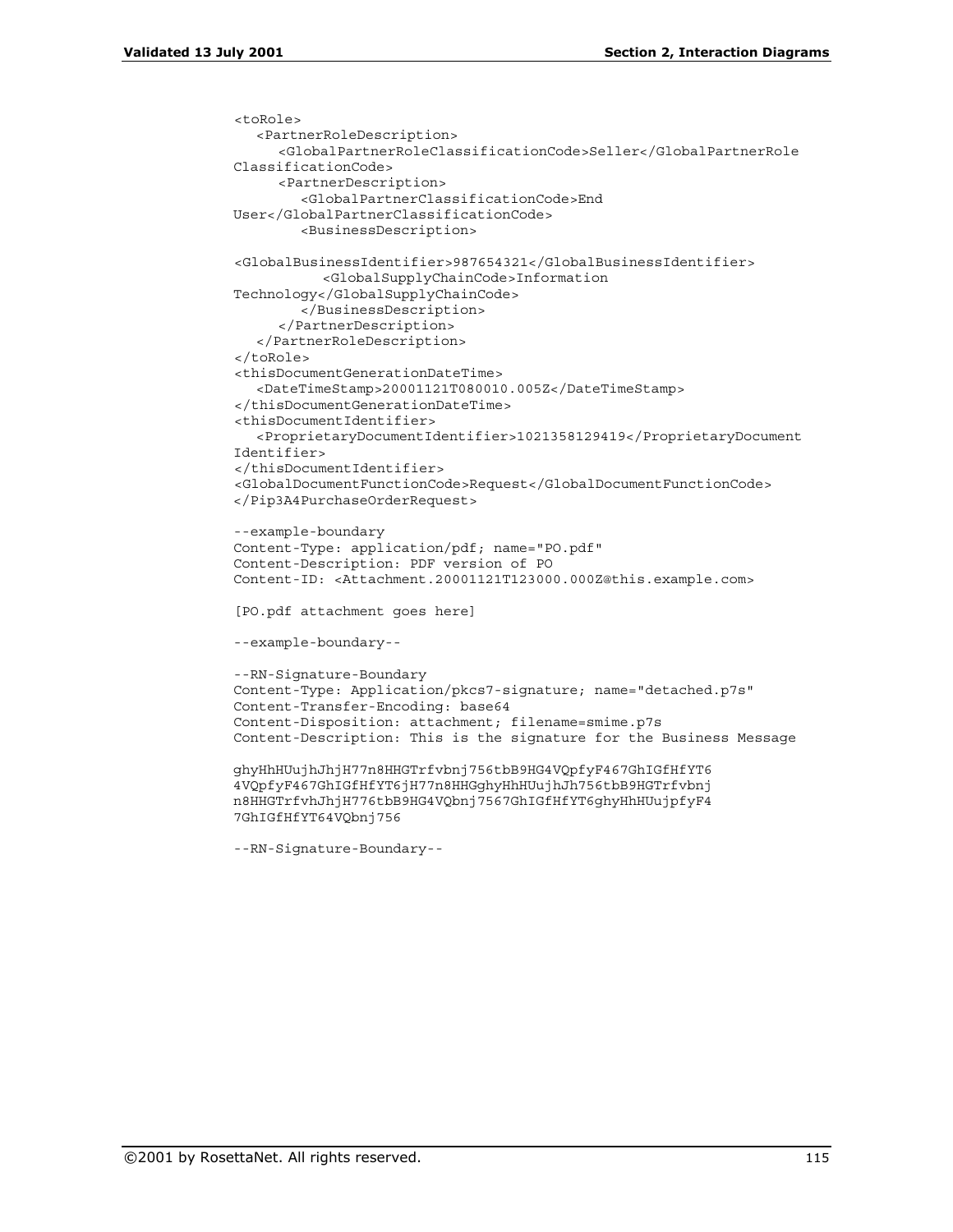### **APPENDIX G REFERENCES**

- *Understanding a PIP Blueprint*. RosettaNet, 1999, 2000. (Source: http://www.rosettanet.org)
- *RosettaNet Technical Conventions and Style Guide.* RosettaNet, 2000. (Source: http://www.rosettanet.org)
- RosettaNet PIP Specifications (complete collection). RosettaNet, 1998-ongoing. (Source: http://www.rosettanet.org)
- RosettaNet Dictionaries (business, technical). RosettaNet, 1998-ongoing. (Source: http://www.rosettanet.org)
- RFC 822: "Standard for the format of ARPA Internet text messages." David H. Crocker. 1982. (Source: ftp://ftp.isi.edu/in-notes/rfc822.txt)
- RFC 1891: "1996 SMTP Service Extension for Delivery Status Notifications." K. Moore. IETF, Network Working Group, 1996. (Source: http://www.ietf.org/rfc/rfc1896.txt)
- RFC 2045: "Multipurpose Internet Mail Extensions (MIME) Part One: Format of Internet Message Bodies." N. Freed, et al. IETF, Network Working Group, 1996. (Source: http://www.ietf.org/rfc/rfc2045.txt)
- RFC 2046: "Multipurpose Internet Mail Extensions (MIME) Part Two: Media Types." N. Freed, et al. IETF, Network Working Group, 1996. (Source: http://www.ietf.org/rfc/rfc2046.txt)
- RFC 2047: "Multipurpose Internet Mail Extensions (MIME) Part Three: Message Header Extensions for Non-ASCII Text." K. Moore. IETF, Network Working Group, 1996. (Source: http://www.ietf.org/rfc/rfc2047.txt)
- RFC 2048: "Multipurpose Internet Mail Extensions (MIME) Part Four: Registration Procedures." N. Freed, et al. IETF, Network Working Group, 1996. (Source: http://www.ietf.org/rfc/rfc2048.txt)
- RFC 2049: "Multipurpose Internet Mail Extensions (MIME) Part Five: Conformance Criteria and Examples." N. Freed, et al. IETF, Network Working Group, 1996. (Source: http://www.ietf.org/rfc/rfc2049.txt)
- RFC 2111: "Content-ID and Message-ID Uniform Resource Locators." E. Levinson. IETF, Network Working Group, 1997 (Source: http://www.ietf.org/rfc/rfc2111.txt)
- RFC 2119: "Key Words for Use in RFCs to Indicate Requirement Levels." S. Bradner. IETF, Network Working Group, 1997. (Source: http://www.ietf.org/rfc/rfc2119.txt)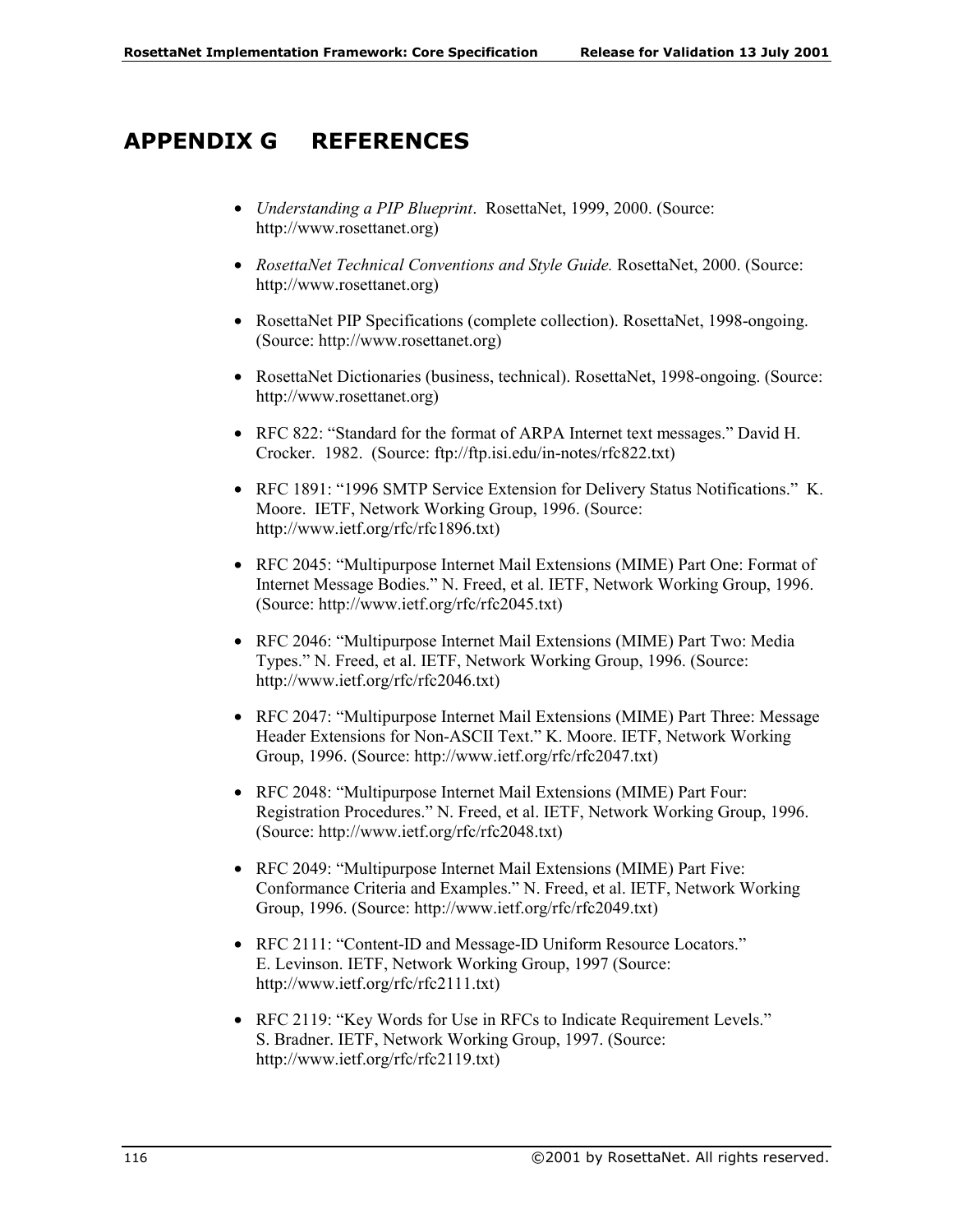- RFC 2311: "S/MIME Version 2 Message Specification." S. Dusse, et al. IETF, Network Working Group, 1998. (Source: http://www.ietf.org/rfc/rfc2311.txt)
- RFC 2312: "S/MIME Version 2 Certificate Handling" S. Dusse, et al. IETF, Network Working Group, 1998. (Source: http://www.ietf.org/rfc/rfc2312.txt)
- RFC 2376: "XML Media Types" E. Whitehead, et al. IETF, Network Working Group, 1998. (Source: http://www.ietf.org/rfc/rfc2376.txt)
- RFC 2387: "The MIME Multipart/Related Content-type." E. Levinson. IETF, Network Working Group, 1998. (Source: http://www.ietf.org/rfc/rfc2387.txt)
- RFC 2557: "MIME Encapsulation of Aggregate Documents, such as HTML (MHTML)." J. Palme, et al. IETF, Network Working Group, 1999. (Source: http://www.ietf.org/rfc/rfc2557.txt)
- RFC 2616: "Hypertext Transfer Protocol  $-$  HTTP/1.1." R. Fielding, et al. IETF, Network Working Group, 1999. (Source: http://www.ietf.org/rfc/rfc2616.txt)
- ISO 8601:1988. Data elements and interchange formats -- Information interchange -- Representation of dates and times. (Available from: http://www.iso.ch/cate/cat.html)
- *PKCS #7: Cryptographic Message Syntax Standard*. An RSA Laboratories Technical Note. Version 1.5. Revised November 1, 1993, and PKCS-7 version 1.6 bulletin: *Extensions and Revisions to PKCS #7* (13 May 1997): Source: http://www.rsa.com/rsalabs/pubs/PKCS/html/pkcs-7.html (January 5, 1999)
- *S/MIME Implementation Guide,* Version 2. Steve Dusse, RSA Labs, ©1996. (Source: http://www.rsa.com)
- Recommendation X.208 (11/88) "Specification of Abstract Syntax Notation One (ASN.1)" (Technically aligned with ISO 8824.) ITU-T (formerly CCITT). (Available at: http://www.itu.int)
- Recommendation  $X.209$  (11/88) "Specification of basic encoding rules for Abstract Syntax Notation One (ASN.1)" ITU-T (formerly CCITT). (Available at: http://www.itu.int)
- Recommendation X.509 (08/97) Information technology Open Systems Interconnection - The Directory: Authentication framework. (Available at: http://www.itu.int/itudoc/itu-t/rec/obsolete/x/x500up/x509\_97.html)
- *Extensible Markup Language (XML) 1.0*, W3C Recommendation. Tim Bray, Jean Paoli, C.M. Sperberg-McQueen. Worldwide Web Consortium (W3C), February 1998. (Source: www.w3.org/TR/REC-xml)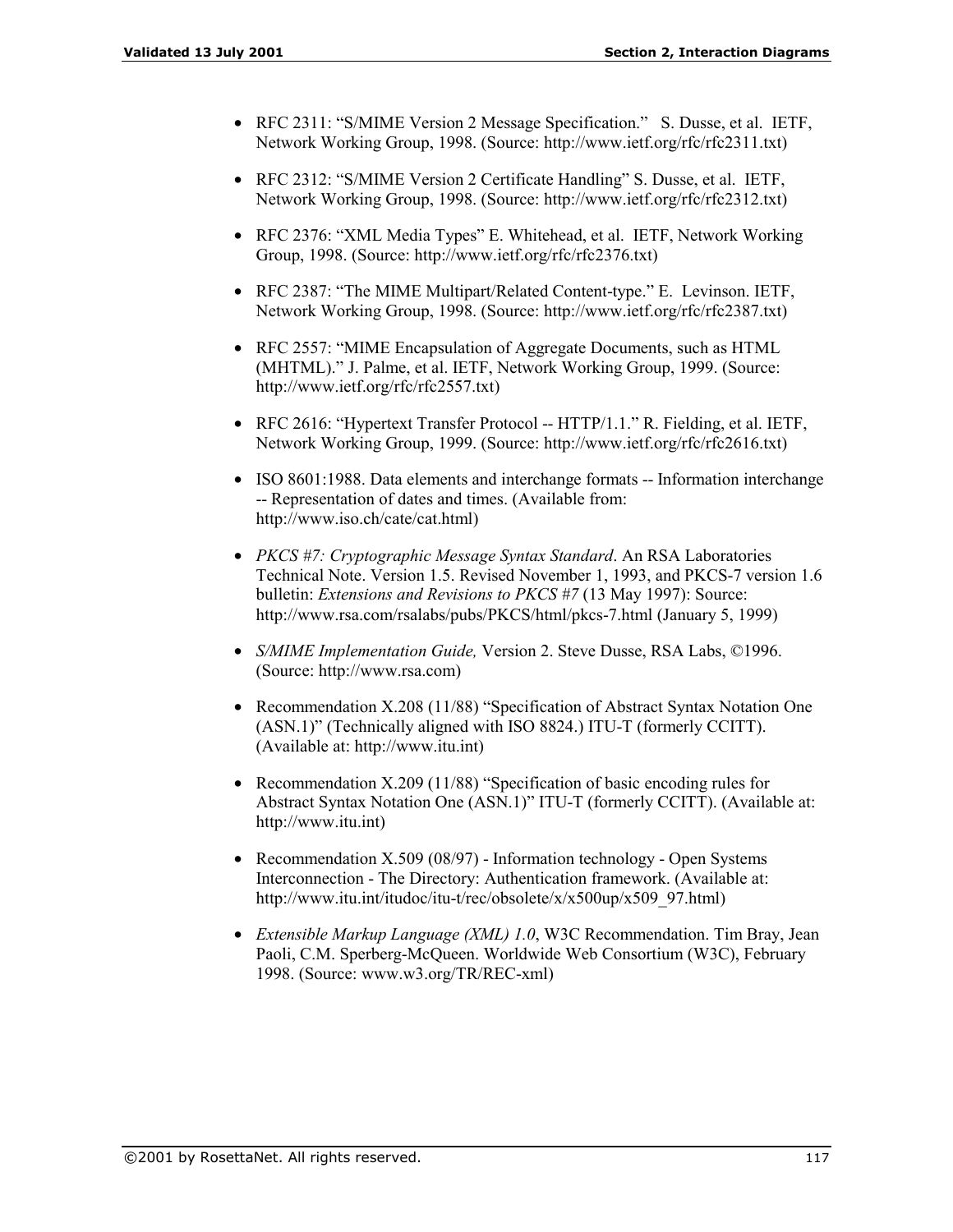## **APPENDIX H GLOSSARY**

**action message:** a properly packaged business action message. *See also* RosettaNet Business Message.

**asynchronous:** Communication among distributed processes is said to be "asynchronous" when there is no expectation that the reply to a request comes within the time interval in which the communication session of the request is still "live." Compare with "synchronous."

**authorization:** permission to access a protected resource, a service, or sensitive information. Sometimes confused with *authentication*, which is simply verification that a user is who he claims to be. One can be properly authenticated but not be authorized to access a protected resource, a service, or sensitive information.

**BOV**: Business Operational View (concept from ISO 14662 Open-EDI Reference Model). The first section of every PIP specification, the BOV describes the *businessrelated* aspects of the PIP. This is information captured from business analysts during development of the PIP. The BOV is the PIP Blueprint as approved by the RosettaNet members.

**business action:** a message with content of a business nature such as a Purchase Order Request or a Request For Quote. The exchange of business actions and business signals comprise the message choreography necessary to complete a business activity specified by a given PIP.

**business activity:** a PIP encapsulates one or more discrete business activities as specified by the business analysts during development of the PIP blueprint. For example, PIP 3A4 (Manage Purchase Order) specifies three (3) separate business activities: Create Purchase Order, Change Purchase Order, and Cancel Purchase Order. The exchange of business actions and business signals comprise the message choreography necessary to complete a business activity specified by a given PIP.

**business message:** *see* RosettaNet Business Message.

**business signal:** a message exchanged between two RosettaNet network applications to communicate certain events *within* the execution of a PIP instance. Examples of signals include "receipt and successful validation of a message" (Receipt Acknowledgment) and "receipt of a message out of sequence" (General Exception). A signal is used to communicate an exception condition *within* the normal message choreography of a PIP. *See also* Process Control PIP.

**compliance**: an implementation is *compliant* if and only if it fully meets each and every requirement of the RNIF specification. In particular, each and every transaction, action, or data element emitted by the implementation must be valid as defined in ìValidationî below. Compliance testing is the act of comparing an implementation's operation against the specified requirements to determine compliance or noncompliance.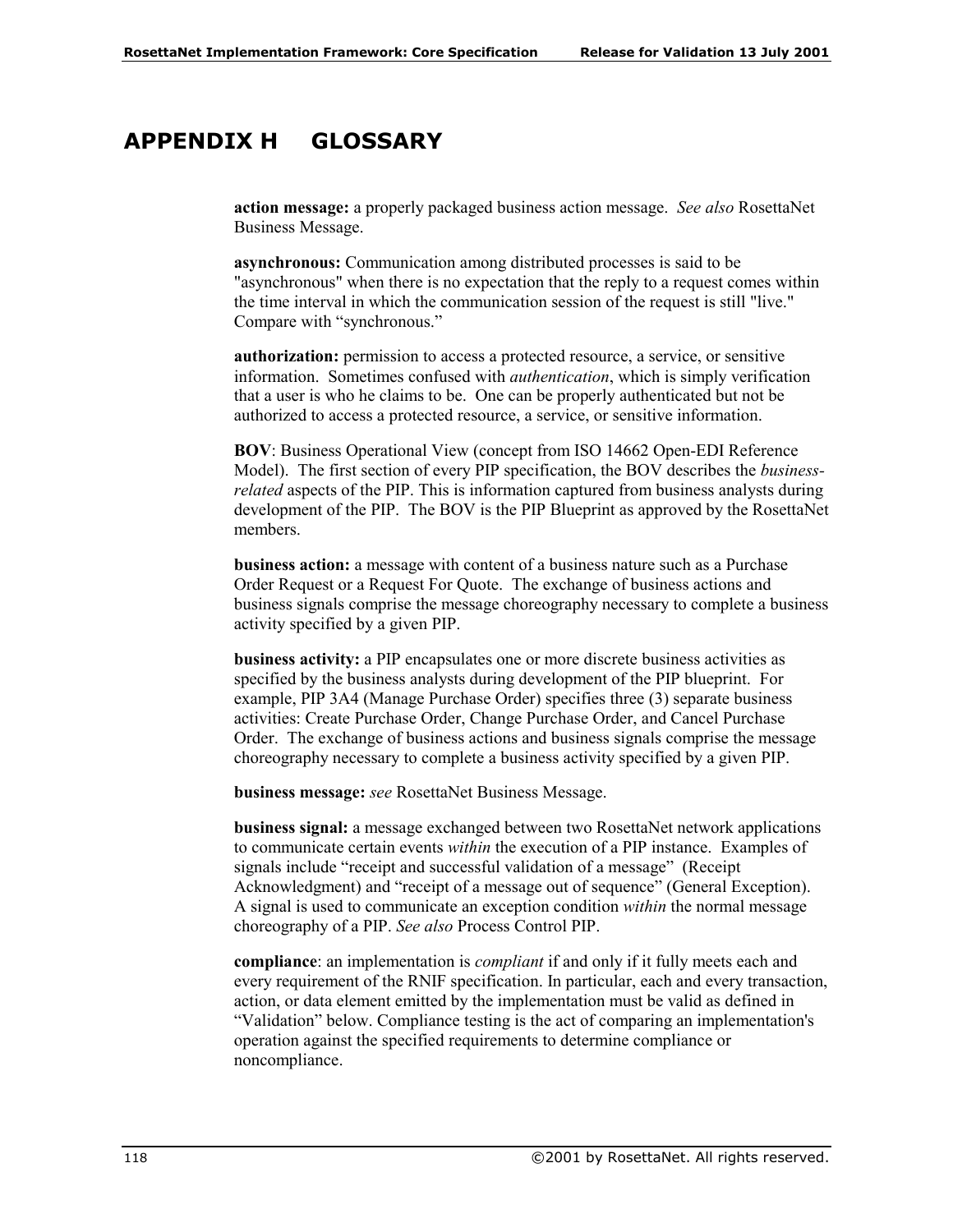**conformance:** the ability to demonstrate in an unambiguous way that a given implementation is correct with respect to the formal model. (from the Foundation for Intelligent Physical Agents, www.fipa.org/spec/fipa97/fipa97.html)

**data element:** a basic unit of identifiable and definable data (ISO 10324,1997), a basic unit of data for the purpose of recording and interchange (ISO 2146,1988).

**DTD:** a type of schema used to specify the structure and semantics of an XML document or message.

**e-business:** an enterprise that conducts many of its business functions through electronic means. The term also refers to businesses that operate on the Internet and offer goods, services, and information for sale via the Web. (from Jonar C. Nader, Prentice Hall's Illustrated Dictionary of Computing,  $3<sup>rd</sup>$  edition, 1998)

**framework:** a set of related architectural components.

**FSV:** Functional Service View (concept from ISO/IEC 14662 Open-EDI Reference Model). The second section of every PIP specification, the FSV describes the PIP exchange protocol sometimes known as the message choreography or dialog between trading partners during the execution of the PIP. The FSV is systematically derived from the BOV.

**guideline:** a set or collection of specifications, sometimes including specific implementation advice.

**header:** Control information prepended to content.

**IFV:** Implementation Framework View. The IFV provides the transfer protocol specific requirements for any given PIP, based upon the requirements in the BOV and FSV sections of the PIP, as well as the format of the service content. The mapping of the transfer protocol specific requirements is provided in an appendix of the RNIF: Core Specification, while the format of the service content is packaged with the PIP specification.

**implementation framework:** guidelines for creating instances of related architectural components.

**Manifest:** a component of the Service Header that provides information (in the form of a structured listing) about the payload. It describes certain characteristics of the Service Content and also lists the number of attachments included in the payload.

**message:** a properly packaged business action or business signal. *See also* business action, business signal, and RosettaNet Business Message.

**message choreography:** the exchange of business actions and business signals required to complete a business activity specified by a given PIP.

**message guideline:** part of a published RosettaNet specification, a message guideline provides information that supports, but cannot be specified in, a particular declarative schema. Both the message guideline and the declarative schema (presently an XML DTD) are used to validate that a particular message or service content is properly formatted and uses expected values.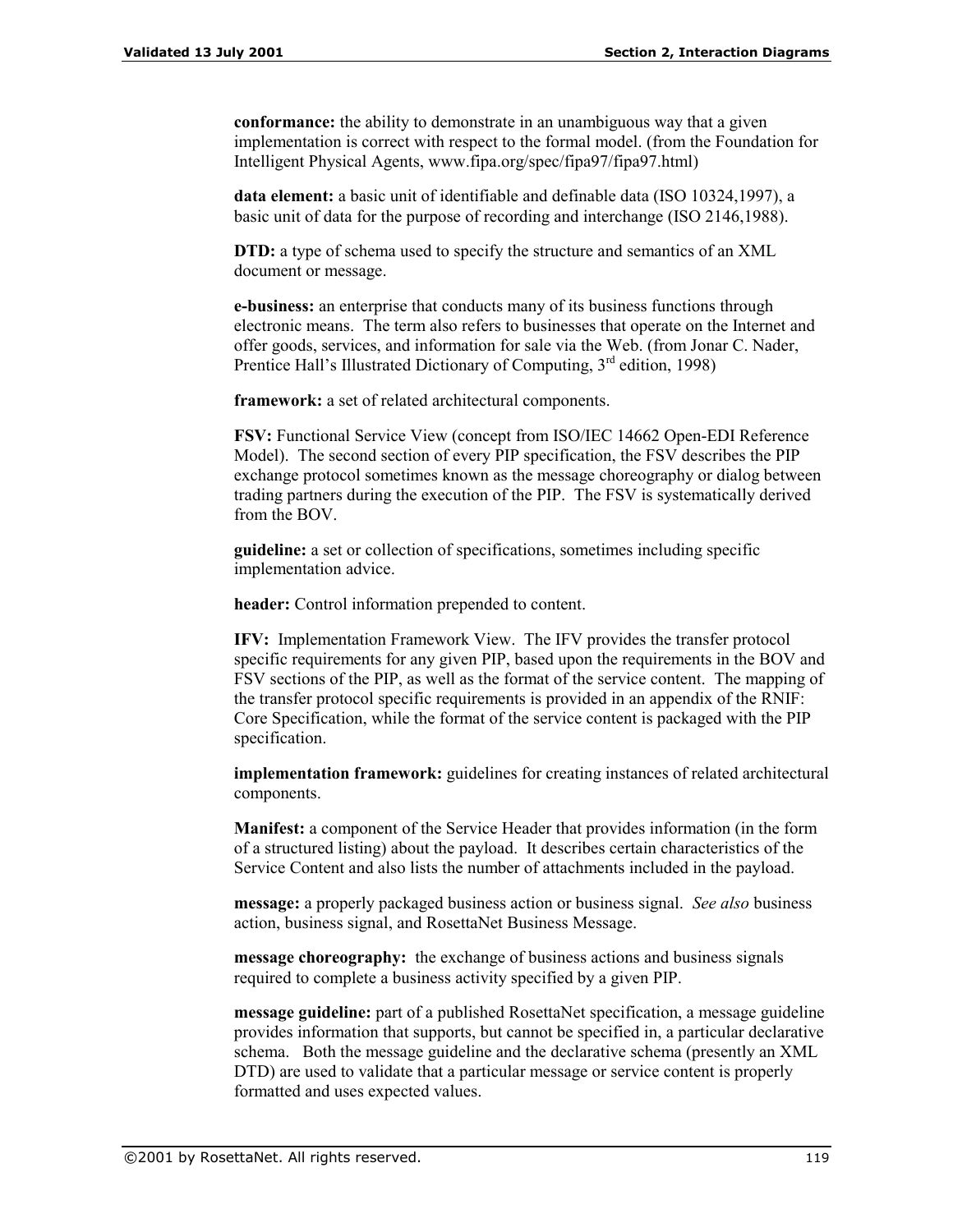**non-repudiation:** the ability of a message transfer system to provide unforgeable evidence that a specific action occurred. Three types of the non-repudiation services are most common: non-repudiation of origin, non-repudiation of submission, and nonrepudiation of delivery. Non-repudiation of origin protects against any attempt by a message originator to deny sending a message. Non-repudiation of submission protects against any attempt by a message transfer agent to deny that a message was submitted for delivery. Non-repudiation of delivery protects against any attempt by a message recipient to deny receiving a message.

**one-action activity:** a business activity comprised of the following message choreography. Partner A sends a business action to Partner B and Partner B sends a Receipt Acknowledgment signal back to Partner A. When these messages have been exchanged successfully between these trading partners, the activity is deemed complete. PIP 2A1 (Distribute New Product Information) is an example of a PIP that specifies one-action activities.

**Partner Interface Process (PIP)**: A model that depicts the activities, decisions and partner Role Interactions that fulfill a business transaction between two partners in a given supply chain. Each partner participating in the partner interface process must fulfill the obligations specified in a PIP instance. If any one party fails to perform a service as specified in the PIP implementation guide then the business transaction is null and void.

**Payload:** the Service Content plus any file attachments comprises the payload component of a RosettaNet Business Message. The payload is packaged together with the headers to form a complete RosettaNet Business Message.

**PIP:** *See* Partner Interface Process (PIP).

**Preamble Header:** an XML document that identifies the name and version of the standard with which the business message is compliant. It is packaged together with other headers and the payload to form a complete RosettaNet Business Message.

**Process Control PIP:** a type of PIP used to communicate process states *outside* the context of the process instance with which it is associated. For example, PIP 0A1 (Notification of Failure or NoF) is a process control PIP that is used to communicate an exception condition that occurs *outside* the normal message choreography of the subject PIP. *See also* business signal.

**protocol:** a protocol is a formal set of rules and conventions that governs how computers exchange information over a network medium.

**Receipt Acknowledgment:** a positive business signal that acknowledges receipt of a message. The Receipt Acknowledgment is sent from the receiver of a *valid* business action message back to the sender. Validity of the message is determined by RNIF base-level validation or by additional validation requirements negotiated between trading partners.

**RosettaNet Business Message:** the logical grouping of the preamble header, delivery header, service header, and payload (in the case of business action messages).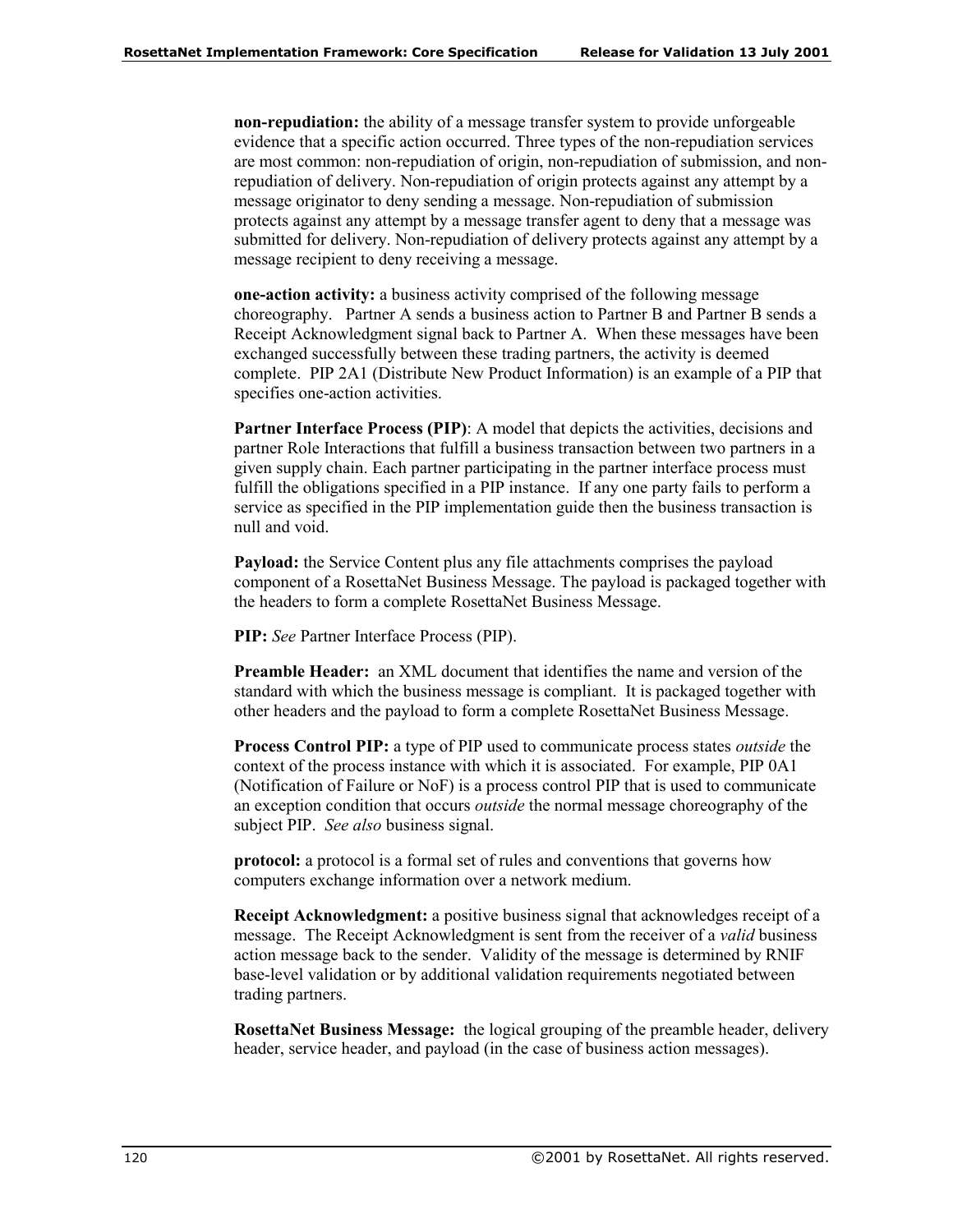**schema:** a specification for the structure and semantics of some related data. One uses the schema to validate or otherwise understand a group of data. One type of schema is the XML-DTD.

**service:** a networked application that is capable of participating in a RosettaNet conversation.

**service message:** messages exchanged between services.

**Service Content:** the primary component of the payload of a RosettaNet Business Message. It is an XML document that represents the business content specified by a particular PIP. The Service Content plus any file attachments comprises the payload component of the RosettaNet Business Message.

**Service Header:** an XML document that identifies the PIP, the business activity and action with which the business message is associated, the sending and receiving services, partners, roles, etc. It is packaged together with other headers and the payload to form a complete RosettaNet Business Message.

**single action activity:** *see* one-action activity.

**solution partner:** An organization or company that produces an RNIF 2.0-compliant product(s).

**specification:** a detailed formulation, in document form, which provides a definitive description of a system for the purpose of developing or validating the system. [ISO/IEC 2382, Information technology – Vocabulary, 1997]

**standard:** a set of clearly defined and agreed-upon conventions for specific programming interfaces that has been approved by a formally constituted standardssetting body.

**structure:** something composed of organized or interrelated elements; the manner in which the elements of something are organized or interrelated

**synchronous:** a mode of coordination of communication among distributed processes that requires request-reply pairs to occur within the bounds of some time interval in which the communication session is said to be "live." No implication is made about whether the processes or threads "block" while waiting for a response, though it is assumed that some mechanism of expecting the response within the time interval exists. In practice for internet communication protocols, synchronous communication exists when the reply to a request is conveyed over the same "connection," which for TCP based communication, means that the bounding time interval is that of the TCP connection. Though there are RosettaNet timeouts for replies, these intervals do not involve maintaining a communicative connection throughout and so are not thought of as synchronous with respect to communication primitives.

**syntax:** the patterns of formation of sentences and phrases from words and the rules for the formation of grammatical sentences in a language.

**TPA:** *see* Trading Partner Agreement.